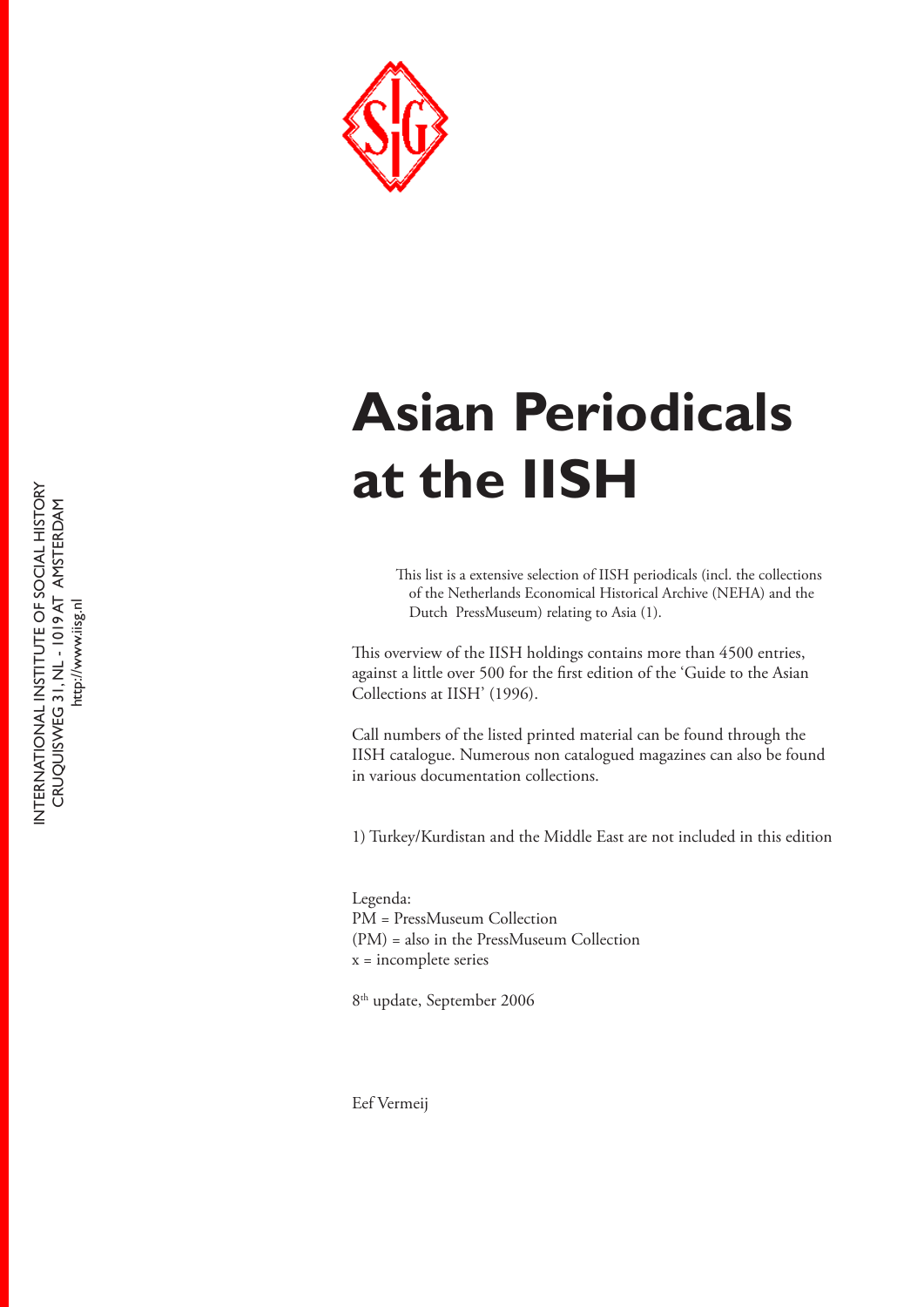# **Contents**

| <b>ASIA GENERAL</b>                  | 3  |
|--------------------------------------|----|
| <b>AFGHANISTAN</b>                   | 8  |
| <b>ARMENIA</b>                       | 8  |
| <b>AZERBEIDZJAN</b>                  | 8  |
| <b>BANGLADESH</b>                    | 8  |
| <b>BHUTAN</b>                        | 11 |
| <b>BURMA/MYANMAR</b>                 | 11 |
| <b>CAMBODIA</b>                      | 17 |
| <b>CHINA - HONG KONG/MACAO</b>       | 18 |
| <b>EAST-TIMOR</b>                    | 25 |
| <b>INDIA</b>                         | 26 |
| INDO-CHINA (VIETNAM, LAOS, CAMBODIA) | 35 |
| <b>INDONESIA</b>                     | 36 |
| <b>IRAN</b>                          | 57 |
| <b>JAPAN</b>                         | 62 |
| <b>KAZAKHSTAN</b>                    | 67 |
| <b>KOREA</b>                         | 67 |
| <b>LAOS</b>                          | 68 |
| <b>MALAYSIA</b>                      | 68 |
| <b>MONGOLIA</b>                      | 70 |
| <b>NEPAL</b>                         | 70 |
| <b>PAKISTAN</b>                      | 71 |
| <b>PHILIPPINES</b>                   | 73 |
| <b>SINGAPORE</b>                     | 85 |
| <b>SRI LANKA</b>                     | 85 |
| <b>TAIWAN</b>                        | 86 |
| <b>THAILAND</b>                      | 88 |
| <b>TIBET</b>                         | 91 |
| <b>UZBEKISTAN</b>                    | 91 |
| <b>VIETNAM</b>                       | 91 |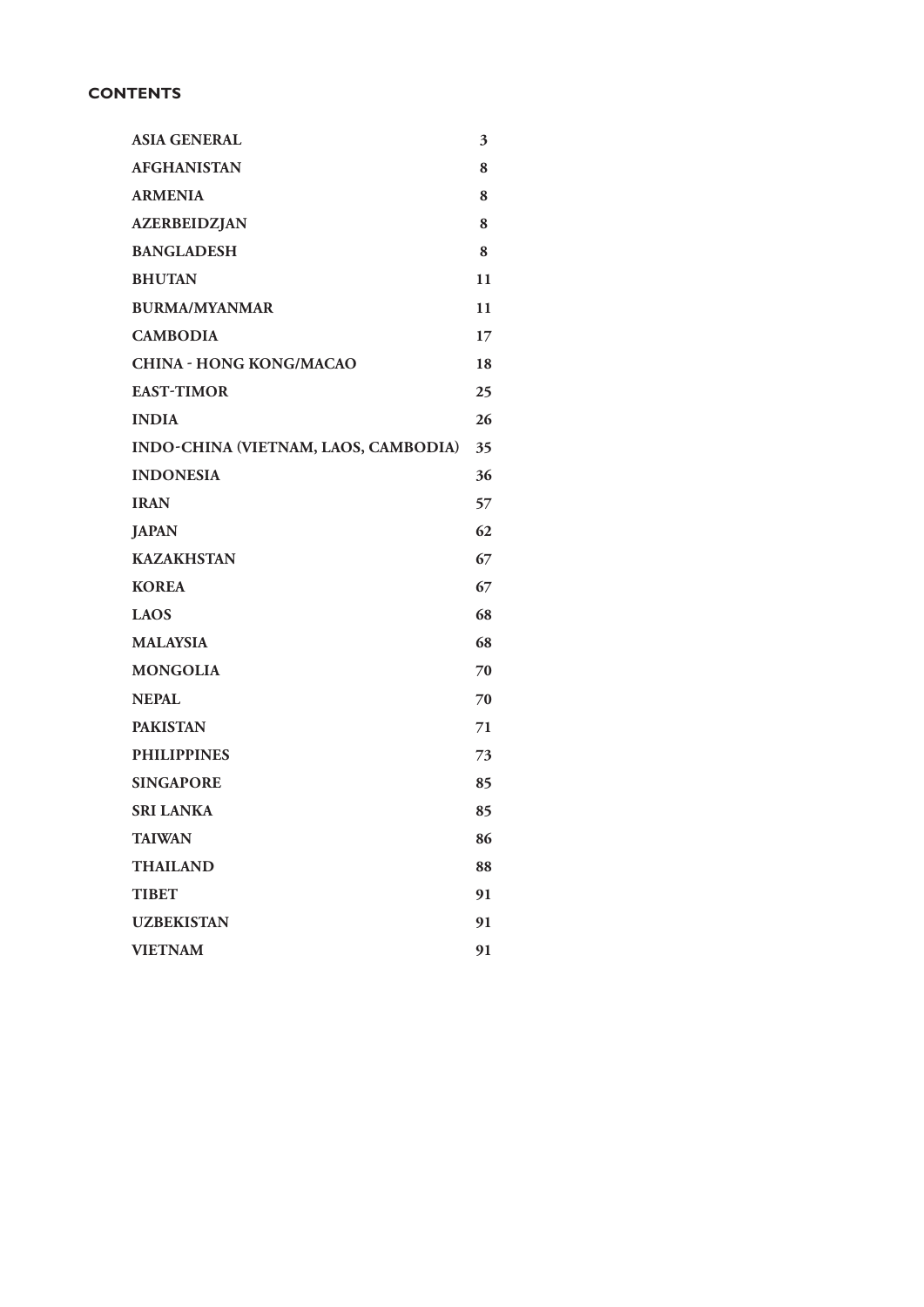# **Asia general**

AAALA Newsletter. (2003): no. 2-5 Advocacy Internet. (1999): no. 10 AFA and ASIADHRRA Issue paper. 1(2004): no. 1 Afro-Asian journalist. 1964-1974 x AHRC and ALRC newsletter (Asian Human Rights Commission & Asian Legal Resource Center) 6(1994): Dec. Aktueller Informationsdienst Asien und Südpazifik. (1981): no. 14, 22-23 Alliance news (Global Alliance Against Traffic in Women) (2001): no. 16-17 ALN for women across Asia : Asian Lesbian Network newsletter by and for Asian lesbians and women. 1(1992?): no. 3 AM : Asia Monitor. 1980-1983 AMPJ : Asian and Pacific Migration Journal. 1997-1998 x Amu Darya : the Iranian journal of Central Asian Studies. 1(1996): no. 1 ANLetter : Equations Quarterly on Third World Tourism. 4(1995)-6(1998) x Anti-colonial bureau newsletter : Asian Socialist Conference. no. 1(1954)-31(1957) x APC Focus (Asia Pacific Center for Justice and Peace) (1997): no. 7-9; (1998): no. 11-12 APCSF Newsletter (Asia Pacific Civil Society Forum) (1998): no. 4 APEC Watch. (1996): no. 6 APMM News Digest (Asia Pacific Mission for Migrants) (1999): apr.-sept.; (2002): apr.-jun. APRN Newsletter (Asia-Pacific Research Network) 1(2000): no. 1 APWSL News : Monthly Internal Bulletin of Asia Pacific Workers Solidarity Links. (1996): no. 1 ARRC Post : a quarterly bull. of the Asian Regional Resource Centre. (1994)-(1995): no. 7, 10 ASA News (Asian Students Association) 1972-2000 x Asia. 1931, 1938-1940 x Asia bulletin: a monthly newsletter of the Asia Institute. (1974): no. 1-2 Asia bulletin, The: a monthly review from Asia Publishing House. 13(1966): no. 1 Asia Focus (Union of Catholic Asian News) 2 (1986): no. 12 Asia Foundation, The: a private non-profit organisation : program quarterly. no. 14 (1960)- 75 (1975) x Asia Labour Monitor. 1983-1986 Asia Labour Update. see: Asia Pacific Labour Update Asia link. 1984-1989 x Asia Migrant Bulletin : quarterly publ. of the Asian Migrant Centre. 3(1995): no. 3-4 Asia News (AAPSO Information & Liaison Centre for Asia) (1982): no. 1; (1987): no. 28 Asia-Pacific Advocate. (1999)-(2000): no. 19-20, 22 Asia-Pacific Forum (Asia-Pacific Peoples= Forum on Peace and Development) 1(1991) Asia-Pacific Journal (Asia-Pacific Research Network) 1999-2000: no. 1-3 Asia-Pacific Journal of Rural Development. 3(1993): no. 1-2 Asia Pacific Link. 2(1997): jul., oct.; 3(1998): feb.aug., dec. Asia Pacific Peace Watch (Asia-Pacific People's Forum on Peace and Development) 1(1990): no. 3 Asia Pacific tech monitor : your technology window to Asia and the Pacific. 1984-1985 x Asia Pacific Women Action Network : Newsletter for Women's Struggle. (1991): no. 8 Asia Partnership for Human Development : newsletter. (1983): no. 22 Asia quarterly : a journal from Europe. 1971-1980 Asia report. See: Asia watch Asia Tsushin = Eyes on Asia (Center for Christian Response to Asian Issues) (1996): no. 2; (1998)-(2000): no. 8-10 Asia watch : a committee of Human Rights Watch. 1989-1995, 1996- x Asia Yearbook. 1961-1962, 1965, 1970-1974, 1976-1980, 1984 Asia YMCA. 24(1997): no. 1-2; 25(1998): no. 2; 26(1999): no. 1; 28(2002): no. 2; 29(2002): no. 1 Asian Action : newsletter of the Asian Cultural Forum on Development (ACFOD) 1988-1996, 1997-1998 Asian Age, The. 1997-2000 x Asian Alliance (Dignity Int.) 2/3(2002) Asian analyst. 1954-1962, 1963: apr., 1964, 1966 Asian and Pacific Bulletin. (1987): no. 1-2, 4-7 Asian and Pacific migration journal. 6(1997), 7(1998): no. 1 Asian and Pacific Regional Activities Report (PTTI. Asian and Pacific Regional Office) 1984-1987 Asian bulletin = Bulletin d'Asie. 1976-1984 x Asian Bureau Australia Newsletter. (1983): no. 69-70, 72 Asian Country Profiles (DAGA) (1994): 1st qrt. Asian culture. (1990): no. 14, (1991): no. 16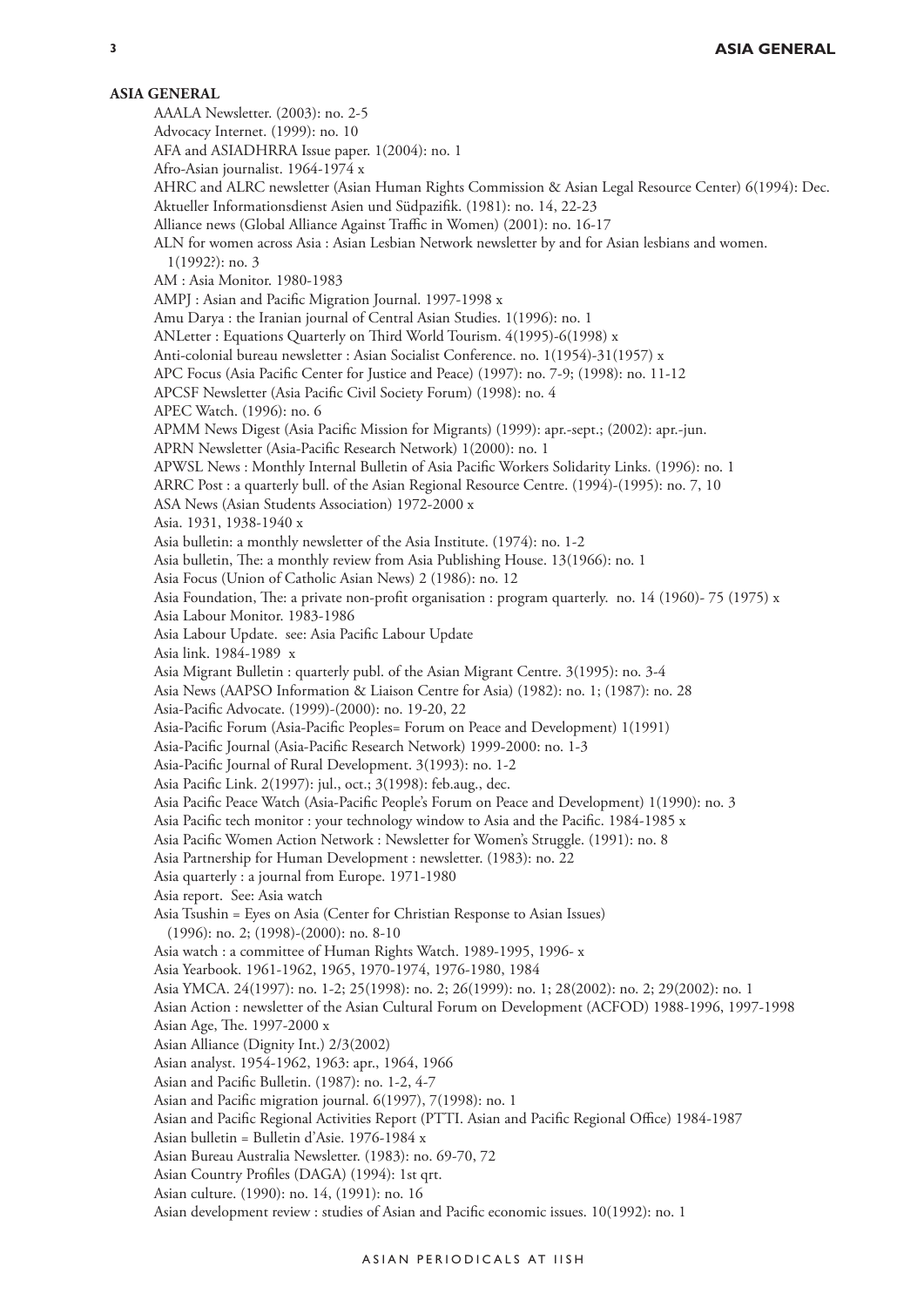Asian Exchange : quarterly bulletin of the Asian Regional Exchange for New Alternatives (ARENA) 1983-1984, 1988, 1990, 1992, 1994, 1996-2003 x Asian Food Worker : the News Bulletin of the Regional Secretariat of the International Union of Food, Agricultural, Hotel, Restaurant, Catering, Tobacco and Allied Workers= Associations in Asia and the Pacific. 24(1994): no. 1, 25(1995): no. 1-2; 32(2002): no. 2; 33(2003): no. 2 Asian Horizon. 1948-1951 Asian Human Rights Defender (Forum-Asia) 1(2005): no. 1- Asian Issues (Christian Conference of Asia) 2(1985): no. 5-8 Asian labour. 1963-1986 Asian labour news. 1965-1966 x Asian Labour Update (Taiwan).see: Asia Pacific Labour Update Asian Labour Update (AMRC) (1990) - Asian media-alert. (1994): no. 6 Asian Migrant. 1987-1988, 10(1997)- Asian Migrants Yearbook. 1998- Asian Migrant Forum. 1990-1997: no. 2-4, 6, 9, 10-11, 13 Asian Migration Trail (Inter Press Service) (2004): no. 2-3 Asian Newsletter (Young Christian Students) 1997-1998, 2001-2002, 2003 x Asian observer, The : the monthly journal on Asian affairs. (1981): jan.-feb. Asian outlook. 1986-1988, 1990 x Asian-Pacific environment : newsletter of the Asia Pacific People's Environment Network. 6(1991): no. 4 Asian Pacific Labour Update. (1999)-(2000): no. 2-3, 5-7 Asian perspective. 23(1999): no. 4 Asian Perspectives. (1975): no. 1 Asian review. 1961-1966 x Asian Review (Institute of Asian Studies, Chulalongkorn University) 7(1993) Asian Seefarer : a forum on the maritime industry in the Asia-Pacific (Maritime Education and Resource Center) 1(1990): no. 2 Asian Socialist Conference Information. 1959-1960 Asian Socialist Conference Information bulletin. 1956/57, 1960-1961 x Asian Socialist Conference newsletter. 1955-1956 Asian socialist youth, The. 1(1970): no. 1 Asian Solidarity Quarterly (People's Solidarity for Participatory Democracy) (2000): no. 1 Asian student bulletin. 1965-1968 x Asian studies : a quarterly magazine of Asian Affairs: economic, political, cultural. 1(1956/57): no. 1-3 Asian Studies Newsletter. 39(1994): no. 2- Asian studies : Professional review of the Association for Asian Studies. 1971-1976 Asian Studies Review : Journal of the Asian Studies Association of Australia. 5(1981/82)- Asian Survey. 1961/62- x Asian trade union information service. 1970-1980 x Asian trade unionist : quarterly journal. 1964-1968 x Asian Women Workers Newsletter (CAW) 1985-2003 x Asian womenews (Asian Women Human Rights Council) 1(1991): no. 1, 2(1993): no. 1; 3(1994): no. 1; 3(1995): no. 1 Asian worker : an organ of the Asian Federation of labour. 1(1949/50): no. 1-2 Asian Workers Bulletin. 1(1998): no. 1 Asian Workers News. (2000): no. 82 Asian Workers Organising : Newsletter about Trade Unions and Worker Actions in Asia. 1983, 1986-1997 x Asian Workers' Solidarity Links (Penang) 1984-1986 Asian Workers' Solidarity Links - New Zealand. (1986)-(1989): no. 18-29 Asian Workers' Solidarity Links - Thailand. 3(1987)-4(1988): no. 8-12 Asiatic review, The : science, medicine, education. 1925-1926, 1938, 1939 x Asiaweek. 1984, 1992-1993 AT/80 Asia : 2(1983): no. 3 AWO Newsletter (Asian Workers Organising) (1997): jul.; 16(1998): no. 3; 17(1999): no. 2-3; 19(2001): no. 1 Balai : Asian Journal. 1(1980) - 5(1985) x Bankwatch. 4(1994): no. 7 Beyond Settlements : Habitat II Newsletter. Bibliography of Asian Studies. 1969-1991 Buddhism : an illustrated quarterly review (International Buddhist Society, Burma) 1(1903/04): no. 1-3; 2(1905/06): no. 1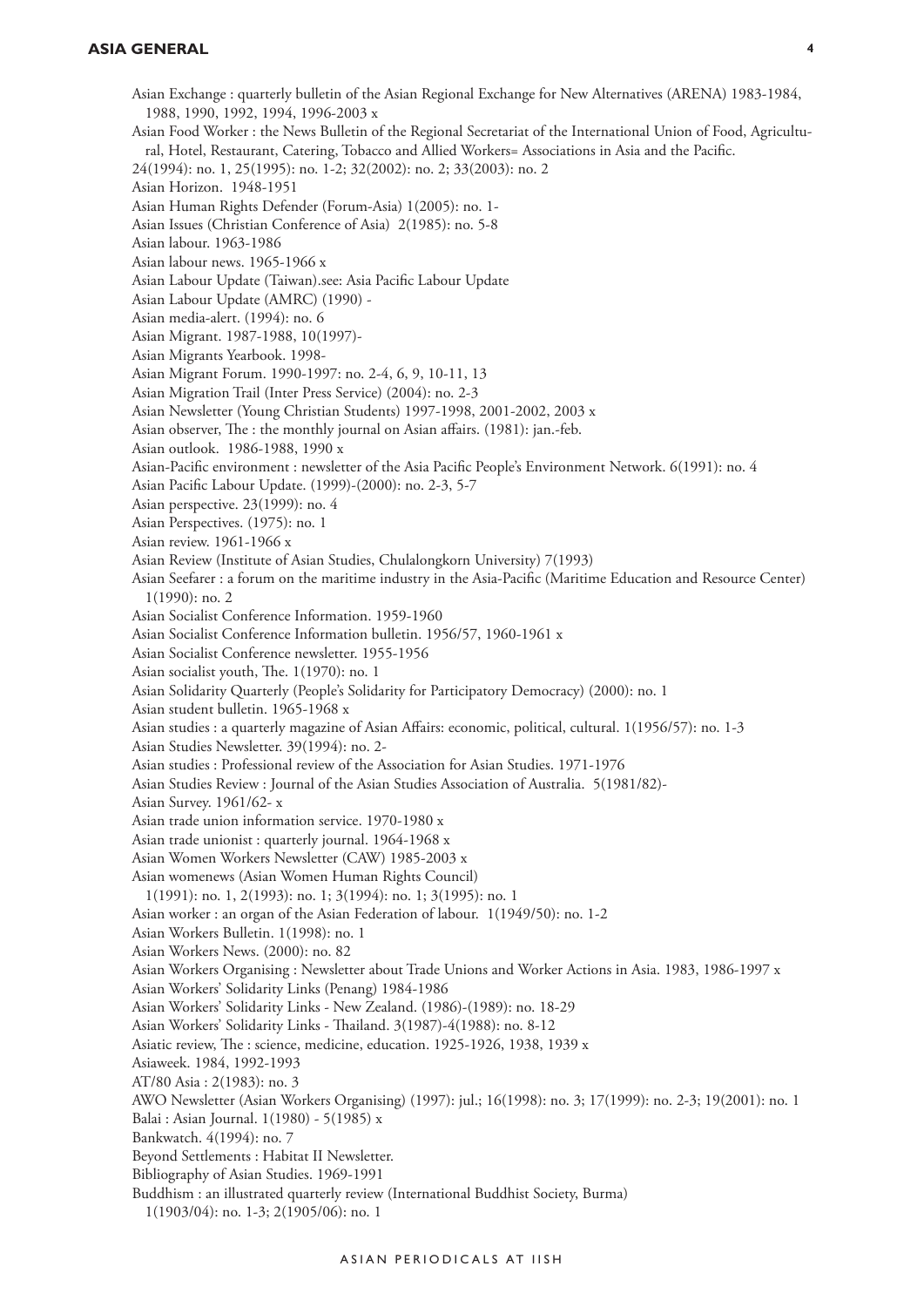#### **ASIA GENERAL**

- Buddhist Review, The. 2(1910): no. 1
- Bulletin of concerned Asian scholars. 3(1971): no. 3-
- Business day : Southeast Asia's first business daily. 18(1984/85)-20(1986/87) x
- CARPA Bulletin. (1982)-(1983): no. 11-13

CCA News (Christian Conference of Asia) 18(1983)-23 (1988), 30(1995); 33(1997)-39(2004) x

Central Asia and the Caucasus : journal of social and political studies. (2000): no. 1 -

Central Asia and the Caucasus review. 5(1996)-6(1997): no. 13-18

Central Asia : journal of the Area Study Centre. (1996): no. 39-

Central Asia Newsfile. 8(2000): no. 1-2, 4-12

Central Asian Review. 1953-1967

- Central Asian Survey. 15(1996)-
- Child Asia. (1994)-(1995): no. 12-13
- Child Workers in Asia. 10(1994)-11(1995) x ; 12(1996)-
- China Express and telegraph, The : weekly review for all interested in China, Japan, Malaya, Philippines, Siam, Borneo, Java etc. 70(1928)-72(1930): no. 3359-3514

Coalition Asia Report (Coalition Against Trafficking in Women - Asia Pacific) 1(1994): no. 1

Communities : Newsletter of Shared Communities. 3(1998): no. 2; 4(1999): no. 2; 5(2000): no. 1

Comparative Studies of South Asia, Africa and the Middle East. 15(1996)-

Connexion (Congo Newsletter) 5(2002): no. 4-5

Contemporary Southeast Asia. 1(1979)-

Copenhagen journal of Asian studies, The. (2003)-

Courrier de l'Extrème-Orient = Berichten uit het Verre Oosten. 1968-1979 x

Courrier du Sud-Est Asiatique. 1(1987): no. 22; 2(1988): 1-2, 4-5, 1-4; 3(1989): no. 23-24

Crossroads : an interdisclipinary journal of South East Asian Studies. (1988): no. 1, 10(1996)-13(1999): no. 1 x

CSEAS newsletter (Centre for Southeast Asian Studies) (1995): no. 3

Cultivating Links : Newsletter of the South Asian Network on Food, Ecology and Culture. (1998/99): no. 1-2, 4

Cultural Front Asia/Pacific (Asian Council for People's Culture) 1(1986): no. 1

Currents (Canada-Asia working group) 1988-1990, 1992-1995, 1998-1999 x

DAGA Info. (1993)-(1998) x

Development Education Forum. (1984): no. 9

Earth Day News Asia. (2000): mar., jun.

East Asian News Service. 1935, 1939, 1940-1941 x

East Asian Review. (Institute for East Asian studies) 2(1975): no. 3; 4(1977): no. 2

Economic bulletin (Asian Socialist Conference, Planning Information Bureau) 1955-1957 x

Economic Survey of Asia and the Far East. 1948-1964

Education about Asia (Association for Asian Studies) 5(2000): no. 1-

European Newsletter of Southeast Asian studies. 1(1988)- x

Far Eastern Affairs : a quarterly of social science and political analysis. 1985-1989 x

Far Eastern Affairs and the American Spokesman. 291939): no. 3, 8

Far Eastern Economic Review : international air edition. 1968, 1972-1977, 1979-1988, 1993-1994, 1997- x

- Far Eastern Economic Review : yearbook. 1961-1962, 1965, 1970-1974, 1976-1980, 1984
- Far Eastern mirror (Hong Kong) 1(1938): no. 7

Far Eastern relief notes. 1951-1954 x

Far Eastern review, The. 1921, 1930-1932 x

Far Eastern social information. (1934): no. 1-21

Far Eastern Survey : Fortnightly Research Service. 1940-1941, 1945 x

Focus Asia-Pacific : newsletter of the Asia-Pacific Human Rights Center. (1996); (1999)-(2003) x

From the South : Update on Labour & Environment (1999)-(2001) x

Health Alert. (2003): no. 2

HomeNet South Asia : newsletter of network of Women Homebased Workers in South Asia (2003): may, sept. 3(2005): no. 1-2

Human Rights Forum (Philippine Human Rights Information Center) 4(1994): no. 1

Human Rights Solidarity : the newsletter of the Asian Human Rights Commission. 8(1995); 8(1998)-12(2002) x GAATW Bulletin (Global Alliance Against Traffic in Women) (1997)- (1999)

GAATW Newsletter (Global Alliance Against Traffic in Women) (1999): Dec. - (2000): Jan.

- Geist des Ostens : Monatsschrift fuer volkstuemliche Asiatenkunde. 1(1913): no. 5
- 
- Global Focus (Mission for Filipino Migrant Workers) 2(1995)-5(1998) x

Global Network Asia. 2002: Oct.

Housing by People in Asia. (1990)-(1991): no. 1-4; (1994): Jul.; (1995): Sep.; (1998)-(2005): no. 11-16

Human Development in South Asia. (1999)-(2002)

I.C.A. regional bulletin (International cooperative alliance) 10(1970 )-16(1976) x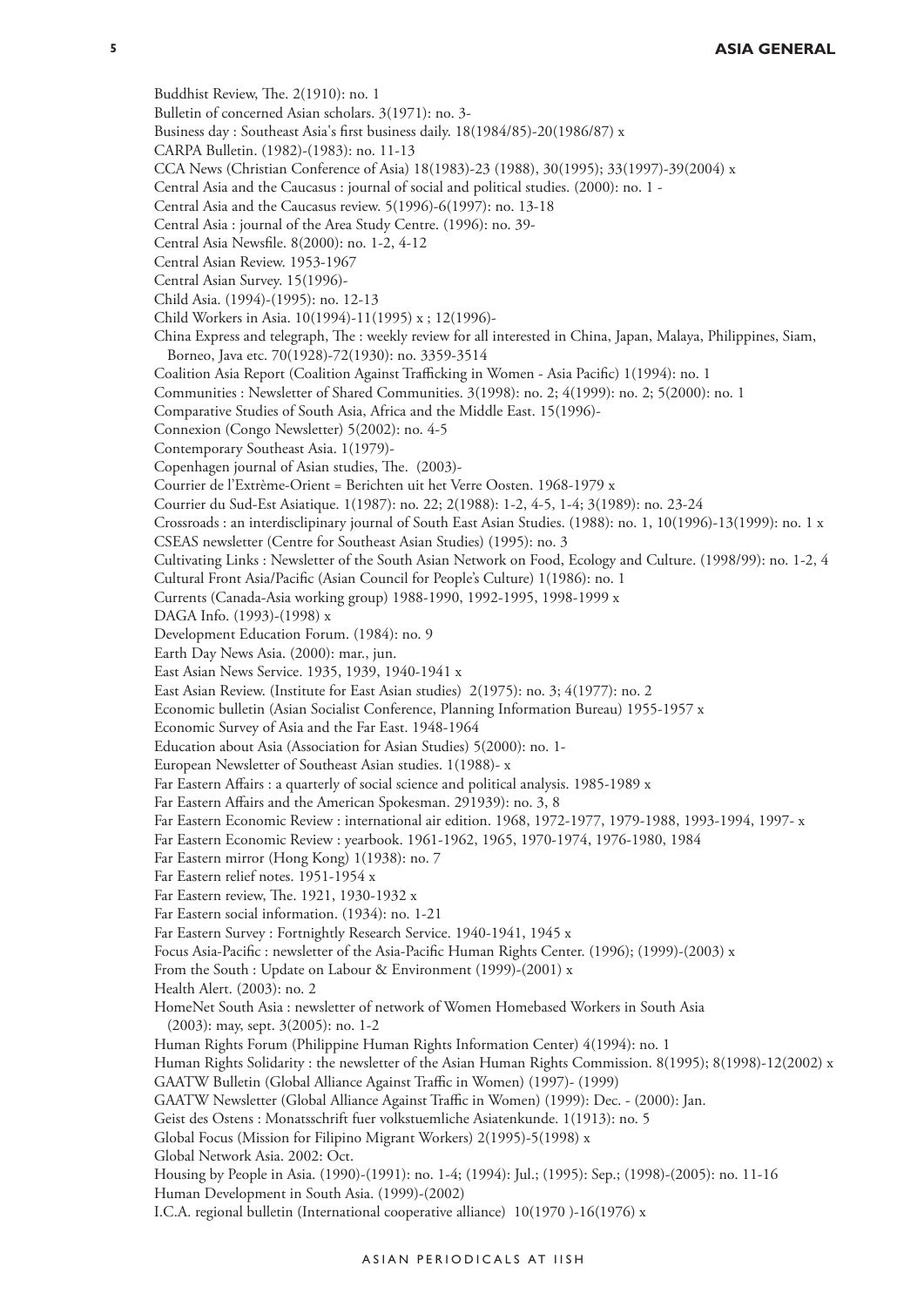| I.C.F.T.U.-A.R.O. Bulletin (International confederation of free trade unions. Asian regional organisation)                                                                                                                                                                                        |
|---------------------------------------------------------------------------------------------------------------------------------------------------------------------------------------------------------------------------------------------------------------------------------------------------|
| $1(1953)-11(1963)$                                                                                                                                                                                                                                                                                |
| IIAS Newsletter. (1996): no. 10, (1997): no. 12-                                                                                                                                                                                                                                                  |
| IMBAS : Zeitschrift für Menschenrechte in den ASEAN-Staaten. 1988-1993 x                                                                                                                                                                                                                          |
| IMBAS Rundbrief. 1981-1985 x                                                                                                                                                                                                                                                                      |
| IMCS Asia Pacific Newssheet. 1997-1998                                                                                                                                                                                                                                                            |
| Impact : a monthly Asian magazine for human development.                                                                                                                                                                                                                                          |
| 7(1972); 10(1975); 13(1978)-19(1984); 22(1987)-24(1989); 31(1996): no. 9 x                                                                                                                                                                                                                        |
| Impact : this is an occasional documentation of Asian women's initiative. 1(1993): no. 2<br>Index to periodical articles relating to Singapore, Malaysia, Brunei and ASEAN: Humanities and Social Sciences.<br>1989-1990                                                                          |
| Information Update (Pacific Campaign for Disarmament & Security) (1996)-(2000): no. 40-41, 43-46, 49-54<br>Inquilab : South Asia Solidarity Group's Quarterly Magazine. 1(1990): no. 1                                                                                                            |
| Inside Asia: bimonthly magazine of Asian affairs. (1984)-(1986): no. 1-10                                                                                                                                                                                                                         |
| Internationales Asienforum=International quarterly for asian Affairs. 1971-1990, 1996-                                                                                                                                                                                                            |
| Itinerario : bulletin of the Leyden Centre for the History of European Expansion. 1977-1998                                                                                                                                                                                                       |
| Jana : The news magazine of resurgent Asia and Africa. 3(1956): no. 1                                                                                                                                                                                                                             |
| Japan-Asia Monitor. (1994)-(1996): no. 9, 11, 14, 16                                                                                                                                                                                                                                              |
| Journal of Asian Women's Studies. (2000): no. 8-9                                                                                                                                                                                                                                                 |
| Journal of contemporary Asia. 1(1970/71)-                                                                                                                                                                                                                                                         |
| Journal of borderland studies. 11(1996)-                                                                                                                                                                                                                                                          |
| Journal of Asian business. 13(1997)-                                                                                                                                                                                                                                                              |
| Journal of Asian Studies : review of Eastern and Southern Asia and the adjacent Pacific Islands. 1967-1998                                                                                                                                                                                        |
| Journal of Oriental Studies. 11(1973): no. 2                                                                                                                                                                                                                                                      |
| Journal of Southeast Asian History. 1960-1969                                                                                                                                                                                                                                                     |
| Journal of Southeast Asian Studies. 1970-                                                                                                                                                                                                                                                         |
| Journal of the economic and social history of the Orient. 1957, 1959-                                                                                                                                                                                                                             |
| Journal of the Regional Cultural Institute : (Iran, Pakistan, Turkey) 5(1972): no. 2-3                                                                                                                                                                                                            |
| Justice & Peace Workers Bulletin (Asian Center for the Progress of Peoples) 2002 -                                                                                                                                                                                                                |
| Knipselkrant over Zuid-Oost Azie (Algemeen Diakonaal Buro van de Gereformeerde Kerken in Nederland)<br>$1(1978) - 2(1979)$ ; 4(1981) x                                                                                                                                                            |
| Liberal times : a forum for liberal policy in South Asia. 3(1995)-9(2001) x                                                                                                                                                                                                                       |
| Link. 5(1993): no. 3; 7(1999)-9(2001): no. 3; 10(2002): no. 2                                                                                                                                                                                                                                     |
| Lok niti : journal of the Asian NGO Coalition for Agrarian Reform and Rural Development (ANGOC)<br>(1998): Oct.                                                                                                                                                                                   |
| Mahfel: Nachrichten aus West- und Mittelasien.2(1991)-6(1996) x                                                                                                                                                                                                                                   |
| Making a Difference (Asian regional Centre for Human Rights Education) (2001)-(2003): no. 11, 13-14                                                                                                                                                                                               |
| Migrant Forum in Asia Newsletter 2(2004): no. 4                                                                                                                                                                                                                                                   |
| Modern Asian Studies. 31(1997)-                                                                                                                                                                                                                                                                   |
| Mocakauk Nieuwsbrief : social critical archive of the Middle East, Central Aisa and Caucasus. (2000): no. 1<br>Motalo'at-e Asia-ye markezi va Qafqaz = Central Asia and the Caucasus review. 5(1996)-(2002): no. 14, 21-36<br>Movement News Round-up (Asian Students Association) (1995)-(2002) x |
| NASA newsletter : newsletter for the Nordic Association for South Asian Studies. (1997): no. 3 -                                                                                                                                                                                                  |
| Network news Help Asian Women's Shelter. (1993): no. 18                                                                                                                                                                                                                                           |
| New Asia News : a monthly newsletter published by the Pacific-Asia Resources Center. 1977-1980<br>New Asia News Notes. See: New Asia News.                                                                                                                                                        |
| New Asian Visions. 6(1991): no. 2                                                                                                                                                                                                                                                                 |
| New frontiers : monthly briefing on tourism, development and environment issues in the Maekong subregion<br>(TERRA) 1(1995)-4(1998) x                                                                                                                                                             |
| New Guinea and Australia, the Pacific and South-East Asia (Council on New Guinea Affairs) 4(1969): no. 1                                                                                                                                                                                          |
| News letter : International Conference of Social Work (ICSW), Regional Office for Southeast Asia and Western<br>Pacific. 1967-1971 x                                                                                                                                                              |
| News report : International confederation of free trade unions -Asian regional organisation. I.C.F.T.U.-A.R.O.<br>$(1960)$ - $(1961)$ x                                                                                                                                                           |
| Newsletter (Asia Pacific Human Rights NGOs-Facilitating Team) (1994): no. 1-3                                                                                                                                                                                                                     |
| Newsletter Asian Bureau Australia. (1988): no. 91, 93-94                                                                                                                                                                                                                                          |
| Newsletter for Women's Struggle (Asia Pacific Women Action Network): 1-6                                                                                                                                                                                                                          |
| Newsletter of Asia Pacific (International Young Christian Workers) 1993-1995 x                                                                                                                                                                                                                    |
| News review on China, Mongolia and the Koreas (Institute for Defence Studies and Analyses) 1971-1976 x                                                                                                                                                                                            |
| News review on Japan, South East Asia and Australasia (Institute for Defence Studies and Analyses) 1971-1976 x                                                                                                                                                                                    |

News review on South Asia. (Institute for Defence Studies and Analyses) 1971-1976 x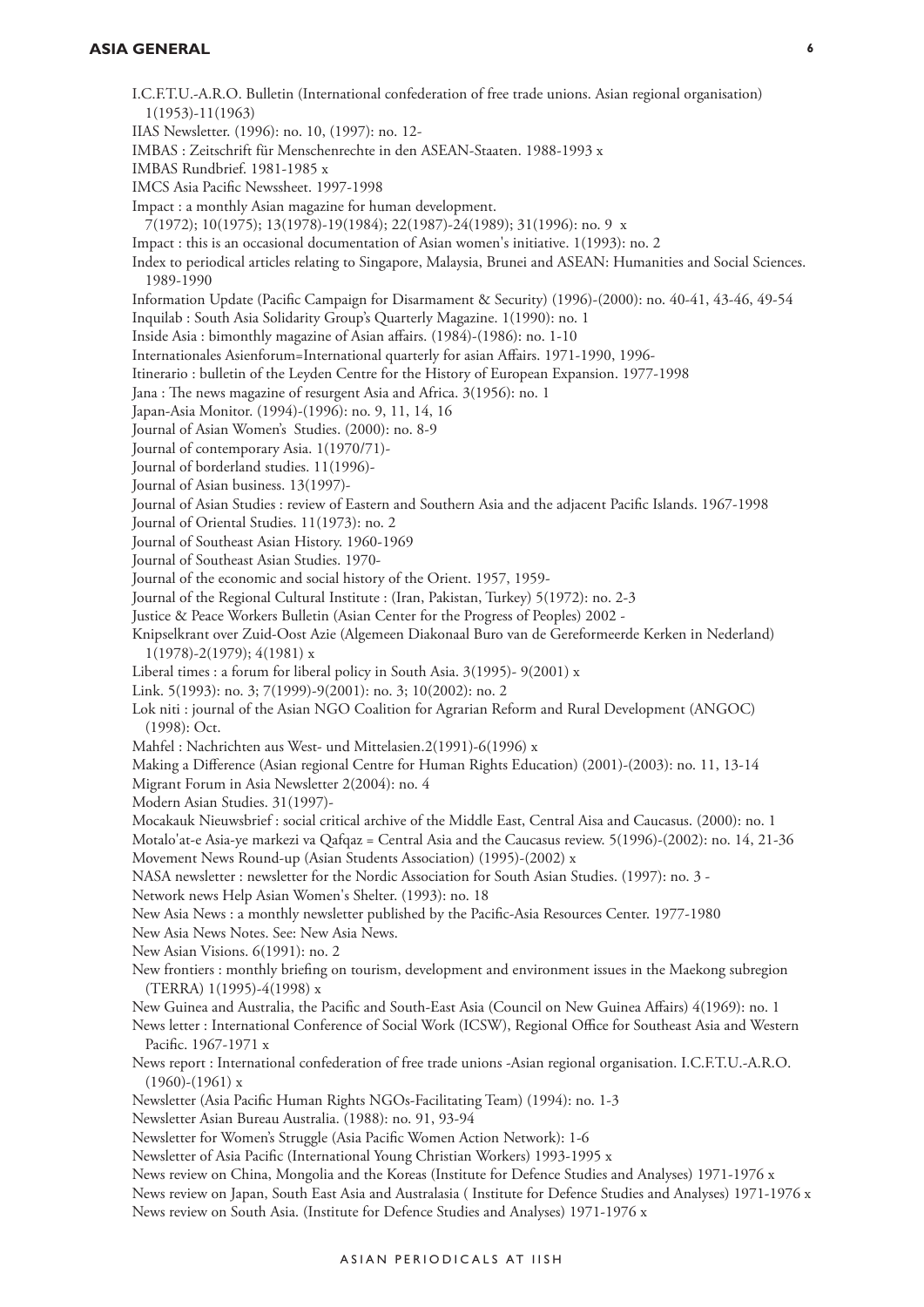News review on West Asia (Institute for Defence Studies and Analyses) 1971-1976 x NIASNytt : Nordic Newsletter of Asian Studies. 1996- Nieuwsbrief (Werkgroep Geschiedenis Europese Expansie) 1975-1976 Occupational Safety and Health Rights (ANROAV) 2000-2003: no. 1-3, 5-7, 9 Oost-Informatie : Mededeelingen der afd. documentatie van het Nederlandsch Oost Instituut. Oranje : nieuwsblad voor de Nederlanders in Singapore, Siam en Sumatra. (1945): no. 29; (1946): no. 86 Orient & USA, The : a liberal monthly review interpreting the orient. 2(1944): no. 1-2, 5-10 Orient et occident. Revue mensuelle publ. par la Bibliotheque Sino- Internationale a Geneve. 1(1935): no. 6-10 Overseas Student Life (You Xue Zhi Ya) (1986): no. 10; (1988): no. 15 Pacific Affairs : an international review of the Far East and Pacific area. 1935-1940, 1946- Pacific and Asian women's network. (1978?): no. s.d. Pan-Pacific Worker, The : Official organ of the Pan-Pacific Trade Union Secretariat. 1(1927): no. 1-2, 5 Planning. : Information Bureau Economic Bulletin (Asian Socialist Conference) (1955)-(1957): no.1-2, 4-13, 15-18 Political prisoners in Asia Center for Information on Asian Political Prisoners (CIAP) 2(1976): no. 2 Quilt : Asian Women Weave. (Asian Women Human Rights Council) (1994): 2 Refugee watch. (1998): no. 4 Regional Campaign Updates : Newsletter of Asia ACTs against Child Trafficking. 2(2006): no. 1 Research information bulletin : social science projects in Southern Asia (UNESCO Research Cene on the Social Implications of Industrialization in Southern Asia) (1956): no. 1 Rundbrief : Forum für Mitglieder und Freunde des Pazifik Netzwerkes. 1989- S.A.W.T.E.E. : a Quarterly Newsletter of the South Asia Watch on Trade, Economics & Environment. (1996): no. 7 Seawin Shuttle (South east Asian Women's Information Network) 1(1992/93): no. 1, 4; 2(1993/94): no. 1; suppl. Seca Newsletter: a publication of the Student Education Commission of Asia. 1(1984): no. 2 Selavip newsletter : journal of low-income housing in Asia and the world. (1995): Apr. SEPHIS Newsletter. 1996- Socialist Asia : fortnightly bulletin (Preparatory Committee for Asian Socialist Conference) 1(1952/53)- 6(1957/58) x Sojourn : journal of social issues in Southeast Asia. (1994): no. 1- South Asia bulletin. 3(1983): no. 1 South Asia Forum Quarterly. 1997-1998 South Asia Marxist Review. 1(1974): no. 1-2 South Asia Newsletter. (1998): no. 38- South Asia Newsletter (Centre for Asian Studies Amsterdam and Documentation Centre on South Asia, Leiden) (1991): no. 8 South Asia Politics. 3(2005): no. 9; 4(2005): no. 2, 4-5 South Asia press freedom report. 1990 South Asian Journal of Children's Rights. (2004): Apr.-Jun. South Asian survey : a journal of the Indian Council for South Asian Cooperation. 4(1997)- South East Asian Economic Review, The. 1(1980): no. 2 Southeast Asia : an international quarterly. 1971-1975 Southeast Asia Chronicle. 1977-1985 Southeast Asian Affairs. 1977, 1979-1982 Süd-Asien : Zeitschrift des Südasiensbüro Wuppertal. 1985-1989, 1996-1998, 2005 Südostasien. 1(1984)- Südostasien Informationen. See: Südostasien Südostasien-Korrespondenz. 1971-1973 Survivors Quarterly (Asian Victims for a Hazard Free Environment) 3(1995): no. 2-3 Sustainable and Peaceful Energy Network Asia. 2(2000): no. 1; 3(2001): no. 2 Third World Movement Against the Exploitation of Women. (1983): no. 15; (1984): 19-20, 22, 24; (1985): no. 25-26 TIE-Asia update (Transnationals Information Exchange. Asia office) (1996): no. 1 (Apr.) ,Sept.; (1997): May Trans-Pacific, The : A weekly review of Far Eastern political, social and economic developments. 24(1936): no. 26; 27(1939)-28(1940) x TWARO News. (1999): no. 38 TWSAG Newsletter (Third World Social Action Group) (1983): July Uitzicht : Nederlandsch weekblad voor Zuid-Oost Azie (Regeerings Voorlichtings Dienst) 1(1946): no.1, 6-7, 33-34 (PM) Unites Asia : International magazine of (Afro-) Asian affairs. 4(1952)-19(1967); 20(1969)-23(1971) x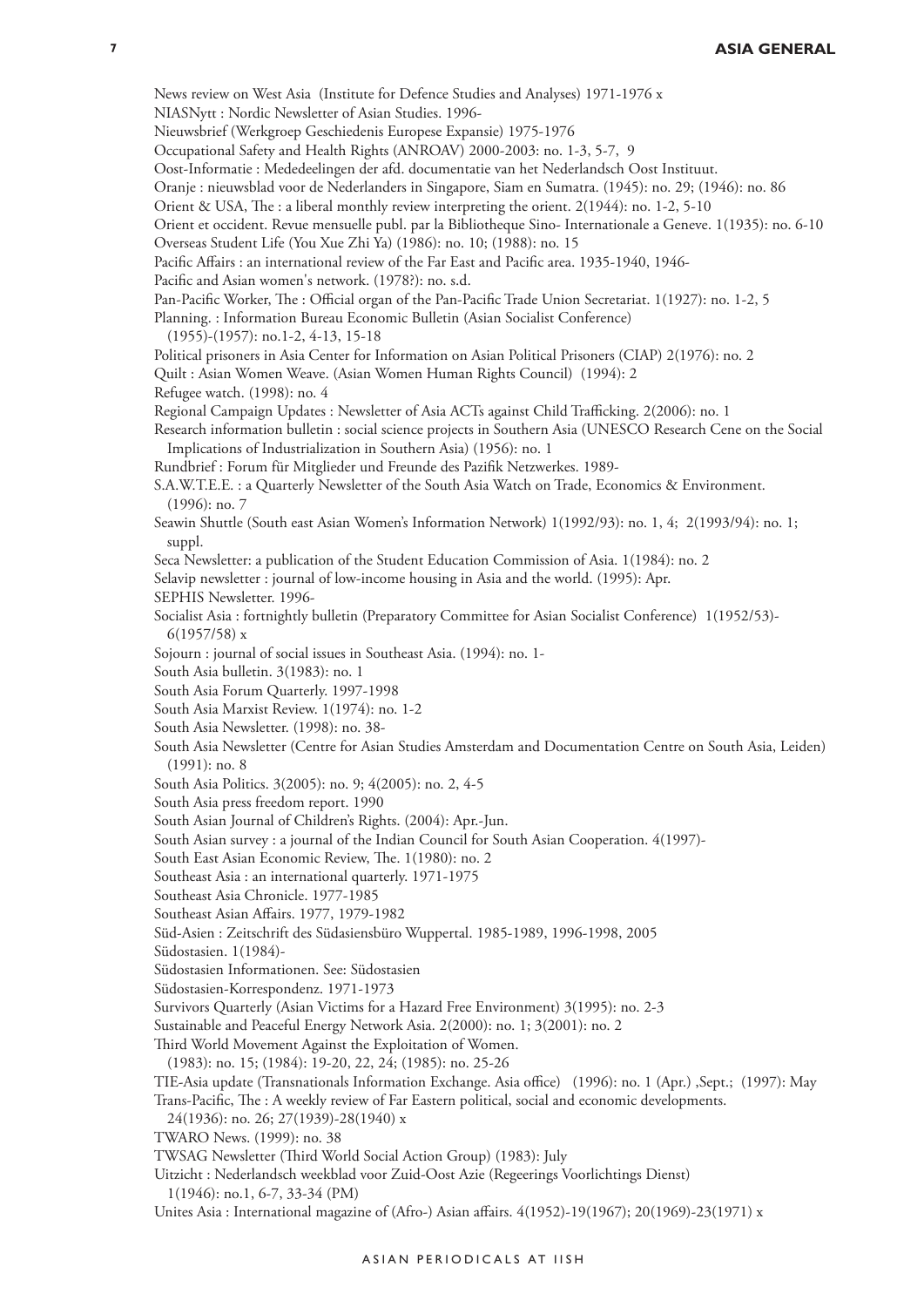Vien dong nam a = Southeast Asian studies : a quarterly journal of Institute for Southeast Asian Studies.` (1991): no. 3 Voice, The (Asian Federation Against Involuntary Disappearances) 2(2002): no. 2; 4(2004)-5(2005) Weekly review of the far East, The. : devoted to the economic, political and social development of China and its intercourse with other nations. 20(1922)-21(1922); 24(1923) x Worker link : Newsletter of Asia Pacific Workers Solidarity Links (APWSL) 1993-1995 Workers' link : Newsletter of Asia Pacific Workers' Solidarity Links Aotearoa. (1990): no. 30-32 Yazhou funu laogong tongxun = Asian women workers newsletter. 1988-1991 x Yazhou wenhua = Asian culture (Singapore Society of Asian Studies) (1990): no. 14; (1992): no. 16 ZOA nieuws : uitgave van de Stichting Hulpverlening Zuid-Oost Azie. See: ZOA Vluchtelingenzorg ZOA Vluchtelingenzorg. 1(1977/78)- x Zuid-Azië Bulletin.1(1974/75)-8(1982)

## <span id="page-7-0"></span>**Afghanistan**

Afgansky zapisnik : mezinarodni casopis na podporu bojujiciho Afganistanu. [1988?]: no. 1-2 Afghan Information Centre : montly bulletin. 1985 x Afghan realities. (1981): no. 4 Afghan student news. 1960, 1963, 1966 x Afghanews. 1987-1992 x Afghanistan Azad. 1981-1988 x Afghanistan-Blätter. 1980-1981,1986-87 x Afghanistan Tribune : news, analysis, opinions. 1979, 1985-1986 x Afghanistan Journal. 1976, 1978-1979 x Afghanistan Journal. (Jamiat-e-Islami Afghanistan) (1987): no. 4 Afghanistan nytt : organ för Svenska Afghanistankommittén. 8(1987): no. 3 Defis Afghans : revue d'information et d'analyse. 1985-1987 x DYOA information bulletin (Democratic Youth Organization of Afghanistan) (1981): no. 1,3,+suppl. GUAfS : Zeitung der Generalunion afghanischer Studenten im Ausland. 3(1979): no. 3 Information Bulletin (Peace Solidarity and Friendship Organization of D.R. Afghanistan) (1982): no. 1-2, 14 Jamea-e-Madani (Afghan Civil Society Forum) 1(2003): no. 6; 2(2004): no. 1 Nieuwsbrief. (Stichting Afghanistan Comité) (1981): juli Nouvelles d'Afghanistan, Les. (1985): no. 24-25 Schriftenreihe : Informationen zur Lage in Afghanistan. See: Afghanistan Tribune Survey of progress (Ministry of Planning. Department of Statistics & Research) (1962) - (1966)

#### <span id="page-7-1"></span>**Armenia**

Respublika Armenija. (1992)-(1993)

## **Azerbeidzjan**

Azerbaycan : Azerbaycan milli birliginin organidir = Azerbajdzan : organ Azerbajdzanskogo nacional'nogo ob"edinenija. (1953): no. 9 Azerbaijan : nashriyye-ye farhangi, siyasi, ejtemai. (1997): no. 61 Biraq-e 'edalat = Bejraki adalet. (1917): no. 1-5 Journal of azerbaijani studies. 1(1998) -

#### <span id="page-7-2"></span>**Bangladesh**

Ain o Salis Kendro Bulletin. (2004): Mar Aktua Bangladesh (Bangladesh People's Solidarity Centre) 1(1998): no. 1 Al Imamat : proshikkhonprapto imamder mukhopotro (Imam Proshikkhon Academy) 20(2001): no. 1-12; 21(2002): no. 1-12 Amra prarthi tari. 1974 Anondodhara. 6(2003): no. 119 Asia-Pacific Journal of Rural Development: vol. III: 1-2 Banghard : Bangladeser Somajtantrik Doler Masik Bulletin. 1983-1998 x Bangla Akademi gobesona potrika. 1972-1974 Bangla Akademi potrika. 1958, 1964-1966 x Bangladesh. 1974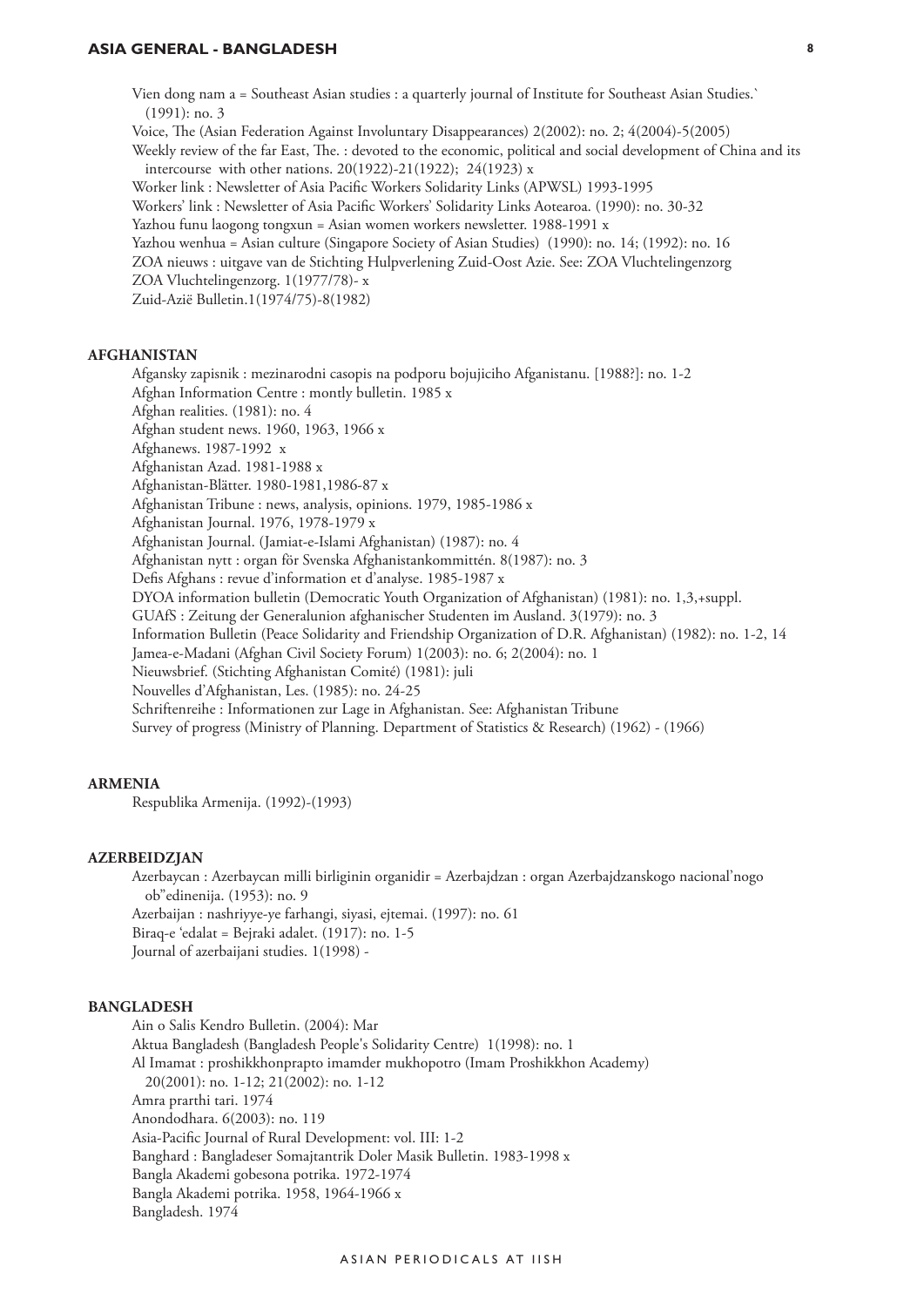Bangladesch Info-Heft. (1990): no. 8; (1992: no. 11-

Bangladesh bulletin. 1971-1974 x Bangladesh liberation front. (1975): no. 6 Bangladeshi communist : journal of the Marxist-Leninist Communist Party of Bangladesh. 2(1977): no. 2-3; 5(1980): no. 1-3; 6(1981): no. 1 Bangladesh Development Studies. 23(1995): no. 3-4; 26(2000): no. 1 Bangladesh Jela Gazetteer : Bakharganj (1984) Bangladesh Jela Gazetteer : Bogura (1989) Bangladesh Jela Gazetteer : Brihottoro Dhaka (1993) Bangladesh Jela Gazetteer : Brihottoro Dinajpur (1991) Bangladesh Jela Gazetteer : Brihottoro Joshor (1998) Bangladesh Jela Gazetteer : Brihottoro Khulna (1996) Bangladesh Jela Gazetteer : Brihottoro Moimonsinho (1992) Bangladesh Jela Gazetteer : Brihottoro Rajshahi (1991) Bangladesh Jela Gazetteer : Kumilla (1981) Bangladesh Jela Gazetteer : Kushtia (1991) Bangladesh Jela Gazetteer : Pabna (1990) Bangladesh Jela Gazetteer : Potuakhali (1986) Bangladesh Jela Gazetteer : Rongpur (1990) Bangladesh Jela Gazetteer : Tangail (1990) Bangladesh National Women Lawyers Association. (1997): nov. Bangladesh Newsletter. (1997)-(1999): no. 1-4 Bangladesh Orthnoitik Jorip (Ortho Montronaloy, Gonoprojatontri Bangladesh Sorkar) 1979/80; 1980/81 Begom : Mohilader Sochitro Masik Potrika. 1980-1990 x Bhangard : Bangladeser Somajtantrik Doler Masik Bulletin. 1983/84-1998 x Bichitra. 1972-1980 x Borsar podaboli. 1973 Buletin (Banglades Awami Lig) (1999): no. 26 Bulletin (Bangladesh Lekhok Sibir) (1983): Nov. Bulletin Bangladesher Somajtantrik Dol. (2002): 5 Mar Chhatro Sombad (Bangladesh Islami Chhatro Shibir) 14(1990): no. 1; (1999)-(2004) x Chitrita. See: Bichitra Chetona: sahitto o Songskriti bisoyok troimasik. 1(1996): no. 2 Chhokh. 1974 Chhotogolpo. 1(1974): no. 1 Chinta : chinta o totporotar pakkhik. 5(1995/96): no. 3, 5 Chittagong University Studies : Official Publication of the Faculty of Arts, University of Chittagong. 2(1986) Clio : annual journal of History Department, Jahangirnagar University. 3(1985); 5(1987); 7(1989); 9(1991) Dacca University Studies, The : Part A. 21(1973) - 52(1995): no. 1 Daily Star, The. 1996-2002 x Delta : Kultur und Politik aus Bangladesh. (1993): no. 4 Dhaka Courier : an independent newsweekly. 11(1994/95)- Digonto. 3(1974): no. 3 Directory of members: European Network of Bangladesh Studies. (1995)- Doinik jonokontho = The Daily Janakantha. 1995-1997 x Dhoritri. (1997): no. 3; (1998): no. 4 Economic Review (Government of the People's Republic of Bangladesh. Planning Commission) 1982/83 Earth Touch. (1997)-(2001): no. 3-6 Ekota : Saptahik (Communist Party of Bangladesh) 1996-2002 x Ekuser Songkolon (Bangladesher Komiunist Party) (1977): Feb. Euro Bagla Newsletter. (1986): no. 2 Faridabad mazdoor samachar. See: Faridabad workers' news Faridabad workers' news . (1987)- Forum : Bikolpo Dharar Kagoj (Chhatro Oikko Forum) (1995-1998): no. 32, 38, 40, 42 Gonosahitto. 1975-1977 x Gonochinta : Shromojibi manusher masik mukhootro (Bangladesh Krishi Firm Shromik Federation) (1997)-(1999): no. 1-20, 22, 25 Granade. (1973/74): no. 2-33, 43 Holiday : the national weekend newspaper. 34(1999)-35(2000) x Hotline (Justice and Peace Newsletter) (1987)- x Human rights in Bangladesh (Ain o Salish Kendro) 1997-1998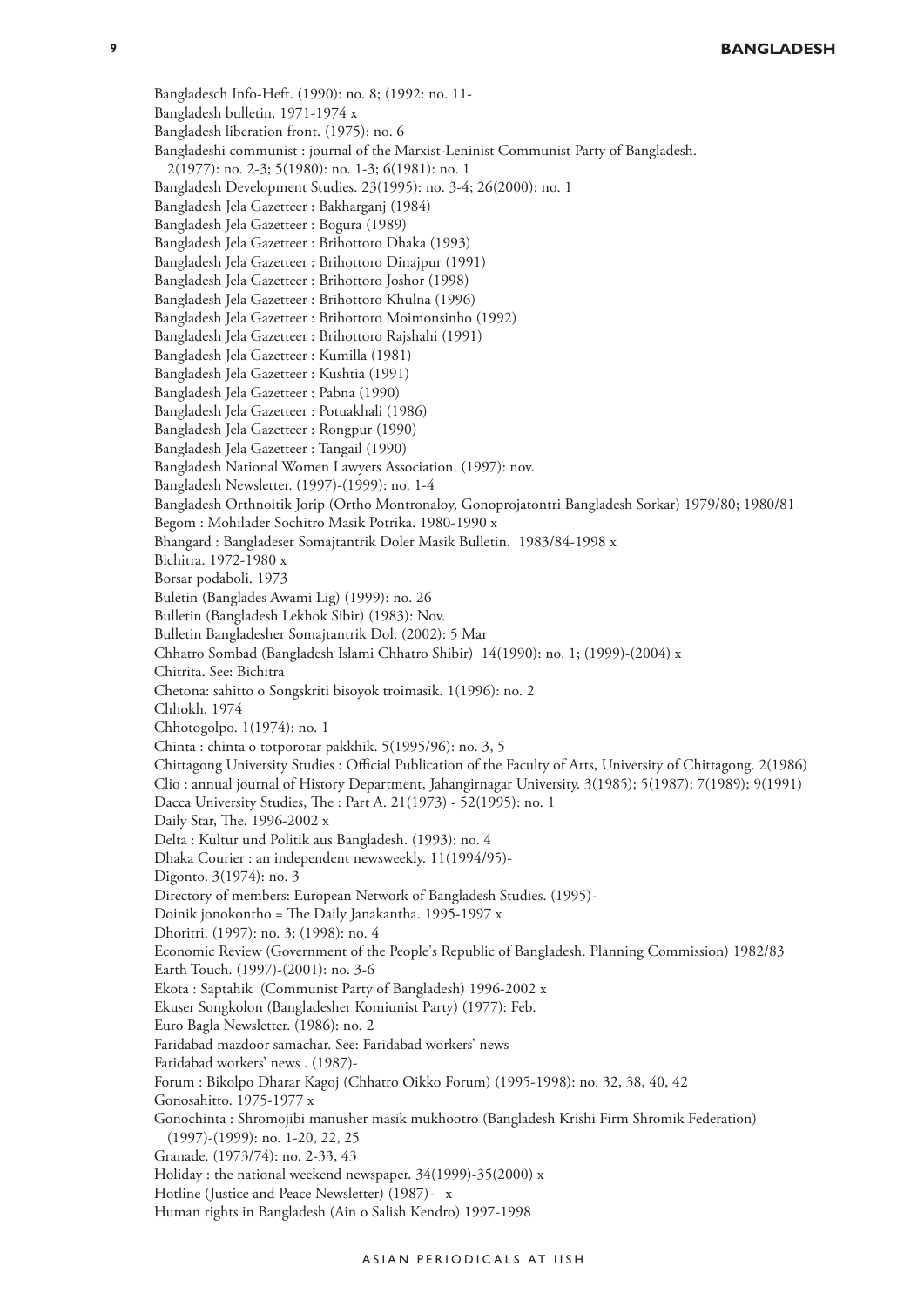## **BANGLADESH 10**

IBS journal. 1994-1996 Jagoron. (1995/96): no. 1-10 Jagoron : chhatro Union Dhaka Nogorer Mukhopotro. (2000): no. 16 Jai Jai Din. 1992-1994 x Jonantik. 1973-1977 x Journal of the Asiatic Society of Bangladesh : humanities. 39(1994): no. 1 Journal of the Institute of Bangladesh Studies. 1(1976) - Journal of social studies. (University of Dhaka/Center for Social Studies) 1980-1982, 1996- Kak. 1973 Komiunist Andolon Komiunist Oikko : Bangladesh Komiunist Party'r (ML) er Taktik Mukhopotro. (1978): no. 10; (1979): no. 11 Konthosor. 1970, 1972, 1973-1975 x Kushum : a Newsletter for a Violence-Free and Just Society for Children (2002): no. 2-3 Land : a journal of the development practitioners, activists and Action researchers. 2(1995): no. 2 Masik Adorsho Nari. 7(2001): no. 8; 8(2002): no. 6-7, 12 Masik Al-Fatwa : somokalin somossar somadhane dolil bhittik mukhopotro. (2002): Nov., Dec. Maslk Kaler Pata. 4(1974): no. 1-6 Mohila Somachar (Bangladesh Mohila Porishod) 1999: Jan-Mar, Jul-Sept; 2003: Sept.-Dec. Nabojiboner gan. 1975 Nagorik. See: Somokal Nejjotta : Di-masik Mukhopotro. 14(1996/97)-19(200/03) x Newsletter / European Network of Bangladesh Studies. (1996): no. 9- Nieuwsbrief (Werkgroep Breda-Bangladesh) (1975): no. 8 Nieuwsbrief van de Nationale Stichting Koppelgemeenten Bangladesh. 1973-1978 x Nirjon krodh. 1(1974): no. 1 NOCE : Notes on Culture and Education in Bangladesh. 1989-1995 x N.S.K.B. Nieuws (Nationale Stichting Koppelgemeenten Bangladesh) 1979-1984 x Notun Kotha (Workers' Party of Bangladesh) 18(1997/98)- 23(2002/03) x Nyajjotta. 6(1988): no. 3 Obhimot (Somajtantrik Chhatrofront) 1998: Jul.; 2000: Sept.; 2002: May Odhuna : EDAB-er unnoyon bishoyok troimasik (Association of Development Agencies in Bangladesh) 3(1993/94): no.1-2; 8(1999/2000): no. 4 Onnodin. 7(2002): no. 9, 16 Ononna. 15(2003): no. 8, 14, 16, 18-21 Oyon : Oniomito Songkolon. (1985): July Pakkhik Palabodol. 11(2001): no. 2, 23; 12(2002): no. 2, 11-14, 19 Political Economy : Journal of the Bangladesh Economic Association. 1(1974?): no. 1 Porikrom. 1968-1970 x Porjas (Bangladesh Chasi Somiti) 1989, 1992-1997 x Poschim Bongo : Rajjo Komitir Muhhopotro. 30(1996/97)- 31(1997/98); 34(2000/01) x POT (Public Opinion Trends Analysis & News Service) 1984-1986 Potobhumi. 1977-1978 x Proletariet : Bangladesher Sorbohara Party'r Mukhopotro. (1985): no. 2 Prothirodher Ekus. See: Bichitra Purbani. (1976): spec. issue Purbo Bangla : Purbo-Banglar Komiunist Party (ML)'er Mukhopotro. (1979): Jan./Feb., Sep./Oct.; (1985): no. 2; (1996): no. 26; (2002): July/Aug. Purbomegh: silpo, sahitto, o songskritimulok troimasik potrika. 1967, 1969 Purbopotro. 1970 Robbar. 1(1979): no. 20, 22, 24-30, 32-45 Sahitto Potrika. 5(1961), 7(1963): no. 1 Samachar : magazine of the Bangladesh People's Solidarity Centre. Sammobadi (Bangladesh Sammobadi Dol) 12(1989): no. 1; (1992)-(1998): no. 45-47 Saptahik Arafat : Muslim somhotir aohayok. 43(2001/02): no. 47; 44(2002/03): no. 18, 42-43; 45(2003/04): no. 1, 3 Saptahik Muslim Jahan. 4(1994): no. 5; 8(1998): no. 30; 9(1999): no. 32; 11(2001): no. 5; 13(2003): no. 6 Seba Saptahik : Rus Biblop Barsiki Songkha. (1996): 7/11 Shoprovo (Lifebased Education and Action Research Network) 1(1998):no.1 Sochitro Sondhani. 1978-1980 x Social science review : The Dhaka University studies, Part D. 1(1984)-3(1986); 11(1994)-12(1995) x Somabes (Bangladesh Lekhok Sibir) (1983): Jan.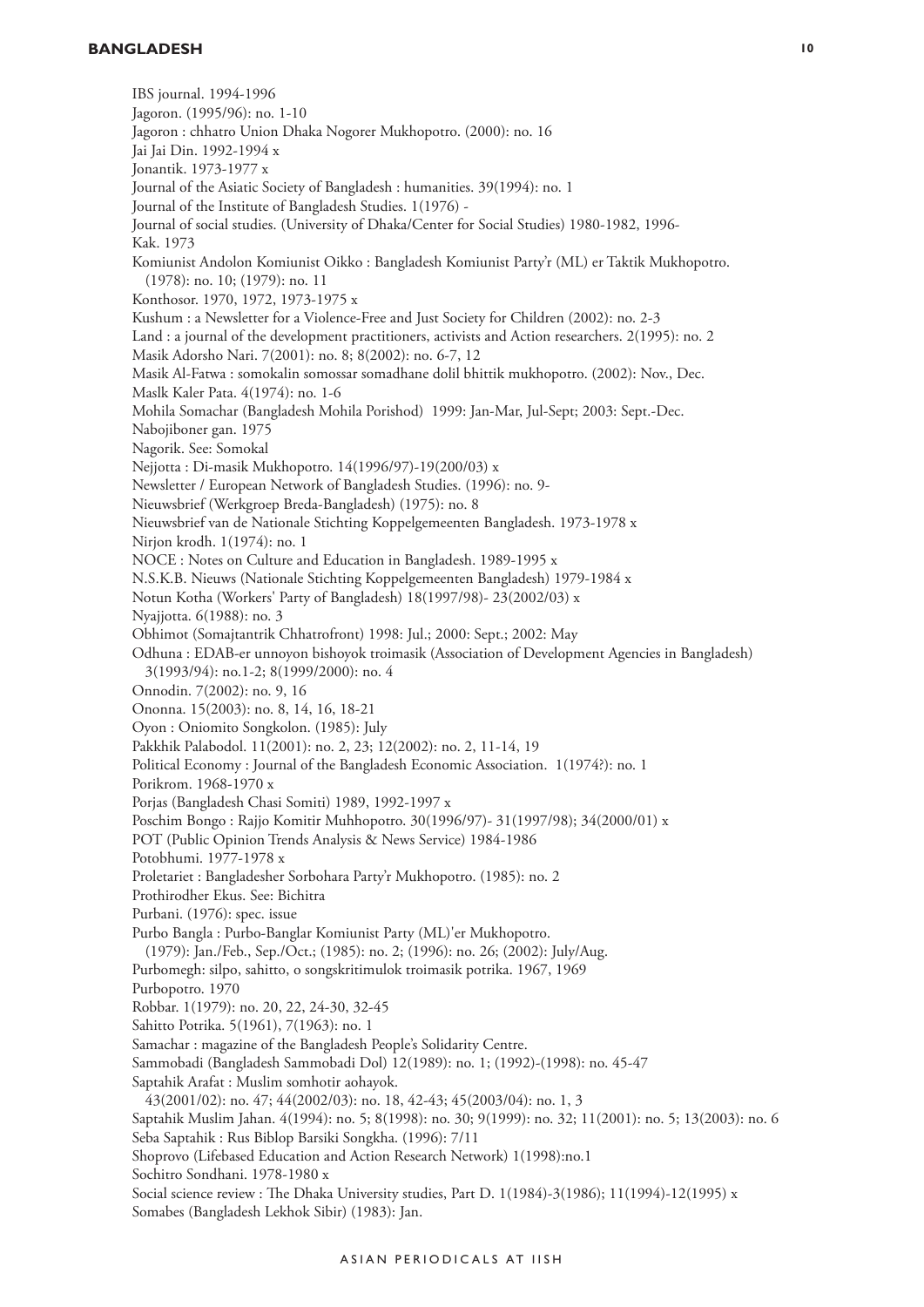Somaj Chetona. 1991-1997 x Somokal. 1957-1978 x Somota ekhon-i : kormojibi nari sombad (Kormojibi Nari) 2(2002): no. 3 Songskriti : monthly. 1981-1989, 1995-1996 x Songskritik Andolon : Bangladesh Lekhok Sibir Potrika. (1986): Feb.; (1987): Jan. Soronika (Hiralal Sen Sriti Songsod) (1986): spec. issue Sougat. 1962, 1963 x Sphulingo : Purbobanglar Sorbohara Party'r Mukhopotro. (1983): Oct.; (1997): no. 44 Sriti : Utser Sondhane (Muktijuddher Itihas Somriddho Prokolpo) 1(1990): no. 1; 2(1991): no. 2 Sroddhanjoli. 1998: spec. iss. Statistical pocket book of Bangladesh. (1978) Struggle News Round-up (Bangladesh Krishok Foundation) (1997): May Students' Views. (1989): jun. Suddho Niyontrok. 1974 Theatre Natto Troimasik. See: Thiyetar Natto Troimasik Theoretical perspectives : a journal of social sciences and arts (Centre for Alternatives.) 4/5(1997/98) Thiyetar Natto Troimasik. 1974-1976 x Tridhara. (1968): no. 4 Upodruto bosonto. 1973 Uttoradhikar. 1974-1977, 1980-1981 x Vanguard. See: Bhangard Workers Voice (APWSL) (1993): no. 3

### <span id="page-10-0"></span>**Bhutan**

Human Rights Arena, The. 1(1998): no. 1

#### <span id="page-10-1"></span>**Burma/Myanmar**

'A khre kham upade re" raāca con' = Journal of Constitutional Affairs. (1994)-(2005): no. 1-5, 7-8, 10-23 'A kyui" chon' gya nay. 1998, 1999 x

'A lup sa ma" ca con' = Labour Journal. (FTUB) 1(1997): no. 4

'A lup sa ma" Re" Ra Sa Tan<sup>o"</sup> Cañ<sup>o"</sup> [=Labour Affairs Newsletter] 1(2002): no. 7-8; 2(2003): no. 1, 3, 6, 8

'A Pat Cañ Praññ Tvan'" Sa Tan'" Sum" Sap' Khyk' : Weekly Inside News Commentary (Network for Democracy and Development) (2002): no. 1-3

'A tve" 'a mran. (1997)-(1998): no. 126-129, 131-133

'Ae Khyam'" Tai Kon'" Kan' Kyon'" Sa Ca Con' [=Peaceful Story]

4(2002-2003): no. 1-2; 5(2003): no. 1

- AI Birma nieuwsbrief. 2(1997/98): no. 3-4
- Alliance Bulletin, The. (1990): no. 9-11

Annual statement of the sea-borne trade and navigation of Burma (Office of the Collector of Customs) 1945/46 'Aon Chan" Gya Nay' : Aung San Journal (Political Defiance Committee) 5(2000)-7(2002) (2004)-(2005) x

Arakan : Newsletter of the Arakan Rohingya Islamic Front. 1992-1996 x

Arakan Forum, The. 1(1995/96): no. 1-7; 2(1997): no. 1-2

Arakan Life, The. See: Ra khuin' praññ' lvat' mrok' re"

Arakanpost : monthly journal. (2003)-(2005): no. 1-2, 4-8, 10

Arakan Times, The : A Journal of Rohingya Youths (Rohingya Youth Development Forum)

1(2003): no. 1; 2(2005): no. 1

Aung San : journal. 2(1997): no. 1-2

Ba Ma Kray' : Burma Star Internet News

1(2001-2003): no. 2-5, 7-17, 19-21, 27-29, 36

Bae Da Lam'" maggajan'" (National League for Democracy - Liberated Area (NLD-LA)) 2001

Bhanda to' nve ca ran'" mya" nhan', ca ran'" cac' khyak 'a ci ran' kham ca. (Ko' su" le praññ' nay') 1963-1966, 1968-1971

Bhanda to' nve ca ran'" mya" nhan', ca ran'" cac' khyak 'a ci ran' kham ca. (Rham'" praññ' nay' 'a cui ra) 1957-1967, 1969-1971

Bhanda to' nve khvai ve sum" cvai re" ca ran'" nhan', ca ran'" cac' khyak 'a ci ran' kham ca. (Ca pui' tuik nhan' kre" nan'" chak' svay' re tha na) 1959-1962

Bhanda to' nve khvai ve sum" cvai re" ca ran'" nhan', ca ran'" cac' khyak 'a ci ran' kham ca. (Ka khyan' praññ' nay' 'a cui ra) 1953-54, 1955-56, 1958-59, 1961-1966, 1967-68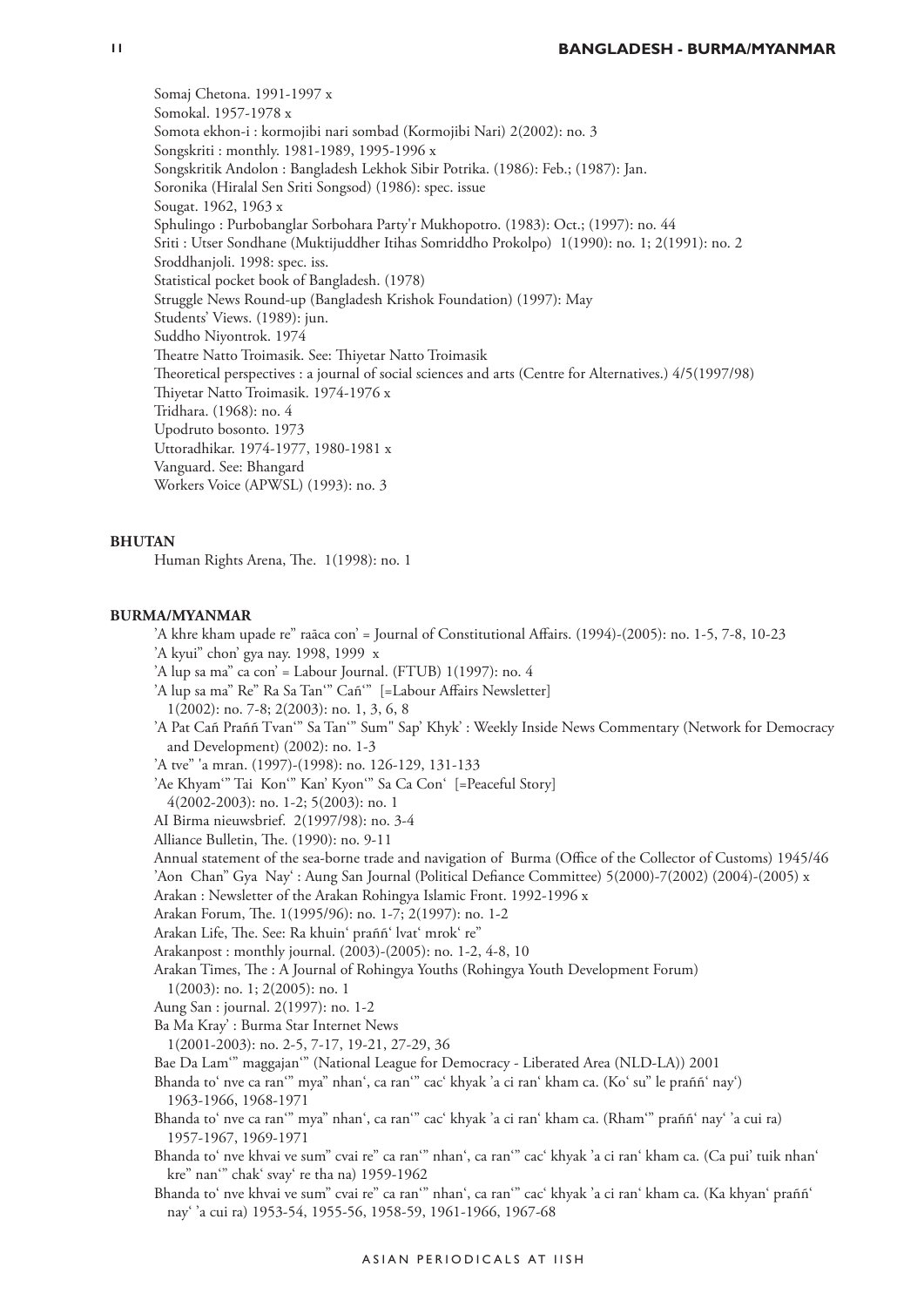Bhanda to' nve khvai ve sum" cvai re" ca ran'"" nhan', ca ran'" cac' khyak 'a ci ran' kham ca. (Ka ran' praññ' nay' 'a cui ra) 1958-1960 Birma aktuell. (1991): Dez. Birmanies : Bulletin de l'Association France-Birmanie. (1993)-(1994): no. 3-6 Bop Thaw : The Independent Mon Language Newsletter. (1997): Feb., Apr., Jul., Nov.; (1998): Jan. Buddhism (International Buddhist Society) 1(1903/04): no. 1-3; 2(1905/06): no. 1 Bulletin du CÉDOK (Centre d'Étude et de Documentation sur le Karenni) 1984: no. 1 Bulletin of export trade : statistical paper no.1 (Government of the Union of Burma, Central Statistical and Economics Department) 1959-1963 x Bulletin of the Burma Studies Group. 1977-1995, 1997- x B.U.R.M.A. (Burma Rights Movement for Action) 1(1991): no. 4-9; 3(1993): no. 1 Burma (Director of Information, Union of Burma) 1955/56, 1961 x Burma (IACDB) (1990): no. 2 Burma : administrative and social affairs. 1963/64 Burma : national economy. (1963/64) Burma Action. 1(1997): no. 2, 4; 2(1998): no. 1 Burma Affairs. 1(1991)-4(1194) x Burma Alert. 1(1990)-8(1997) x Burma Archives Newsletter. (1998)- Burma Bulletin, The. (1990)-(1992) Burma debate. 1(1994): no. 1-2; 2(1995): no. 1, 3-5; 3(1996)- Burma Digest (Burma UN Service Office) 2(1997): no. 2 Burma Economic Watch (2004): no. 2 Burma Eyewitness. Burma focus, The. 2(1992)-5(1994?): no. 4 Burma Info (CCN) (1998): Feb. Burma Information. See: Myanmar news bulletin Burma issues. 1(1991); 2(1992); 3(1993)-4(1994); 5(1995); 6(1996)- Burma Links (Canadian Friends of Burma) 1996-1999 x Burma Medical Bulletin. (1979): May-July, Oct.-Nov. Burma Monitor, The. 1994-1998 x Burma Nachrichten. See: Burma News Bulletin Burma News (Burma Action Group) 1994/95-1998 x Burma news bulletin (=Burma Nachrichten) (1992)-(1993):no. 2-3,5-9 Burma news digest. 1962 x Burma News in brief (All Burma Students' Democratic Front. Information bureau) 1(1992): no. 8-11 Burma News Update (Burma Office) (1997): Jan.-Dec.; (1998): Jan.-June Burma Newsletter (Asia Society) vol. 3 (1982): no. 1 Burma Newsletter (Committee for Restoration of Democracy in Burma (UK and FRG)) (1990): no. 1 Burma Newsletter (Overseas Burmese Democratic Community) 2(1991): no. 1-2, 10; (1993): no. 18 Burma Newsletter (re-incarnated first issue since 1982) vol. 1(1987)-vol. 9(1995) x Burma Office. See: Burma News Update Burma on media. 1(1996): no. 1, 3-4; 2(1998): no. 1-2 Burma Post (Muslim Agency for News) 1(2005): no. 1- Burma press release. See: Myanmar News Bulletin Burma press summary from the Rangoon "Working People's Daily". 1(1987)-10(1996) x Burma press summary from the Rangoon "New Light of Myanmar". See: Burma press summary from the Rangoon Working People's Daily" Burma Prospect : Focus on Burma issues. 1(1998): no. 1, 3-5 Burma Report. (1989): no. 2 Burma research journal. 1(1995): no. 2; 2(1996): no. 1 Burma Relief Centre Newsletter (1998): no. 14 Burma Review, The. (1991)-(1995): no. 22-25, 27-28, 30-31, 40, 42-43 + spec. issue Burma Update (Jesuit Refugee Service Asia Pacific) (1993)-(1997): no. 29, 31-32, 34-35, 37-38, 40-41 Burma Watch Burma Weekly : Bulletin. 1960-1962 x Burmese Relief Centre. (1994): no. 10 BYVA Bulletin. See: Mran' ma' lu ny' ce ta na van' tham'" 'a can' Ca Ne Sa" sa Tan'" Cañ' : The Saturday's Son News Bulletin. (2001): no. 38-40; (2001): Nov. ; (2002): Feb. Cetana News. (2003): Fall.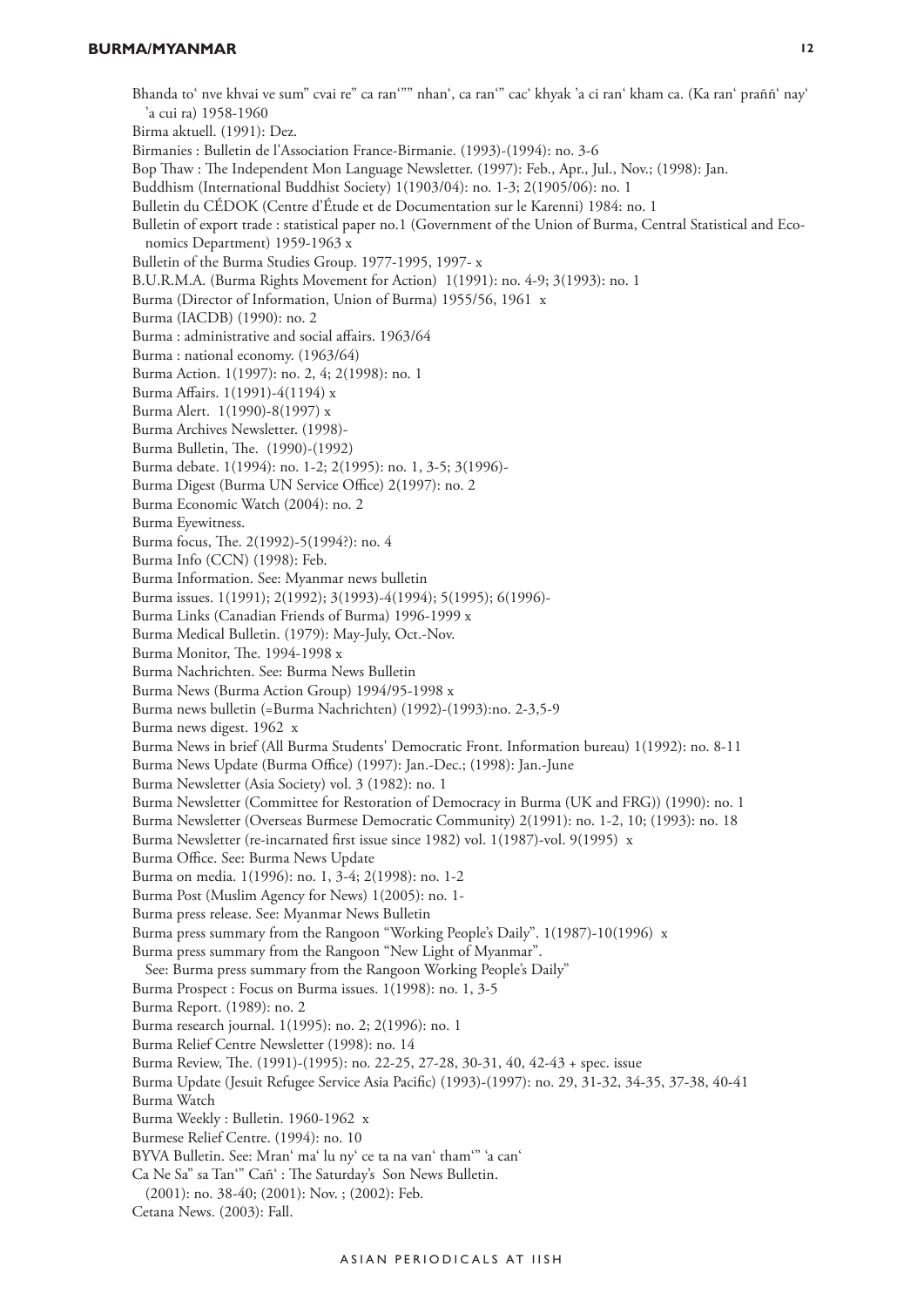- Chara cam ca con' (DPNS) 1(1997/98): no. 1-2
- Chin National Journal (1996): no. 4
- CRDB (Committee for Restoration of Democracy in Burma) 1994-1996 x
- DAB Newsletter : the official news organ of the Democratic Alliance of Burma. (1995): no. 1
- Dawn News Bulletin (All Burma Students' Democratic Front). 1(1989)-7(1997) x
- Dee-Ku : magazine. (1998): no. 1
- Democratic Burmese Students Organization Newsletter. 1(1995): no. 4
- Democratic Forum,The : the organ of the Anti-Military Dictatorship National Solidarity Committee (NLD + DAB, liberated area, Burma) (1991): no. 2
- Development Newsletter (Christian participation in the Development of Shan, Kayah and Karan State Communities) 6(1990): no. 2
- Dha na : ci"pva" re"maggajan". 2(1991-1992)- x
- Dhamma takkasuil' ron' khraññ'. (1985): Dec.
- Di" ku maggajan'". (1998): no. 1
- Do Na Ne Khraññ' Ca Con' ['sunshine on the Daw Na] 3(2000): no. 5
- Don'" 'Aui" Ve = Voice of Peacock (All Burma Students' Democratic Front)
- 1(1990): no. 1; 2(1990): no. 1; 1(1996): no. 1; 1(2001): no. 9, 2(2002-2004): no. 2, 4, 5
- Don'" Man' ['Strength of Peacock] (League for Democracy in Burma) 2002
- Don'" Mi Khan' Ca Con' = Mother Peacock Magazine (NLD-LA, Women Wing) (2001): no. 1-2
- Don'" Sam : Ba Ma Sa Tan'" [=Voice of Peacock : Burmese News] (2002): no. 5-6, 9, 11, 13-15, 17-19, 42-44
- Dukkha sann sa tan'" can' = Refugee Newsletter. 1(1997): no. 4
- Eagle Bulletin, The. (All Burma Student's Democratic Front Arakan)
- Echo of Burma. 2(1998): no. 1-6
- Economic Survey of Burma. 1951-1952, 1956-1958, 1962
- Fighting Peacock. (1994): 1
- Finance accounts and the audit report (Government of the Kachin State) 1948/49
- Finance accounts and the audit report (Government of the Shan State) 1948/49
- Finance accounts and the audit report (Government of the Union of Burma) 1948/49, 1951/52-1954/55
- Fist News Bulletin. 5(1993)-7(1994); 1(1994)-(1996) x
- Flash, The (Alert Literature Club) 1(1996): no. 1
- FYI : For Your Information = San' 'A Tvak' (1999): no. 7-8

Forward (Department of Information and Broadcasting, Ministry of Information)

- 1(1962)-7(1969), 14(1975)-26(1988) x
- Fragile Palm Leaves. (1998): no. 3-4
- Free Burma News. 1(1998): no. 1
- Free Burma Now! (1999): nov.; (2000): Feb.-Mar.
- Freedom (Shan State Army) 4(2004): no. 1

Freedom fighter Burma : Voice of the Federation for Human Rights and Democracy in Burma. (1990)-(1992) x

- Freedom for Burma Journal. (2000) : no. 10
- Front, The (All Burma Students' Democratic Front) (1992): no. 1
- $Ga yak' = Ripples$ , The. (BYVA) (1998): Aug.
- Gindai Journal (All Kachin Students and Youth Union) vol. 1 (1997?): no. 2
- Guardian, The : Burma's national magazine. 1996-1998 x
- Guiding Star : Lvat Lap' So Mvan' Sa Tan'". (2005): no. 71
- Hparat Ningkhwang : magazine = Phart' nan' khon' : maggajan'". (1979): Nov.
- Htee Khay Journal (Karenni Evergreen) 4(2002): no. 3
- Human Rights for Burma. 2(1990): no. 6; 3(1991): no. 4A; 5(1993): no. 4; 8(1996)-9(1997) x
- Human rights interviews (Human Rights Foundation of Monland)
- (1995): no. 1-6; (1996): no. 2-6, 8-10; (1997): no. 1-5
- Human Rights News (Karenni News Agency for Human Rights) 1(2000): no. 1-3
- Human Rights Report (Human Rights Foundation of Monland) 1995-1997: no. 4
- Human Rights Yearbook Burma. 1996-
- In Brief : Human Rights in Burma (Myanmar) IV (International League for Human Rights) (1994): no. 57
- Independence (Shan Herald Agency for News) (1995)-(2002) x ; 19(2002): no. 193, 195-
- Independence (Shan Herald Agency for News) (engl. Ed.) 19(2002): no. 198-
- Inside news (Committee for Internally Displaced Karen People) 2(2004/5): no. 1-6
- Internally Displaced People News. 1 (1999/2000): no. 2-3
- Investing in Myanmar. 1995/96
- Irrawaddy, The. 1(1993)-6(1998); 7(1999): no. 5- x
- Journal of Burma Studies, The. (1997)-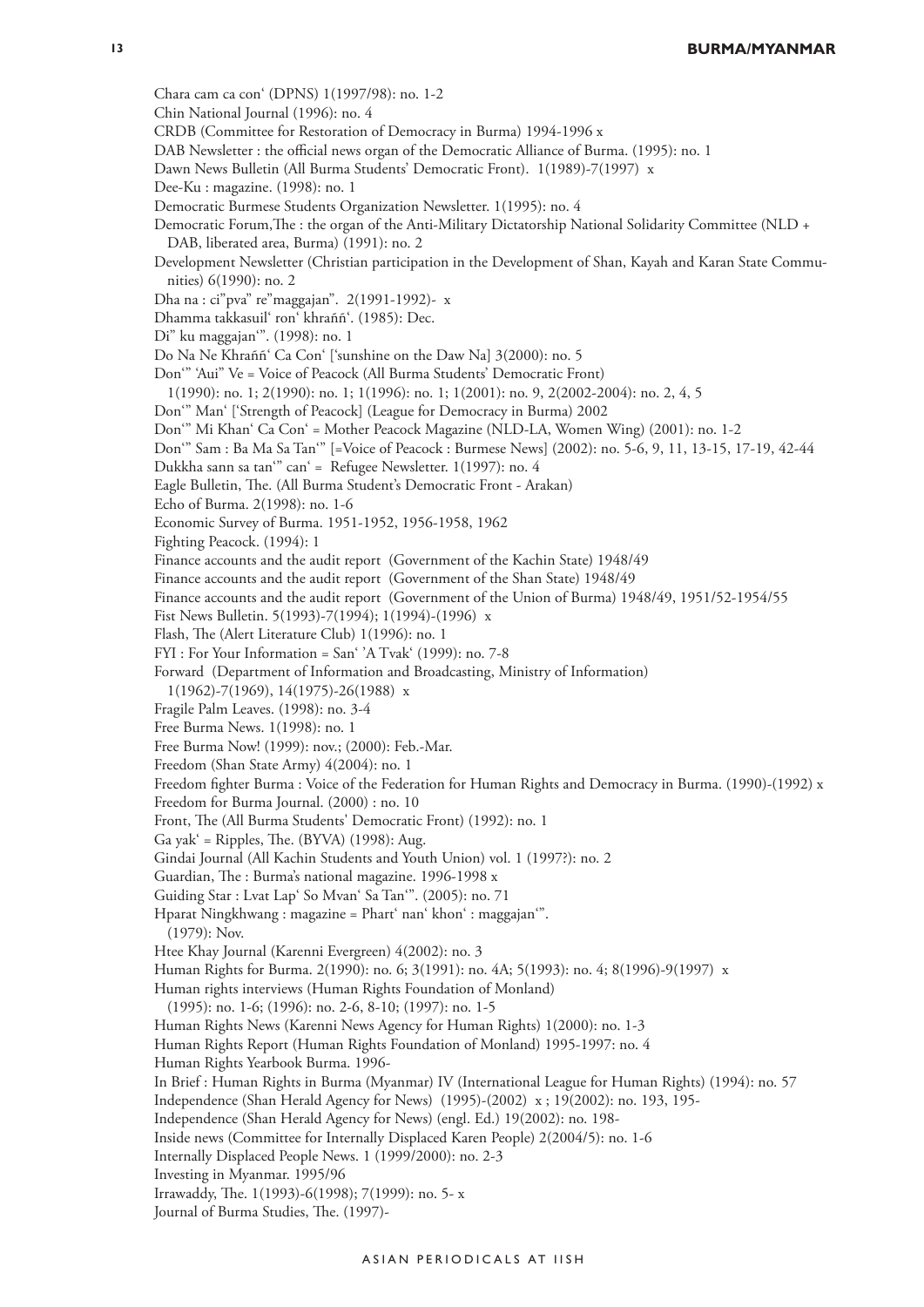Journal of Constitutional Affairs. See: A chay khan u pa day ye yar sar saung Ka ya" praññ' nay' ca con'. (1977): Dec. Kantarawaddy Times. (2005): no. 20 - Kao Wao News. 2001: no. 1 - Ka Ran' 'A Myui" Sa Ca Con' = Karen National Journal (Karen Information Center) 8(2004): no. 5 Ka Ran' Sa Tan'" Cañ = Karen Newsletter (Karen Information Center) 9(2005): no. 6 Karan' dukkha sann sa tan'" can' = Karen Refugee Newsletter. 1(1997): no. 1 Karen National Union Bulletin. (1986)-(1993): no. 2-15, 18-19, 24, 26-27 Karen Refugee Newsletter. See: Karan' dukkha sann sa tan'" can' Karen Teacher Newsletter. 5(2005): no. 1 Karenni Journal. (1983)-(1987): no. 1-11; (1991): no. 4-5 Kay' tan' re" gyanay' (Muslim Salvation Organization of Burma) (1999): no. 1 Kernyamaw (Karenni National Women Organisation) 1(2001-2003): no. 2-4 Khet' pruin' gyanay' = New Era Journal 1993-1998, 2002- x Khet' pruin' gyanay' : Nhac' Laññ' Magga Jan'"= New Era Journal : Yearly Magazine. 1(2004-2005) Khet' sac' samuin'" gyanay' = Neo-historical journal. 1(1998)- Khyac' Kraññ' Re" = Unity Journal. (2003); no. 1-2 Khyn'" tvan'" maggajan'". (1987): no. 3 Khyui'" Lan'" Pra [=Dove] (Burmese Women's Union) no. 14- Kin myahw sin. 113(1992): no. 14 KNL Newsletter (Karen National League) (1999): no. 2 Kre" mum = Mirror, The. 1995, (1997): 16/10; (1998): no. 8/9 Kri" pva" re" lam'" ññvhan' gyanay'. 1993-1998 x Krui"Kra Sam = Voice of Crane Journal (Committee for Concerning Political Refugee's Rights) (2004): no. 2 Kro' nra nhan' jhye" vay' lam'" ññvhan' = Living Color. (1997): no. 34 - Kwe Ka Lu Newspaper. 1(1994/98): no. 1-12, 20-23; 1(1998): no. 24-26, 28-33; 2(1999): no. 1-7, 9-10; 3(2000); 4(2001): no. 1-10 K.Y.O. News Bulletin. (1993): Sept.; (1994): Jan., Oct. Kyon' Pañña Re" Su te Sa Na Gya Nay' = School Education Research Journal. 1(2005) Labor Rights (Federation of Trade Unions Burma) 1(1997): no. 1-2 La Gam Bop Paw (Overseas Mon Young Monks Union) (2000)-(2001): no. 1-2 La Hu Ya Mi Aw Mon (Lahu Women's Organisation) (2004): no. 5 Legal Issues on Burma Journal. (1997)-(2005): no. 1-18 Liberation Journal. See: Lvat' mrok' re" gyanay' Light (All Burma Young Monks' Union (Arakan)) (1995): feb. Light of the Dhamma, The (Department of Religious Affairs) 1(1981/82)-7(1987) x Lightning Newsletter, The. See: Mui" Krui" Sa Tan'" Cau' Living Colour Magazine. See: Kro' nra nhan' jhye" vay' lam'" ññvhan Lu 'a khvan' 'a re" sa tan'"can' = Human Rights Newsletter (1998): no. 1 Lu' bhon' sac' gyanay' [=New Society Journal]. (DPNS) 1993, 1996-1998, 2001-2004 x Lu nay' uyyan' (1999): no. 11, 13 Lvat' mrok' re" Ca Cañ'= Liberation Bulletin, The (People's Liberation Front) (2005): no. 81, 83 Lvat' mrok' re" gyanay' = Liberation Journal, The (People's Liberation Front) 1985, 1987, 1991, 1995, 1997, 2002, 2004 x (continued by: Lvat' mrok' re" Ca Cañ'= Liberation Bulletin) Ma Da ta gya nay' (National Democratic Front) (1991): no. 6 Maha maggajan'". 1(1996/97): no. 1-2, 4, 11 Mahesi rup' cum maggajan'". 1992-2001 x Majjhi Ma = The Mizzima. 1(2003): no. 1; 2(2004): no. 6- MAN Newsletter (Muslim Agency for News) 1(2004): no. 6 Mantale" yan' kye" mhu gyanay'. (1996): Nov.-Dec.; (1997): Feb., Apr., Aug. Me Kha La : 'a Myui" Sa Mi" Re" Ra Ca Con' [=Women magazine] 1(2004): no. 1 Mirror., The. See: Kre" mum Mirror of Arakan, The. (1994): 15/8 Mo' la mruin' takkasuil' : nhe' laññ' maggajan'". (1986): no. 1 Mofussil Directory of Burma including Southern Shan States and Northern Shan States. 1941 Mon Forum. (1998): no. 1 - Mon News. Mon Students' Bulletin. Mon Youth Progressive Journal (2005): no. 8 Monthly Report (Karen Refugee Committee) 1994-2001 x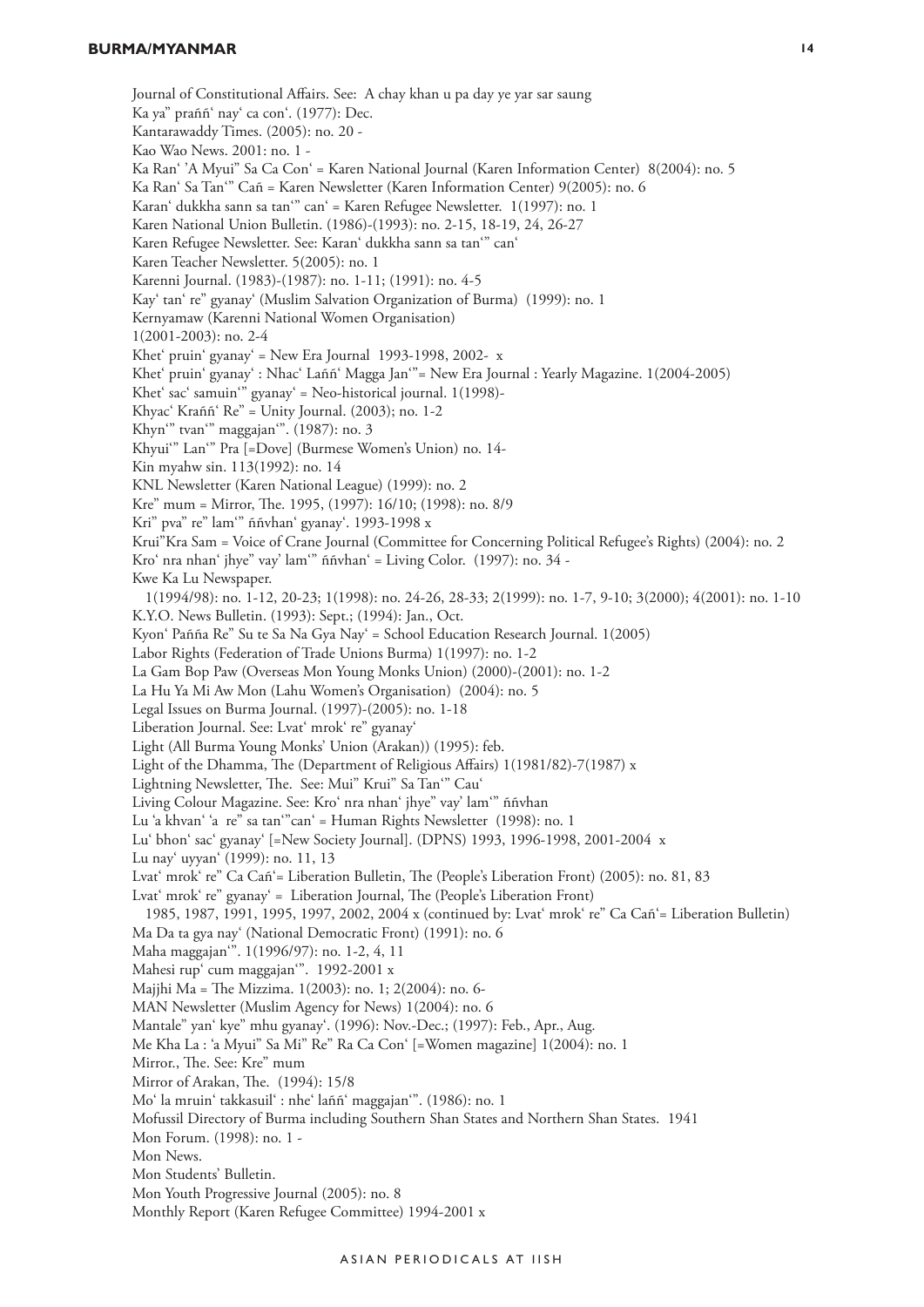Monthly Report (Mon National Relief Committee) (1998): sept.

- Monthly Report (Shan Human Rights Foundation) (1997): January -
- Mra van'" e ra maggajan'". (1987): June
- Mrak' khan' sac'. 1992, 1994-1997 x
- Mran' ma 'a lan'". (1997): no. 16/10
- Mran' ma 'a lan'" (= New Light of Myanmar) 2(2002): no. 8-10; 3(2003): no. 1-2
- Mran' ma dhana ci" pva" re" maggajan'". 1993, 1995-1998 x
- Mran' ma lu ny' ce ta na van' tham'"'a can' = BYVA News Bulletin. (1994)-(1996): no. 8, 10, 14-16
- Mran' ma Mvat' Ca Lan' 'A Myui Sa Mi" Ca Con' = Myanmar Muslim Women Journal. 1(2003): no. 2-3; 1(2004): no. 7
- Mran' ma Praññ' Sa" : Rvhe 'A Lup' sa Ma" Ca Con' = Burmese : Golden Labour Newsletter. 1(2005/06): no. 1-4, 6
- Mran' ma re" ra. (1998): no. 1
- Mran' ma re" ra sa tan'" lvha. (NLD-LA) (1994): no. 6
- Mvan Praññ' Sac' Gya Nay' = New Mon State Journal (New Mon State Party) 20(1998): no. 1
- Mui" Krui" Sa Tan'" Cau' (Lightning Newsletter) (1999): no. 1 -
- Mui" Na Gia" : Pa 'Auiv'" 'A Myui" Sa Mi" Ca Con' = Sky Dragon : Pa-O Women Journal. (2002)-(2004): no. 1-3
- Myanmar Da Na. (1999)-(2001): no. 103, 106, 108-111, 125, 130, 133
- Myanmar News Bulletin. 1988-2000 x
- Myanmar Perspectives. 1996-1998 x
- Myanmar Press Release. See: Myanmar News Bulletin
- MyanView: a quarterly review of economic and political trends in Myanmar.
- 1(1995): no. 1; 2(1996): no. 3-4; 3(1997)-4(1998)
- Myat Khin thit : magazine. (1992): no. 29; (1994)-(1997): no. 56-92
- Myo sat thit (Pa-o Historical Research Association) (1997): no. 4
- Myui" chak' pan'". (1987): June
- Myui" chak' sac'. (1996)-(1997): no. 2-4
- Mvat' (ca) Lan' ' A sam (Mran' Ma' Nuin' Nam) = The Muslim Voice (Burma) 1(2003-2004): no. 4, 7-9; 2(2004): no. 1-2, 4-5
- Na Da : 'A Myui" Sa M Re"Ra Ca Con' = River : Women Magazine. (NLD-LA, Women Wing) 1(2002): no. 1
- National income of Burma, The. 1951-1953, 1956-1961, 1963
- NCGUB Bulletin 1(2000): no. 1, 3; 2(2001): no. 1
- Neo-historical Journal. See:Khet' sac' samuin'" gyanay'
- New Burma Times. 2(1990): no. 1-3, 6; 3(1991): no. 2-3; 4(1992): no. 2
- New Era Journal. See: Khet' pruin' gya nay'
- New Eye, The. (1997)
- New Light of Myanmar, The. 1993-1997, 1998: no. 348- x
- Newscollection. 1(1995): no. 3
- Newsletter (Burmese Relief Centre) (1990): May, Oct.; (1991)-(1998): no. 5-6, 8-14
- Newsletter (CPPSM) 1(1993): no. 1-3; 2(1994): no. 1-3; 3(1995): nr. 1-2
- Newsletter (Prospect Burma) 1(1999-2000): no. 1-2
- Newsletter Monthly, The (Rohingya Solidarity Organisation, Arakan) (1996): Apr.; (1997): Jan.
- Nieuws en Achtergronden (Burma Centrum Nederland) (1994) -
- Nuin' nam sac' ca con' (Independent Karen Historical Research Association) (1993)-(1997): no. 1-7
- Nve " 'Aui"Vea Ca Con' [=Voice of Peacock in Summer] 1(2001): no. 3
- 'On' chan'" gya nay'. (NCUB) 2(1997): 1-2
- 'On' chan'" myui" chak' gya'. (DPNS) 1(1998): no. 2
- 'On' mrea nhe' laññ' maggajan'". (1985): Feb.
- Pa ti re" ra ca con'. 1974, 1975, 1985, 1986 x
- Pagan Newsletter. 1986
- Palaung Youth Newsletter. (2000): no. 2; 3(2004): no. 1
- Pan Kachin Newsletter Shi Laika. 1(1997): no. 2-3
- Pañña Pum Rip ca con' = Knowledge Image Magazine (Open School Campaign Committee) (2000): no. 1
- Passage Newsletter, The (Committee of Campaign and Lobby ABSL) (1994): no. 2, 3, 5
- Philippine Voice for Burma (Initiatives for International Dialogue) 1(2004)-
- Phuntungtu (Chin Literature & Culture Committee) (1998): no. 2-3
- Pi Tok' Caññ Sam = Voice of Padauk Drum (All Arakan Students and Youth Congress) 1(2002/2003): no. 1-4 Plight of Women and Children in Burma, The (Woman and Child Rights Project (Southern Burma))
- (2003)-(2005): no. 1-6
- Political Progress Report (NCUB) 1995: no. 1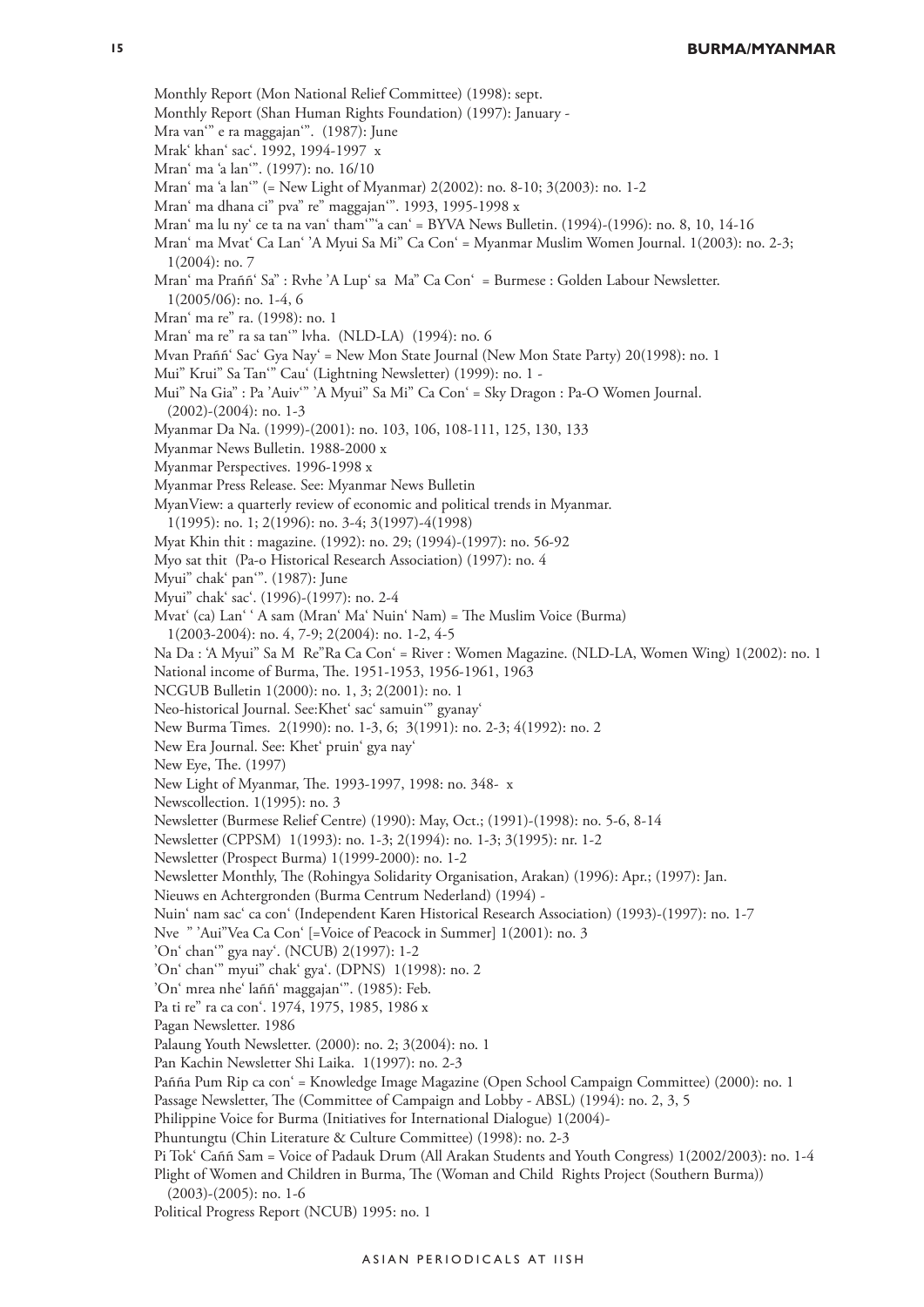Praññ mrui'rvhe bhun'" pvan'' ca kraññ tuik' nhn pra tuik' nve ra tu maggajan'". (1979): Oct.

- Praññ su' 'Aa Na Gya Nay' = People Power Journal (Communist Party of Burma) (2002): no. 22
- Praññ su tap ma to' ca can'. 1(1970)-7(1977 x
- Ra khuin''a" man' (Arakan Historical Research Organisation) (1996)-(1997): no. 2-3
- Ra khuin' praññ' lvat' mrok' re" = The Arakan Life (Arakan Liberation Party) 1(1998): 1-3, 5; (1999): no. 1
- Ra khuin' sa Tan'" Cau' (Voice of Arakan) 1(2003): no. 10-12; 2(2003): no. 1-4, 6-7
- Ra ss va ti : rap cok' mrui' nay' maggajan'". (1986): Oct.
- Ra ta na mre ca con'. (1986): Jan.
- Radio Heart : BBC, VOA, DVB News & Literatures. 1(1995): no. 1
- Rahan'" pyui Gya Nay' = Young Monk Journal (All Burma Young Monks Union) (1999): Nov.; 5(2006): no. 1 Rakhaing Guardian. 1(1997/99): no. 1-6
- Rakhaing Lens, The. (Rakhaing Women Union) (2000)-(2001): no. 4-5
- Rammavati : maggajan'". (1987): Dec.
- Ran' kun' vijja nhn'' sippam takkasuil' nhe' laññ maggajan'". (1980): Feb.
- Rangoon Post, The. 1(1997): no. 3-4, 6-8
- Ratana Satan'" Cacon = Yadana Newsletter (Earth Rights Student Union) 1(2004): no. 3
- Re ci" sam = Purl Bulletin 1(1998): no. 5-11, 13-44; 2(1999): no. 1-4
- (continued by: Re ci" sam gya nay' = Purl Journal)
- Re ci" sam Gya Nay' = Purl Journal (Democratic Party for a New Society) 4(2001)-8(2003) x
- Re Khra" Mre Khra" 'Alup'sama" Gya Nay' = The Migrant Workers Journal (FTUB) 2(2006): no. 2
- Real Freedom. 1(1999)-
- Refugee Newsletter, The. See: Dukkha sann sa tan'" can'
- Reh' sui'. 1969-1970, 1972-1977, 1979-1988 x
- Relief Notes. 1993, 1995
- Report to the Pyithu Hlutthaw on the financial, economic and social conditions of the Socialist Republic of the Union of Burma. 1977/78, 1979-1981, 1982-1987
- Rhe' ne maggajan'" = Lawyers Magazine. (1984): no. 3
- Rhododendron News Bulletin. 1(1998): no. 5-6; 2(1999): no. 6-8; 3(2000): no. 6
- Rohingya Vision, The (Burmese Rohingya in Thailand) 1(2005): no. 2-3
- Ron' Khraññ' " : 'A Lup' Sa Ma" Re" Ra Gya Nay' = Dawn : Labour Affairs Journal (Dawn Labour Union) 1(2005): no. 1-4, 6
- Rui" ma 3 = Yoma 3. (1999): no. 2
- Rvhe kha mok' mhat' tam' lvha.[=Golden Hat] (NLD-LA)
- 4(1998): no. 10; 5(2000): no. 13
- Rvhe Phi Ui" Gya Nay' (Palaung Women's Organisation) 1(2001)-
- Rvhe Ra Nam' Gya Nay' = Golden Scant Journal. 1(2002): no. 5
- Rvhe Re Nam Nhan' Dhat' Nve Sa Tan'" Ca Con'. See: Shwe Gas Bulletin
- Sacca : To' Lhan' Re" Ca Pe maggajan'" [=Loyalty : Revolutionary Literature magazine] (2004)-(2005): no. 3-4, 6-7
- Sai Yai Thai Pama. 2(1999): no. 3-12; 3(2000): no. 1-10; 4(2001): no. 1-4, 6-8, 10-12; 5(2002): no. 1-2
- Sakhan' Phui" Lha Kri" ca con'. (DPNS) 1(1997/98): no. 1-2
- Salween Post : Jod Mai Kao Puer Sang Kwam Khao Jai Nai Prated Pama. 1(2002)-
- Salwin : Warasaan Peu Kan Ronnarong Sittimanutsayachon lae Prachatippatai Nai Pama = Salween Magazine (Thai Action Committee for Democracy in Burma) 1993-2002: vol. 1-35, 39-40
- Sammaga Ca Con' : Chai Ban'" Ta Luin' (ABFSU(FAC)) 1(2005): no. 3
- Sammaga Cit Dhat' = Union Spirit. 1(2005): no. 2
- San' bha va. (1995): Oct., Nov.; (1996): no. 1
- San' bha va : on mran re nhan'lu mhu re ra maggajan. (1994)-(1996); (1998)-(1999): no. 6-12; (2000) x
- San' Rai Bho' = Your Comrade (Burma Labour Solidarity Organisation) (2005): no. 1-3
- Sanda phawthan (Artists and Literature Committee) (1988): no. 2-4, 6-7
- Selected monthly economic indicators : statistical paper no.3 (Ministry of Planning and Finance, Central Statistical Organization) 1971, 1972, 1974, 1977, 1978, 1987
- Seng Tien. 2(1991)-5(2000)
- Shan Audio Magazine. Vol. 35
- Shan Human Rights Foundation Journal. See: Monthly Report
- Shan Women's Action Network Newsletter. 1(1999): no. 1-
- Shayi Shanan Newsletter (Kachin Women's Association Thailand) (2003)-(2005): no. 1-3
- Shwe Gas Bulletin, The (Arakan Gas Research Team) vol. 1(2005): no. 1-4, 7
- Shwe Gas Movement (Bulletin) 1(2005): no. 1, 5
- Solidarity Journal. See: Sve" caññ'" khuin' ma re" Gya nay'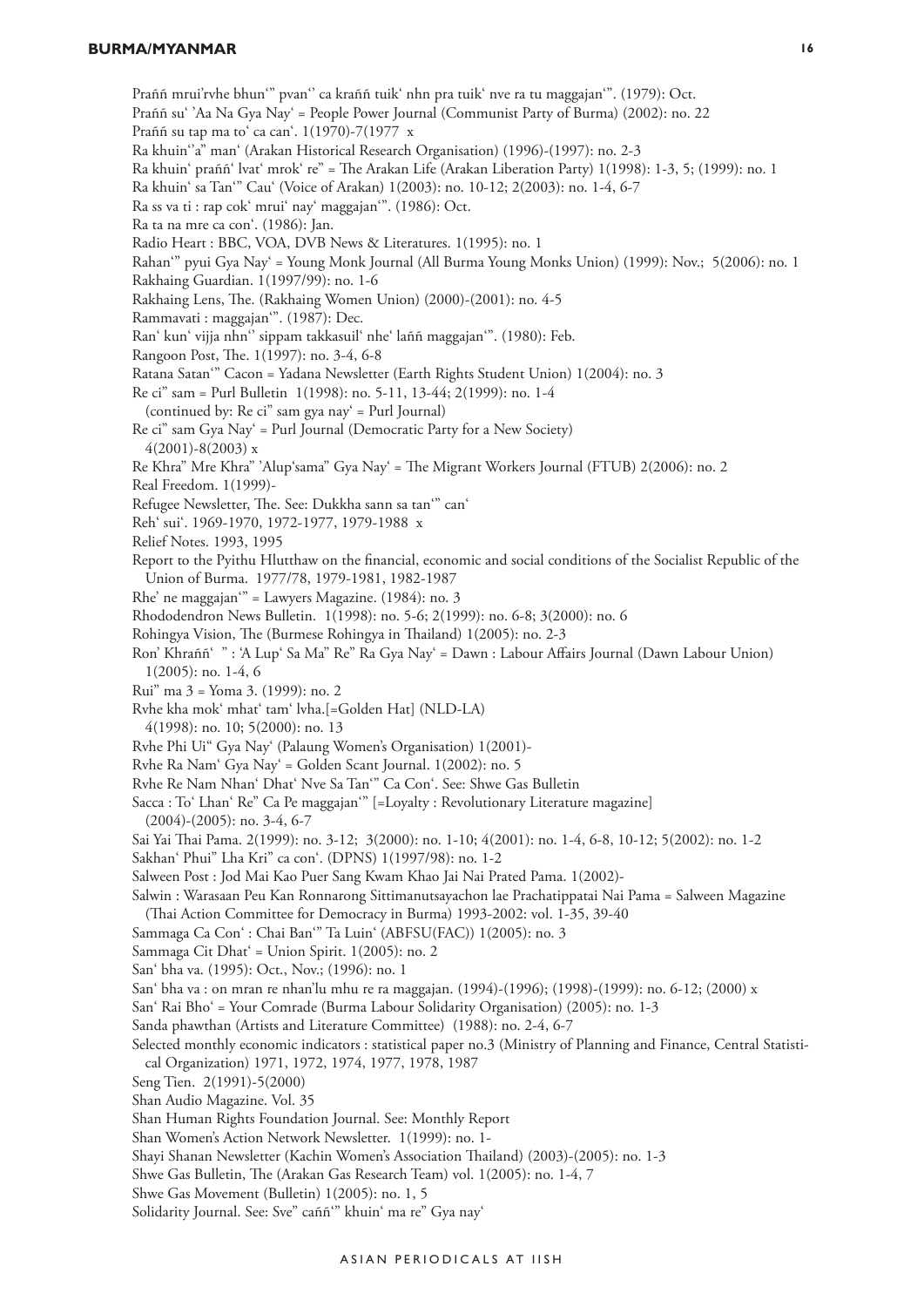- Statistical Year Book. 1965, 1967, 1969
- Students' Friend. Karen Student Network Group.

Sve" caññ'" khuin' ma re" Gya nay' = Solidarity Journal (Karen Solidarity Organisation) 1(1998/99): no. 1-4 Sve" Sac' : To' Lhan' Re" Ca Cañ' [New Blood : Revolution Magazine] (2005): no. 1

- SYCB Magazine (Students and Youth Congress of Burma) 2002
- Ta La 'A Tvan'" Mran' Ma Sa Tan'" = Monthly Chronology (Network for Democracy and Development) (2001): May
- Tap lhan' sam. 3(1999): no. 1
- Tet-ka-thol upade Gyanay' = University Law Journal. 1980-1981, 1983, 1985 x
- Tha Noo Htoo Journal (Karen National Union) 1980-1982, 1993, 1999, 2002, 2005 x
- Tha" Vay' 'A Myui" Sa Ma" Samagga Ca Con' = Tavoy Women's Union Magazine (Tavoy Women's Union)  $1(2000)$ : no. 1
- Thint bawa (Your Life)
- Thoo Lei Doh Sah Dru Magazine. (1994): Dec.
- Thon' Cu Pra Tan'" Sa Tan'" Gya Nay' = Millenium Window News Journal. (2002): no. 6 -

Thulei kawwei = Karen Environmental Forum. 2(2001): no. 4; 3(2002): no. 1-2

Tine yin thar lu myo myar ye yar journal. (National Democratic Front) 1(1998): no. 1

Today : the Pioneer Magazine on Tourism and Business in Myanmar. 7(2000): mar. 1-15

Ton' kri" ko lip' maggajan'". (1984): July

Tsanlun Lakying Laika : Shawng Ningnan na Magazine (Kachin Women's Association Thailand) (2002): jun.-dec.; cont. by: Shayi Shanan

Tui" Tak' So Mvan' L Nay' Gya Nay' = Mon Youth Progressive Journal. (2003): no. 4; (2004): no. 6 Tuin'" ran'" sa" lu myui" mya" re" ra Gya Nay'. 1(1998): no. 1-2

- Tuin'" ran'" sa" lu myui" mya" re" ra Gya Nay' = Ethnic Nationalities Journal (National Democratic Front)  $2(2004)$ : no. 1
- Tuin'" Ran'" Sa"L Nay' 'A Sam Gya Nay' (Voices of Nationalities' Youth Journal) (2003): no. 2

U pa de maggajan'", 1977-78. (1978): Dec.

- U dan'" maggajan'". (2005): no. 2
- U" raj' mre maggajan'". (1987): no. 2
- 'Ui " ve Gyanay' (ABSFU) (1996): July, Aug.
- UNDC New Bulletin (United Nationalities' Democratic Congress) (2000): no. 2
- Union Bulletin (ABSFU(FAC)) 2003: no. 1

Va, pa lon', la" hu tuin'" ran'" sa" lu myui" mya" e nok' kham sa muin'" 'a kyan'" nhan' to' lhan' re" po' (1998?) Voice of Arakan. See: Ra khuin' sa Tan'" Cau'

Voice of Bungtla (Chin) 2(1997): no. 2; 3(1998): no. 3

- Voice of Burma : the true light of Myanmar. (1996)-(2003): 1-8, 10-213, 216-
- Voice of Hornbill (Chin Students' Union) 1997-1998: no. 1, 4-6

Voice of New York (New York Action Committee) 1997-1998: no. 1-8, 10-13

Voice of the Peacock (All Burma Students' Democratic Front) 1(1994)-3(1995/96) x ; 2(2002-2004): no. 2, 4-6

Voices of Nationalities' Youth Journal. See: Tuin'" Ran'" Sa"L Nay' 'A Sam Gya Nay'

Working People's Daily, The. 17(1980)-29(1992) x

WRWAB (Women Rights and Welfare Association of Burma) (2005): Apr.

Wunpawng Shi Shanan : Kachin National News Beacon. (1995): Apr.

Young Monk Journal, The See: Rahan'" pyui Gya Nay'

Zalenpar magazine (Chine National League for Democracy) (1999): Nov.

Zeitungsausschnitte/Artikel/Kommentare zu Burma (Burma Büro) (1993): no. 6-9; (1994): no. 1

Zolawkta (Leitung Bup Zomite Phawn Na'ng) (2000): Oct., Nov.-Dec.

### <span id="page-16-0"></span>**Cambodia**

Bulletin d'Information (Délégation permanente du Kampuchea Démocratique auprès de l'UNESCO) (1980): 21/7, 1/9

Bulletin d'information (Mission du Gouvernement Royal d'Union Nationale du Cambodge) (1974)-(1975): no. 186bis, 220bis

Bulletin d'Information: Kampuchea Démocratique. See: News bulletin: Democratic Kampuchea

Bulletin d'Information (Mission du Front Uni National du Kampuchea) 1971-1972 x

Bulletin d'Informations (Association Belgique-Kampuchea) (1980): no. 2; 1981

Cambodge Nouveau. 2(1997): no. 64

Cambodjakrant. 1974, 1975 x

CDRI Newsletter (Cambodia Development Resource Institute) (1996): no. 11

CPR Update (Coalition for Peace & Reconciliation) (1997): jan., sept.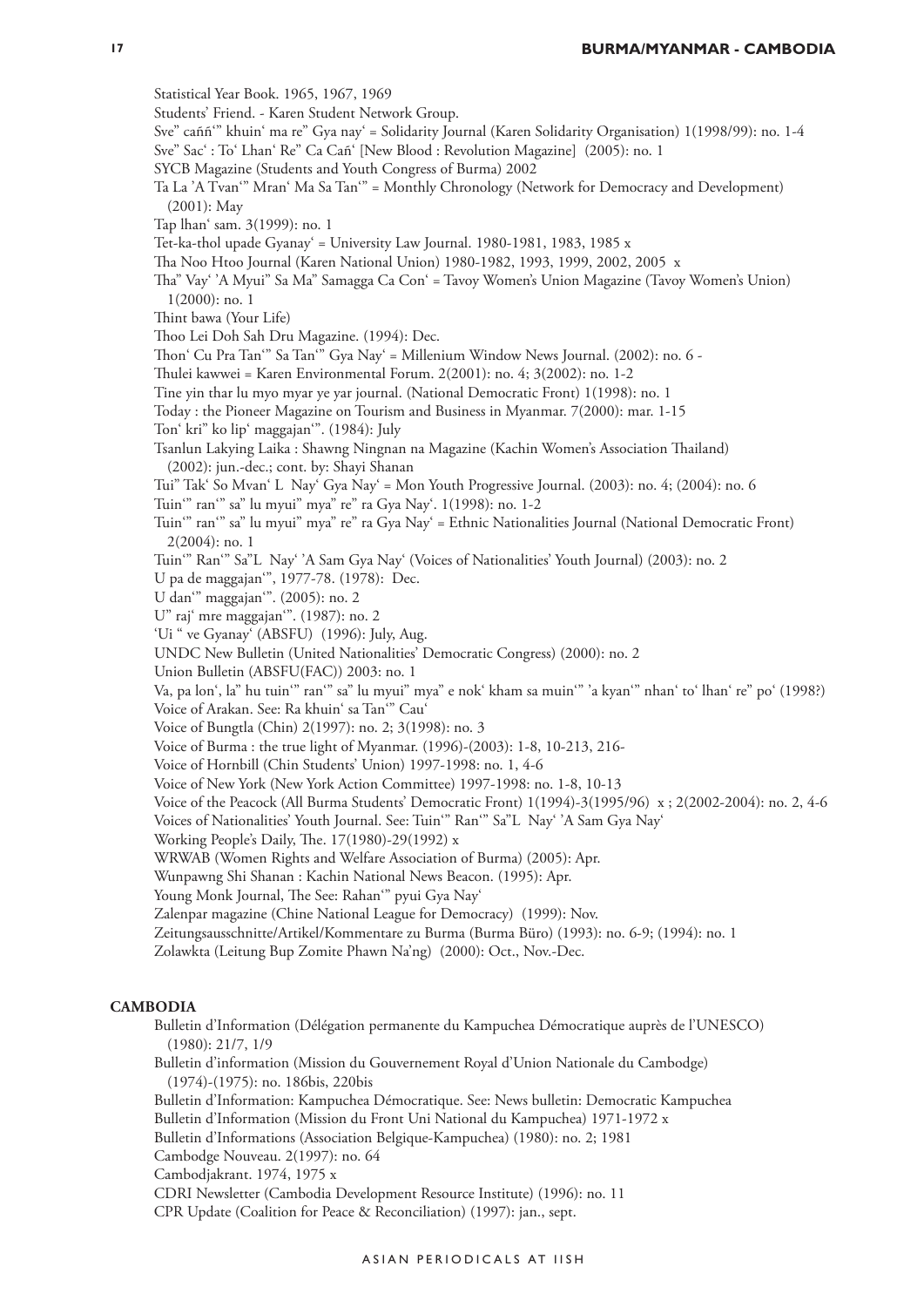## **CAMBODIA - China/HONG KONG 18**

Demokratisches Kampuchea. (1979): no. 3; (1983)-(1984): no. 12-16 Extraits de Presse (Association Belgique-Kampuchea) (1980): no. 1 Human Rights Review (ADHOC) (1993)-(1999): no. 1-13; (2004): no. 60 Infor Kampuchea (Association Belgique-Kampuchea) 1978-1979 x Kampuchea (Stichting Kampuchea) 1979, 1980 x Kampuchea (Comité des Patriotes de Kampuchea Démocratique en France) See: Nouvelles du Kampuchea Démocratique Kampuchea-Informationen. 1979-1983 x News bulletin : Democratic Kampuchea. 1979-1980 x News Bulletin : Permanent delegation of Democratic Kampuchea at UNESCO. 1980-1981 x Nouvelles du Kampuchea Démocratique. 1978-1983 x

## <span id="page-17-0"></span>**China - Hong Kong/macao**

ACFTU (All China Federation of Trade Unions) see: Chinese Trade Unions ACFTU trade union work. (1988): no. 2; (1991): no. 1-3 Agence Chekiai : agence d'information chinoise. 1940-1943 x Agence Na-che-pao. (1920): no. 210-214, 217-219, 285-290, 297-302 Amistad con China (Asociacion para la Amistad con el Pueblo Chino) (1978): no. 2 Amities chinoises, Les : bulletin d'information. (1938/39): no 3-4, 6-11 Aujourd'hui la Chine : simestriel d'informations sur la Chine. (1968): no. 2 Balujun junzheng zazhi. (1939): May Banyuebao. 1989-1990 x Batalilo de l'popolo, La. [Text in Chinese] (1937): no. 1, 3-6 Beida ouzhou yanjiu tongxun = Bulletin for European Studies. (1997): no. 1-2 Beijing fazhibao. 1989 x Beijing Ribao. 1988-1989 x Beijing Review : a chinese weekly of news and views. 1979-2000 x Beijing qingnian bao. 1989 x Beijing statistical yearbook. 1991 Beijing Wanbao. 1988-1989 x Bianzheng Daobao. (1939): no. 52, 54 British chamber of commerce journal : journal of the Associated Chambers of Commerce in China and Hongkong. (1923): no. 47 Broadsheet (China Policy Study Group) 1967-1981 x Bulletin d'Information. (1964): no. 2 Bulletin d'information : publ. par la Fédération des Syndicats de Chine. 1(1960): no. 11 Bulletin du Kuomintang en Europe. (1927): no. 1-2 Bulletin syndical de Chine. 1986-1988, 1994 x Cahiers de la Chine nouvelle, Les : bulletin quotidien. (1975): no. 2078, 2094, 2098 Cankao xiaoxi. (1989): no. 15, 23, 36, 55 Chengdu. (1937): no. 1 Chin hui tsa chih.: Orgaan van de Chinezenvereniging Chung Hua Hui. 4(1949); 6(1952)-7(1952/53); 14(1961/62): no. 1-2 China (China Campaign Committee) (1937): no. s.d. China (Nederlandsch-chineesche vereeniging) 1925-1939 x China : Bulletin der schweizerischen Vereinigungen fuer die Freundschaft mit China. (1979): 1/10 China : een driemaandelijks tijdschrift. 1925-1928 x China : nieuwsbulletin. 1947-1948 x China : Zeitschrift für Politik, Wirtschaft und Kultur. 1967-1971x China Aid Council bulletin. 2(1939/40): no. 1-7 China aktuell : Informationen. 1974-1980 x China-Analysen. 1(1962): Jan. China-Archiv. 1916-1917 x China at war. 1938-1940 x China Bulletin. (China Campaign Committee) (1937): no. 1-3 China Bulletin. (Alle Macht aan de Arbeiders) (1975): no. 1 China Critic, The. 1928-1938 x China defence league newsletter. 1939-1940 x China digest. 1946-1950 x China directory. 9(1981)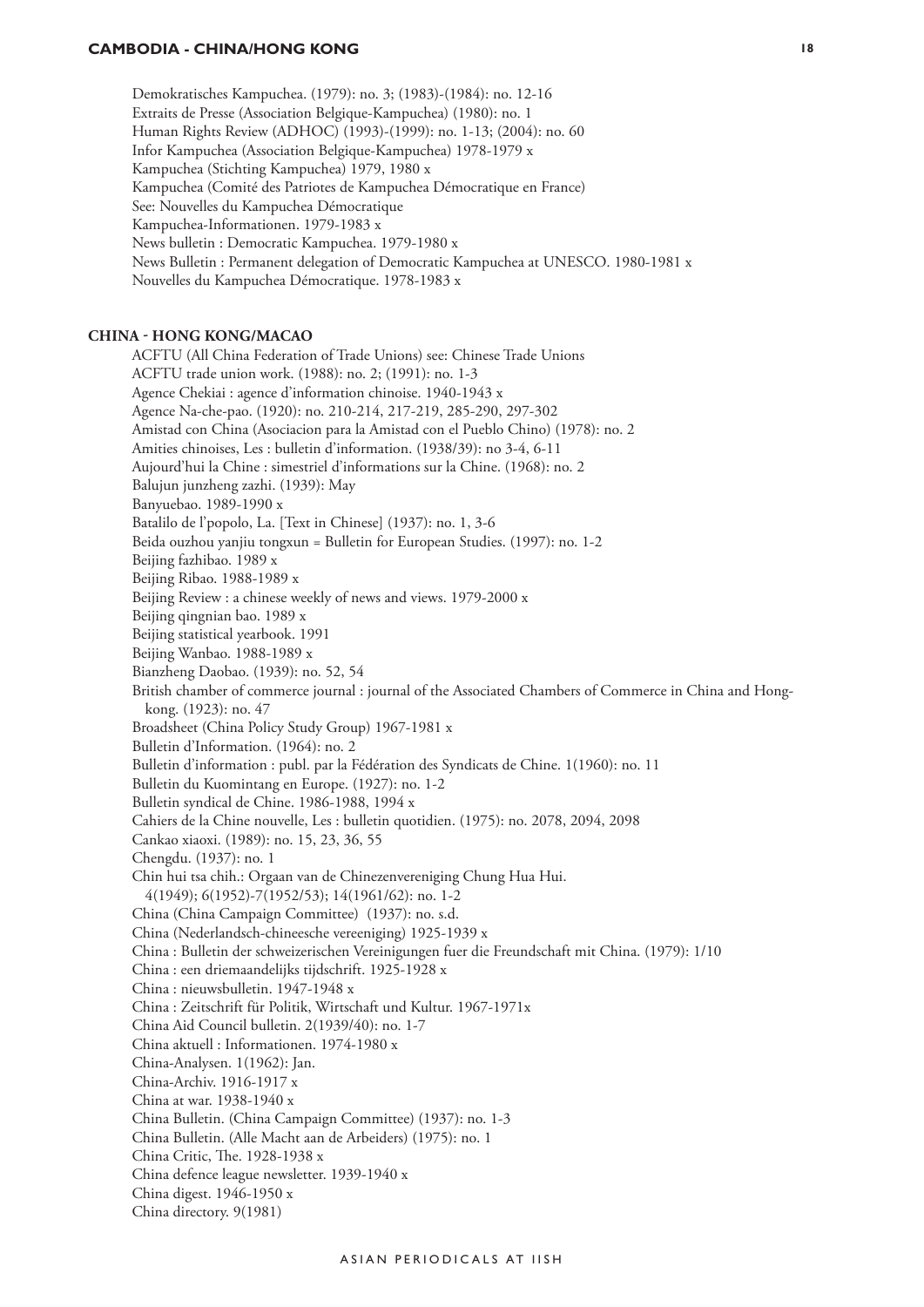China environment news. (1993): no. 47 China Express and Telegraph, The. 1928-1930 x China fellowship of reconciliation, The. Bulletin and newsletter. (1935/36):no. 15-16, 19 China Focus : a Newsletter of the China Information Center. 1(1990): no. 2, 5(1997): no. 7- China forum. 1938-1940 x China heden ten dage. (1948): no. 1-5 China im Aufbau. 3(1980): 1-12; 4(1981): no. 1-2, 8-10 China im Bild. 1959, 1964-1965, 1968, 1970, 1971-1978 x China in the news. 1968-1972 x China informatie. 1967-1985 x China information weekly, The. 1(1938): no. 5 China information. 1986-1995 x China information bulletin. 1(1948): no. 7, 10, 20 China information service. 1938-1940 x China information weekly. 1(1938): no. 5 China Institute Bulletin. 3(1938): no. 5 China labor herald. (1924): [March] China labor notes. 6(1995): no. 10 China labour bulletin (Engl. Ed. Of Zhongguo laogong tongxun) 1994-1997 x China labourers' post, The. 3(s.a.): no. 2-3 China Liberty Bulletin. (1938) x China magazine, The. 18(1948): no. 2 China monthly review. 120(1951): no. 2, 4 China national. (1939): 28/1 China news. 1(1933): no. 3, 7 China news analysis. (1964): no. 5/6-5/7 China newsweek. 1943, 1946-1949 x China Now. 1970-1974 x China nu. 1(1975/76)- x China patriot. 1(1937): no. 1 China pictorial. 1963-1976 x China quarterly, The. 1960-1967 x China-reader : publ. of the Association for Philippine-China Understanding. 9(1982): no. 3 China reconstructs. 1952-1990, 1994 x China record. (1963) x China-Report. (1977): no. 35- China report : the only Indian journal of objective and critical analysis and interpretation of current Chinese and related affairs. 1964-1978 x China Review : a review devoted to anglo-chinese affairs. 1947-1949 x China Review, The : a quarterly. 3(1934): no. 1-2 China rights forum : the journal of human rights in China. 1990-1991, 1992- China-Siamese daily news. (s.a.): no. 1 China statistical yearbook. 1996- China studies : international refereed journal in humanities and social sciences of contemporary China. (1995)-(1996): no. 1-2 China today. 1952-2000 x China today : Champion of China's Unity, Democracy and National Liberation. 1934-1942 China tomorrow. 1(1947): no. 5 China topics. 1963-1964 x China tribune. 1977-1980 x China update : an occasional bulletin of the China Scholars Coordinating Committee. (1989)-(1990): no. 1-3 China vandaag. 1970-1971 x China visie. 1980. China weekly review, The. 1923-1941 x China year book. 1919/20 China's medicine. 1966-1968 x China's sports : a monthly magazine. (1966): august Chinabode, De. 1903, 1911, 1915 x PM Chine : revue mensuelle. 1937-1940 Chine, La : Bulletin des amitiés chinoises. 1938/39-1940 x Chine, La : revue bimensuelle. 1959-1960 x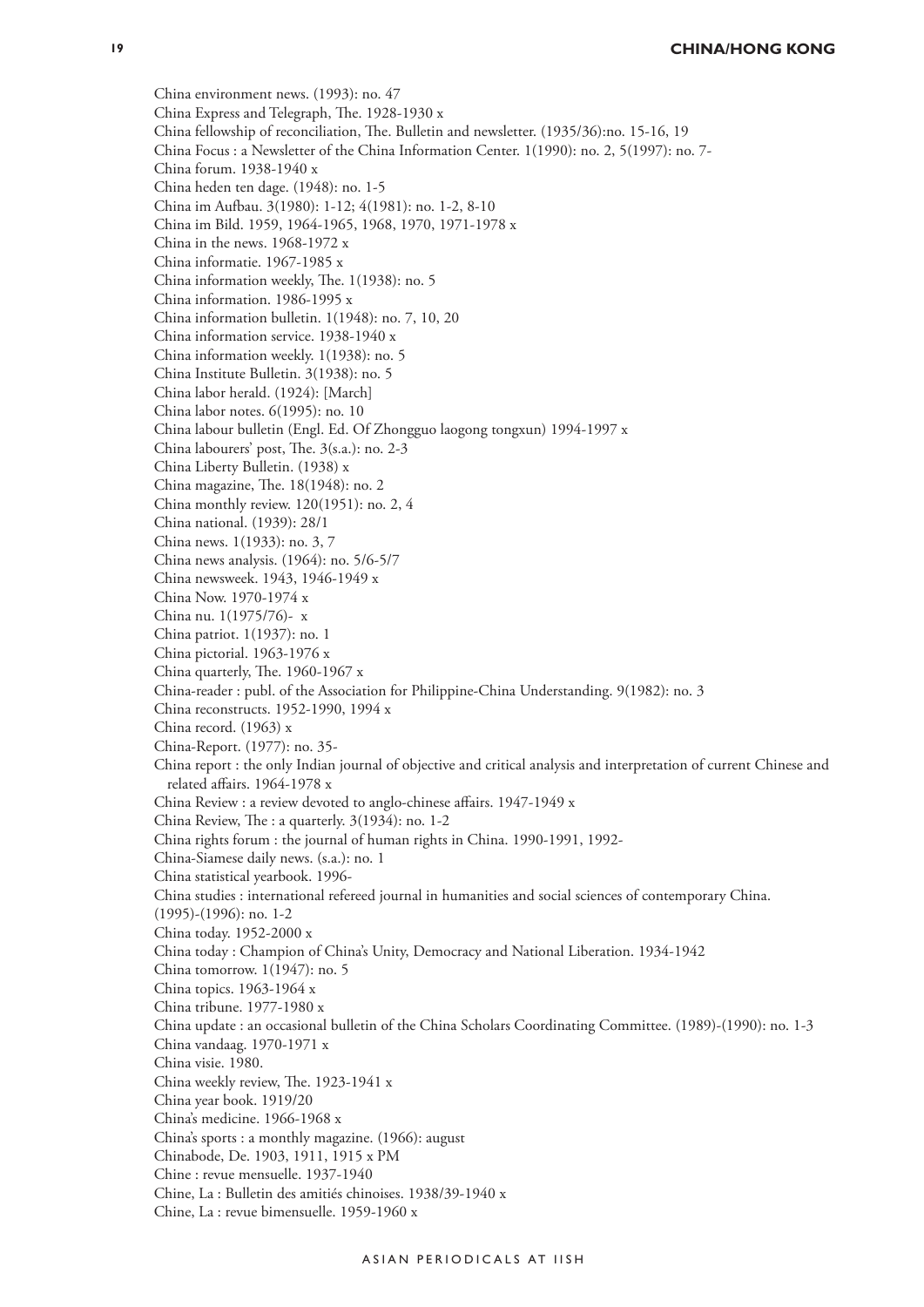Chine, La : revue illustrée. 2(1922): no. 10 Chine 73 : revue trimestrielle d'information et d' étude sur la République populaire de Chine. (1973): no. 1 Chine, chronique de la repression : bulletin d'information. (1989)-(1990): no. 1-27 Chine nouvelle, La : revue illustrée d'Extrême-Orient. 2(1900): no. 5 Chine populaire, La. 1959-1963 x Chineesche Statistiek : in- en uitvoer van China in handelsverkeer met Nederland en Nederlandsch-Indië. 1929-1935 Chinese affairs. 6(1934): no. 5 Chinese bulletin. 1925-1926 x Chinese christian student, The. 1937-1940 x Chinese communist affairs monthly. 1966-1973 x Chinese correspondence: weekly organ of the Central Executive Committee of the Kuomintang. 2(1927): no. 6 Chinese literature. 1954-1994 x Chinese medical journal. 1952, 1964-1966 x Chinese nationalist daily. 3491950): no. 240 Chinese social and political science review, The. 1930, 1937, 1939/40 x Chinese sociology and anthropology. (1986): no. 3-4 Chinese student. 3(1940): no. 1-3, 5-6 Chinese studies in history. 28(1995): no. 3-4 Chinese trade unions (All-China Federation of Trade Unions) 1962-1966, 1981-1997 x Chinese voice, The. 1(1932): no. 1 Chinese Worker's Correspondence, The. (1931): no. 44-45, 51-52, 58, 63, 65, 67, 83 Chinese youth. 1987-1988 x Chinese Youth Bulletin. 1960-1964 x Chinesische Nachrichten-Agentur in Europa. (1927): no. 26-27 Ching feng : quarterly notes on christianity and Chinese religion and culture. 8(1964): no. 2-4 Chongjing : Szetschuan. 1(1933): 1-6, 13, 15 Chung San Pao. Orgaan van Chung San Hui. 1(1946): no. 1 Chung San Tsa-Chih : Chineesch informatorisch maandblad. 1(1946/47): no. 1-11 Daily News Release (New China News Agency) 1950-1955 x Dangan yu lishi = Archives and history. (1987): no. 3; (1988) :no. 1-2 Dangdai zhongguo Yanjiu zhongxin gongzuo tongxun = Newsletter of the Center for Modern China. 2(1991): no. 3 Dangde wenxian. (1988): no. 1, 4-5 Dangshi tongxun. 1983-1984 x Dangshi yanjiu. 1980-1987 Dangshi ziliao congkan. 1984-1985 x Dangshi ziliao tongxun. 1987-1988 x Dangshi ziliao zhengji tongxun. 1985, 1987 x Di Ou Gen Ni. 1985, 1987 x Doh Tseng. Journal de la ligue communiste chinois 1936-1937 x Douzheng (1933)-(1934): no. 1-73 Druæzba : gazeta izdaetsja obésécestvom kitajsko-sovetskoj druæzby v pekine. (1956)-(1957) x Echo de Chine, L' : journal des interets francais en Extreme-Orient. 12(1908) x Equality. (Equality society) (1927): no. 3 - (1929): no. 22 [text in Chinese] Equity : The Chinese anarchist news (1908): no. 1-2, 10, 17, + suppls. Evergreen : a magazine of Chinese youth and students. 1957-1964 Evolucio, La. [Text in Chinese] 1(1919): no. 2 Fellowship of reconciliation in China. (1937): june Free-Man. [Text in Chinese] (19??): no. 3 Gangzhilian tongxun. (Hong Kong Alliance in Support of Democratic Movements of China) 1990-1993 x Gesellschaft für Albanisch Chinesisch Deutsche Freundschaft. (1972): märz Gongchandang = The communist. (1920)-(1921): no. 1-6 Gongren Ribao. 1989 x Gonren zuzhi yu huodong. (1988): no. 1, 2 Gongren zuzhi yu huodong fuyin baokan ziliao. (1988): no. 3-6; (1989): no. 1-5 Guangmin Ribao. 1968, 1989 x

Guoji gongyunshi yanjiu. (1987): no. 1

Guoji jiaoliu. 1985-1988 x

Guoji Luntan. 1991: Apr., June

Guowai shehui kexue. (1987); (1988): no. 1-6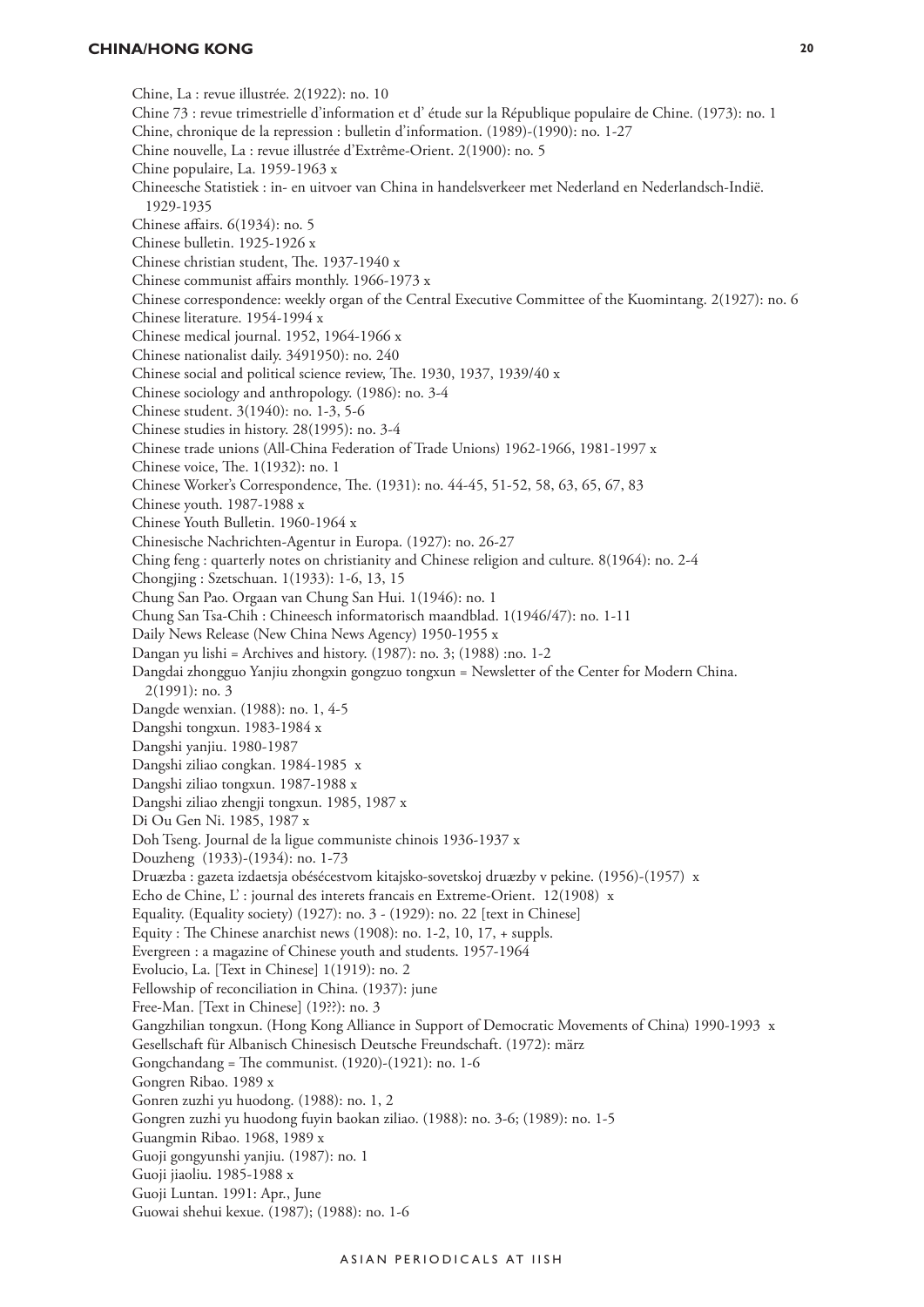Guowai shehui kexue kuaibao. (1988): no. 5-6 Hainan jishi. (1989): no. 7 Héngbàu. See: Equity Heiniao tongxun : yinyue, wenhua, shenghuo zhengzhi = Communiqué. no. 2-3 Hongqi. 1968-1988 x Hsinhua News. 1956-1968 x Hsue-heng : Schriftenreihe des Vereins Chinesischer Studenten. (1936): no. 1 Human Rights Tribune. 1990-1992 x Huohua: baokan wenshai. (1990): no. 19 Informatie bulletin (Cultuur- en Voorlichtingsdienst der Ambassade van de Volkrepubliek China) 1973-1980 x Information bulletin (All China Youth Federation/All China Students Federation) 1(1958)-2(1959) x Information bulletin. (Council of international affairs) 1936-1937 x Information bulletin (Department of Foreign Affairs Manchoukuo government) (1933): April; (1934): Febr. Information bulletin. (Intelligence and publicity department) (1933): no. 1-4, 6-8 Information Service (All China Federation of Democratic Youth) (1951)-(1952): no. 41-44, 47 Informes de China (Centro de investigaciones sobre China) International labour news (International labour office (I.L.O.), China branch) 4(1937): no. 7; 5(1938): no. 4, 8 International Understanding = Gioji jiaoliu. 1985-1988 Issues and Studies : a journal of Chinese Studies and international affairs. 1(1964/65)- Jade : Tijdschrift tevens orgaan van het China instituut en de Unie van federaties van Chinese studiekringen. 12(1948): no. 1-3 Jianghai xuekan. (1988): no. 1-3 Jiefang. (1941): no. 122-125 Jiefang : bianlun tekan zhuanhao. (1943): spec. iss. Jiegangjun huabao. (1951): no. 1 Jindaishi yanjiu. (1985): no. 1-6 Jinji Ribao. 1989 x Jingji shehui fizhi bijiao. (1988): no. 1-4 Jingji yanjiu. (1979): no. 1-5 Jinling shenxue zhi = Nanjing theological review. (1991): no. 13 Journal of the North-China Branch of the Royal Asiatic Society. 2(1860): no. 1 Junulo be Si-Cuan, La (1924): 3.12.1924 Keji Ribao. 1989 x Kroushstadla ribelo, La. : Révolution ouvrière. (Eldono de Pikina anarhhiista gruho) 1924: march Laiyin tonxun : zhongguo liude xuenren zazhi. (1991): no 1, 2 Letter from China from Anna Louise Strong. (1964)-(1968): no. 17, 19, 27-28, 31-35, 37-40, 42-47, 49, 51-69 Liaowang zhoukan. (1989): no. 22-23 Lilun xinxibao. 1989 x Liusi zhongguo minzhu lujinhui. (1989): no. 8 Liwupu gongyou tongxun. (1992): no. 45 Lumière rouge, La. [text in Chinese]. (1932): no. 1 Makesi zhuyi yanjiu. 1985-1987, 1989 x Makesi zhuyi zai dangdai. (1987): no. 4 Mao Zedong sixiang yanjiu tongxun. (1987): no. 1-4, spec. iss. Mao Zedong zhexue sixiang yanjiu = Studies on Mao Tsetung's philosophical thought. (1989): no. 1, 2 Mededeelingen van het China Instituut. 2(1938): no. 1 Mengxun : minzhu, ziyou, junfu. (1991): no. 48 Mingfeng. See: la Popolara Batalilo. Lu-Duen Bo Minfeng. 2(1927): no. 4-6; 3(1928): no. 1 Mínsheng. See: la Voco de la Popola. Cius-emajna hiua kaj esperanta gazeto, pri cio, kio kondukas socian revolucion kaj progresigas universalan unuigon 1913-1916 x Minxin. (1911): no. 4 Minzhong. 2(1927): no. 67 Mínzhòng. See: la popolamaso. (1926): no. 10, 11-12 Mínzhong. See: la sonorillo de la popolo. (1938): no. 8 Minzhu zhongguo = Democratic China. (1989): no. 2 Mizhu zhongguo yuekan. (1991): no. 28 Minzhu zhongguo zhenxian huiyuan tongxun. (1989)-(1992) Mizhu zhijia = Maison chinoise de la democratie. (1990): no. 11-12; (1991): no. 1-3 Modern China : an international quarterly. 1975-1977, 1978- Modern China Studies. 1970-1981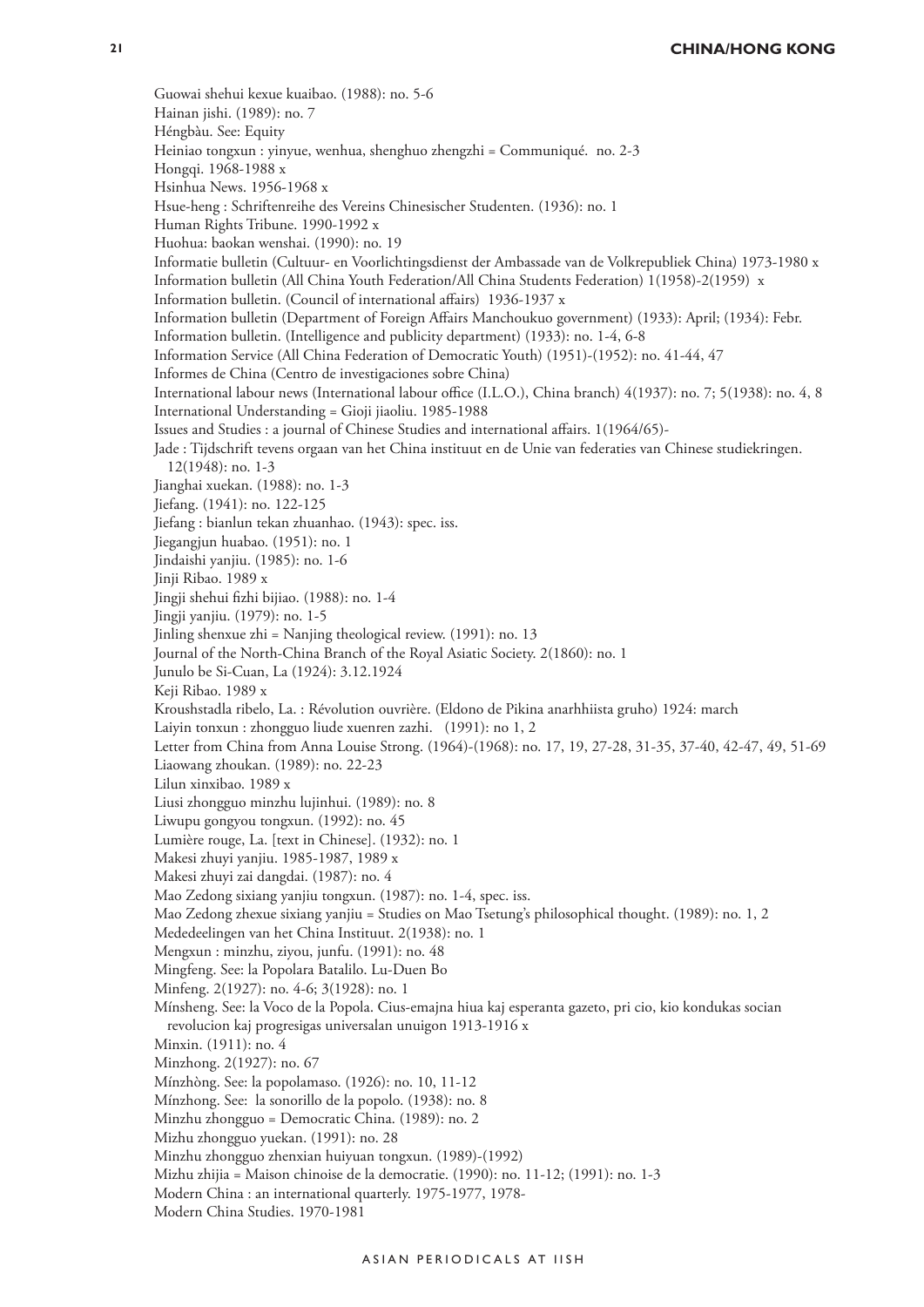Nahan (Nahan Bianjibu) (1989): no. 2 spec. issue Nanjing Daxue xuebao = Journal of Nanjing University. (1988): no. 1 Nankai social and economic quarterly. 11(1940): no. 1-2 National Construction. 1(1965): no. 2; 3(1966): no. 3 Neue China, Das : Zeitung der gesellschaft für Deutsch-Chinesische Freundschaft. 1974, 1979-1985 x New China : Weekly News Letter. (1939): no. 6, 14, 16, 19(inc.), 20-22 News review on China, Mongolia and the Koreas (Institute for Defence Studies and Analyses, New Delhi) 1971-1976 x Nigra Novajo : diisendita de Nigra junularo. (1928): no. 1 North-China Herald and Supreme Court and Consular Gazette, The. (1927)-(1928): no. 3100-3194, 3196-3203 Notes from China (Union of Democratic Control) (1938)-(1939): no. 1-6 Nova Tempoj, La. 1907-1909 x October. Special issue on the occasion of the anniversary of the Communist Union [Text in Chinese] (1933): 11.12.1933 October: theoretical journal of marxism-leninism and Mao Tsetung thought. (1979): no. 6 Oostenwind (Chung San Hui) 2(1949): no. 2-9; 3(1950): no. 3-4; 4(1951) :no. 3-4 Opium a world problem (National Opium Association of China) 2(1929): no. 4 Outlook. (1976): no. 1 Peace. (1986)-(1987): no. 4-6 Peking Review. 1(1958)-21(1978) Peking Rundschau. 1964-1978 x People's China. 1950-1952, 1954, 1957 People's Daily. see: Renmin Ribao People's Tribune, The. : a forenightly review of China and the Far East. 26(1937)-28(1939), 29(1940) x People's Tribune, The. : an organ of national-revolutionary thought and opinion. 1931-1940 x Píngdêng. See: Equality Political review, The : Publ. by the Political Department of the Headquarters of the National Revolutionary Army. 1(1927): no. 2 Popolara Batalilo, La. Lu-Duen Bo (1(1926): no. 10, 3(1928): no. 2; (1937): no. 3-6 Popolamaso, la (1926): no. 10, 11-12 Popolo Acinio, El. : monata informa bulteno. 1950, 1952-1953, 1961, 1963, 1966, 1967 x Qianxian. (1941): no. 17-18 Qiushi : seek truth from facts. 1988-1991 Quarterly trade returns : China : the maritime customs. (1927): no. 2-12, 32-45 Radio Peking : Ausgewaehlte Sendungen (Rote Fahne Pressedienst) 1976-1978 x Renmin huabao. (1950): no. 1-5 Renmin ribao. 1962, 1968-1974, 1976-1980, 1989, 1990, 1993 x Renmin zhoubao. (1950): no. 9 Report on progress in Manchuria (South Manchuria Railway) 2(1930) Revue nationale chinoise, La. 15(1933): no. 54; 19(1934): no. 64 Shanghai news, The. 1952 x Shanghai shifan daxue xuebao. (1988): no. 1 Shanghai spectator, The. 1933-1934 x Shehui kexuebao.(1989): 5/1 - 1/6 Shehuixue yanjiu. (1988): no. 1-3 Shijie Laogong dahui choubei lianluo weiyuanhui jianbao : zhongwenban. No. 1-4 Shijie lishi. (1987)-(1988): no. 1-4 Shijie wenxue. 1959-1960 x Shilin. (1986): no. 3; (1987): no. 3; (1988): no. 1, 2 Shínyuè. See: October: Special issue on the occasion of the anniversary of the Communist Union [Text in Chinese] (1933): 11.12.1933 Shixue lilun. (1987): no. 1-4; (1988): no. 1-2 Sìchuan Qingnián. See: Junulo be Si-Cuan, La (1924): 3.12.1924 Siwu luntan. (1979): no. 9, 12 Social Sciences in China: quarterly journal of the Chinese Academy of Social Sciences. 1(1980)- Sociomovado Anarkista movado en Hhinujo. (1923): no. 6 Sonorillo de la popolo, la. (1938): no. 8 Taisheng. (1989): no. 10 T'ien hsia monthly. 1(1935): no. 1; 3(1936): no. 3; 10(1940): no. 1 Tian'anmen. 1989-1991 Tianjin wenshi ziliao xuanji. (1987): no. 42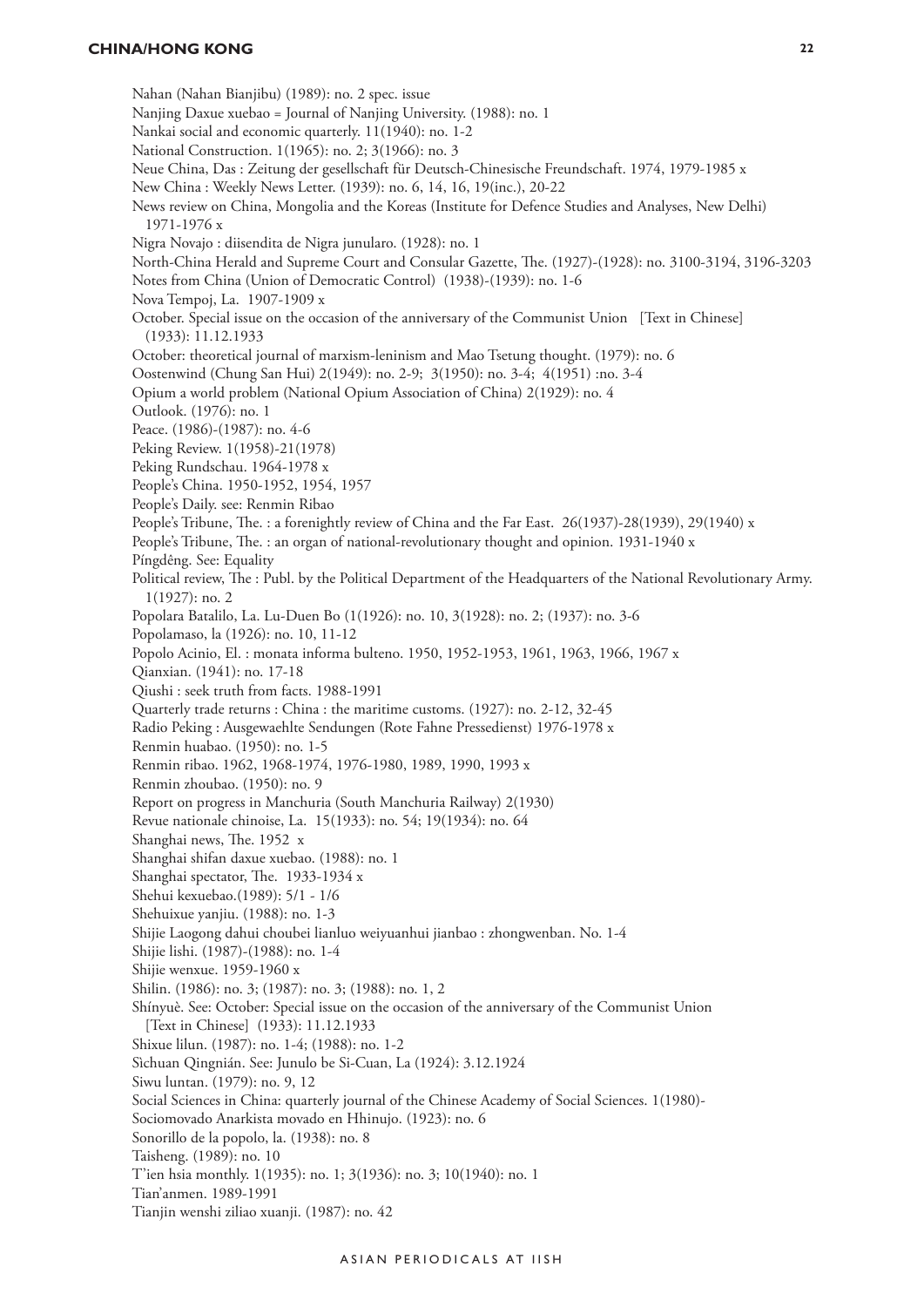Verda standardo : La verda stelo asocio. (1930): dec. Voco de la Popolo, La. 1913-1915, 1916, 1921 x Weishi. (1989): no. 5 Wen hui bao. (1989): 20/4 - 21/5 Wenyibao. (1954): Feb. -(1956): Dec. Wenzhaibao. 1988-1989 x Women of China. 1956-1957, 1979-1986 x World federation : On the basis of universal understanding,love, justice, renunciation and service. 3(1931)-5(1933) x Xianggang jidutu xuehui yuexun. (1992): no. 43 Xin guancha. (1989): no. 5 Xin Zhongguo funue. (1951): Mar.-(1952): Apr. Xingdao ribao. (1989): no. 4149 Xinghuo. (1989): supplement Xinhua wenzhai. (1989): no. 7/8 Xinshìjì. See: Nova Tempoj Xinwen ziyou daobao = Press Freedom Harold. (1989): no. 6 Yenshing journal of social studies, The. 1940, 1941 x Yiwen. 1954-1958 x Zhonggong dang shi renwu zhuan. No. 3, 5, 16, 20, 23-24, 26, 34 Zhonggong dangshi. (1982): no. 4 Zhonggong dangshi wenzhai niankan. 1984-1985 Zhonggong dangshi ziliao. (1982): no. 1; (1988): no. 28 Zhongguo chengshi daobao. (1989): 5/1-1/6 Zhongguo fanyi. (1988): no. 1-3 Zhongguo gongren. (1951): no. 14-16; (1983): no. 2 Zhongguo minzhu zhija jianbao (Bulletin d'information) (1989): no. 1 Zhongguo qiugniau. (1951): no. 60-81; (1952): no. 1-2 Zhongguo shehui jingjishi yanjiu. (1987): no. 1, 3 Zhongguo shehui kexue = Social Sciences in China. 1980-1981, 1989 Zhongguo shengqing. (1992): no. 1 Zhongguo wenhua bao. See: Beijing Review Zhongguo xiandaishi : fuyin baokan ziliao. 1988-1989 x Zhongguo zenzhi : fuyin baokan ziliao. 1988-1989 x Zhongguo zhichun. (1989): no. 6-7 Zìyóurèn. (1924): no. 3

# <span id="page-22-0"></span>**Hong Kong/Macao**

70's bi-weekly, The. 1970-1972 x ADWU Update (Asian Domestic Workers Union): (1993): sep. ALARM Update : Monthly Newsletter of the APEC Labour Rights Monitor. (1996)-(1999): no. 7-37 x Annual Report on Hong Kong. 1946-1948, 1950-1956, 1961-1970 Asia Pacific Workers Action! : Monthly Fax newssheet about workers organising in the region. 1(1996): no. 1, 8-9 Asian Women Workers Newsletter. 1984-1998 x Issues in Chinese (1988)-(1989): no. 1-7 Baixing. (1989): no. 203 Bosiwan weiji. (1991): march Boyi yuekan.(1989): no. 22 BPW newsletter (The Hong Kong Association of Business and Professional Women) (1993): June Bulletin (Hong Kong Trade Union Education Centre) (1989)-(1990): no. 12-15 Change (Hong Kong Christian Industrial Committee) 1996-1999, 2002-2003 x Changwu weiyuanhui quannian gongzuo baogao. (1990):no.1; (1992): no 3 Chengming. (1989): no. 8, spec.; (1990): no. 6, spec. "Yingxiong shiye" China mainland magazine. See: Selection from China Mainland magazine China reporting service : features and graphics on China. 1969-1970 x China review : the authoritative monthly newsmagazine on China. (1989): jul. Communiqué (ARENA) 1992-2001 x CTU in Solidarity (Hong Kong Confederation of Trade Unions) (1997): no. 4, (1998): no. 2 Current background (American Consulate General) 1967-1969 x Dangan = News file. (1991): no. 21 Democracy Wall. (1989): no. 6-7 Dianzi gongyou tonxun. (1991): no. 1; (1992): no. 2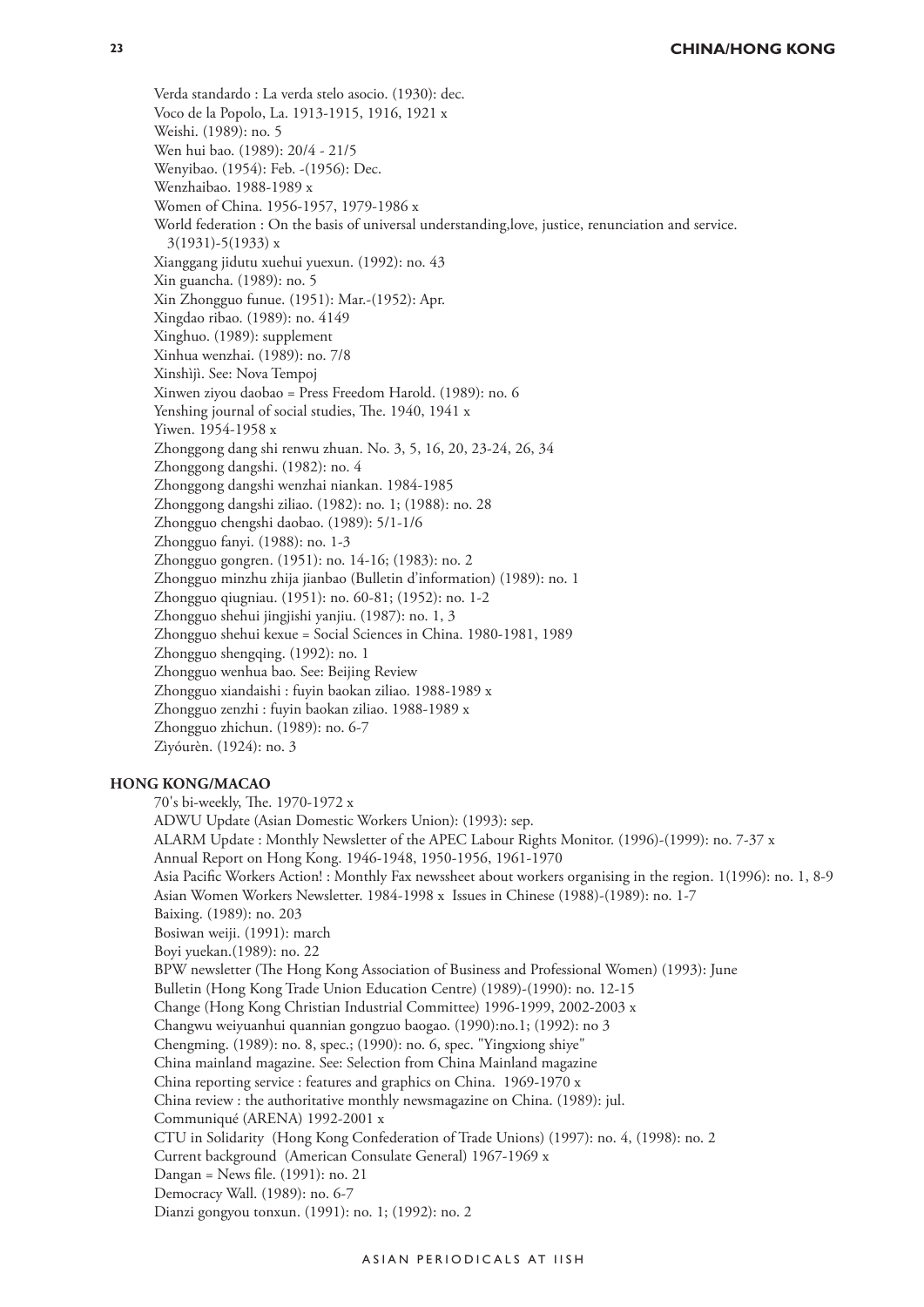Dongfang ribao. (1989): 23/5 Dongxi wenhua. (1985?) Dongxiang. (1990): no. 6 Dushi [=The capital] (1989): no. 78, 80 Eastern Horizon : monthly review. 3(1964), 5(1966)-20(1981) x Echoes from Tiananmen (Friends of Chinese Minzhu) (1989)-(1991) Federation, The. (Hong Kong Federation of Students) 1966-1968 x Fengyun. no. 3 Gang zhilian tongxun = Hong Kong Alliance news report. (1993): no. 20, 23; (1997): no. 38, 39 Globalization Monitor. (2000)- (2005): no. ?, 8, 12-15, ?, 17 Gongmeng tuanjiebao. (1992): no .0, 1 Gongyun yuebao. (1987)-(1992): no. 36, 65, 67-69, 71-76, 79-87, 96, 98-99 Gonyou daobao. (1992): no. 13-14 Greenpeace. (2001)-(2002): no. 16-21 Guanchajia. (1978): no. 10 Guangjiaojing. (1990): no. 213 Hong Kong annual departmental report by the registrar of trade unions. 1962/63 Hong Kong annual departmental report by the commissioner of labour. 1962/63, 1964/65 Hong Kong Human Rights Monitor Newsletter. 3(1997): no. 4 Hong Kong labour monthly. 1975-1977 x Hong Kong trade union news. (1977): June-Sept. International Correspondence: Engl. suppl. of a left-communist journal publ. in Hong Kong. (1984): no. 2 Jiefang. (1989): no. 10 Jiushi niandai. (1989): spec. iss.; (1990): no. 6 Justice and Peace Workers Bulletin (Asian Center for the Progress of Peoples) (2002)-(2003) Keadilan (CCA Youth) (1990), (1992), 1995: Aug.-Dec. Labor Communications. 1984-1992 x Liusi Guangchang. (1991): no. 2 Making Life Happen. 4 (1994): no. 1, 2, 6 Migrant Focus (MFMW) 1(1994); no. 1; 2(1995): no. 1-2 Migrant Focus Magazine (MFMW) 1(2000): no. 1 Mingbao : zhongguo xuechao zhuanji. (1989): no. 6 Mingbao zhoukan [= The weekly mirror] (1989): no.1072, 1074 Minjian kangzheng. (1992): no. 2 Minus ... 9(1975)-4(1980) x Minus 6 : kritiese China-informatie. (1978): no. 1 Minyun maibo (Hong Kong Alliance in Support of Democratic Movements of China) 1990-1993 x Minzhu chao. 1989 x Minzhu tongxun. no. 1-14 Mizhu daxue tongxun. (1991): no. 6 Mizhu zhongguo. (1990): no. 1-5; (1991): no. 7; (1992): no. 8 New : a Magazine for a Better World. (1994): spring; 91995): spring New Migrant Focus (MFMW) (1999)-(2002): no. 1, 3-15, 17-19, 22-24, 26, 28-29, 31, 37 Newsletter (AIDS Concern) 92002): jul. Newsletter (Amnesty International Hong Kong) 92003): apr.-jun. Newsletter (Hong Kong Christian Institute) (1998)-(2005) x Newsletter (Hong Kong Council of Women) (1988): Aug.-Sept., Dec.; (1989): Jan. Newsletter (Hong Kong Women Christian Council) (1992)-(1994), (1997)-(1999) Nuliu. (1991): no. 13, 15 October review (Chinese Democracy Movements) See: Shi-yue-shuwu October review (Hong Kong Section of the Fourth International) 1974-1978; 1981-1982 x ; 28(2001): no. 207 One Earth : the Voice of the Environment in South China (Friends of the Earth HK) (2000): no. 45-46, 49 Oxfam in Action (1996): aug.; (1997): jul. Oxfam News. 1991: summer Pacific digest. 2(1938): no. 1 Pioneer Quarterly. (2001)-(2004): no. 59, 63-64, 66, 68, 70, 73 Poverty Watch 1999, 2001 Praxis (WSCF) 1988-2004 x Qingxin zhoukan [= Fresh Weekly] (1989): no. 413 Qishi niandai = the 70's biweekly.(s.a.): no.1; (1970): 15/1, 1/6, +2 no. s.d.; (1978): no. 2-4, 33, + no. s.d. Reaching Out. 7(2001): no. 1-4; 8(2002): no. 1-3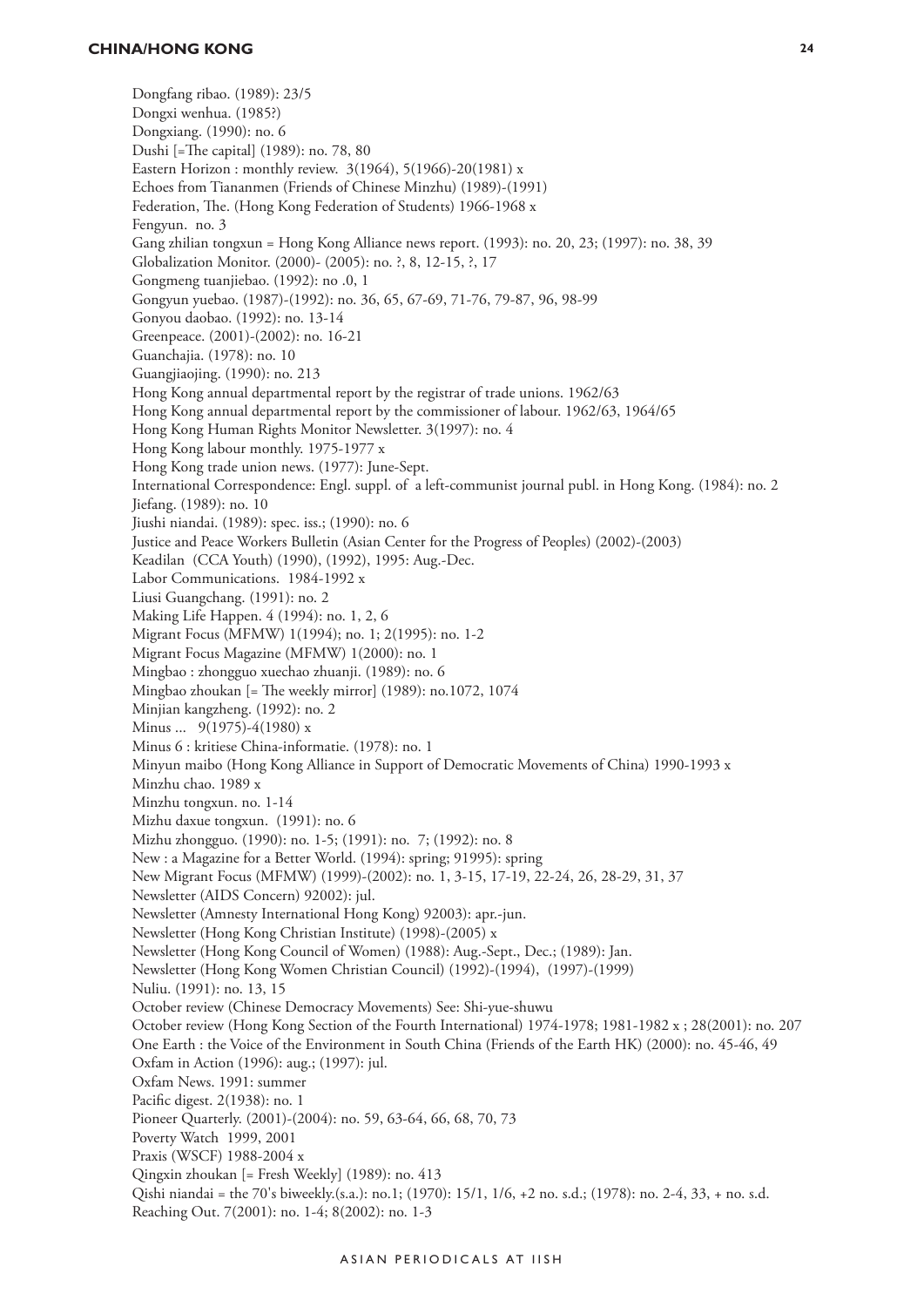Samvad Monthly Magazine. (2000): apr.-may

Selection from China Mainland Magazine (American Consulate General Hong Kong) 1965 x

Shequ tongxun. (1990): no. 3

- Shiyue pinglun = October review. 1974-1975 x
- Shi-yue-shuwu. 9(1982): no. 6, 11; 10(1983): no. 1; 14(1987): no. 5-

Sigasig Kabayan : quarterly newsletter of Sigasig Program of the Mission for Filipino Migrant Workers. 1(1990): no. 2-3

- Siwu xingdong : pinglun = April-fifth action review. 1(1989)-3(1991)
- Siwu zhisheng. (1991): no. 1; (1992): no. 2

Survey of China mainland press (American Consulate General) 1964-1965, 1967-1969

Ta Kung Pao. Weekly Suppl. 1975-1989 x

Tiananmen pinglun. (1990)-(1991): no. 1-3

Tiananmen shijian jinian tuji. (1978): suppl.

Tianxia yijia : zhongwenban. 1991-1992

Turning Point (HKCTU) (2000): dec.

Undergrad : Official publication of Hong Kong University Students' Union. 1967-1968 x

Underground paper. See: U.P. Underground Paper

Union Action (HKCTU) (2001)-(2002): dec., mar., jun.

United Students : Official bi-weekly publ. of the United College Students' Union. (1968): 9/9

U.P. Underground Paper. (Hong Kong Anarchist Group) (1976): no. 1-2

Voices : joint publication of CCA-URM, DAGA, CAW and ACPO. 1985-1995, 2001-2002 x

- Wen wei po. (1989): spec. iss.; (1990): 26/4
- Xianggang jidutu xuehui yuexun. (1992): no. 43

Xin Shehui. (1950)-(1960)

Xin Zhi zhoukan [= New knowledge weekly] (1989): no. 50

Xinmiao : shuanyuekan. (1993): no. 23

Xinshehui. 1970-1973 x

Xinwen ji pinglun zhaiyao : Gist of News and Comments. (1991): 153-166

Yazhou zhoukan. (1989): jul (?)

Yi zhoukan. (1990): no. 12

Zhengming. (1989): no. 141, 146

Zi Teng. (2004): no. 14

Zuoan = Rive gauche. (1975): no. 3

#### <span id="page-24-0"></span>**East Timor**

AETA newsletter (Australia-East Timor Association) 14(1989): no. 2; 15(1990): no. 1-3 Agir pour Timor. (1991): no. 5; (1993) - (1994): no. 8-9; (1999): jan.-avr.; (2000): mars-avr. East Timor Bulletin. (1977): no. 1 East Timor estafeta, The. : voice of the East Timor Action Network. 1996-2000 x East Timor Information Bulletin ( British Campaign for an Independent East Timor) (1976) - (1979): no. 1-11, 13-15 East Timor : it's time to talk (British Coalition for East Timor) 1994-1999 x East Timor media monitor. 1983-1984 East Timor news : bulletin of the East Timor News Agency. (1977): no. 1, 6; (1978)-(1985): no. 24-88 East Timor News Update. (1999): oct.-nov. East Timor report. (1983)-(1987): no. 5-12 East Timor review. (1976): no. 1 East Timor : the Inside Story. (1996)-(1998): no. 18, 20, 23 East Timor update : a publication of the East Timor Human Rughts Committee. (1981)-(1982): no. 1-5 Estafeta. 3(1997): no. 1; 4(1998): no. 1-3 Fitun : a buletin on East Timor from Prxis. 1991-1993, 1995, 1997-1998 x Grito de Matebian, O. (Fretilin) (s.a.): no. s.d. Halibur bulletim. (1991): no. 4 Indonesie Oost-Timor : bulletin (Amnesty International) 1980-1981, 1986; 1992, 1995-1997; 2000-2002 x Informacäoes Timor-Leste = East Timor news. 1987-1992 Kaibauk : boletim de informacao Timorense. 1(1993)-3(1995): no. 4, 9-12, 14-16 Liatatoli (OPTT/trabalhadores da Fretilin) 1990-1991, 1995 Matebian News. 1(1993)-3(1995) x Maubere : newsletter of East Timor Ireland Solidarity Campaign. (1994?)-(1999): no. 5-6, 8-17 Missing peace, The. : newsletter of the East Timor Talks Campaign. (1992)-(1993): no. 2-6 Neon metin : periodico da resistencia nacional dos estudantes de Timor Leste. 2(1990)-3(1991) x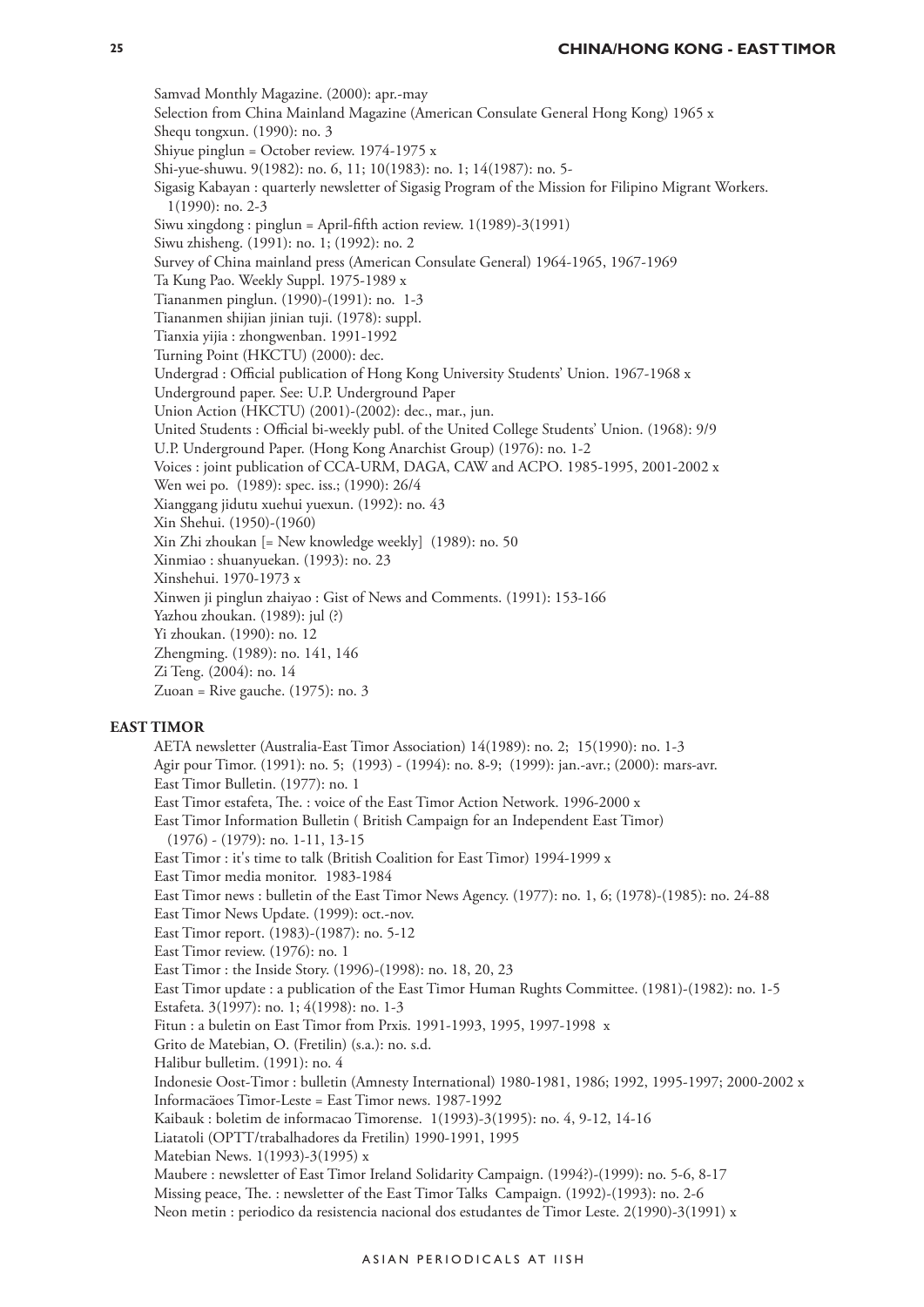News from East Timor (East Timor Defense Committee) (1978): 4/3, 5/4, 18/5, 4/6, 14/6; (1979): Mar. Nettalk (Free East Timor Coalition) (1998)-(1999): no. 10-16 Network news (East Timor Action Network) (1993)-(1994): no. 6, 9, 11 Newsletter (East Timor Alert Network) (1997): fall Nieuwsbrief (Stichting Vrij Oost Timor) (2000)-(2001): no. 2-4 Ost-Timor Aktuell (Solidaritätskommittee Ost-Timors des [AKtionskreis Internationalismus] (AKI)) 1975 Ost-Timor Aktuell (Ost-Timor Solidaritèatskomitee) 2(1977)-3(1978) x Ost Timor : Zeitung des Ost-Timor Solidaritèatskomitees, Freiburg. (1976)-(1977): no. 2, 4, 7; (1978): Mai Suara mau bere : pembawa suara rakyat Timor Timur "CNRM". (1991): no. 1, 5 Tata Mai Lau newsletter. (1992)-(1993): no. 1, 3-4, 6 Timor clips : bulletin d' information sur Timor Orientale. (1992)-(1999): no. 1-2, 5-12 Timor Information Service. (1975)-(1983): no. 1-40 Timor Informations. (1977)- Timor-Leste : Boletim de informacao do CIDAC. (1977)-(1978): no. 1-22 Timor link. (1985) - (2002): no. 1-55

Timor Newsletter : an independent monthly bulletin of news about East Timor. 1(1980/82)-2(1982/84): no. 4

Administrative worker, The : Journal of the All India (P & T) Administrative Offiches Employees Association

#### <span id="page-25-0"></span>**India**

- Class III & IV. 4(1962/63)-9(1967/68) Agricultural wages in India. 1964/65, 1994/95 AICCTU News. (1994): jul. AICUF Student News. 1(1997)-2(1998): no. 4 AIHDA journal (All India Housing Development Association) 87(s.a.): no. 3 AITTEA news : fortnightly journal of All India Telephone Traffic Employees' Association. 1(1985): no. 20-21; 3(1987): no. 5-8 Ajker Desobroti. 3(1996)-7(2000) x All-India Conference Bharatuya Mazdoor Sangh. 6(1981- 7(1984) All India Congress Committee Foreign Department Circular. (1936): no. 2 All India Congress Socialist Party foreign newsletter. (1936): no. 2 -3, 5-7 All-India trade union bulletin, The. 4(1927/28): no. 6-8 Alternative News and Features. (1980)-(1981): no. 4, 7-9 Amrita bazar petrika. 1937-1939 x Andoloner Sathi. 5(1996): no. 12; (1999): 4/1-15/2 Anondobazar potrika. See: Des Anumukti : a journal devoted to non-nuclear India. 3(1989/90): no. 5-6; 4(1990/91): no. 1 Asian Age, The. 1997-2000 x Background papers (Documentation Centre Build) (1981): July, Oct., no. s.d.; (1982): no. 1, 3-5, 7 Bande Mataram, The : monthly organ of Indian independence. 4(1913): no. 8-10, 12-13 Banhi. (1990): Dec.

Barbarater Biruddhe. (1998): no. 1-2

Bengal shop life, The. 1(1938): no. 1, 3

Bharat, The : a journal of Indian Students Abroad (1931): no. 18

Bhartiya post : monthly organ of All India postal employees union Class III.(C.H.Q.)

5(1976)-12(1983); 14(1985)-15(1986); 19(1990) x

Biblio : a review of books. 3(1997): no. 1

Bichitra. See: Des

Bichinta. 1972-1975 x

Biggan o biggankormi. 6(1983): no. 6

Bikalpa : Ganatantrik Pragatisil Pasekiya Bartolochoni (Communist Party of India (Marxist-Leninist). Assam State Committee) 4(1996)-12(2003) x

Bikolpo (National Alliance of Peoples' Movements- Po. Bongo.) 1999, 2001, 2002 x

Biplobi Gonolain : Bharoter Komiunist Parti (Marksbadi-Leninbadi)

Bisongbad. 1(1995/96): no. 8

Bissobharoti potrika. 1958, 1962, 1963-1968, 1970 x

Bhoedaan : tweemandelijks nieuwsbericht. 1969-1974

Bombay chronicle, The. 16(1928): no. 13; 18(1930): no. 35, 180

Bombay congress bulletin, The. 1930 x

Book review, The. 6(1981/82): no. 2-3, 5; 7(1982/83): no. 3-4, 6

Bortika. 1987-1995 x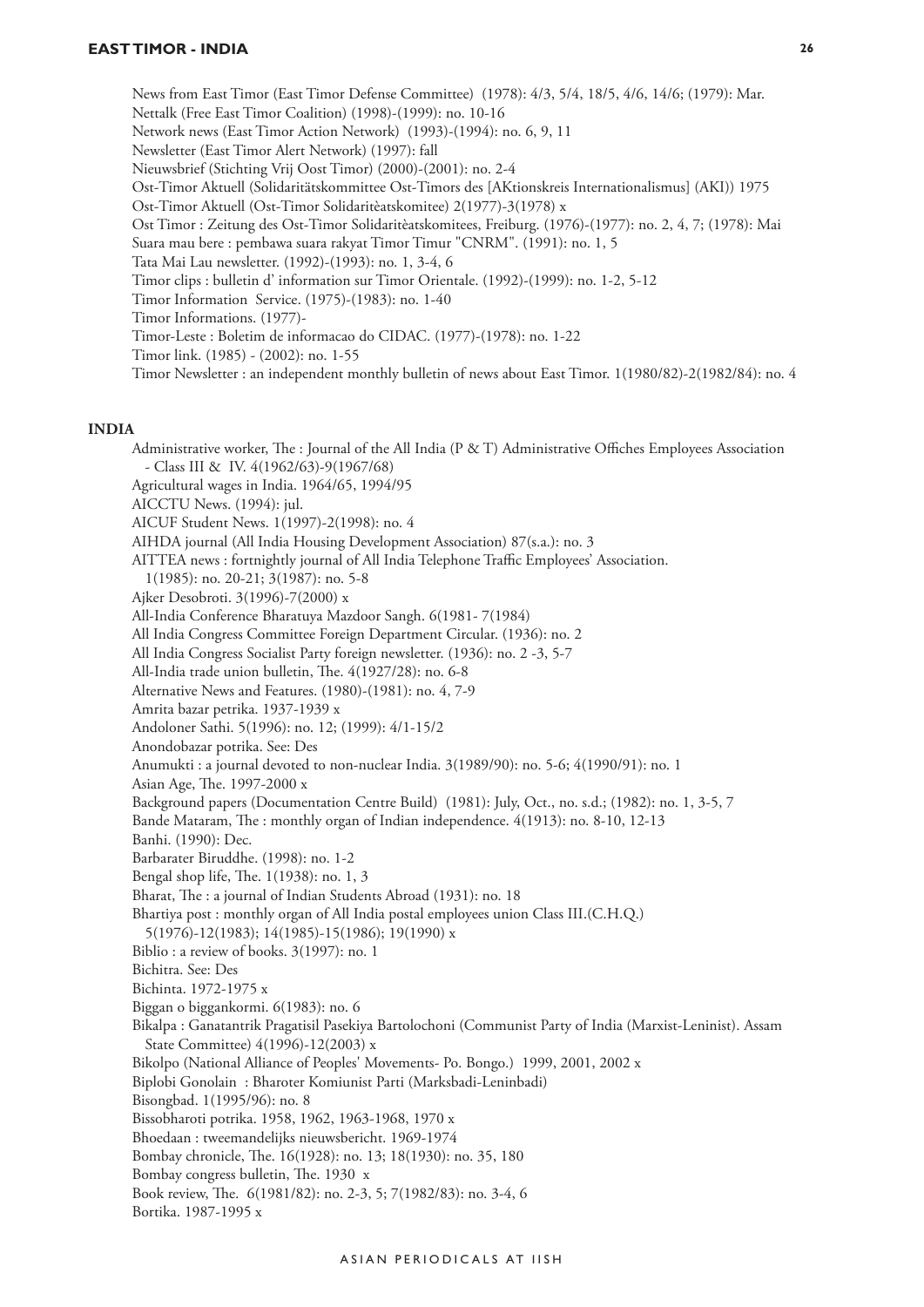Bridge, The (Indian Students Association) 5(1975): no. 3; 6(1976): no. 1 Brief review : annual convention National Federation of Indian Railwaymen. 3(1959) Brief review of the annual INTUC session (Indian National Trade Union Congress) 1(1949); 5(1952)-9(1958); 11(1960)-13(1962); 15(1964)-16(1965) Briefing Paper (Consumer Unity & Trust Society) (1995): no. 3 Briefs (International Metalworkers' Federation) Bulletin AITTEA. (1984): no. 2-3 Bulletin occupational health and safety. (1990)-(1993): no. 17-20, 24-25, 28 Bulletin of Indian women's movement. (1938): no. 16 (febr.) Bulletin of the History Sub-Committee of the Desh Bhagat Yadgar Committee. (1995)-(1996): no. 1-4 Bulletin of the Ramakrishna Mission Institute of Culture. 12(1961): no. 12 Bulletin of trade union research and information. (1983): no. 1; (1986): no. 9 Calcutta historical journal, The. 16(1994)- Camera, The. (1984): Jun. CASA in Action News Bulletin. (2004): spec. WSF issues Changemakers Review, The. 2(2000): no. 1 Chasir Kotha (Poschim Bongo Pradesik Krisok Sobha) (1998): no. 1-3 Chetna News. (1990): Jan.-Mar. Chhatro Fouj (Biplobi Chhatro Federationer Mukhopotro) 1(1997): Aug-Dec., (1998): Dec. Child Workers News. 6(1998): no. 3 Children's annual, The. (Indian Council for Child Welfare) (1965); (1967)-(1969); (1971)-(1972) Cholar pothe. 1998-2002 x Choturongo. 1959-1961, 1963-1965, 1971-1978 x Circular (Federation of National Postal Organisations) (1994): no. 2 Citywatch : India (mahila Milan and yhe national Slum Dwellers Federations in India) (1997)-(1998): no. 5-6 Collective Initiatives : A Journal on Environment, Health and Industrial Development. 2(2001-2002): no. 2-3 Communalism combat. 1(1993): no. 3; (1999):no.51, 53-54 - Communication worker. 2(1977): no. 2 Congress Bulletin (All India congress committee) 1929-1931, 1939 x Congress bulletin, The (Satyagraha Committee) (1930): no. 2, 6-8 Congress-Socialist, The. 1935-1939 x Contact-0 : Interdoc bulletin. (1986): no. 1-2, 4 Contemporary India : a national quarterly. 2(1936): no. 1-2 Contributions to Indian economic history. 1(1960) Co-operative democracy : a quarterly magazine. (1949): no. 3 Co-operative news digest (Reserve Bank of India, Agricultural Credit Department) 18(1967)-27(1976) Cooperator , The. (National Cooperative Union of India) 9(1971/72)-11(1973/74) x Cosmopolitan, The. : an illustrated monthly miscellany. 1(1928): no. 2, 5, 7 CRIPP news (Campaign for the Release of Indian Political Prisoners) (1976): no. s.d. Current Events : India's premier news magazine. 7(1961): no. 6; 8(1962): no. 1-4, 6-7; 13(1967): no.2, 4-7 Dawn and Dawn society's magazine, The. 15(1912): no. 10; 16(1913): no. 1-2, 4-6 Delhi Post : Organ of All India Postal Employees Union. 1(1981): no. 1 Deliberations and resolutions of Indian National Trade Union Congress (Bengal branch) (1956/57) Des. 1958-1991 x Deshitoishi (Communist Party of India (Marxist)) 1991-1992, 1994-1995; 34(1996/97)-36(1998/99) 1999; 2001-2002 x Deshobroti (Communist Party of India (Marxist-Leninist)) 1986-1991, 1993, 1995-2003 Dhammaloka journal (Russa Road Young Buddhist Student Literacy Mission) 1(1996): Oct. Digdorshon. 8(1987): Special no. Domestic Workers Link. 5(1996): no. 2 Dhonodhanne : Jojona potrika gosthir Bangla masik. 1994: Mar., 1995: Republic Day spl issue Doshok periye (Journal Club) (2000): no. 2 Down to Earth : Science and Environment Fortnightly. 1(1992/93)- 3(1994) x ; 5(1996): no.5, 9-10, 13; 8(1999): no. 2 Dynamite. Truth, nothing but truth, justice. (1930): no. 4 Ebong Jolarko. (1997): no. 1-2 Economic survey. 1984/85-1986/87; 1988/89-1989/90 Economiquity : Newsletter of the CUTS Centre for International Trade, Economics & Environment. (1999): no. 12, spec. issue Echo van India (Information Service of India) 1970-1973 x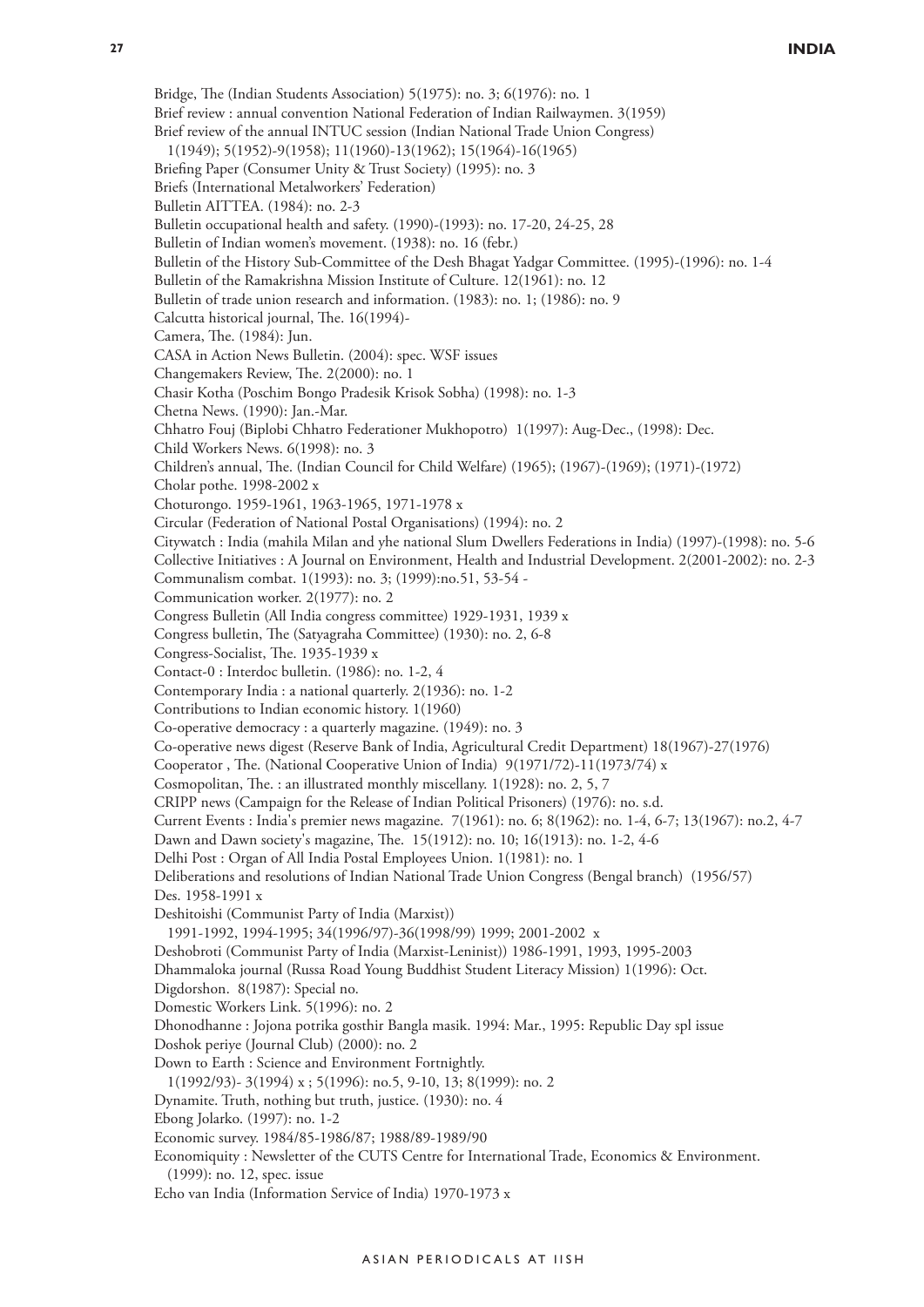Economic weekly, The. : a journal of current economic and political affairs. 11(1959): no. 4-6; 13(1961): no. 4-6, 27-29; 15(1963): no. 28-30 Economic and political weekly. 1967-1972, 1975-1984, 1986-1994, 1996- Eksathe (Poschim Bongo Mohila Gonotantrik Somiti) 27(1994/95)-32(1999/2000) Employees Forum (All India State Government Employees' Federation) 24(2002): no. 10-12 Employees' gazette : official organ of the Employees' Association. 1(1924/25) - 3(1926/27) x Exchanges : a quarterly publication of ActionAid India. (1998): no. 21 Export news. 1973-1979, 1982-1983, 1985-1987 x Facts against myths : information bulletin. 1996, 1997- Family planning news. 1(1960): no. 5 Federal sentinel : journal of the Federation of National Postal Organisations. 1(1993/94)-2(1994/95) x Filmfare. 1955-1956 Five year plan : progress report. 1951/52-1954/55 FNTO News. (1996): 23/12; (1997): 10/2 Focus Files. India Programme. (1999): no. 1 Footpath ki aawaz : campaign material of NASVI. (2001): Oct. Footprints (Global March Against Child Labour) 3(2000?): no. 2 For a new democracy : organ of the provisional central committee, Communist Party of India (Marxist-Leninist) 1(1978): no. 1-7,10-12; 2(1979): no. 1-8; (2000): jul.-oct.; 92001): jan.-feb. For a proletarian party. 2(1990/91): dec/jan (spec.issue) Foreign affairs record. 1(1955): no. 6-12; 2(1956); 3(1957): no. 1, 3-4; 4(1958): no. 10 Foreign affairs report : Indian council of world affairs. 23(1974): no. 2, 7 Foreign newsletter, The (All India Congress Socialist Party) (1936):no. 6-7; (1938): no. 3-6 Forward (Founded by Deshbandhu chittarajan Das) (1927): dec. Freedom and Refugees. 1(1997) Free economic review : independent journal of economic and public affairs. 2(1954): no. 19, 21 Freedom first (Organ of the Indian Committee for Cultural Freedom) (1953): no. 10 From the South : update on labour and environment (Peace Trust) (1999)-(2001): no. 8-15, 18-19, 21, 23, 25 Frontier. 3(1970/71) - 22(1989/90) x Frontline : India's national magazine. 13(1996)- Ganashakti. See: Gonosokti Gandai Marg : Journal of the Gandhi Peace Foundation. 1967, 1969 x Gandhi Bewegung in Deutschland. (1930): no. 3 Gandhi Marg : a quarterly journal of Gandhian thought. 7(1963): no. 1 Gender Just Laws Bulletin. (1997)-(1998): no. 1-4 Global Alliance News. 1(1996): no. 1-2, 4 Global Watch Against Child Labour. (2003): sept., dec. Gonobarta. 47(1998/99)-51(2002/03) x Gonobiplob : Bharoter Oarkers Partir Mukhopotro. 29(1995/96): no. 21, 23, 25/26 Gonodabi : Soselist Iuniti Sentar of Indiar Bangla Mukhopotro (pakkhik) 1997-2001 x Gonoshokti. 1991-1992, 1994-1995, 2001, 2002 x ; See also: Gonosokti Gonosokti (CPI-M Poshchimbongo Rajjo Komiti) 31(1997)-36(2002) x Gramin Vikas newsletter (Ministry of Rural Development) 8(1992): no. 5-6 GROOTS (Grassroots Organisations Operating Together in Sisterhood) 4(1999)-6(2003) x GUYS (General Union of Youth and Students) 5(1986) no. 5 Harijan. 2(1934): no. 18-23, 25-28, 30; 4(1936): no. 4; 6(1938): no. 46 Health for the Millions. 22(1996)-24(1998) x Heritage : bulletin of the History Sub-Committee of the Desh Bhagat Yadgar Committee. (1995)-(1996): no. 1-4 Himmat : Asia's Voice. 5(1969): no. 44-45; 6(1970): no. 49; 7(1970): no. 1-4 Hind mazdoor : bulletin of Indian labour. 1953-1954, 1959, 1961-1963, 1965-1975, 1980-1987 Hindu, The : India's national newspaper. 1(1975): 6/12; 2(1976): 35-37, 39 Hindu weekly review, The. 1956-1968 x Hindustan Review, The. 23(1911): no. 141 Hindustan Times, The. 1937-1938, 1967-1972 x HMS bulletin. (Hind Mazdoor Sabha) (suppl. to Hind mazdoor) 1(1987)-5(1991); 3(2004): no. 1 x Housing Struggle : newsletter of the National Campaign for Housing Rights. (1986)-(1989): no. 1-7 How. 1(1978)-6(1983) x Human futures : life, work, learning. 2(1979): no. 2-3 Human rights newsletter (National Human Rights Commission) 9(2002)-10(2003) x Humanist way, The : a quarterly journal devoted to enquiry and learning. 5(1952): no. 1 ICCW News Bulletin. 1(1954)-21(1972/74) x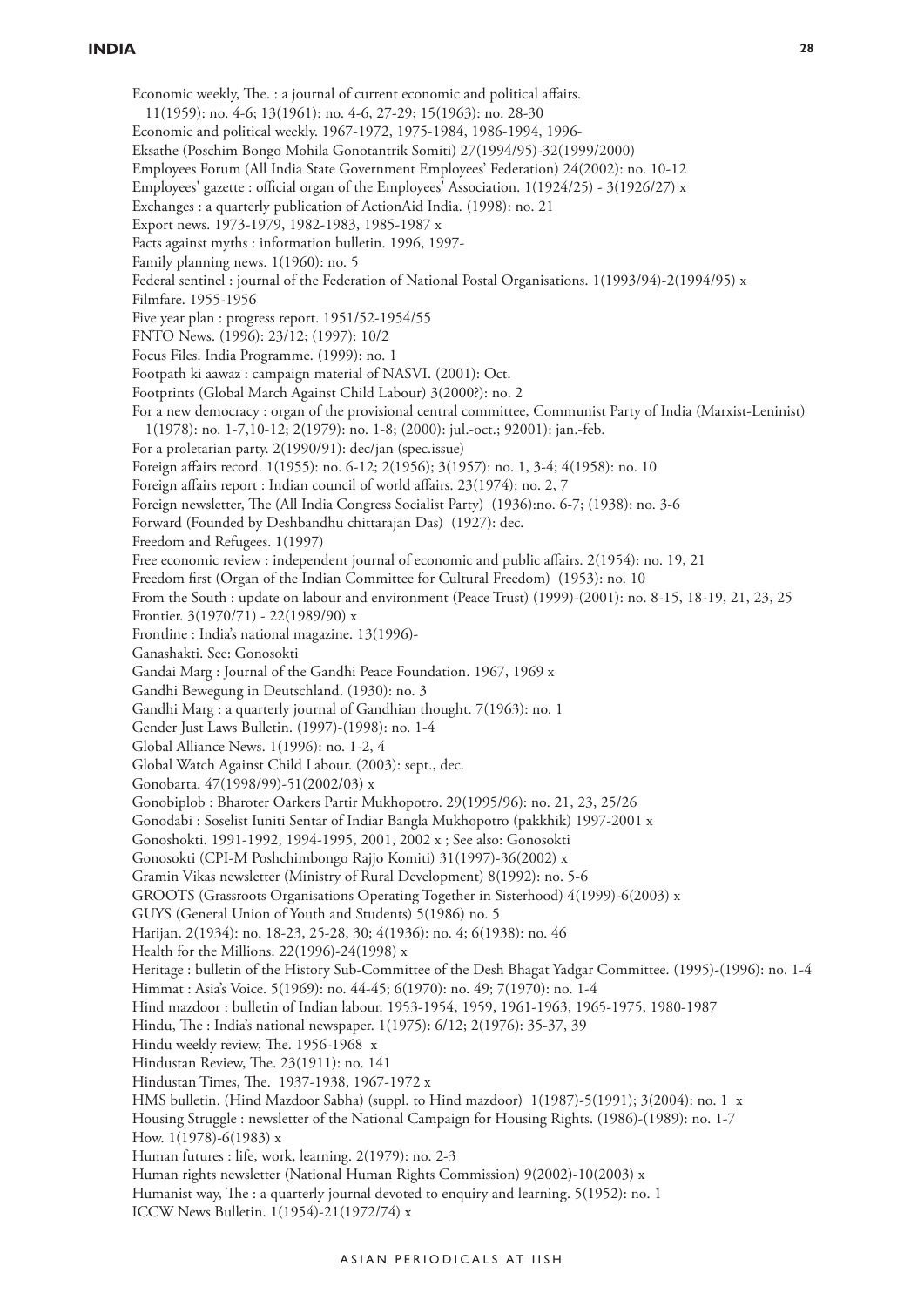IIPS newsletter (International Institute for Population Sciences) 1960-1972, 1977-1982, 1984 - x Illustrated Weekly of India, The. 1954, 1957, 87(1966-89(1968), 109(1988) x ILR : Indian Left Review. 1(1971) - 5(1976); (1985): no. 5-6 Impact : vol. 1: 2 Independent India : a nationalist weekly. 1(1937/38) - 4(1940/41), 9(1945) - 13(1949), 20(1956) - 21(1957) x India : a journal for the discussion of Indian affairs. 1890-1900 x India : a reference annual. 1953, 1959-1962 India : annual review. 1953, 1961-1976 India : economic information year book. 5(1990/91) India : information service of India. 1(1960/61): no. 1-3, 5 India : Observer Statistical handbook. India and USA. 1(1941): no. 2-32 India bulletin : Organ of the Friends of India. 1932-1938 x India development report. 1997 India news. (London) 1957-1973 x India news. (The Hague) 1964-1969 x India News Service, The. (1935): no. 1-3 India nieuwsbrief. 1979-1984 x India quarterly. 1952- x India record. 1949-1952 x India Review, The. 1932 x India to-day. 1(1951): no. 5 India today : monthly bulletin of India League of America/Anup Singh. 1940-1949 x India today : daily news bulletin (Embassy of India The Hague) 1952-1956 x India today : international edition. 21(1996): no. 3- Indian and foreign review. 1963-1988 x Indian Civil Liberties Union. (Bombay) 1937-1939 x Indian cooperative review. 3(1937):no. 4; 1965-1972 x Indian economic and social history review, The. 1(1963/64); 1971- Indian Forum. 1(1935):no. 4 (Jan.) Indian historical review, The. 21(1994) - Indian information. 8(1965): no. 15-18 Indian journal of human rights. 1(1997): no. 2; 3(1999): no. 1-2 Indian journal of industrial relations. 1966, 1977- x Indian journal of labour economics. 38(1995)- Indian labour, The. 5(1949): no. 9-10 Indian labour journal, The : A weekly devoted to the emancipation of the Indian working class. 1934-1939 x Indian labour journal, The. (Nagpur) 1934-1939 x Indian labour journal. 1961-80, 1996- x Indian Labour, The : Organ of the Indian Federation of Labour. 5(1949): no. 9-10 Indian Labour Gazette. 1959 x Indian labour statistics. (1968); (1973)-(1974); (1998)-(1999) Indian Labour Yearbook, The. 16(1962); 24(1970); 491997) Indian Magazine, The. 1889, 1931 x Indian nation. 3(1976): no. 1 Indian news. 1957-1958 x Indian news bulletin (New Delhi) 1954-1958 x Indian news bulletin (Dublin) 1932, 1934 x Indian news bulletin (London) (1932): no. 1-12 Indian opinion. 1952-1957 x Indian postman. 1971-1973, 1982 x Indian press service. 1930-1931 x Indian press. 1934-1935 x Indian social reformer, The. 1937-1940 x Indian socialist. 1(1955): no. 4-6; 12(1961): no. 1-2 Indian Sociologist, The. 1905, 1909, 1912 x Indian Spectator and the Voice of India, The 1899, 1900 x Indian student news. 1960, 1966, 1967 x Indian survival newsletter. (1966): May, July, Oct. Indian trade and finance. 1(1936): no. 12 Indian worker, The. 1952-1993 x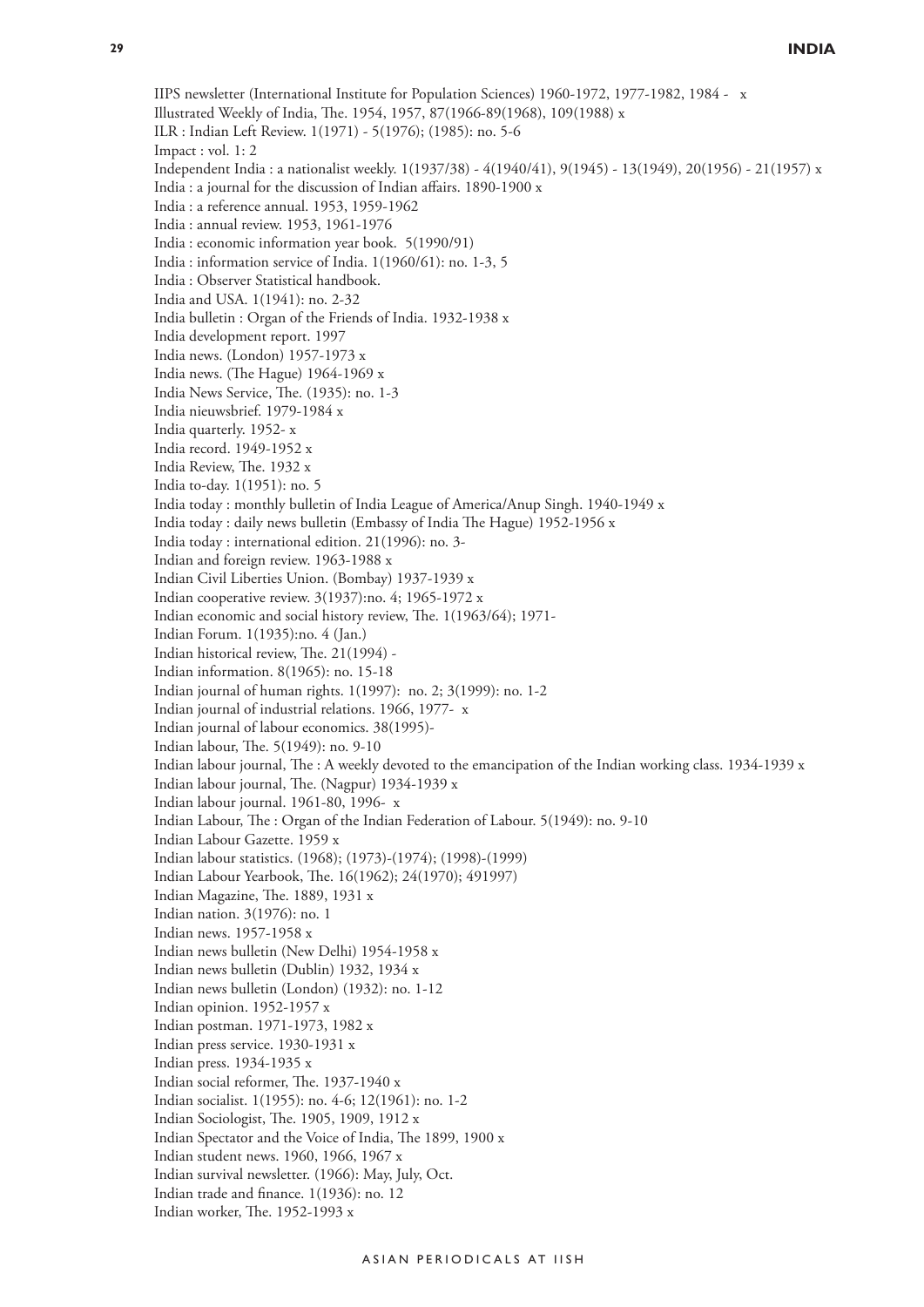## **INDIA 30**

indien-Informationen. (1980): Feb.

Indien-Newsletter. 1991-1992 x

Indien-Rundbrief. See: Indienrundbrief

Indienhilfe Info. (1992): no. 18-

Indienrundbrief : Zeitschrift für Deutsch-Indischen Entwicklungsdialog. 1987-1989 x

- Indo-Asian culture, The. 1959-1961 x
- Informative Missive. 1(1994): no. 1, 3-5
- Institute for defence studies and analysis journal, The. 4(1971/72)-5(1972/73); 7(1974/75) x
- Integral Liberation : a Quarterly Review for Justice, Development and Social Change. 1(1997): no. 1
- International Journal of Punjab Studies. 1997-1998
- International social work : official journal of International Council on Social Welfare, International Association of Schools of Social Work, International Federation of Social Workers.
- 1(1958)-6(1963); 7(1964): no.1-3; 8(1965)-12(1969); 17(1974)-31(1988) x
- International Studies : quarterly journal of the School of International Studies, Jawaharlal Nehru University. 1973-1975, 1997-
- Istahar : Masik Bulletin. 1(1997/98): no. 1-5, 9, 12; 2(1998/99): no. 1
- Invention intelligence (National Research Development Corporation of India) 14(1979); 16(1981)-21(1986) x
- Jagriti : a fortnightly on rural reconstruction. 24(1980): no. 23-24; 25(1980/81)
- Janamithiran : A Tamil monthly. (1929): May
- Janashakti (Communist Party of India (ML) Janashakti)
- 1(1993): no. 1-9, 11-12; 2(1994): no. 1-3; 3(1995): no. 1-3; 10(2002): no. 1
- Janata : Voice of Democratic Socialism (Paya Socialist Party)
- 5(1950/51-30(1975/76); 42(1987/88); 43(1988/89); 19; 45(1990/91) x
- JCM Bulletin : the Journal of the National Council of the Joint Consultative Machinery for Central Government Employees (Staff Side) 1(1973?): no. 2; 2(1974?): no. 3
- JCM reporter : supplement to "The P & T Labour". 1982-1983 x
- Jewish Tribune : the Organ of Indian Jewry, The. 6(1935): no. 2 (Apr .); 9(1938): no. 6 (Aug.)
- Jonodisa : Gono Songram Komiti ebong Biplobi Krisok Fronter Mukhopotro. 1993-1997 x
- Journal and proceedings of the Asiatic Society of Bengal. 4(1908): no. 2
- Journal of Indian ocean studies. 4(1996) -
- Journal of parliamentary information, The. 15(1969): no. 2
- Journal of the East India Association. 7(1873): no. 1
- Journal of the Greater India Society, the. 1(1934): no. 1
- Journal of the National Indian Association. (1875): no. 49
- Joyosri. 1992: Diamond Jubilee no. (Jan.), Sept.; 1999: Dec.
- Juboshokti (Democratic Youth Federation of India (West Bengal)) 33(2004): no. 7-8, 11
- Jummo Songbad Bulletin : Parbotto Chottogram Jonosonghoti Somitir Oniyomito Mukhopotro = The jumma sambad bulletin : newsletter of the Parbattya Chattagram Janasamhati Samiti. 4(1995): no. 21
- Kalam : the university monthly. 6(1981): no. 1-2
- Kalam : the Revolutionary Students' Voice (All India Revolutionary Students Federation) 13(1991/1992): no. 1-2
- Kaloddhoni. 1(1985): no. 2-3; 3(1988): no. 3-4; 4(1989): no. 1-2
- Kalpurus : Soroj Dotto Soron Songkha. 4(1978): no. 1
- Karmi. A bilingual monthly journal devoted to the interests of employees in India and abroad. 1(1922):no. 7-8, 10-11
- Karnataka Post, The. : The official organ of the All India Postal Emloyees' Union. Class, III, Mysore Circle. 1(1956/57)-6(1962)
- Kashmir (Ministry of information and broadcasting. Government of India) 6(1956)- 9(1959) x
- Khadi patrika : a monthly journal. (Suppl. to: Young India) 3(1930): no. 6
- Khadigramodyog : the journal of rural economy. 22(1975/76)-31(1984/85) x
- Khilafat bulletin. 1(1922): no. 5, 7, 9-14
- Khoj newsletter. 1(1992): no. 1
- Kirti. (Kirti Kisan Party) (1931): March-May
- Kishor juktibadi : Bharotiyo Biggan o Juktibadi Somitir Mukhopotro. 1(1998): no. 4-5
- Kompas. 1997, 1999 x
- Kosmos : The magazine of universal interest. 5(1918): no. 1; 11(1924): no. 4; 25(1925): no. 1
- Krantikal. 1(1997): no. 2/3, 5-6; 2(1998): no. 1-4
- Kurukshetra : Monthly organ of the Community projects administration. 4(1955/56)-36(1988) x
- Labour file : a monthly journal of labour and economic affairs. 2(1996): no. 3-12; 3(1997); 4(1998): no. 3-6 Labour information service. 1980-1981
- Labour press service. 1(1968/69)-4(1971/72) x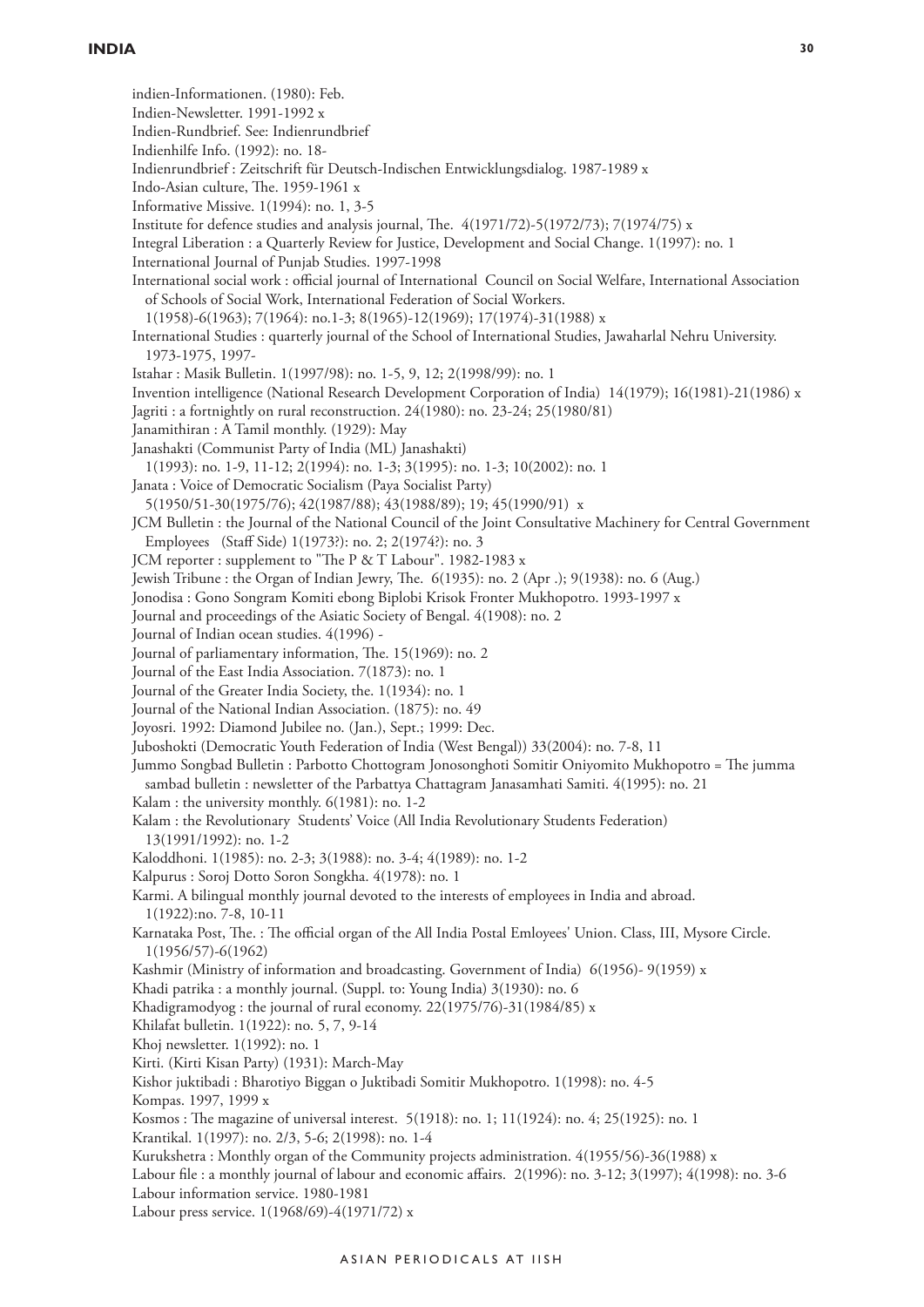Lal Jhanda : Bharoter Komiunist Parti (M-L) r Po. 1986-1991 x Lal Jhanda : Bharotiyo sorbohahar aoaj (Bharoter Communist Party (Marksbadi-Leninbadi)) 7(1981): no. 1 Laldighi (West Bengal Secretariate Employees' Association)  $42(2000)$ : no. 1;  $44(2002)$ :no. 2, 4, 6;  $45(2003)$ : no. 1,4 Liberation (Communist Party of India (M-L)) 1(1967/68)-4(1970/71) New Series 1(1993)-7(2000) x Liberation : a third dimension of marxism in India. 1(1991)-2(1993): no. 4 Libertarian, The : a quarterly journal devoted to libertarian philosophy and social sciences. 1(1951): no. 1-2; 2(1952): no. 1 Light of truth or the Siddhanta dipika and agamic review, The. 14(1913): no. 2 Line staff : journal of the National Union of Telegraph Engineering Employees, Line staff and Class IV. 3(1985): no. 2, 4-5 Link : Indian newsmagazine. 8(1965/66)-10(1967/68) x Lokayan bulletin. (1983)-3(1985); 7(1989)-8(1990); 13(1996/97)- 14(1997/98) Lokmot (Forward Block of India) 27(1998/1999)-29(2000/2001) x Maharashtra co-operative quarterly, The. 51(1967/68) - 54(1970/71); 56(1972/73)-59(1975/76) x Mail bag, The. 1972-1973 x Mainstream. 6(1967/68); 27(1989)-30(1991/92); 33(1995): no. 47; 36(1997) - Manobi. 1(1995): no. 1 Manpower profile India yearbook. (1998) - Manushi : a journal about women and society. (1981): no. 7; (1996): no. 92- March of India, The. 8(1956): no. 4-7, 9-12; 9(1957): no. 1-5, 7-12; 10(1958)-12(1960): no. 1 Marxian way, The : a quarterly journal devoted to enquiry and learning. 1(1946): no. 4; 2(1947): no. 3; 3(1948/49): no. 3 Marxism today : an Indian dimension of a universal philosophy. 2(1987): no. 1 Marxist, The : theoretical quarterly of the Communist Party of India (Marxist) 12(1995): no. 4- Marxist bulletin, The : a trotkyist journal : the journal of the Bolshevik Leninist Group. Marxist Review, The : A Monthly Journal of Politics and Economics. 14(1980/81): no. 3; 15(1981/82): no. 8; 16(1982/83): no. 4-6, 8-12; (1990): no. 6-7; (1994): no. 17; (1995): no. 19; (2000): no. 26-27; (2001): no. 28 Masses of India, The. 1(1925)-4(1928) x Mavumi : Gonoandoloner Mukhopotro. 1995, 1997 x Media monitor (Living Media Research Foundation) 1(1986): no. 1, 3-5 Militant, The. : Organ of the Revolutionary Workers Party. Mine and metal worker : a fortnightly journal devoted to the mining and metal industries and their workforce. 2(1981/82)-9(1988/89) x Mineral production in India (Indian Bureau of Mines) 1958-1961 Mineworker = Kahn mazdoor (Indian National Mineworkers' Federation) (1978 & 1979: Independence Day issue; Gandhi Jayanti number MIWA : major Indian works annual. 1989-1991 ML Update : a CPI(ML) Weekly News Magazine. 1(1998): no. 9-12 Modern review, The. 1908-1910, 1924 x Modern world, The. 1(1911): no. 2 Modhyahno. 13(1983): no. 1-4 Moncho Sombad. 1(2004): no. 1-4 Monthon. (1999): no. 8; 2(2001): no. 3, 6; 3(2002): no. 3-4, 6; 4(2003): no. 2-3, 5-6; 5(2004): no. 1-3 Motadorshe Ogroni. 6(1997): no. 5-6 Mukhopotro (Fire Service Workers' Union, West Bengal) 34(2002): no. 3-4; 35(2003): no. 1-2 Mukti Sangharsh : Saptahik. 10(1998): no. 49-51 Muktikami : Mehonoti Jonogoner Mukhopotro. 11(1998/99)-13(2000/01) x Mumbai Resistance. (2004): no. 5 Naiyi Tali. 9(1961): no. 7 Nandimukh. 27(1989): Oct. NAPM Bulletin : News and Views of the National Alliance of People's Movements. 3(1998/99): no. 1, 5 NARSS news : Newsletter of Nari Adhikar Raksha Samannaya Samity. 2: no. 5 National Children's Times. (2004): no. 1 National front. 1(1938): no. 1-46 National Labour Institute bulletin. (1979): no. 1-6 Nayi Talim. 9(1961): no. 7 New Age. 5(1938/39); 6(1939/1940) x New Age : central organ of the Communist Party of India. 6(1957): no. 10; 8(1959): no. 11; 9(1960)-10(1961); 16(1968)-17(1969); 39(1991)- x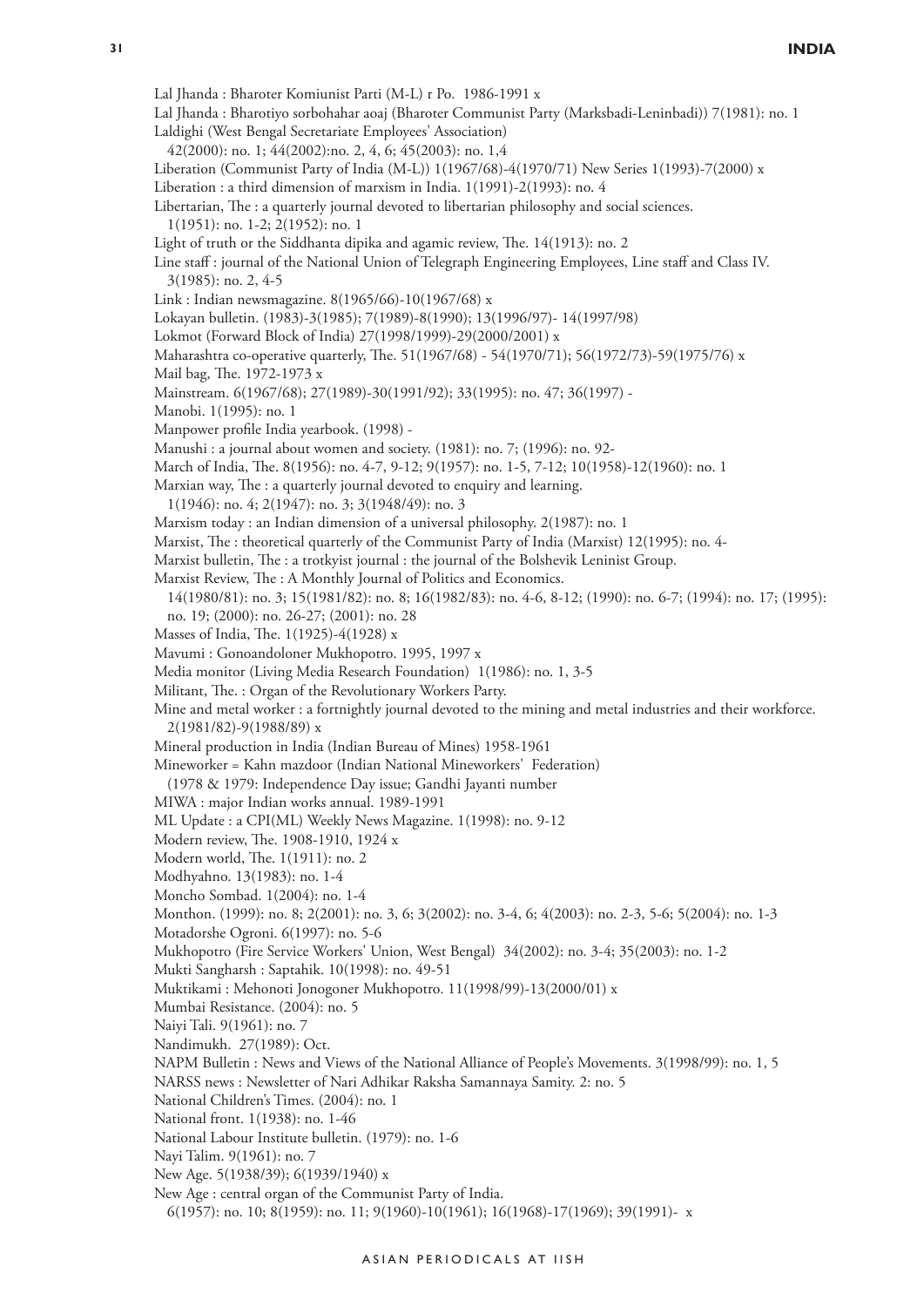## **india 32**

New Democracy. 1(1995)-8(2002) x New India Bulletin (Indian People's Association in North America) 2(1977)- 5(1980): no. 1 x New monthly, The : a review of biography, literature, science and the fine arts. 1(1912): no. 2 New perspective. 1(1948): no. 1 New Reformer, The. 6(1912): no. 1 New Socialist, The. 1957-1960 New Spark : Organ of the Bolshevik Leninist Party of India, Section of the Fourth International. 1(1947): no. 1-18 New Year Book, The. 14(1957); 18(1961) News for action (Documentation Centre Build) 1980-1987 x News review on science and technology (Institute for Defence Studies & Analyses) 1972-1976 x Newsindia (India League) 3(1941): no. 4 Newsletter (IDPAD) 1997-2000: no. 3-7 Newsletter (Indian Association for Women's Studies) (1991): no. 12 Newsletter (Indian National Commission for Unesco) 2(1963)-5(1967) x Newsletter (International Conference of Social Work) 1(1967)-5(1971) x Newsletter (RCWS): vol. 9: 1; vol. 10: 1; vol 12: 1-2; vol. 13: 1; vol. 14: 2-3; vol. 15: 1-3 Newsletter (School of Women's Studies) 2001-2002: vol. 9-10, 12-13 Newsletter (Society for Participatory Research in Asia) (1989)-(1994): no.29-32, 35, 40-44 Nobo Digonto : Sonkor Guhoniogi Stadi Centerer Mukhopotro. (1995): no. 3 Nobanno : Sahitto o Songskriti Bisoyok Triomasik Potrika. 8(1997): no. 2, 4; 9(1998): no. 1-2 Nondon (Communist Party of India (Marxist). West Bengal) 1992-1994, 1999, 2002 x North East Frontier Magazine, The : an insight into India's north east Now : A political and cultural weekly.  $3(1966/67)$  -6(1969/70) x Noya Gonotontro : Biplobi Songskriti Kendrer Mukhopotro. 1991-1992, 1995, 1997 x N.S.P.C.I. news features : A weekly service for student press. 2(1964);4(1966)-6(1968) x Occupational and environmental health : bulletin of The Centre for Occupational and Environmental Health of Society for Participatory Research in Asia (PRIA) 2(1995): no. 3 Ogroni : Motadorse. 1(1998): no. 2-3 Onik : Manobadhikar Bises Songkha. 1995-2000 x Onkush : Joutho Mohila Uddoger Mukhopotro. No. 11; Special newsletter Onno Chokhe : Songbad Saptahik. 1997-1999 x Opinion. 8(1967): no. 26-27; 10-11(1970): no. 4, 7, 10, 23-24, 27, 30-34 Oriental mystic myna, The. : A monthly magazine devoted to the study of religion, philosophy, psychology, occult science and history. 1(1908): no. 3 Oriental review, The. 1937-1939 x Orthoniti Rajniti : Orthoniti bishoyok troimasik. (1996): no. 2-3 Other shore, The : a vehicle of alternative culture. 1(1989): no. 1 Other Side, The. : journal of Socialist Thought and Action. 1994-1997 x Overseas Hindustan Times, The : Weekly news digest. 5(1954)-8(1957); 19(1968)-27(1976) x P. and T. crusader, The : Journal of the National Federation of P. and T. Employees. 1(1973): no. 1-2 P. and T. labour, The : organ of the National Federation of P. and T. Employees. 1(1955)-13(1967); 18(1972)-20(1974); 23(1977); 27(1981)-31(1985); 34(1988) P. and T. Sentinel, The : journal of the Federation of National P. and T. Organisations. 3(1972/73)-6(1975/76); 9(1980/81)-15(1986) Panchayati raj (Ministry of Community Development and Cooperation) 1(1960/61); 2(1961/62)-12(1969/70) x Panjabee, The. 3(1907): no. 39 Participation & Governance. 4(1997)-6(1999): no. 9, 11, 14, 16-17 Party life : journal of the Communist Party of India. 5(1969): no.5; 13(1977)-17(1981); 27(1991): no. 1 Party unity : organ of the Central Organising Committee, Communist Party of India (Marxist-Leninist)13(1995): no. 1; 15(1997): no. 1 Peace and Solidarity : Journal of the All India Peace and Solidarity Organisation. 9(1978): no. 9; 11(1980): no. 9 People, The. 1935 x People, The (Punjab Socialist Party) 1931-1935 x People's action : Sarva Seva Sangh monthly newsletter. 3(1969): no. 9 People's Democracy : weekly organ of the Communist Party of India (Marxist) 1(1965) - x People's March : Voice of the Indian Revolution. 1(1999)-4(2003) x People's War (Communist Party of India (ML) (People's War)) (1994): no. 9 People's Watch-News. 1(1998-1999): no. 1-2, 4 Peoples Resistance. (1995): Jan.-March; (1996): Jan.-March.; (1997): April-June; (2002): jul.-aug. Perspectives : Studies in social and political forecasting. 11(1965): no. 1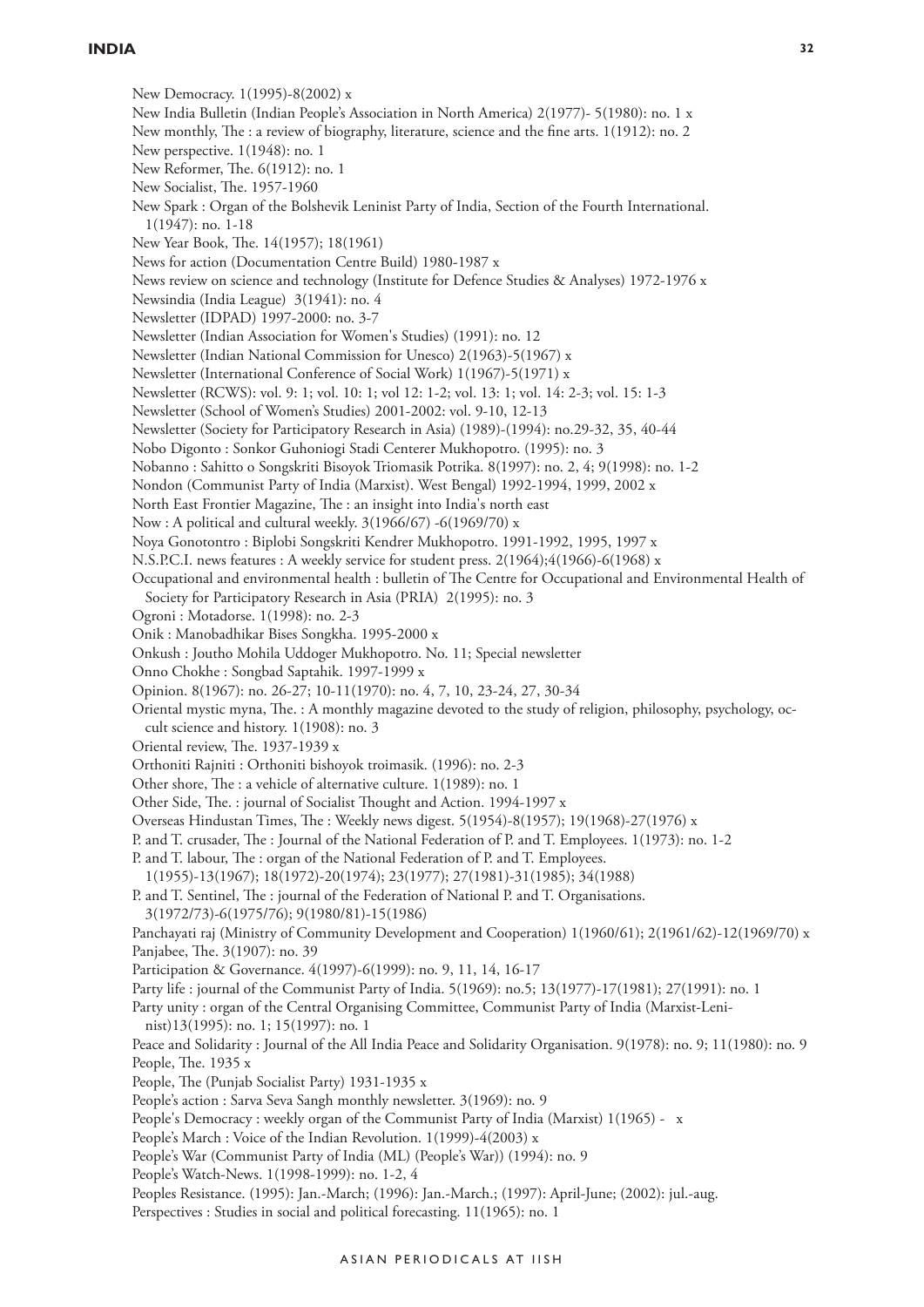Philosophy and social action : an interdisciplinary quarterly of concerned philosophers for social action. 7(1981)-8(1982) x Phire Dheka. (1996): no. 5 Phor A Niu Demokrasy (Bharoter Komiunist Parti (M-L)) 1995 x Poshchimbongo : Rajjo Sorkarer Saptahik mukhopotro. 30(1996/97)-31(1997/98); 34(2000/01) x Post, The. : Monthly journal of the All India Postal Employees' Union Class III. 8(1962)-19(1972/73); 8(1979) x Postal bulletin : fortnightly journal of All India Postal Employees Union, Class III and EDAs. 6(1977)- 9(1978); 10(1980)-11(1981); 13(1984); 17(1988) x Postal crusador : organ of National Federation of Postal Employees. 3(1990): no. 1 Postal dak, The : Monthly journal of the All India Postal Employees Union. 19(1972): no. 1 Postal life : Journal of the All India Postal Employees Union. 1972-1973, 1980-1982 x Postal Prakash : journal of the National Union of Postal Employees Postmen and Group D, Dalvi Sadan, P&T Colony. 9(1997): no. 5 Postal Sentinel, The : Journal of the National Union of Postal Employees Class III. 6(1976); 7(1976); 15(1986/87)-19(1990/91); 6(!)(1991)-12(1996) x Poster Magazine (Vikas Adhyahyan Kendra) (1997): no. 4; (2000): no.4, no. 6-7; (2001): no. 2 - Pothikrit : sanskritik dvimasik. 31(1993): Oct. PPS : Pratipaksh press service : socialist views, news features. (1982): no. 109 Praja mata, The. 1(1886): no. 46, 51 Pratirodh Ka Svar : Bharat ki Komiunist Party (M-L) ki Kendriya Commeti Ka Mukhpatra. 10(1997): no. 1 PRIA News. 1(2000)-3(2002) x PRIA Newsletter (Society for Participatory Research in Asia) (1989)-(1994): no. 29-32, 35, 40-44 Prithibir pathshala. 1996: no. 176 Pro India : Monatsschrift des Internationalen Komitees Pro India. 1(1914): no. 1-2 Proceedings of the Bengal Trade Union Conference. 1(1922) Proceedings of the congress of the Communist Party of India. 7(1964)-9(1971); 11(1978); 13(1986)-14(1989) Proletarian Era, The : Organ of the Socialist Unity Centre of India. 27(1993/94)-34(2000/01) x Proletarian Path, The : organ of the CC(P), UCCRI (M.L.) (1980): Oct. Proletarian Vanguard : Voice of the Indian Revolution. 191998): no. 3 Prothikon. 1987-1988 x Public Service : Quarterly News Focus of Trade Union international of Public & Allied Employees. 4(2002): no. 2 PUCL Bulletin. (1993)-(1994) Quest : A bimonthly of arts and ideas. (1956)-(1971) Railway sentinel (Western Railway Employees Union) 15(1967): no. 7 Rally, The. (AICUF) 67(1991)-76(1997-2000) x Reason : the Journal of the Rationalist Association of India. 7(1938/39): no. 1-11 Red flag : monthly magazine of the communist revolutionaries, The. 1(1981): no. 2 Red Flag, The : Theoretical Journal of the Central reorganisation Committee C.P.I. (ML) Red Flag (1998): no. 8 Red Guard : Biplobi Chhatro Songramer Mukhopatro. (1997): no. 2-4 Red Star : Platform for Communist Revolutionaries. 4(1995)-8(1999); 5(2004): no. 1 x Reflection : Newsletter of LAMP. (1996): march Report (Centre for Science and Environment) (1982)-(1983) x Report of the controller of the currency. (1925) - (1926); (1927/28) - (1934/35) Report on the administration of the Andaman and Nicobar Islands and the Penal Settlement of Port Blair. (1913/14); (1919/20) Report on the working and living conditions of the schedules castes workers in the selected occupations at Ghaziabad. 1995 Report on socio-economic conditions of women workers in selected Agarbathi units in selected states. 1996 Report on socio-economic conditions of women workers in selected Beedi units in India. 1994/95 Report of the annual convention (Hind Mazdoor Sabha) 3(1952)-4(1953); 9(1960); 11(1963) Report of the session (Indian Trades Union Federation) 1(1932) Report of the session, congress constitution and resolutions (All-India Trade Union Congress) 1(1920); 6(1926)-9(1928); 24(1954); 26(1961)-27(1966); 29(1973)-31(1980) Report on the working and living conditions of the scheduled castes workers in the selected occupations at Indore. 1993 Resistance Call (Struggling Forum for Peoples Resistance) 1(1997)-5(2002) x Ressurge, Goa! : orgao nacionalista independente do Povo Goes : quinzenario ed. em Portugues-konkani & Ingles. 1953-1955 x Review of the co-operative movement in India (Agricultural Credit Department of the Reserve Bank of India) (1948)-(1950); (1954)- (1956); (1958)-(1972)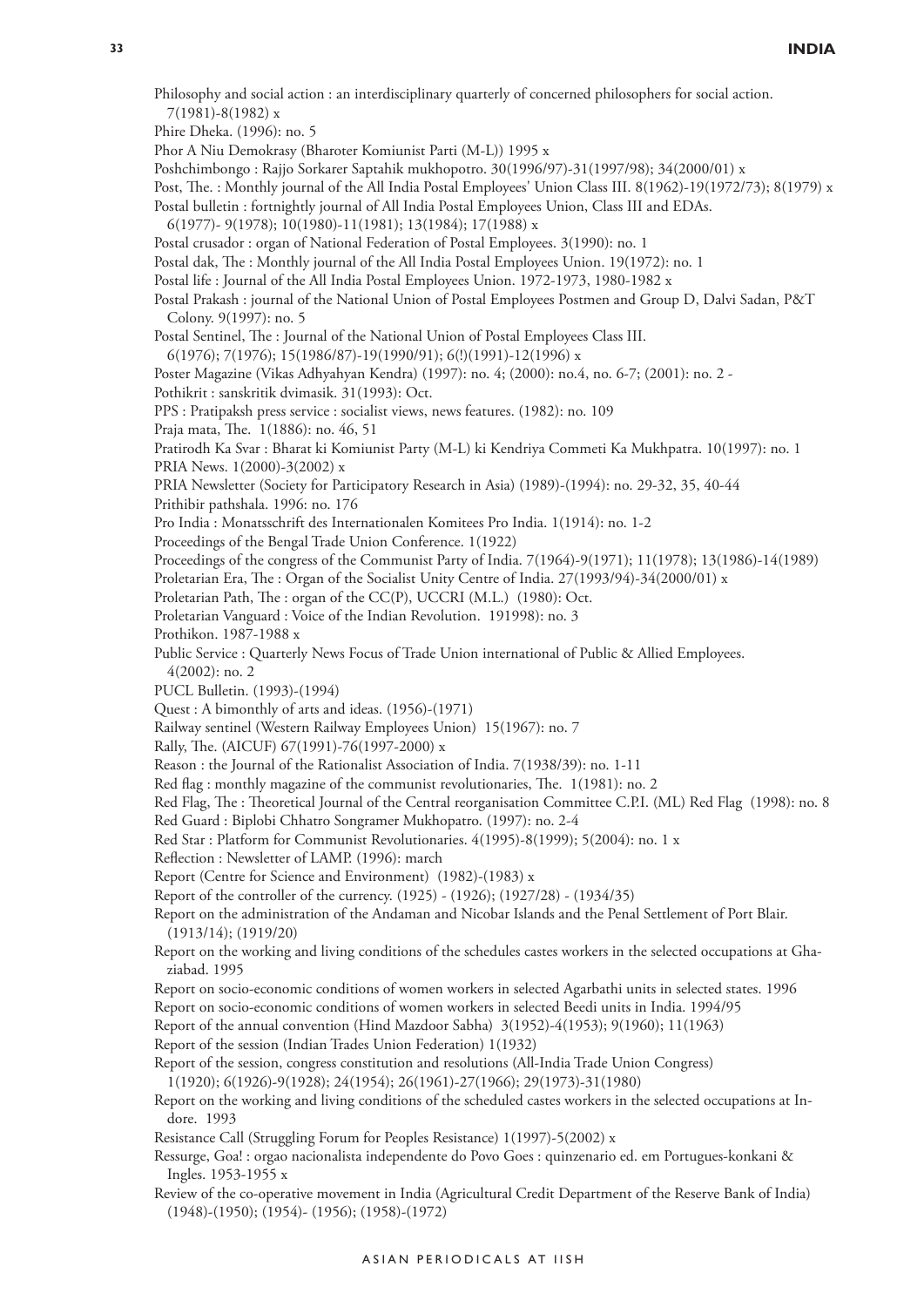## **IndIA 34**

Review, resolutions and presidential address : INTUC General Council session. 25(1958); 28(1959) Revolt. (1930): no. 2-4, + 24/7 Revolt studies. (1988) - (1993): no. 1-2 Revolutionary democracy. 1(1995): no. 1; 3(1997): no. 2; 4(1998): no. 1-2; 5(1999): no. 2; 6(2000): no. 1-2; 7(2001): no. 2 Revolutionary proletariat. (1984)-(1988) x RMS sentinel : journal of the National Union of RMS and MMS Employees Class III (Federation of National Postal Organisations) 5(1989/90)-12(1998) x RMS worker : journal of the All India RMS Employees' Union Class III. 1(1955/56)-19(1973) x Road to liberation : organ of the Central Committee, Communist Party of India (Marxist-Leninist) 1(1981): no. 9-12; 2(1982): no. 9; (1983): Nov.-Dec.; (1985): May-June, Nov.-Dec.; (1989): Jan.-Feb. Roshni : A monthly journal of All India Women's Conference. 6(1951/52): no. 1-6; 9(1957): no. 1-5 RT Journal. (1984): june, sept-dec.; (1985): mar., dec. Satyodaya. (1980: Jul. SAWTEE : Quarterly Newsletter of the South Asia Watch on Trade, Economics and Development. (1996): no. 7 Science for villages. 1(1977/78)-(1984) x Sedition.(1930): no. 14, 16 Seminar : the monthly symposium. 1964-1972, 1977, 1980-1983, 1996 x Servant, The. 7(1926): no. 7 Shikkhadorpon : Shikkhabibhag somuher troimasik mukhopotro (Poshchimbongo Sorkar) 5(2003): no. 1-4; 6(2004): no. 1-4 Shorik (West.Bengal Directorate Employees'Association) 18(1985): no. 3; 22(1989): no. 3; 23(1990): no. 1; 26(1993): no. 1-2; 28(1995): no. 5; 35(2002): no. 1, 6; 36(2003): no. 6; 37(2004): no. 1 Sobola. 1: no. 6; 2: no.1-2 Sochetona. 1990: Oct.-Dec.; 1992: Aug-Dec. Sochitro sondhani. See: Des Social action : a quarterly review of social trends. 27(1977): no. 3; 40(1990): no. 3 Social welfare. 11(1964/65)- x Social worker. 2(1957): 28/1 Socialist perspective : a quarterly journal of social sciences. 13(1986):no.4; 19(1992): no. 4 -Sombade meyera. 2001: no. 1 Somokalin Protibidhan. 2(1989): no. 4-6 Sonjog (West Bengal Subordinate Engineering Service Association) 22(1992)-24(1994); 26(1996); 31(2001)- 34(2004) x Sonmukh : Sonskriti bishoyok mukhopotro. 1973: special Oct. no. South Indian studies. (1996) - Spring Thunder : a Literary Irregular of All India League for Revolutionary Culture. (2003): June Sramik Saptahik.(Workers Weekly) 1995-2002 x Sromik Andolon : CITU Poschimbongo komitir masik mukhpotro. 24(1996): no. 12 Sromik Istahar : Sromik Srenir Mukhopotro. 18(1995/96): no. 1 Sroyonsthol : oitijjhoriddho dvimasik krishtipotro. 3(1998): no. 3, 4; 4(1999): no. 1-2 State and Society : quarterly journal of the Indian Institute for Regional Development Studies. 1(1980): no. 1-4; 2(1981): no. 1-3 State of India's economy, The. 1994/95 Statesman and friend of India, The. 3(1887): no. 8, 12 Statesman weekly, The. : News and comments from the Statesman of New Delhi and Calcutta. (1967): 21/1, 18/3, 10/6 Statistical abstract : India. 2000 Statistical Outline of India. 26(1999/2000) Statistical profile on women labour. 1998 Statistical Statements relating to the co-operative movement in India. 1957-1974 x Strategic digest (Institute for Defence Studies and Analyses) 1(1971)-6(1976) x Student : A weekly journal : Youth's echo in the world of freedom. 1(1922/23): no. 9-10 Student Action : Monthly Journal of All India Students Federation. 5(1987): no. 2-7; 6(1988): no. 4; 1(1998): no. 1-3 Student international, The (International Students'Association) (1964): Sept., + no.s.d. Student News (AICUF) 3(1990): no. 1; 7(1994): no. 4; 10(1997): no. 3; New Series: 1(1997)-2(1998) x Student News : Newspaper of the National Union of Students of India. 1(1956): no. 1-2 Student Struggle (Student Federation of India) 8(1990): no. 2; 14(1995): no. 1; 15(1996): no. 2 Studies in history. 8(1992): no. 1; 12(1996)-

#### ASIAN PERIODICALS AT IISH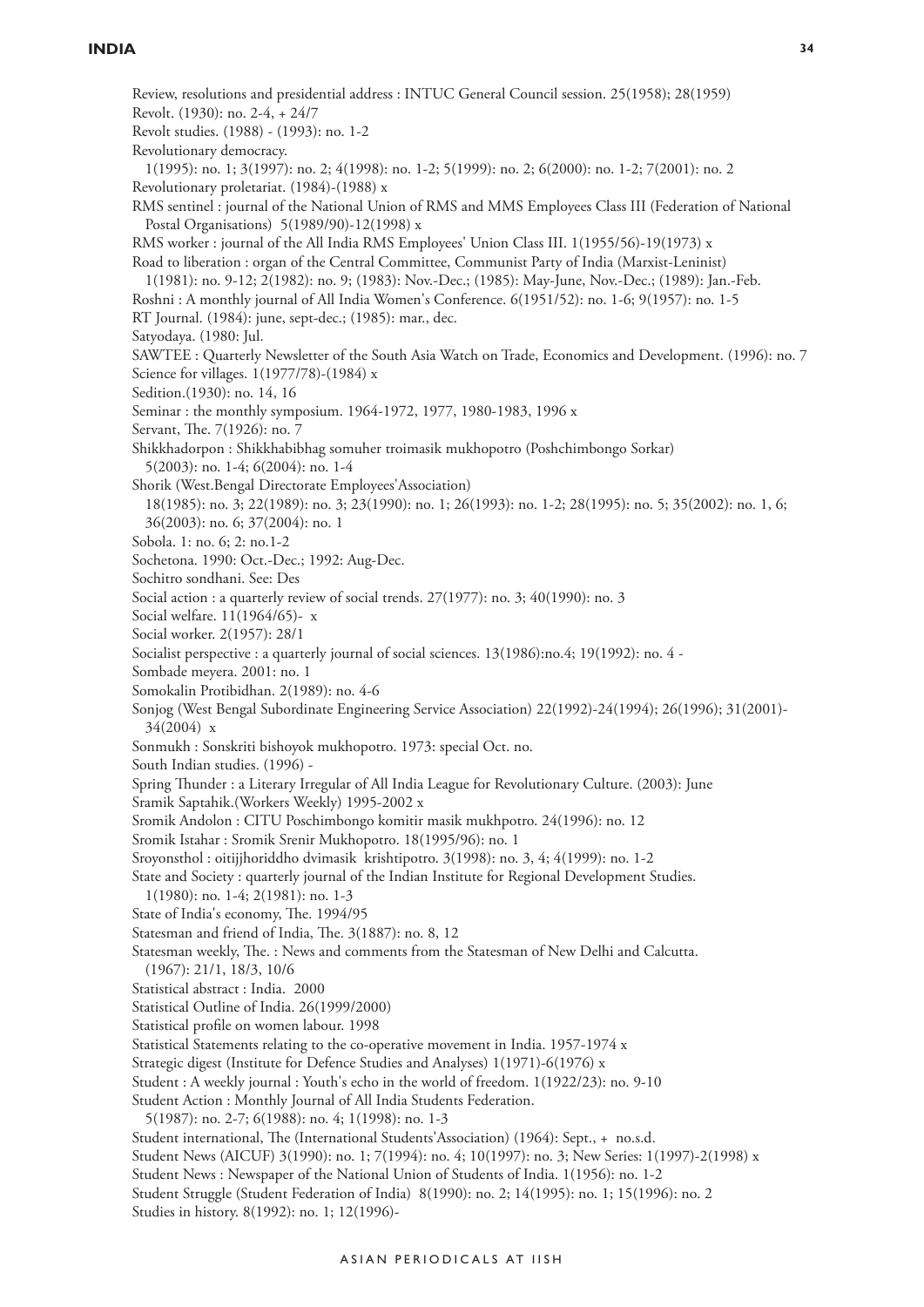Sunday. 1973-1974, 1978-1985, 23(1996): no. 29- x Synthesis (War Resisters' International) (1960):dec. Tamil-Nadu : an economic appraisal. 1983/84 Tee-Kurzinfo (Indienhilfe) (1987): no 1; (1991): no. 5 Tele-labour : organ of National Federation of Telecom Employees (NFTE) 4(1989): no. 1, 3-9, 11-12 Telecom worker (National Union of Telegraphs Engineering Employees, Class III T.) 1(1974): no. 1-2 Telegraph views, The. (All India Telegraph Traffic Employees) 9(1965): no. 21-22 Teleline : Monthly journal of the All India Telegraph Engineering Employees Union Linestaff and Class 4. 1964-1965 x Telephone traffic bulletin. 1(1984/85): no. 1-8, 11-12 Teletraffic review, The. : Off. journal of the All India Tele-Traffic Employees Union Class III. (C.H.Q.) 1(1955)-19(1973) x TESA flash. 1974-1975 x Textile labour news (Indian Textile and Garment Workers Federation) 1(1963): no. 1-2 Theist, The. 6(1910): no. 8 Theosophist, The. 21(1909): no. 1(oct.); 34(1912): no. 2; 95(1974): no. 12 Thought. 4(1952)-7(1955) x Times of India, The. 1988; 1967-1968 x Toilet Talk (National Slum Dwellers Federation Mahila Milan & SPARC) (1997): no. 1 Towards New Democracy (Communist Party of India (ML)) 6(1992)-8(1994) x Trade union file : a selection of clippers on labour. 1(1991): no. 4 Trade Union : Poshchim Bongo Rajjo Committee-r mukhopotro (A.I.T.U.C.) 1998: jul.-sept. Trade union record. 9(1949): no. 7 Trade Union Research and Information Bulletin. (1987): no. 9 Tritiyo Duniyar Sahitto : Asia, Africa, Latin Americar gonomanos- ekti troimasik potrika. 1(1994)-3(1997) x Unions' Lever, The : Magazine of the All India Council of Unilever Unions United India. (1934): may-aug., nov. Unorganised sector surveys. 22(1995); 23(1993) Update (Delhi Forum) (1998): no. 92-94, 100 Urja : Comprehensive Energy Journal. 4(1978)-8(1980) x Utso Manush : Biggan o Sonskriti bishoyok masikpotro. 4(1983): no. 5-7; 9(1988): no. 9; 10(1999): no. 7; 14(1992): no. 6 Vanguard of Indian independence, The. 1(1922)-5(1924) x VHAI-SVHA. (1998): inaugural iss. Vikalp (alternatives) : Vikas adhyayan kendra. 5(1996): no. 5- Vital speeches and documents of the day. 2(1962): no. 9 Vital statistics of India based on the civil registration system. 1991 Voice of India, The. 5(1887): no. 2-3; 7(1889): no. 5 Voice of the Vanguard (Communist Party of India (M-L) People's War) 9(1997): no. 3-5 Voice of the working women (All-India Co-ordination Committee of Working Women) 12(1993): no. 6; 13(1994): no. 1; 16(1997): no. 4 Voice of youth : Official organ of the League of youth. 1(1930): no. 7-11 Vrienden van India. 1(1934/35)- 4(1937/38) Weekend review. 1(1967)-2(1968) x Welfare. 3(1925): no. 6 Women on the march (Women's department of All India congress committee) 7(1963); 10(1966); 16(1972)-18(1975) x Workers' diary (Indian National Trade Union Congress) 1964 Working class, The : monthly journal of the CITU. 9(19080): no. 7-8 World Peace through spiritual regenaration. 1938-1940 x Yojana : a journal publ. by the Ministry of information and broadcasting. 7(1963/64)-32(1988); 35(1991)-37(1993) x Young India : Voice of India's Youth. 9(1964); 11(1966)-13(1968) Young liberator, The. 1928-1930 x Youth Life. 15(1988): no. 2 Yugantar : Organ of the Communist Party of India. spec. issues WSF 2004

# <span id="page-34-0"></span>**Indo-China (Vietnam, Laos, Cambodia)**

Anh sang = Lumiere : organe des travailleurs et etudiants indochinois en France. 1(1935): no. 3, 7 Avant-Garde, L': Organe des travailleurs et du peuple indochinois. 1(1937): no. 7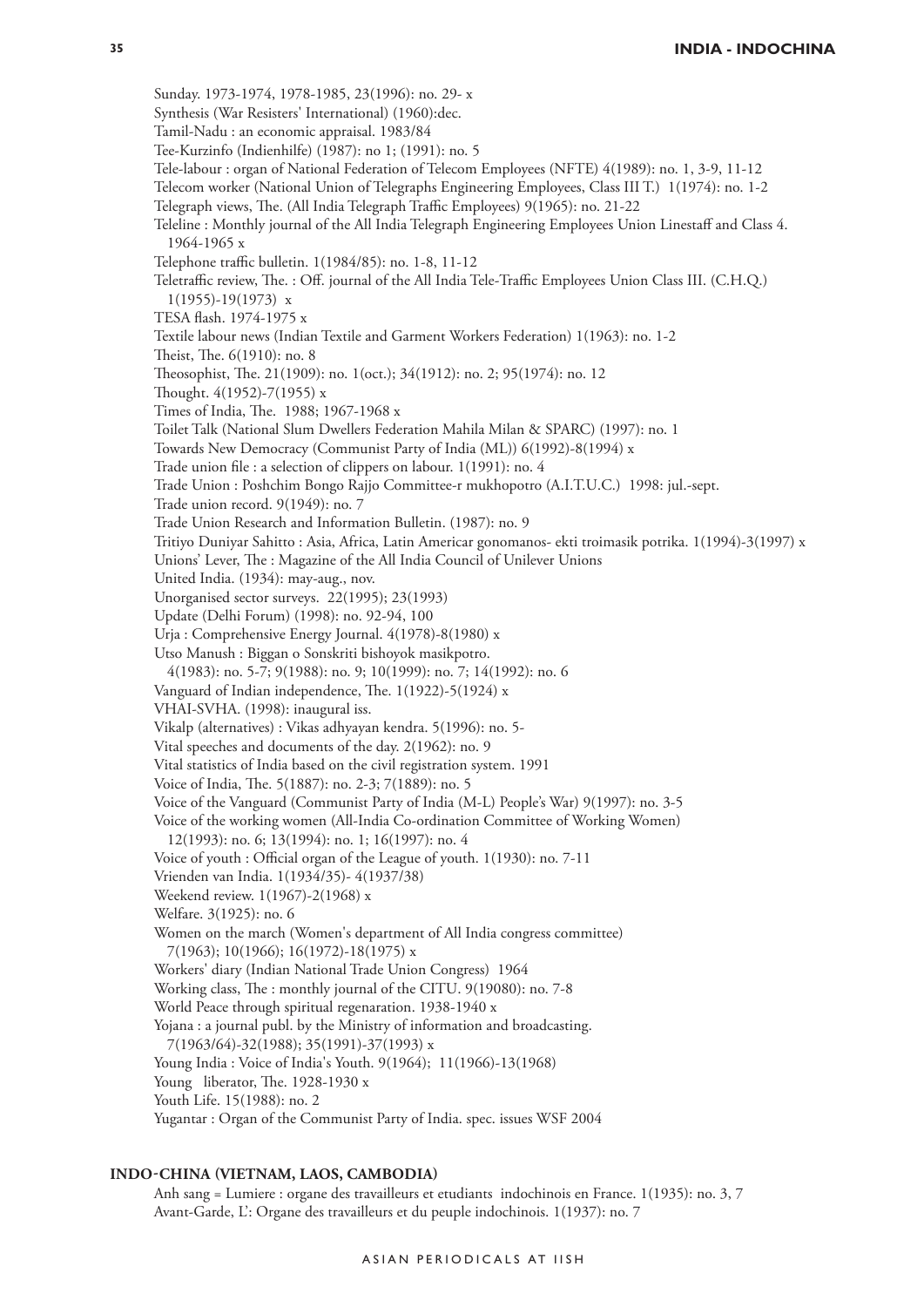#### **indonesia 36**

Befreiung : Zeitschrift der Gesellschaft Wissenschaft im Dienste der kämfenden Völker Indochinas. 1973-1985 Bulletin (Indochinahilfe) See: Bulletin der Indochinahilfe

Bulletin der Indochinahilfe. (1976): no. 1

- Effort indochinois, L'. 1937-39 x
- Focal point. 1(1974): no. 17-18
- Humanité indochinoise, L'. 4(1917): no. 125

IMMF Dispatch (Indochina Media Memorial Foundation) 5(1998): no. 1

Indochina : in Support of the Struggle of the Indochinese People. (1971/72): no. 16-18

Indochina : journal of the Vietnam Solidarity Committee (VSC) (1971) - (1972): no.16-18

- Indochina Bulletin. (1973): no. 24
- Indochina chronicle. 1971-1977 x
- Indochina focal point. 1(1974): no. 17-18

Indochina information (Indochina Solidarity Conference) (s.a.): no. 1

- Indochina Information : Organ der Indochinakomitees. (1974): no. 5
- Indochina Informationen. 1974, 1975 x
- Indochina Interchange. 3(1993): no. 1, 3; 4(1994): no. 1-2; 5(1995): no. 1
- Indochina issues. (1979): no. 1-2, 4; (1984)-(1985): no. 49-51, 53-54, 57, 59
- Indochina report : a quarterly record of significant political, military and economic trends in Kampuchea, Laos and Vietnam. (1985): no. 1
- Indochinarundbrief. (1974): no. 1
- Indochinazeitung. (1975): Sondernr.

Informatie-bulletin. (Komitee voor solidariteit met de Indochinese volkeren) (1976): no. 3

- Medical and scientific aid news bulletin : Vietnam, Laos, Cambodia. (1968)-(1984): no. 5-61; (1985): no. 62 -
- Mitteilung: Hilfe für Laos und Kampuchea. (Hilfsaktion Vietnam) 1987-1990 x

Monome, Le. : organe de l'Association Generale des Étudiants de l'Université Indochinoise. 2(1937): no. 16 News from Vietnam, Laos, Cambodia. 1971-1972 x

Nieuws uit Vietnam, Laos en Cambodja van deze week (Viet Nam comité) 1970-1972 x

Nieuws van deze week uit Vietnam, Laos en Cambodja. (1971)-(1972): no. 13-21, 25-34, 36-44, 63-64, 77-80

Nieuwsbrief (Komité Wetenschap en Techniek voor Vietnam, Laos en Cambodja) (1973): no. 1-5 Peuple, Le. 1937-1938 x

- Pionier Indochinois, Le. : Republicain, anti-clerical, socialiste. 1(1907): no. 10
- Populaire d'Indochine, Le. 7(1936): 20/2
- Presse indochinoise, La. 10(1934): 8/4
- Strijdend Indo-China. 1974-1975 x
- Tribune indo-chinoise, La. 4(1902): May; (1907): 30/4
- World Federation of Trade Unions and Indochina, The. (1970): Aug.

### <span id="page-35-0"></span>**Indonesia**

Aceh news watch : bi-weekly monotoring news on Aceh conflict (Institut Studi Arus Informasi) (2003)-(2004): no. 1, 3-4, 6, 9-10

Actiekrant tegen straffeloosheid in Indonesie : initiatief van Indonesia House en X min Y Solidariteitsfonds. (2002): okt.

Actueel wereldnieuws en sport in beeld. (1931): no. 16; (1932): no. 1; 13(1936): no. 44, 46; Varia PM Adil. Soerat kabar berdasar Islam. 1933-1935 x

- Administratieve ambtenaar, De : Orgaan van den Bond van Administratief Personeel bij de Verschillende Landsdiensten in Nederlandsch-Indie. 1937 x
- Advertentieblad : gratis verspreiding voor Batavia en omstreken. 1(1885): no. 37 PM
- Advertentieblad voor de residentien Palembang en Banka. Cont. by: Nieuwsblad voor de residentien Palembang, Djambi en Banka.
- Advertentieblad voor het Gouvernement Atjeh en onderhoorigheden.
- 1(1900): no. 1; 4(1904): no. 10; 6(1906): no. 22; 7(1907): no. 13; (1910): 9/4(bijv.); 16(1916): no. 19; 34(1934): no.4; 37(1937): no. 2; 38(1938): no. 53 PM

Advertentieblad voor Nederlandsch-Indië. 2(1910): no. 43 PM

Advertentieblad voor Sumatra's Westkust. (1896): no. 33, 40 PM

- Advertentieblad voor Tandjong Poera en Omstreken. 3(1901): no. 50; 5(1903): no. 50 PM
- Advertentieblad voor Tegal en Omstreken. 4(1888): no. 35 PM

Advokasia : newsletter LAAI : tagakkan hukum dan keadilan untuk semuanya. (2000): no. 5-6

Ajang : buletin sedi dan budaya. 2(1996): no. 5

Aksi Setiakawan. 1(1987)-7(1993), 8(1994)- x

Algemeen Advertentieblad van Nederlands Indië. 1(1887): no. 55; 2(1888): no. 55; 6(1892): no. 84 PM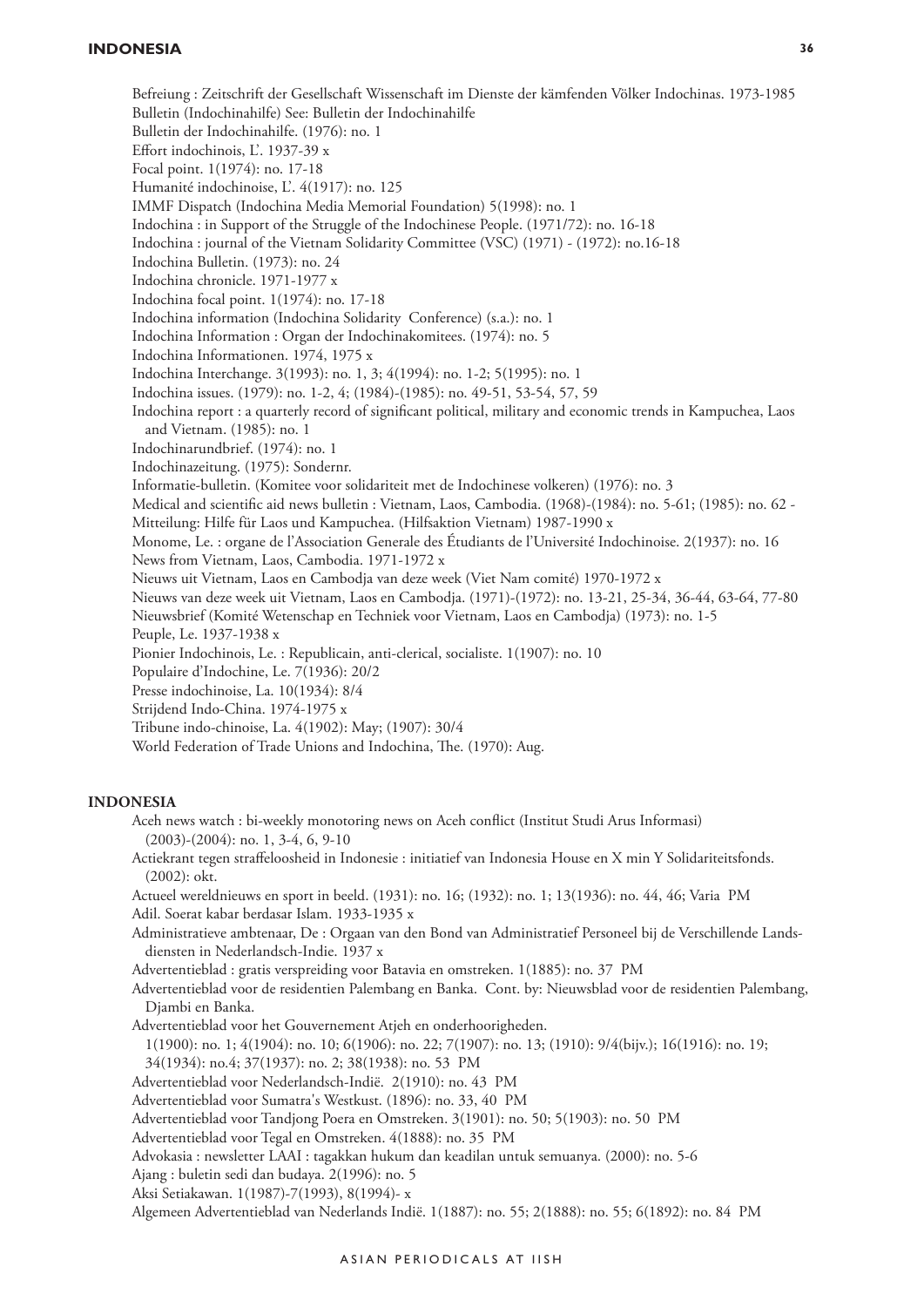Algemeen advertentieblad voor Nederlandsch-Indië. 23(1912): no. 39 PM Algemeen Dagblad van Nederlandsch-Indië. 5(1877): no. 166 (PM) Algemeen Handelsblad voor Nederlandsch-Indië. 1(1922): 13/11 (alleen tweede blad), no. 1 (16/12) PM Algemeen protestantenblad : Weekblad voor Nederlandsch-Indie. 10(1930): no. 32 PM Algemeen protestantsch kerkblad : Weekblad voor de protestantsche kerk in Nederlandsch-Indie. 6(1939): no. 48-50 PM Algemeen sportblad waarin opgenomen het orgaan van de voetbalbond "Hollandia" (V.B.H.) (1958): 1/10 PM Aliansi : media penguatan masyarakat sipil. 7(2002: no. 11 Ambon vooruit. Wekelijks nieuws- en advertentieblad. 2(1919): no. 9 PM Ampera review : transmitter of the message of people's sufferings and aspirations. (1966): no. 9-10, 12 Aneka Indonesia : bulletin Perwarindo. (1985): no. s.d. Aneta-revue : Huis-orgaan van het Persbureau Aneta. (1931): no.1-7 PM Angkatan darat : markas besar angkatan darat. 2(1952): no. 16 Angkatan Muda : madjallah unum untuk pemuda. 2(1948): no. 22 Antara Bangsa. 1953-1954 x API : Api pemuda Indonesia. 1968, 1973-1978 x API : Api pemuda Indonesia. Madjalah tengeh bulanan (Persatuan Peladjar Indonesia di Albania) 1967-1979 x API pantjasila : pengawal dan pangamal pantjasila. 1966-1970 x APIK newsletter. (1996)-(1997): no. 2-4 Arah. 1(1986)-8(1993) x Archipel Indonesia magazine. 1984, 1985, 1995 x PM Archipel post, De: Weekblad. 3(1922): no. 48 Arena : madjallah keboedajaan. (1947): no. 11-12 Arena : majalah opini dan budaya pluralis. (1990)-(1998): no. 1-26 Ariwarti espres : Ariwarti kangoo sapa sing pengin urip marem. 11(1957): no. 121-132, 134-136, 138-140 Arka : Orgaan regionale afdeling Nederlands Nieuw-Guinea. (1955) PM Asia-Raya. 4(1945): no. 184-215 x Assurantie-bode voor Ned.-Indie, De. 9(1923): no. 1 Atjehsche courant : Nieuws-, handels- en advertentieblad. 1(1892): proefno., 9, 16; 2(1893): no.25, 62 PM Baanbreker, De : Algemeen Maandblad en Orgaan van het Arbeids-Leger. 1(1907): no. 1-3 PM Bahar, El : untuk kesatuan dan keutuhan bangsa Indonesia berdasarkan pantjasila pengamal ampera. 1969-1970 x Bali post : harian untuk umum : pengemban pengamal pancasila. (1984): aug.; 49(1997): no. 189-274 Balikpapan courant. 8(1936): no. 102 PM Bandjermasinsch Nieuwsblad. 3(1905): no. 53; 8(1910): no. 75; 9(1911): no. 45 PM Bandoengsch Preanger advertentieblad. 1(1904): no. 8; 3(1906): no. 10 PM Bandoengse school, De : orgaan der afd. Bandoeng van het NIOG. 4(1930): no. 10 Bangkit. (1979): no. 1 Bangoen : half-maandelijksch blad gewijd aan Indonesië 1(1937): no. 4-12 Bangun : madjallah untuk buruh dan umum. 1(1950): no. 5, 7 Bangunlah! : buletin FAFI (Front Anti Fasis Indonesia) (1968): no. 1 Banier, De : Christelijk weekblad voor Nederlandsch-Indie. 2(1910): no.19; 14(1922): no.39; 20(1928): no.1; 22(1930): no. 33; 30(1938): no. 36; 31(1939): no.1 PM Banjarmasin post : demi keadilan, kabanaran dan demokrasi. 25(1997): no. 8198, 8301-8381 Bantuan hukum : bulletin intern Yayasan Lembaga Bantuan Hukum Indonesia. 1(1982): no. 10-11 Batara Indra. 2(1886): no. 10 PM Bataviaansch Effectenblad. 1(1904):no.14 PM Bataviaasch Handelsblad. 4(1861): no.33; (1862): no.15; (1876): no.20; (1877): no.17; 23(1880): no. 198, 212; (1889): 1e proefno. zondagsbl.); 1(1890): no. 4; 2(1891): no. 25; 34(1891): no. 144; (1893): no. 74, bijblad. PM Bataviaasch Handelsblad : algemeen dagblad voor Nederlandsch-Indie. 1(1911): no. 1, 4, 14, 71; 2(1912): no. 57, 84, 86, 107-108; 4(1914): no. 25, 26; 5(1915):no.291; 9(1919): no. 55-56,58-62, 137 (PM) Bataviaasch Marktbericht en Prijs-courant. 91(1940): no. 4 PM Bataviaasch Nieuwsblad. 1(1885)-55(1939); 64(1949): no.2, 6 x (PM) Bataviasche Courant. (1818): no. 45; (1821): 11/7; (1826): 3/1; (1827): 27/10 PM Begroting van de Republiek Indonesia. 1949, 1951-1953 Bendera Buruh : mingguan untuk kaum Buruh. 6(1956): no. 28 Bentama : pentjinta pantjasila. 9(1956): no. 5 Bentara : penjebar semangat katolik dalam zaman baharu. 1(1949): no. 16 Berdjoeang. Soerat kabar nasional berdasar Marhaenisme. 1934 x Bergerak : media aksi mahasiswa UI. (1998): no. 1-66 Bergerak : media informasi dan komunikasi LSM. (1993)-(1994): no. 21-22, 25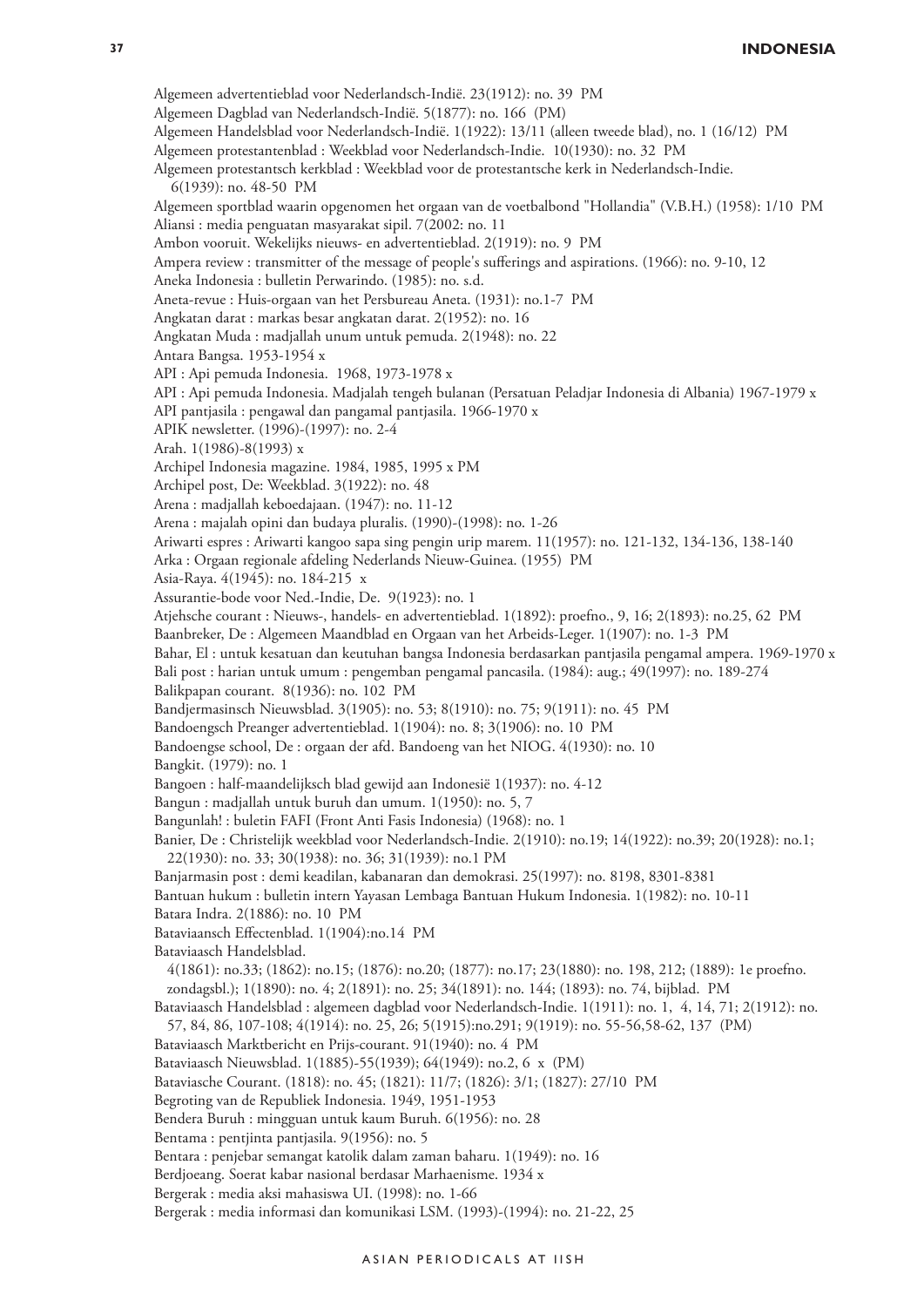Bergerak! : Pendidikan Murah, Ilmiah dan Demokratis untuk Rakyat !!! (2001): no. 2-3 Bergerak dan bersatu : lawan imperialisme dan militerisme. (1999): spec. no. Berichten uitgaande van de anti-opiumvereeniging. (1930): no. 3 Berita analisa. (1981): Maret Berita Baroe. 18(1948): no. 11 Berita buana : untuk kesejahteraan rakyat Indonesia. 1986 x Berita bulanan dari kantor bibliografi nasional. 1953-1960 x Berita Djajakarta. 3(1969): no. 687 Berita Doenia. 1937.x Berita gunseinkanbu. (1945): no. 1-8 Berita Harian. (1949): no. 12/2 Berita Indonesia. 1945-1948, 1949, 1967 x Berita Indonesia : berita dan ulasan penunjang pembentukan opini muda mudi dirantau. 1978-1989 x Berita kadjian Sumatera. See: Sumatra Research Bulletin Berita KBSI. 1(1953): no. 1 Berita Kontras (Komisi Untuk Orang Hilang dan Korban Tindak Kekerasan) (1999)-(2000); (2003)-(2004) x Berita mapie : Madjallah bulanan resmi dari Madjelis perniagaan Indonesia di Europa. 1951-1958 x Berita nasional. 1971-1974 x<br>Berita Oemoem. IISG ZF 60210 Berita Oemoem. Berita organisasi. (1957): no. 6 Berita organisasi Sarbupri. 1953, 1955, 1956 x Berita P.P.P. (1949): no. 1-2 Berita Perekonomian. 1(1948): no. 1(2/5) Berita pertimbangan. 1971-1983 x Berita pertimbangan (Ed. Khusus) 1971-1973, 1975-1976 x Berita pertimbangan (Ed. Lampiran) 1973-1984 x Berita pertimbangan (Ed. Umum) 1978, 1980 Berita ra'jat. 1(1949): no. 12-13 Berita Repoeblik Indonesia. 1945, 1946 x Berita Solo. 1(1949): no. 13-14 Berita tanah air (Perhimpunan Indonesia) 7(1989): no. 5-9,11-12; 7(!)(1990): no. 5-6 Berita tanpa sensor. 1982-1987 x Bernas : membangun berdasar pancasila. 50(1995/96)-53(1998/99) x Besoekisch-nieuwsblad. 3(1930): no. 44 PM Bhirawa : pengamal dan pengaman pantjasila. 1971-1974 x Biang-Lala. (s.a.): no. 14 PM Bintang Barat. (1883): no.16; (1888): no. 2, 47 PM Bintang-Batak. 8(1935): no. 16 PM Bintang Batavia : soerat kabar dan advertentie. 4(1896): no. 241; 4(1897): no. 26; 13(1906): no. 64, 67 PM Bintang Borneo. (1932): no. 82 PM Bintang Hindia. 1902; 1905-1907 x (PM) Bintang merah : madjalah teori dan politik marxisme-leninisme. 6(1950)-16(1960), 19(1963)-20(1964) x Bintang Oetara : Soerat Chabar Bharoe. Derri tanah Sabrang. (1856): no. 1 PM Bintang Perniagaan. 1(1905): proefno.; 2(1906): no. 5 PM Bintang Soerabaya. 44(1904/05): no. 110, 215 Bintang timoer. 1932-1935 x (PM) Bintang Timor. 23(1883): no. 38; 26(1886): no. 122; (1932): no. 93 PM Blaadje voor het volkscredietwezen. 1923-1926 x Blijf op de hoogte : Persoverzicht voor officieren en onder-officieren op Nw.-Guinea. (1951): no. 33; (1952): no. 37-38 PM Boedi-Oetama : Off. orgaan dari Perkoempoelan B.O. 12(1935): no. 3-4 PM Boeroeh : harian oemoem bagi kaoem jg bekerdja.3(1947): no. 97- 104, 106-110 Bondsblad : Orgaan van de Indische bond. 2(1900): no.33, 37-38 Bondsorgaan van Nieuw-Guinea Nederlandse Vrouwen Bond, Groter Nederland Actie, Nationaal Reveil. 1(1950): no. 4-5 Borneo Advertentieblad. 16(1928): no.1; 20(1932): no.15, 23 PM Borneo Post. 8(1932): no. 47 PM Borneo-Selantan. 1(1910): no. 10 PM Budaya : madjalah bulanan kebudajaan diterbitkan oleh djawatan kebudajaan kementerian P.P.K. 3(1954): no. 9-10

Buitenzorg Post. 8(1928): no.1 PM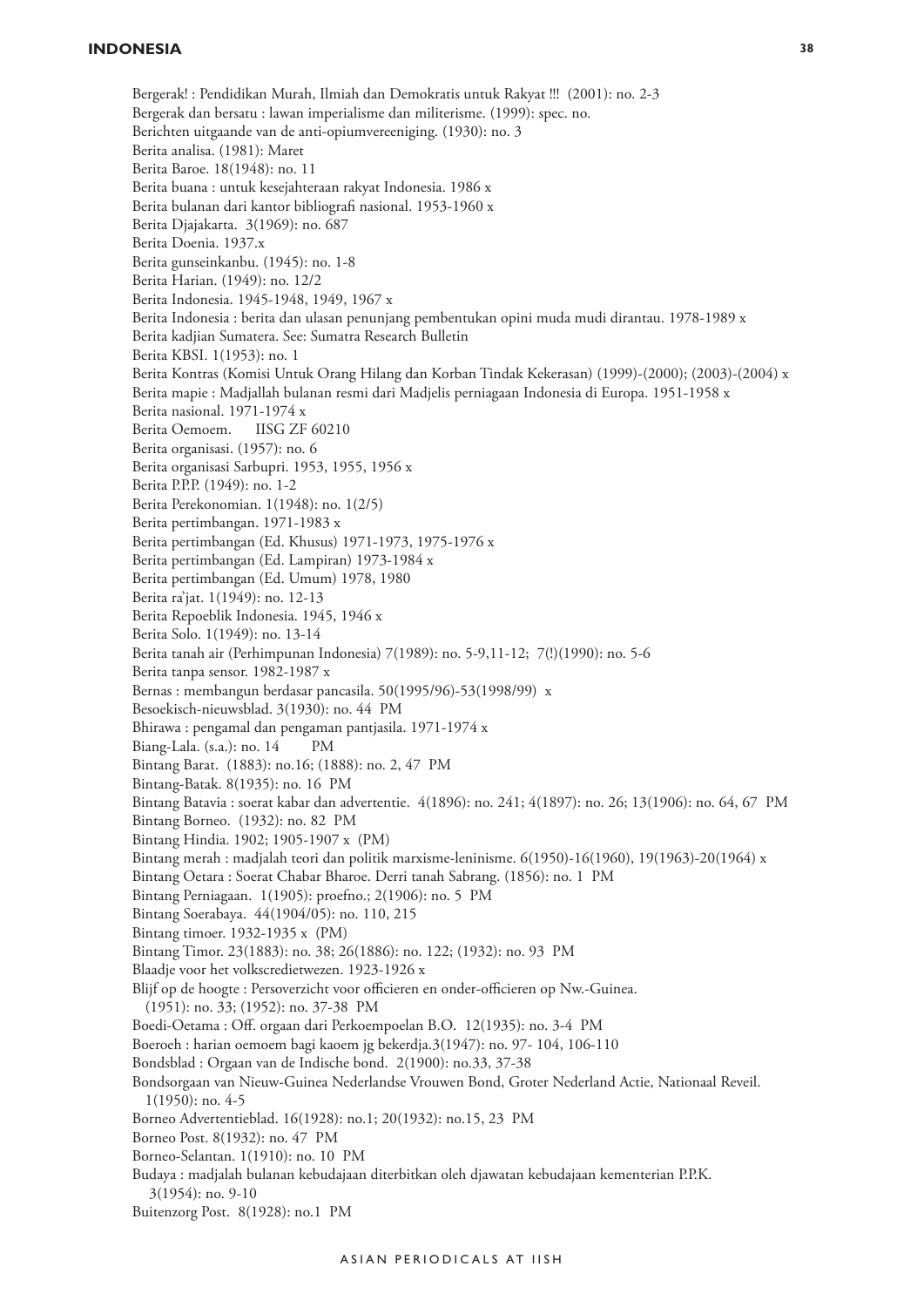- Buitenzorgsch weekblad : Voor Buitenzorg en omstreken. 2(1910): no. 18
- Bukit barisan : pengawal pengaman pengamal pantjasila dan U.U.D. 1945. 6(1970)-10(1974) x
- Buletin YSBI : Yayasan Sejarah dan Budaya Indonesia. (1999): no. 1-2
- Bulletin badan kerdjasama : keknatan progressif. 1(1974): no. 1
- Bulletin Dewan Pantekosta Indonesia. (1996): Juni
- Bulletin LEC : memajukan perjuangan dan memperjuangkan kemajuan (Labour Education Center) 1(2000): no.  $1 - 2$
- Bulletin van den Bond van Geneesheeren in Nederlandsch-Indië. 1912 no. 52/53
- Bulletin of Indonesian economic Studies. 1(1965)-
- Bulletin voor democratie in Indonesië. (1996): mei-juni
- Buruh. (1950): 1/5
- Buruh kesehatan. 1(1959): no. 2
- Buruh : Madjalah untuk umum. 2(1950): no. 12-13
- Buruh : media untuk buruh, dari buruh, oleh buru. (2003): no. 37-38
- Celebes-courant : Nieuws-, handels- en advertentieblad.
- (1880): no. 88; 14(1882): no. 62; 15(1883): no. 66; 18(1886): no. 38; 19(1887): no. 74; 20(1888): no. 48; 23(1891): no. 27 PM
- Centrum, Het : Nieuws- en advertentieblad voor Midden-Java. 5(1902): no. 265 PM
- Cerobong : Membongkar Ketidakadilan. 2(2001): no. 3-4
- Cheribonsche Courant, De : Dagblad voor Cheribon en omstreken. 1(1919): no. 177, 431 PM
- Child Info. 1(2000): no. 1
- Chineesche revue, De. 1927-1929 x
- Chineesche Statistiek : in- en uitvoer van China in handelsverkeer met Nederland en Nederlandsch-Indië, 1929-1935
- Chung Hwa Hui Tsa Chih : tijdschrift der Chinezen in Nederland en Nederlandsch-Indie, tevens orgaan van de Chineezen Vereeniging "Chung Hwa Hui" 1(1917): no. 2/3; 2(1923): no. 3; 5(1926/7)-17(1939) ; 19(1941): lustrumno.; [Nieuwe serie] 1(1947): No. 6; (1961): dies no. (t.g.v. 50-jarig bestaan): april;
	- 14(1962): no. 2
- Communist Party of Indonesia : monthly review of events in Indonesia. 1954-1955 x
- Courant, De. 7(1928): no. 30, 324,334; 8(1929): no. 207 (PM)
- Cultureel nieuws Indonesie. (1950)-(1955): no. 1-45
- Cycloop, De. (1948): no. 245 PM
- Dagblad Radio. 14(1935): no. 74 PM
- Dagblad van Celebes : Nieuws- en advertentieblad voor Celebes en de Molukken. (1913): no. 6; (1918): no. 73, 248 PM
- Dagblad, Het. 1(1945/46): no.1, 24, 151-152, 154; 4(1949): no. 291 (PM)
- Dagelijks nieuws (Ministerie van voorlichting O.I. Buitenkantoor Manado-Tomohou) 3(1949): no. 271-272; 4(1949): no. 133, 134, 157
- Damai : Madjalah komite pusat pembela perdamaian dunia untuk Indonesia. 1954-1955 x
- Dames-bode, De. 1(1876): no. 1 PM
- Damesweekblad voor Indië.
- 1(1906): no. 1; 2(1907/08): no. 6, 30; 4(1910): no. 47; Vreemd en eigen: 2(1908): no. 30 PM
- Darmokondo : Soerat harian oemoem dalam basa Indonesia. 1930-1931 x
- Deli Courant. 1(1885): no. 1-50(1934): no. 1, 164 x PM
- Deli in woord en beeld. (1927): no. 19, 39 PM
- Demi demokrasi : terbit paling kurang dua kali setahun. 1984-1986, 1991 x
- Demokrasi : mingguan untuk rakjat jang berdjoang. 1(1950): no. 16-19, 21, 23-24
- Demokrasi atau mati! : buletin internal Partai Rakyat Demokratik. (1999)-(2000): no. 6-8
- Deutsche Wacht : Niederlaendisch-Indische Monatsschrift fuer Handels- und Kolonialpolitik, Volkswirtschaft und Voelkerrecht. 2(1925): no. 1
- Diponegoro 74 : jurnal HAM dan demokrasi. (2001): no. 9
- Djakarta raya : Madjallah pemeriniah kota Djakarta. 1(1945): no. 3
- Djakarta revue : Soerat kabar zonder abone. (1947): no. 27/9
- Djaman Baru. 4(1953): no. 1-2, 10, 14-15, 17-21
- Djawa : Tijdschrift van het Java-instituut. 1924-1932 x (PM)
- Djawa-Kong Poo. (s.a.) PM
- Djawah Tengah. 1(1910): no.134; 23(1923): no. 85, 88; review 7(1932): no. 2-3 PM
- Djawi-Hiswara. 5(1910): no. 55 PM
- Djawi-Kando : Kaloewar saben hari Salasa Kemis dan Saptoe melainken hari raja.
- 6(1896): no. 59; 13(1904): no. 43 PM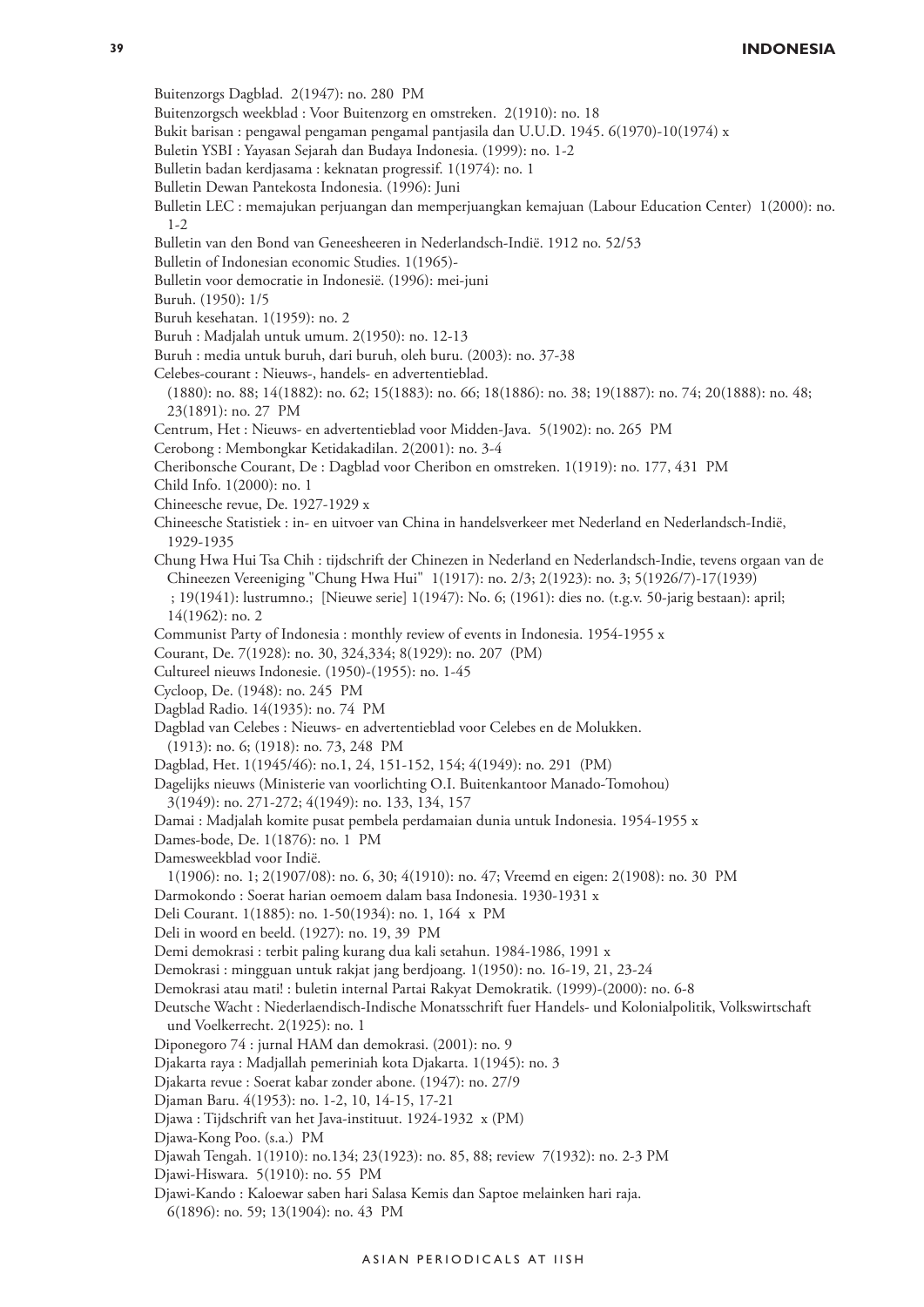Djit Po. 33(1935): no. 90 PM Djiwa buruh : Suara badan pusat serikat serikat sekerdja. 1(1950): no. 1-2, 7 Djoernalis : Orgaan opisil dari perserikatan kaoem journalist. 1(1931/32): no. 2 PM Djokjasch dagblad : algemeen nieuwsblad voor Zuid-Midden-Java. 3(1930): no. 173 PM Djubi : Terang, tepat, tetapsetia. 1(1961): no. 14 Doenia Pegandian. 19(1935): no. 12, 15 Dokumen hak-hak asasi manusia Indonesia (1990): no. 3 Down to Earth : a monitoring service for sustainable development in Indonesia. 1989-2002 x Dunia ekonimi : Madjalah keuangan + economi untuk perdagangan-perindustrian perkebunan dan perkunungan. 2-3(1952): no. 52; no. 2, 5 Dunia Internasional. Madjalah untuk umum. 1(1950), 3(1953)-5(1954) x Duta : bulanan pemuda merdeka. (1948): no. 1 Duta kita : adalah majalah dari yayasan Indonesia baru. (1989)-(1990): no. 3-7 Echo, De : weekblad voor Atjeh en onderhoorigheden. 1(1904): no. 24 PM Echo, De : weekblad voor Dames in Indie. 5(1904): no. 22; Voor Het Jonge Volkje: 3(1902): no. 3 (bijblad) PM Economisch Weekblad voor Nederlandsch-Indie : orgaan van het departement van landbouw, nijverheid en handel. 1(1932/33) - 7(1940): no. 8 Economisch Weekblad voor Indonesië. 13(1947)-17(1951) Ekonomi dan keuangan Indonesia = Economics and finance in Indonesia. 7(1954)-13(1960) x Ekonomi dan masjarakat. 2(1960): no. 2; 6(1964): no. 1-2 En hier is het nieuws : uitgave van de Regerings Voorlichtingsdienst. 1951-1952, 1956-1957 x PM Excerpta Indonesia : abstracts of select. periodical articles on Indonesia. (1970)- Expres, De. 1(1912): no.29, 33; 2(1913): no. 107, 111, 122 PM Expres, De. : Algemeen dagblad. 4(1922): no. 72-73, 75-92, 128, 130 Express : algemeen advertentieblad van Nederlandsch-Indie. 3(1891): no. 38 PM Fadjar. 1(1909): no. 5 PM Fikiran : Hollands Maleisch orgaan gewijd aan de belangen van Land en Volk van de Minahasa de XIIe Provincie van Ned. = Fikiran : Soerat chabar oemoem diterbitkan di Menado tiap tiap hari sabtoe oentoe segala bangsa. 1934-1935 x (PM) For information purposes : information service, high commisioner of Indonesia. 1950-1951 Forum komunikasi nasional. 1984-1985 x Free Indonesia : publication of the international office of People's Democratic Party. (1998): no. 1 Gadja mada : Neratja politik, ekonomi, sosial dan kebudajaan. 6(1955/56)-12(1961) x Galang : lembar informasi perburuhan. 1(2001): no. 1-2 Geillustreerd Nederlandsch-Indisch Magazijn. 1(1902): no. 1-3 PM Geillustreerd zendingsblad voor het huisgezin : Orgaan van het Java- comite en van het Centraal-comite voor de oprichting en instandhouding van een seminarie nabij Batavia. (1878)-(1881) Gelombang. 1934: no. 10,11,14,16 Gema (Lembaga Penelitian Korban Peristiwa 65, Institute for Research on the Victims of 1965 Affairs) (2003)-(2004): no. 5-6, 9, + no. s.d. Gema : salemba untuk reformasi. 1998- Gemeenteblad Semarang. 8(1914): no. 6 Gemuruh garteks : gema buruh garmen, tekstil, kulit dan sepatu. 1(2000): no. 3 Gerat Rakyat : rakyat bersatu takkan terkalahkan. (1999): no. 1 Gerbang : jurnal pemikiran agama dan demokrasi. 3(2000): no. 8 Gerilja : masalah rasialisme anti tionghoa. (1967): no. 1 Gids voor Indonesië, De : Orgaan van de Nederlandse Christelijke Werknemersorganisatie in Indonesië. 2(1953)-3(1954) x Girli : Indonesian street children. (1995): Apr., Jun.-Sep. G N A : Bondsorgaan van de Groter Nederland Actie. (1948): no. 9-10; (1949): no. 11-12 PM Goentoer-bergerak. 1(1915): no. 10 Gotong Rojong : Madjalah perhimpunan peladjar Indonesia tjabang Berlin. 7(1966): no. 1-3 Gotong rojong : Pengabdian, kerakjatan, solidaritas. 1(1966): no. 95, 107, 119, 131, 163 Grafik grafik perkembangan ekonomi di Indonesia. 1953-1965 Grafik grafik tentang keadaan ekonomi di Indonesia. See: Grafik grafik perkembangan ... Groene, De : Reclame advertentieblad. (1958): no. 5-6 PM Gugat : perjuangan untuk perubahan. (1998): no. 1-12 Gutingan : berita dan opini (Serikat Buruh Regional) (2000): Mei Haluan : harian umum : mencerdaskan kehidupan masarakat demi kemajuan bangsa. 8(1956): no.277; 21(1970/71)-25(1974) x ; 48(1997) x

Harian abadi : untuk agama, bangsa dan negara. 19(1969) - 24(1974) x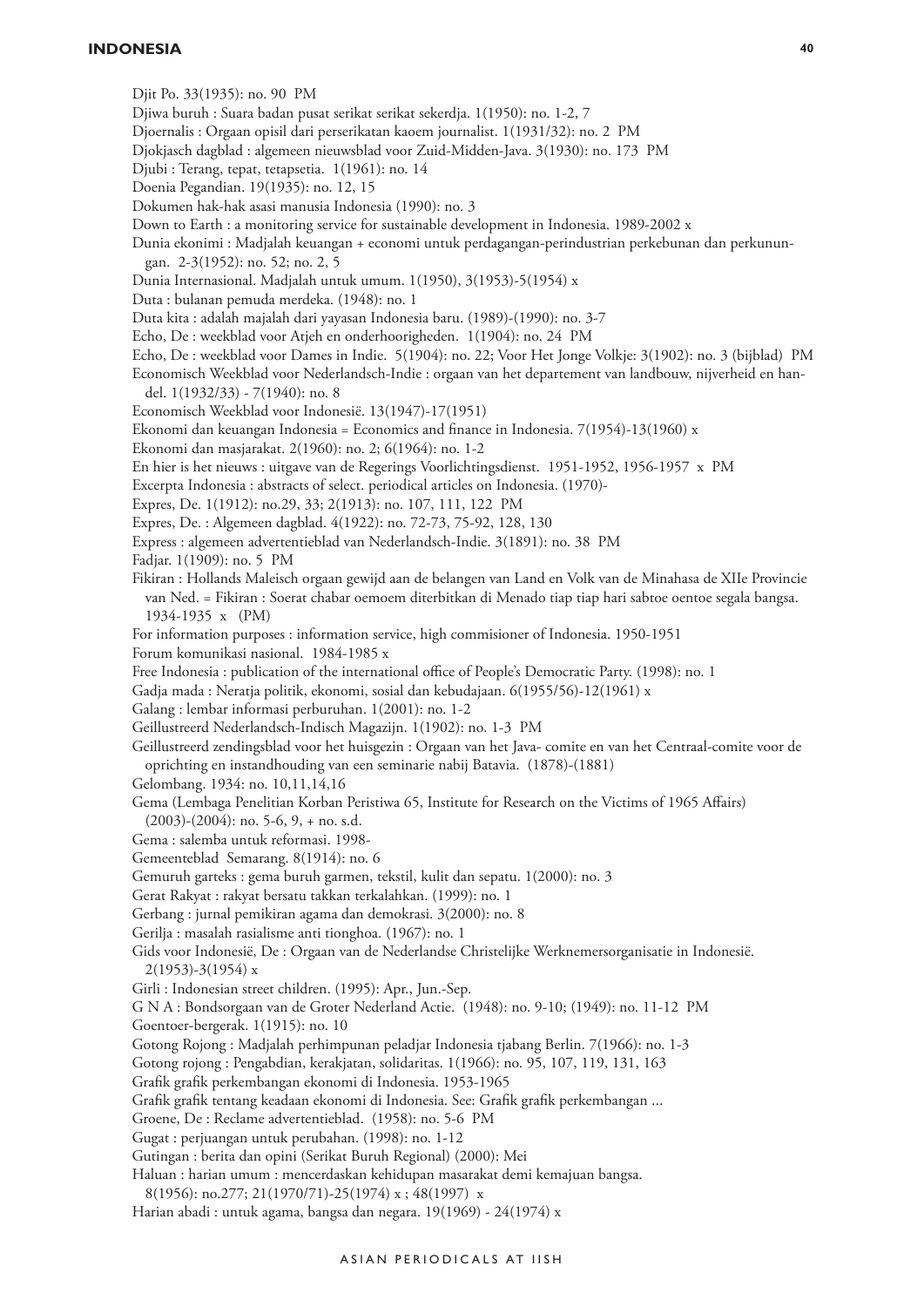- Harian lembaga : Untukkeadilan dan kebenaran. 4(1957): no. 894
- Harian mediator. 1(2000): no. 69
- Harian rakjat. 1951-1961; 1963-1964 x
- Hindia baroe. 9(1925): no. 189
- Hindia poetra : Orgaan van het Indonesisch verbond van studerenden.
- 4(1922): no. 2; 1(1923): no. 2-3, 6 (PM)
- Histori : media informasi sejarah. 1(1992): no. 2
- HKBP : huria kristen batak Protestan. (1998): Juli
- Hoe 't reilt en zeilt : Mededelingenblad van het bestuur van de watersportvereniging "Jachtclub Hollandia". (1956): no. 5; (1958): no. 5; 5(1959/60): no. 12, 9
- Hoekoem Hindia : Kabar dan advertentie. 1(1899): no. 75, 114 PM
- Hollandia. (1946): no. 53, 56 PM
- Hou zee! : Orgaan van den Kring Sumatra der Nationaal Socialistische Beweging.
- (1934): no. 1; 2(1936)-4(1938) x (PM)
- Hua duo bao. (1912): no.103, 106
- Hua in sheh hui : Warta pembagoenan tionghwa Indonesia. 1(1947): no. 1
- Huisvrouw in Deli, De : Orgaan van de vereniging voor huisvrouwen. 3(1934):no.1; 5(1936):no.1, 12 PM
- Huisvrouw in Indië, De : orgaan van de Vereeniging van Huisvrouwen te Batavia. 1933-1934, 1939-1940 x Ichtisar. 1(1946): no. 8-13
- Ichtisar Indonesia sepekan. 1(1950)-2(1951): no. 35, 40-41, 45-46
- Ichtisar sosial. Madjallah bulanan departemen urusan kesosialan. 1(1949): no. 7, 9-12
- IFM : Indonesia Feiten en Meningen. See: Indonesia Feiten en Meningen
- Ilmoe dan masjarakat. 1(1936): no. 1-4
- IN. Indonesie-Nederland. (1946)-(1947): no. 1, 3-4, 6-7, 9-10
- Indexcijfers van de kosten van levensonderhoud te Batavia sedert September 1936 en de samenstelling der 4 gezinsbudgetten. 1937: sep.
- Indië : Orgaan van de Associatie van vereenigingen van academici en haar leden. 1(1935): no. 5-11, 13, 16 Indië-Express. 1(1934) x
- Indië-Hou-Zee : Nationaal-socialistisch weekblad voor Nederlandsch-Indië. 1934-1938 x
- Indiër, De (Ed. voor Nederland) (1876): no. 1
- Indiër, De : Dagblad toegewijd aan de belangen van Nederlandsch-Indie.
- (1850): no.1-2; (1851): no. 71; (1852): no.107; (1855): no. 52; (1861): no. 1
- Indiër, De : Nieuw Bataviaasch handelsblad. 10(1875): no. 198 PM
- Indiër, De : Staatkundig en nieuwsblad voor Nederlandsch.-Indië. 2(1918): no. 179
- Indiër, De : Weekblad gewijd aan het geestelijk- en maatschappelijk leven van Indië en Oost-Azië. 1913-1914 Indisch bouwkundig tijdschrift. 1923-1933 x
- Indisch militair tijdschrift. 34(1903); 55(1924); 57(1926); 59(1928)-61(1930) x PM
- Indisch Nieuws, Het. 1945-1946
- Indisch rondschrijven. 1933-1934, 1937, 1939
- Indisch schoolblad : Ter bevordering van opvoeding en onderwijs. (1854): no. 1
- Indisch tijdschrift van het recht. 1930-1935, 1940 x
- Indisch tijdschrift voor post en telegrafie : Orgaan van de vereniging Bond van Post- en telegraafambtenaren in Nederl.-Indie. 4(1909): no. 10; Gedenkboek 1905-1930 PM
- Indisch tijdschrift voor Spoor- en Tramwegwezen. 5(1917): no. 2 PM
- Indisch vaderland, Het.
- 36(1880): no. 33; 37(1881/82): no. 75, 153, 291; zondagsblad: 3(1882): no.10; 4(1883): no. 5 (Weekblad van Insulinde)
- Indisch vaderland, Het : Staat- en letterkundig Nieuwsblad. 41(1883): no. 16 PM
- Indisch verslag. 1887-1929, 1931-1932
- Indisch Weekblad van het Regt. 10(1872): no. 457; 11(1873): no. 498, 507 PM
- Indische Berichten en mededeelingen ten behouve van de leden. (1924): no. 5
- Indische boerderij, De : Tijdschrift gewijd aan de belangen van den kleinen land- en tuinbouw, het fokken en verzorgen van pluimvee, honden, een- en tweehoevig vee, duiven, de teelt van land- en tuinbouwgewassen, bloemen en fruit. 1(1923/24): no. 1, 24 PM
- Indische courant, De.
- 1(1922): no.51; 11(1932): no. 189; 19(1939): no. 32-35, 54-57, 59, 61, 63-66, 68,71-74, 77 PM Indische Courant, De (West-Java Editie) 3(1924): no. 73
- Indische courant, De : Nieuws- handels- en advertentieblad voor Nederlandsch-Indie. 4(1899): no. 61, 202 Indische Courant voor Nederland, De. 1948-1958 x
- Indische Douanebond, De. 1931-1933 x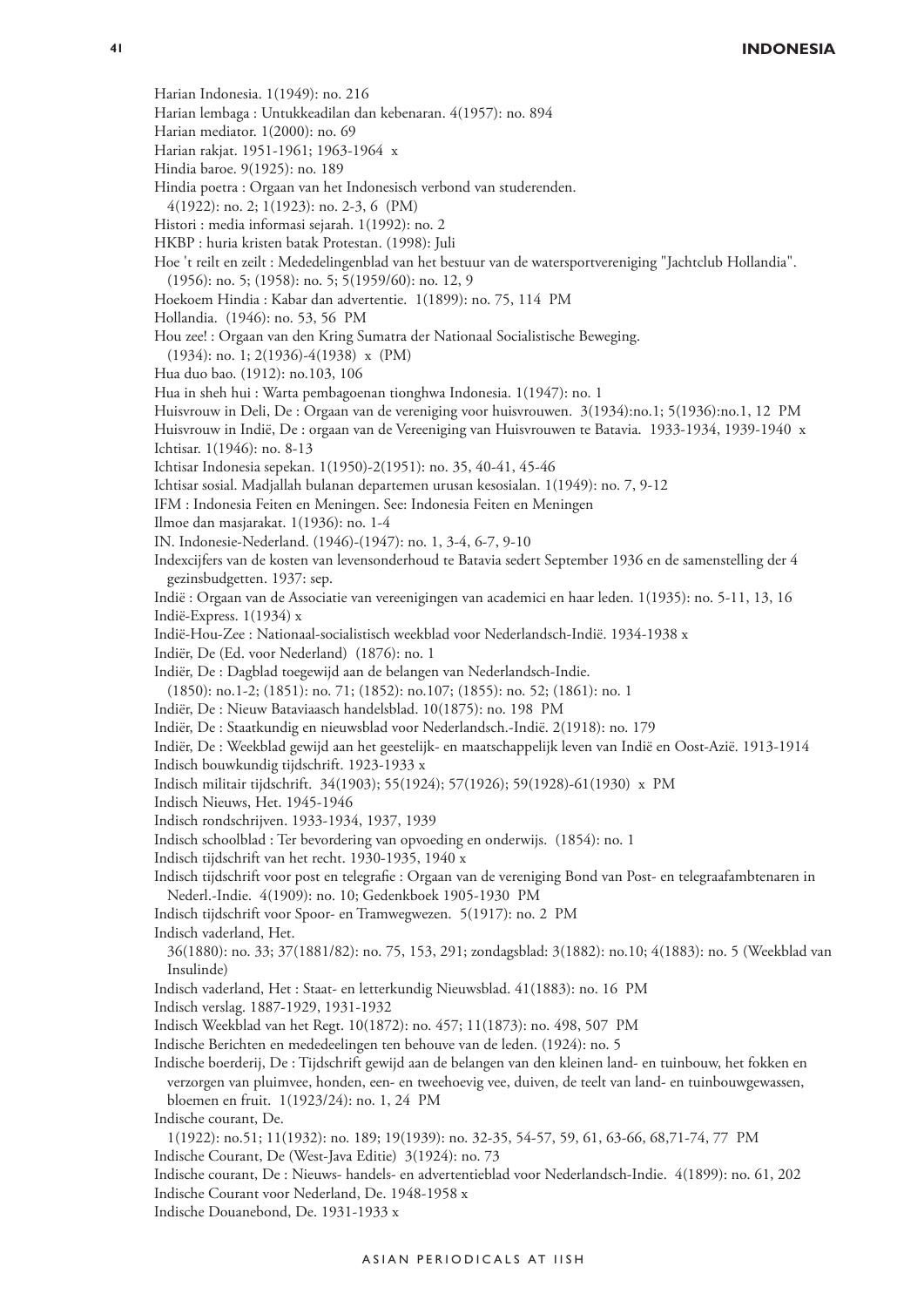Indische financier, De. 21(1928): no. 26; 23(1930): no. 88 PM Indische financier : Weekblad voor Indische fondsen. 1(1897): no. 7 PM Indische geheelonthouder, De. 1(1921): no. 1 Indische Gids, De : staat- en letterkundig maandschrift. 1902-1906, 1909, 1911-1941 Indische Inlichtingendienst. 1946 x Indische journalist, De : Maandblad voor de journalist in Ned.-Indië. 1(1939): no. 5, 6 PM Indische kinder courant, De. 2(1894): no. 44 Indische kroniek, De. 1939 x Indische landbouw-courant : Archief voor den landbouw in Insulinde. 3(1904): no. 9 Indische leven, Het : een algemeen weekblad. 1919-1926 x PM Indische mail : weekblad gewijd aan de belangen van Moederland en Kolonien. 1(1886): no. 1 (7/3), 1(1/4) PM Indische mercuur, De : orgaan voor den handel op Indië. 1878-1924, 1925, 1927, 1929-1934, 1937 Indische notenkraker, De : orgaan voor de actualisten. 1(1924): proefno. Indische opmerker, De : Orgaan voor nijverheid en landbouw in Nederlandsch -Indië. 6(1887): no. 287 PM Indische pensioenbond, De : eigen orgaan. 1975-1981 x Indische pluimgraaf, De : Officieel orgaan van de vereeniging tot bevordering der Pluimveeteelt in Ned.-Indië. 1(1904):no.6 PM Indische polichinel : Geill. humoristisch weekblad. 1(1879): no. 11(22/11); 2(1880): no. 12(20/3), 19(8/5) PM Indische post, De : weekblad gewijd aan de belangen van Nederlandsch-Indië. 1920-1929, 1932, 1935 x Indische Schoolbode voor Opvoeding en Onderwijs, De. (1859): no. 12 PM Indische spectator. 1(1870): no. 5 PM Indische spectator : weekblad gewijd aan de belangen van moederland en kolonien. 1(1886): no. 1 PM Indische sport : Weekblad voor sport in Ned-Indie. 8(1912): no. 2 PM Indische stemmen : weekblad gewijd aan de indische evolutie op associatie-grondslag. 1918-1919 (PM) Indische tolk van het nieuws van den dag, De : weekblad aan de belangen van Ned. Indie gewijd. (1889): no. 1 Indische verlofganger, De : officieel wekelijksch orgaan van de Vereeniging van Indische Verlofgangers. 1923-1925, 1928-1929, 1931-1932, 1937, 1946 x (PM) Indische volk, Het : Orgaan van de Indische Sociaal Demokratische Partij. 1917-1938 x Indische volksschool, De : orgaan van de minderheid in het N.I.O.G. 1(1918/19): no. 1-23 Indische voortstuwer, De. 1931-1933, 1938-1940 Indische Vrouwenkroniek. 2(1931): no. 2, 5, 10 PM Indischman, De : Indisch dagblad voor Nederland, waarin opgenomen de Mail editie van het Bataviaansch nieuwsblad. 1(1935); 6(1936); 8(1938)-10(1939/40) x PM INDOC Nieuws. 1991-95 Indonesia (Cornell) 1966- Indonesia (Indonesian Embassy The Hague) 1963-1988 x Indonesia (Jakarta) 1954-1959 x Indonesia. (PI) 1945/46 x Indonesia : information bulletin issued by the Indonesian Peace Committee. 1974-1977 x Indonesia : Madjalah kebudajan. (BMKN) 1953-1957 x Indonesia : Madjalah minggoean (Perhimpoean Indonesia) 2(1945/46): no. 11-12, 32-33, 44, 46-49 Indonesia : orgaan van de Perhimpunan Indonesia. 1937-1947 x (PM) Indonesia ALERT! 3(2001): no. 3 Indonesia baru. 2(1957): no. 3-4 Indonesia berdjuang (GERPINDO) 1970-1979 x Indonesia berdjuang : untuk kerakjatan dan keadilan sosial. 25(1970)-29(1974) x Indonesia Feiten en Meningen. 1(1974)- Indonesia-Holland line. See: Archipel Indonesia magazine Indonesia-lukisan. 7(1956): no. 1-2 Indonesia merdeka (Amsterdam) 1953, 1955 x Indonesia merdeka (Perhimpunan Indonesia) 1949-1951 x Indonesia merdeka: orgaan van de Perhimpoenan Indonesia. 1924-1933 x Indonesia moeda. 1(1926/27): no. 1-9 Indonesia raja. 9(1937): no. 1 Indonesia reports. (1985)-(1986): no. 13, 16 Indonesia sekarang (Onderwijsgroep Komitee Indonesië) (s.a.): no. s.d. Indonesia timur : warta harian. 3(1949): no. 24, 203 (PM) Indonesian affairs. 1951-1954 x Indonesian comments for the Netherlands. (1962): 29/6 Indonesian daily news (Surabaya) 1974 x Indonesian Herald, The. 1962 x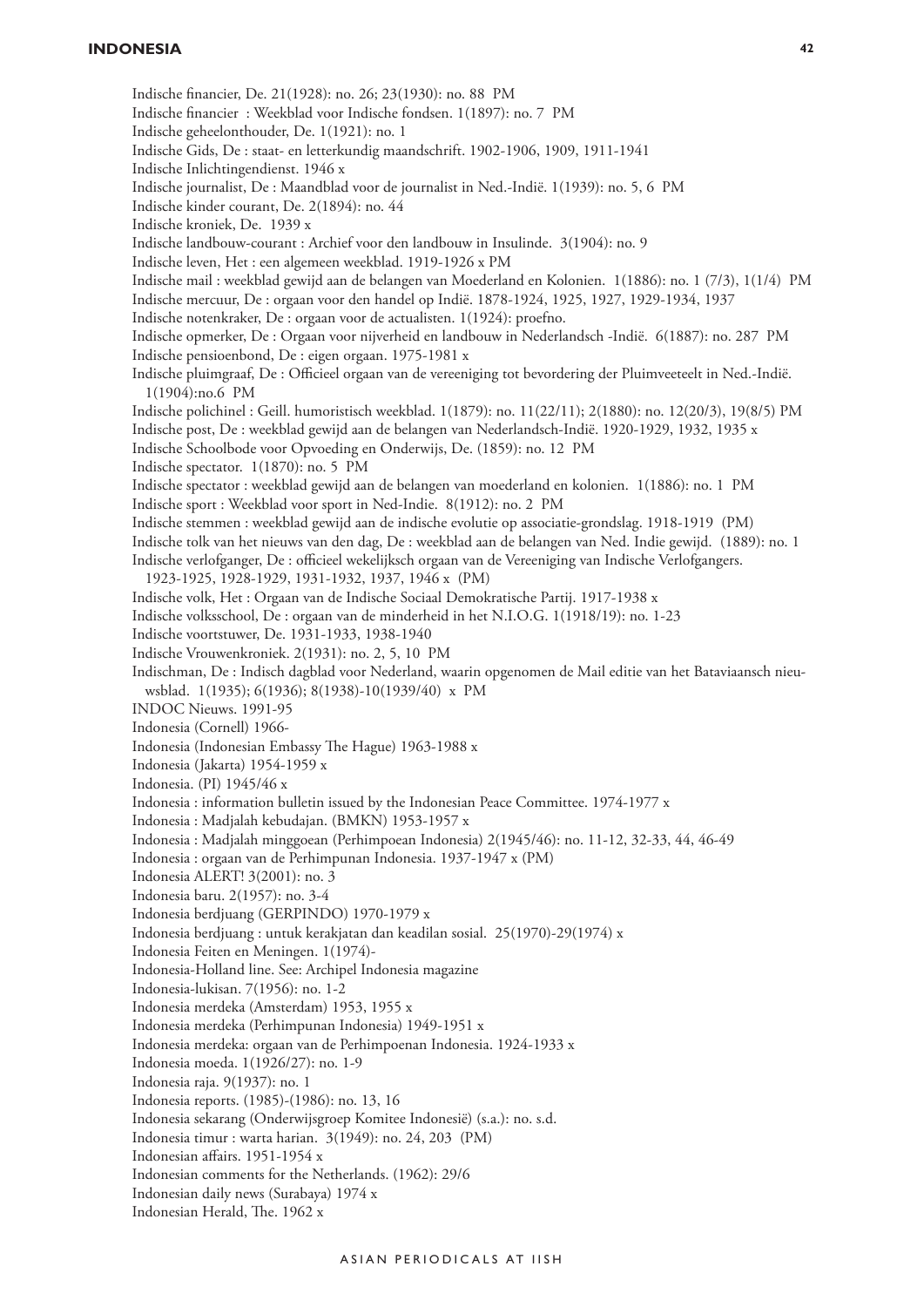Indonesian human rights forum : newsletter on development and human rights in Indonesia.

(1991)-(1992): no. 1-4; (1995): no. 9 Indonesian information. 1950-1959 x

- Indonesian news (Yayasan Maju Bersama) 1(1994): no. 2-4; 2(1995): no. 1-2
- Indonesian news and economic bulletin. 1956-1958 x
- Indonesian news selections. 1977-1980 x
- Indonesian news in brief. 1(1951): no. 12 (14/11)
- Indonesian news bulletin. 1948-1952 x
- Indonesian people's voice. See: Suara rakyat Indonesia
- Indonesian review. 1(1945): no. 2; 1950
- Indonesian spectator, The. 1957-1959 x
- Indonesian struggle. (1969): no. 6-8
- Indonesian trade union news. 1957-1960 x
- Indonesian tribune. 1966-1975 x
- Indonesië : een uitgave van de Stichting Wereldwinkel Oegstgeest. 10(1982): no. 1
- Indonesië : tweemaandelijksch tijdschrift gewijd aan het Indonesisch cultuurgebied. 1(1947)-11(1957)
- Indonesië bulletin. 1(1948): no. 1-11
- Indonesië bulletin. See: Indonesië Oost Timor : bulletin
- Indonesië cultureel : gerangschikte gegevens. 2(1949): no. 8-12; 3(1950): no. 1
- Indonesië informatie. 1969-1974
- Indonesië krant. (1976): Nov.
- Indonesië-Nederland. 1946-1947 x
- Indonesië Oost Timor : bulletin (Amnesty International) 1979, 1982-1998, 2000-2002 x
- Indonesië van maand tot maand. 1971-1973 x
- Indonésie : Chronique d'information sur les droits de l'homme et les prisonniers politiques. (1979/80): no. 1-2
- Indonesien Information. 3(1994): no. 2-
- Indonesien Korrespondenz. 1974-1976 x
- Indonesisch bulletin. 1953-1957 x
- Indonesische documentatie. 1950-1952 x
- Indonesische stemmen. 4(1940): no. 7
- Info mingguan Indonesia.(1998): no. 7, 11-15
- Info sheet (Lembaga Advokasi Anak Indonesia) (2000): no. 3-4
- Info sheet (Kelompok Pelita Sejahtera Dalam Ranka Sosialisasi UMP-UMSP 2003) (2003): Pebr.
- Informasi (Vereniging 'Persaudaraan') (1993): no. 4-5; (1998): Des.
- Informasi : Untuk membela kebenaran dan keadilan. 2(1967)-7(1972) x
- Information Indonesiennes. 5(1954)-7(1956)
- Information on Indonesia : a quarterly issued by the Indonesia Committee of the Netherlands and the British Indonesia Committee. 1970-1973 x
- Inside Indonesia : Bulletin of the Indonesia Resources and Information Programme. (1992): no. 32 -
- Insulinde. Nederlandsch tijdschrift voor de inlander. 1(1903): no. 1 PM
- Insulinde. Nieuwsblad gewijd aan Nederlandsch Oost-Indien. (1872): no. 1; (1873): no. 1, 12 PM
- Insulinde : Orgaan van de vereeniging Insulinde. 1912-1913 x

Insulinde : Orgaan der Vereeniging "Insulinde". Vereenig. van winkeliers tot gezamelijken inkoop van waren op Cooeperatieven Grondslag. 1(1910): no. 1 PM

- Insulinde : weekblad gewijd aan koloniale zaken. 1(1896): no. 1-3, 10, 27; 3(1898): no. 4, 37-38 PM Inti jaya : surat kabar independent : pembawa suara nuranirakyat. 26(1996/97)-28(1998/99) x Inzicht, Het. 1(1946-(1947): no. 9, 11-12, 54-56, 58-59, 61 (PM)
- 
- Jaarboek van het mijnwezen in Nederlandsch Oost-Indie.37(1908), 39(1910)-56(1927); 65(1936/37); 67(1938)-68(1939); + register (1900)-(1921)
- Jaarcijfers koloniën. See: Indisch verslag
- Jade : Tijdschrift tevens orgaan van het China instituut en de Unie van federaties van Chinese studiekringen. 12(1948): no. 1-3
- Jahn's Advertentieblad. 9(1904): no.36-37; 10(1905): no.8; 15(1910): no. 46 PM ; cont. by: Oosthoekbode Jakarta Post, The : the journal of Indonesia today. 1996-1999 x
- Jala : media informasi masyarakat pesisir. (2000): no. 7
- Jalur : selangkah mencoba, meresapi hak azasi dan demokrasi. (1980?): nomor introduksi
- Jambatan : tijdschrift voor Indonesische geschiedenis. 1(1981): no. 2; 2(1983/84): no. 2 12(1994) Jateng Pos. 1996, 1997-1998, 1999: Jan.-Juni
- Javablad , Het : geillustreerd maandschrift. 3(s.a.): no.6, 12; 4(s.a.): no. 6(Congo-nummer), 7 PM
- Java Bode, De : algemeen dagblad voor Nederlandsch-Indie. 1852-1955 x PM
- Java Gazette, The. 1(1933): no. 11; 7(1938): no. 6 PM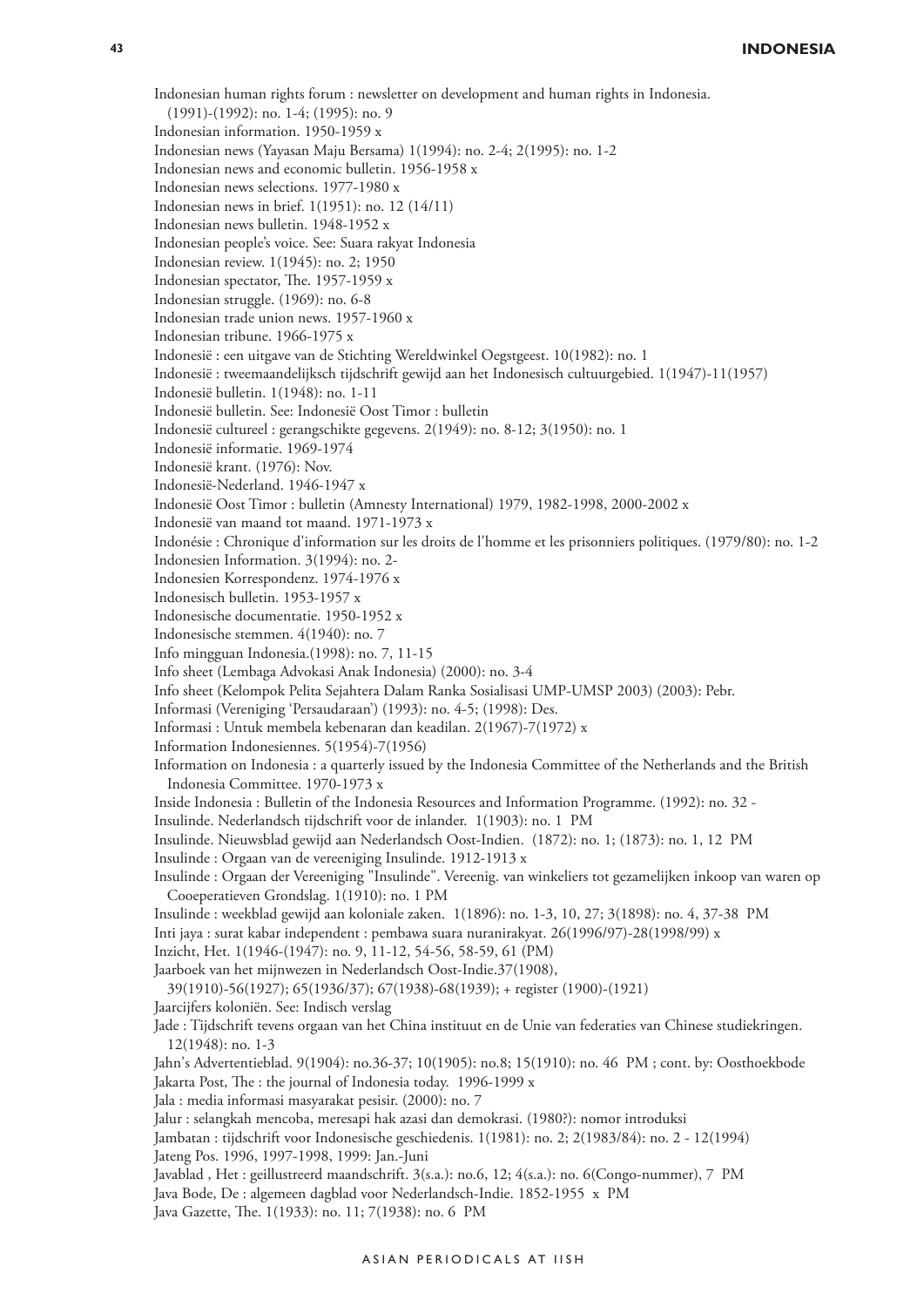Java-post, De : Weekblad voor Nederlandsch-Indie. Javablad. 1(1903): proefno. PM Java star. 1(1927):no.48 PM Javasche Courant 1830; 1837; 1840-1841; 1845-1846; 1850; 1856; 1867;1871; 1874-1875;1922; 1934-1940;1946-1949 x (PM) Javase Courant. See: Javasche Courant Jawa Pos. See: Jateng Pos Jejal malioboro (Lembaga Pengkajian Sisial Humana) 1(1993)-3(1995) Jogja vooruit : Gratis nieuws- en advertentieblad. 1(1910): no. 133 PM Jong Java : Orgaan der Studeerenden vereeniging Jong-Java.  $\frac{4(1918/19)}{12(1918/19)}$ : no. 2-3; 10(1924): no. 3-4; 12(1927): no. 1-4; 14(1928): 1/1 x (PM) Jong-Sumatra : Orgaan van den Jong Sumatranen Bond. 7(1924): no. 9-10; 10(1927): no. 2 PM Juliana Bode. (1946): no. 29 (22/10,jubileumno.1945-1946) PM Jurnal Demokrasi (Yayasan Lembaga Bantuan Hukum Indonesia) (1994): no. 4 Kabar (Komisi Kebenaran dan Keadilan) (2000): no. 1 Kabar-Perniagaan. 2(1904): no. 53 PM Kabar Seberang : Seberang Maphilindo. (1977) - (1985): no.1-15; (1988) - (1991): no.19-22 Kabar Taburi. (1996): no. 15 Kalimanran berdjuang. 5(1950): no. 176, 178, 180, 182, 184, 191, 193 Kalingga : for the rights of children and women = untuk hak asasi anak dan perempuan semesta. 4(2001): no. 12 Kalpadruma : refleksi budaya mahasiswa sastra uns. (1994): no.11; (1995): no.12 Kan Po : Berita pemerintah. 1942-1945 x Kancah Majala : perhimpunan Indonesia Raya. 1981, 1983, 1984, 1987 x Kaoem moeda : Diterbitkan oleh N.V. Dagblad "Kaoem moeda" di Bandoeng. (1917): no. 261 Kapal tudjuh. 1955-1956 x Kareta-Api : Orgaan dari persatoean pegawai spoor dan tram. 7(1933): no. 10-11; 8(1934): no. 1-2 Kartini : uitg. van de vrouwen-/onderwijsgroep van het Komitee Indonesie. (s.a.): no. s.d. Karya bhakti : mengabdi kepado revolusi Indonesia. 2(1966/67): no. 190, 197, 206, 214, 260 Karya Buruh Bulanan dari : Organisasi Buruh Perniagaa seluruh Indonesia. 1(1951): no. 3-4 Ksatria, De : maandblad van de leerlingen van alle Ksatrian scholen en van hun ouders. 1(1937/38), 2(1938/39): no. 4-12 Keadilan : madjallah tengah boelanan pemoda sosialis Indonesia. 1(1946): no. 1, 4, 7-10 Kebenaran : Mingguan umun kearah Indonesia merdeka. 1(1948): no. 9 Kedirische courant. 11(1928): no. 1; 13(1930): no. 75 PM Kedjawen. (1957): no. 6 Kehendak rakjat : pedoman kita. (1950): nomor kongres rakjat se-Sumatera Timur 27/4-1/5 Kehidupan Partai (PKI) 1955-1960 Kembang brajan. Mingguan umum basa Djawa, Pengabdian-Kerakjatan-Solidaritas. 4(1969)-5(1970) x Kemudi. 1(1950/51): no. 3-5 Keng hwa poo. (1928): 21/1; (1928): no. 35; (1935): no. 44 Kengpo. 2(1930): no. 92; 3(1931): no. 113, 115,124; 8(1931): no.2143; (1949); (1952)-(1958) x (PM) Kereta-api. 1933-1934 x Kereta api : madjalah bulanan tentang pegetahuan kerata api. (1954): no. 2 Kerja : terbitan budaya pembebasan. (2001): no. 1 Kerkblad van de Evang. Christ. Gemeenten. 4(1959): no. 3, 6; 5(1960): no. 10 PM Kerknieuws : Veertiendaagse mededelingen v.d. Ned. sprekende evangelisch christ. gemeente te Sorong Nw-Guinea. 3(1959): no. 65 PM Kilat : Suara unmat dasarnja ôKemerdekaan Indonesia lekas akan tertjapaiö. 2(1949): no. 1 Kita : das Magazin der deutsch-indonesischen Gesellschaft. (2002): no. 1 Kling, De : weekblad voor de strijdkrachten op Nw.-Guinea. 2(1951): no. 1, 6-9; 3(1952): no. 10/2, 22, 26,11/8,28, 30 PM Klok, De : het halfmaandelijksch tijdschrift voor de arbeidende klasse. 1(1925): no. 1-4 Knipselkrant (Komitee Indonesie) (1988): mei Koeli (Perhimpunan Buruh Perkebunan Independen) (2000): no. 3, + no. s.d. Koepang Bode (Buitenkantoor Ministerie van Voorlichting) 2(1949): no. 26 Koloniaal Tijdschrift : Vereeniging van ambtenaren bij het binnenlandsch bestuur in Nederlandsche-Indie. 1912-1939, 1941 x (PM) Koloniaal verslag. (1875); (1886); (1889); (1912)-(1930). - Met: Suppl. (1914)-(1917) Koloniale Studieën : tijdschrift van de Vereeniging voor Studie van Koloniaal-Maatschappelijke Vraagstukken. 1916-1940 Komitmen : adalah buletin untuk pendidikan kader dan pembangunan partai. (1998): no. 1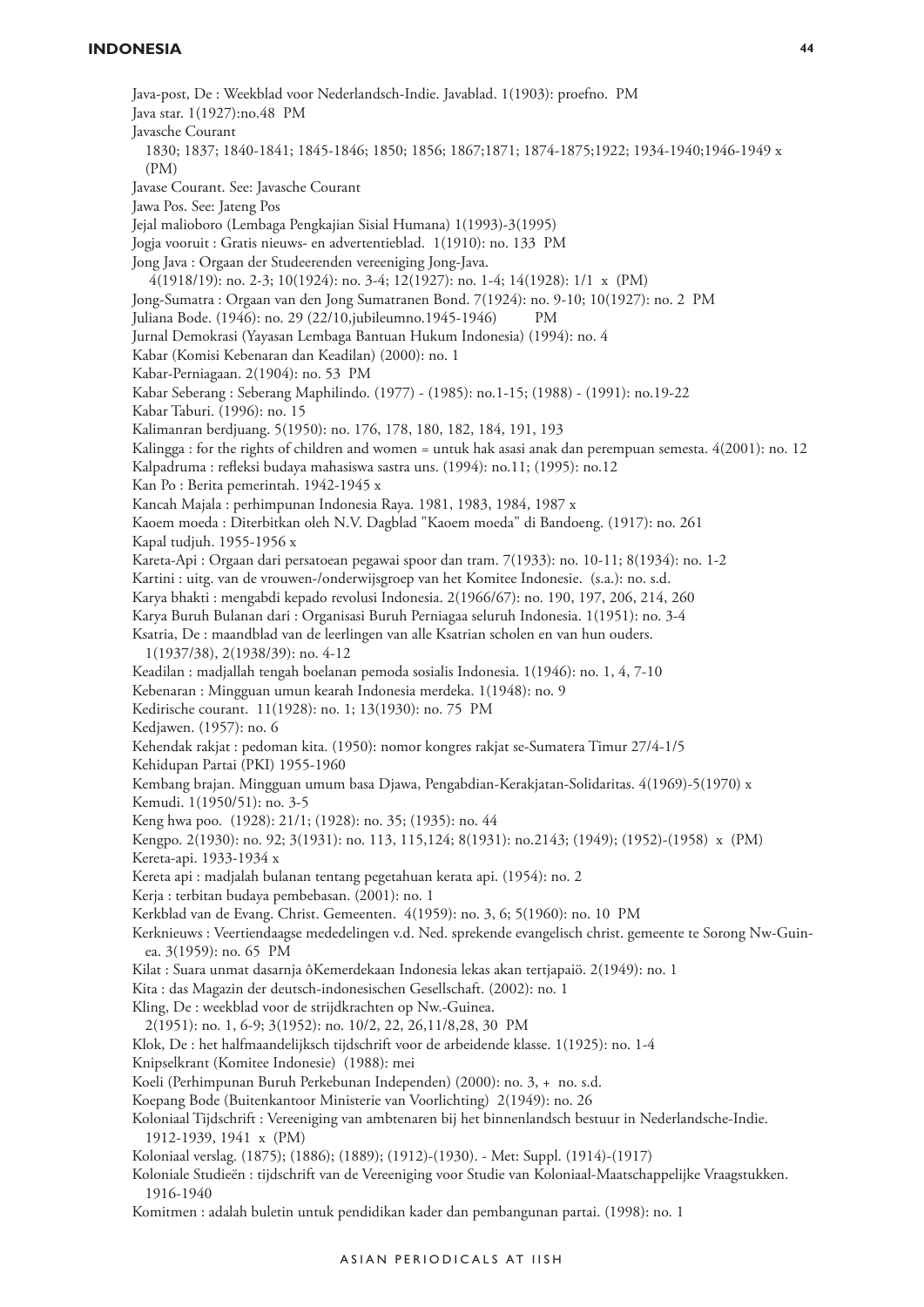Kompas : amanat hatinurani rakyat. 23(1988)-28(1993); 31(1996)-35(1999/2000) x

Kompas : untuk generasi baru. 4(1954): no. 3

Komunikasi : Suara Rakyat, Suara Tuhan. 2002: Aug.

Kontaktbrief (CPN-Stichting Indonesië Commissie) (1982): no. 1 - 16(1995): no. 4

Konvensi : media advikasi dan penegakan hak-hak anak. 2(1998): no. 4

Korte berichten van de cultuurafdeeling van het proefstation voor de Java-suikerindustrie te Pasoeran. (1918)-(1929); (1932)-(1933)

- Korte berichten van de Stichting Vertegenwoordiging in Indonesie van de Nederlandse Industrie. (1954)-(1957): no. 9-42
- Korte berichten voor landbouw, nijverheid en handel.

2(1912): no.8-9, extra no. (apr.); 18(1928): no.1; 22(1932): no. 26 PM ; cont. by: Economisch weekblad voor Nederlandsch-Indie.

- Kreasi : sastra dan seni (Stichting Budaya) 1989, 1993, 1994 x, 2001: no. 1, 4
- Kringnieuws : Maandelijksche mededeelingen van kring 408 N.S.B. 2(1938): no. 1-2
- Kritiek en opbouw : Algemeen en onafhankelijk Indisch tijdschrift. 1(1938)-7(1950) x (PM)

Kronik mingguan. 1(1950): no. 40

Ksatria. 1937-1939 x

Kumpulan cuplikan (Organisasi Wanita Indonesia Dian) (1988)-(1989): no. 4-7, 12

Laatste nieuws uit Indie, Het. 1(1946) - (1947): no. 1, 16-53, 55-66, 68, 70-72, 74 (PM)

L.A.C. bulletin (Landelijk Actie Comité Zuid-Molukken) (1979)-(1981): no. 17, 23-31

Landbouw en veeteelt. Behoorende bij het Witte-Kruis-Blad. 2(1903): no. 5 (nov.) PM

Lember komunikasi : Media komunikasi dan informasi untuk Penguatan Perempuan. 1(2002): no. 2-4, 6

Letters from SOBSI to foreign friends. 1961, 1963, 1964 x

Licht, Het : maandblad van den Jong Islamieten Bond. 1(1925): no. 2

Liputan formasi post (Forum Komunikasi Pekerja Mandiri-Formasi) 2(2000): no. 8

Locale Belangen. 1913-15, 1919-1923 x

Locomotief, De. : Samarangsch nieuws-, handels- en advertentie- blad. (1852)-(1930); (1931)-(1952) x (PM)

Loopvlak, Het : Officieel orgaan : Auto en Motor Club Ned.-Nw.-Guinea A.M.C. 1(1957)-5(1960) PM

Lukisan mingguan : Lembaran bergambar sepekan. (1949): no. 16

M & S : Advertentieblad voor geheel Nederlandsch-Indië. 1(1905):no.1 PM

Maatschappelijk hulpbetoon : tijdschrift gewijd aan het sociaal- en maatschappelijk werk in Nederlandsch-Indië. 1930-1936 x

Madjalah (PKI) 3(1962): no. 2-6

Madjalah bulanan agraria. 1(1958): no. 1-2

Madjallah dari Perkumpulan sekerdja kristen di Nieuw Guinea (seksi ta'berbahasa belanda) (1954): no. 2 PM Madjalah djaman baru. 4(1953): no. 1-3, 9

Madjalah merdeka : Berita mingguan untuk Indonesia. 1948, 1955-1957 x

Madjallah boelanan oentoek iboe-bapadi Indonesia. (1948): no. 5

Madjlis-Pers (Party S.I. Indonesia) (1938): no. 7

Mahasiswa : madjalah Persatuan Peladjar Indonesia di Tiongkok. 11(1966): no. 2-3

Mahasiswa Indonesia. 1966-1967 x

Majalah Indonesia. 1(1984): no. 1-4; 2(1985): no. 1-2

Makassaar, De : Nieuws-, handels- en advertentieblad. (1900): no. 16, 22, 507 PM

Makassaarsch Handelsblad. 6(1873): no. 76 PM

Makassaarsche courant : nieuws-, handels- en advertentieblad.

1(1895): no. 66; 10(1904): no.160; 13(1907): no. 78; 30(1923): no.189; 42(1947): no.163 PM

Makassaarse Courant : Niewsblad voor Celebes, Molukken en de kleine Sundaeilanden. 1952-1954 x

Malanger, De. 6(1930): no.291-292; 8(1932): no.103; 15(1939): no. 276, 282, 284-285, 287-288,290 PM

Malangsch nieuws- en advertentieblad. 3(1910): no. 4, 5, 48 PM

Manifesto : bentuk pemerintahan rakyat miskin. (2002): no. 7

Marhaen : Suara rakyat Marhaen. (Anggota S.P.S.) 1(1952)-4(1955) x

Marhaen menang. 1970-1977, 1979, 1989 x

Marhaen sifat-sifat orang Indonesia : analisa & berita bulanan. (s.a.): no. 4

Masa kini : Berprinsip. Independent. Membangun. 7(1972)-9(1974)

Masa Pasti berdiri N.I.S. jang Merdeka-Berdanlat. 2(1948): no. 142

Masyarakat Indonesia : majalah ilmu-ilmu sosial Indonesia. 4(1977): no. 1-2

Mata dunia. 1(1949): no. 1

Mata tegas. 1(1949): no. 1

Mata terang. 1(1949): no. 1

Matahari : untuk yang mencintai Indonesia. 1(1978): no. 2-8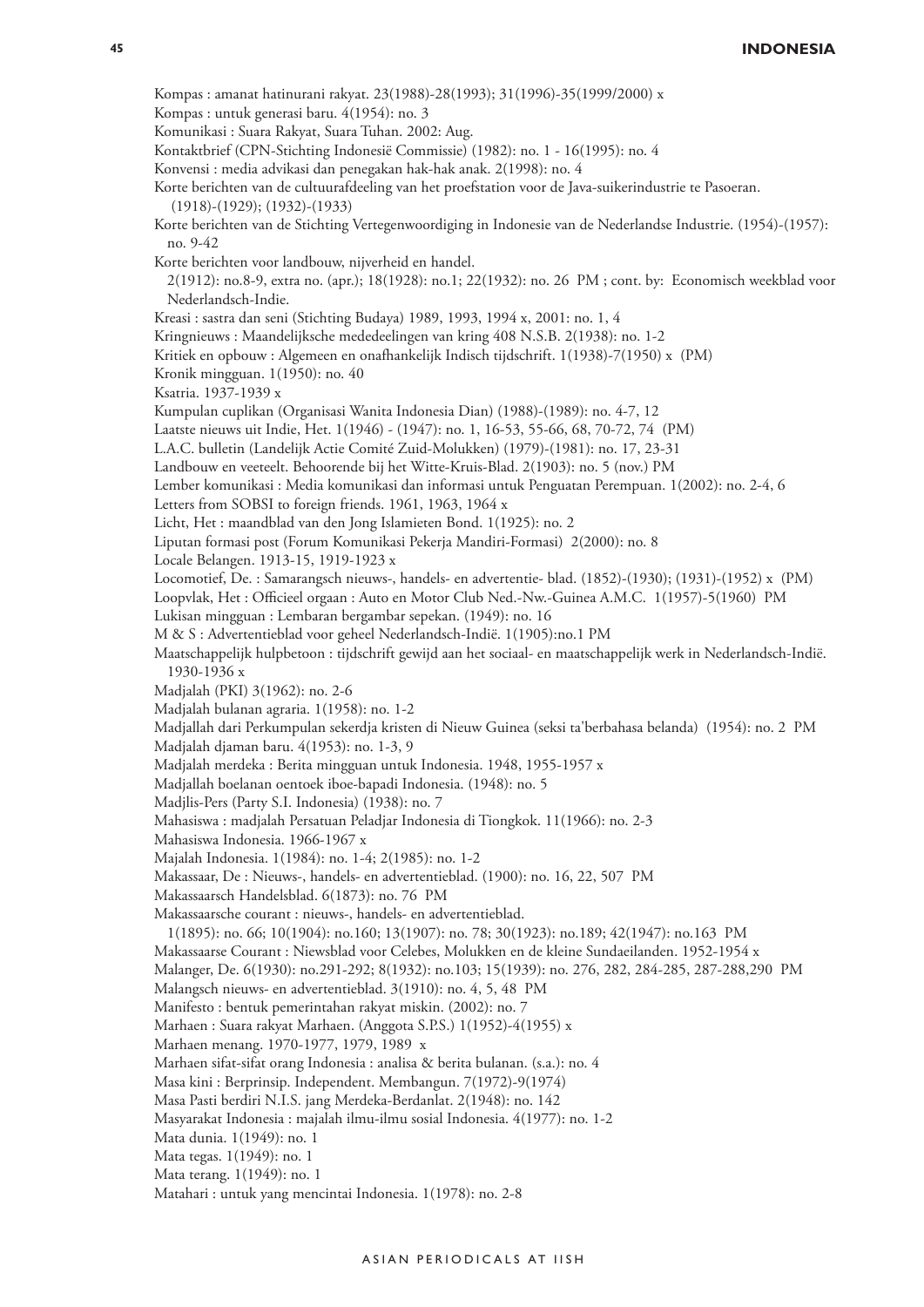#### **INDONESIA 46**

Mataram : dagblad voor Zuid-Midden-Java. 1(1904); 20(1923)-21(1924); 23(1926); 27(1930); 29(1932); 36(1939) x PM Mataram : Nieuws- en advertentieblad voor Djogdja en omstreken. 7(1883): no. 8; 16(1892): no. 28 PM MBR : Mega-Bintang-Rakyat / Koalisi Demokrasi Mega-Bintang-Rakyat. (1997): no. 2, 4, 8 Medan Bulletin (1946): 12/2, 4/10 PM Medan ra'jat : Doea kali seboeland. 4(1934): no. 43-44, 48-49 Mededeelingen uit Oost- en West-Indie (Vereeniging ter Bevordering der Zedelijkheid in de Nederlandsche Overzeesche Bezittingen) (1894)-(1895): no. 1-3; (s.a.): no. 5 Mededeelingen van den Burgerlijken Geneeskundigen Dienst in Nederlandsch-Indië. 1923, 1924 x Mededeelingen van den Dienst der Volksgezondheid in Nederlandsch-Indië. 1928, 1939 x Mededeelingen van het bureau voor de bestuurszaken der buitenbezittingen. 1911-1922 x Mededelingen van de Dienst van Gezondheidszorg in Ned.-Nieuw-Guinea. 5(1958): no. 4 PM Media Indonesia : pembawa suara rakjat. 27(1996/97)-29(1998/99): no. 5744-6084, 6086-6483, 6485-6715 Media kerja budaya. 1994-1995, 1997-1998, 2001 Media Komunikasi : Suara Rakyat, Suara Tuhan. 1999-2000: no. 1, 3-4, 6-7; cont. as: Komunikasi Media masjarakat : Untuk pembaharuan dan demokrasi. 1972-1975 x Media singeri bangsa. (1998): no. 2 (Dec.) Membangun : Mingguan pemerintan daerah Kalimantan Timur. 6(1970/71)-7(1971/72) Menara : Maandblad. 17(1939): no. 7, 9-11; 18(1940): no. 1 Menara : Persatoean minahassa. 1(1933)-3(1935) x Menara : suara Indonesia merdeka. 3(1948): no. 14 Menara merdeka. (1948): no. 37 MER-C newsletter (Medical Emergency Rescue Committee) (2001): Ag. Merah : merakit sejarah. 2(1999): no. 6 Merdeka (Indonesian Information Service) 1(1947/50)-2(1950) x Merdeka : madjallah umumterbit 3 kal sebulan di Manado. (1(1948): no. 16 Merdeka : reformasi total untuk rakyat. 1946-1958, 1969-1972, 1974-1980; 1995/96-1999. See also: Rakyat Merdeka Merdeka : soeara RaÆjat Repoeblik Indonesia. (1946): no. s.d. Merdeka : standpunten en gedachten. (1970): no. 1; (1971): juli-aug. Mertju suar : Melaksanakan pantjasila dan da'wah. 5(1970/71)-6(1971/72) x Midden-Java : Meest gelezen dagblad in Djokjakarta, Soerakart en Kedoe. 6(1910): no. 116; 8(1912): no. 292 PM Midden-Java : Onafhankelijk dagblad voor Zuid-Midden-Java. 4(1928): no. 123 PM Mimbar. 1(1979)-2(1980): no. 1-5; 3(1982): no. 9 Mimbar : informasi, studi, diskusi. 1990-1992 Mimbar Indonesia : madjallah bergambar : independent non-party. 1(1948)-4(1951); 6(1953)-11(1958) x Mimbar Indonesia : Suara rakjat Indonesia. 1(1953): no. 249 Mimbar komunis. 1956-1960 Mimbar merdeka. 2(1947): no. 107 Mimbar Penerangan. 1953, 1954 x Mimbar rakyat : Menuju Indonesia Demokratis. (2000)-(2002): no. 8, 14, 16, + (2000):Mei Mimbar umum. 1948, 1954, 1970-1971 x Min pao. 1(1945/46) x Minahasa Courant, De : wekelijksch nieuws- en advertentieblad voor de residentie Menado, Celebes en de Molukken. 1(1919): no. 45 PM Mingguan Fusi : Diterbitkan oleh Serikat sekerdja P.T.T. 1(1971): no. 8 Mingguan pekerdja : Bersifat umum-Berlatar Belakang Pekerdja Revolusioner- Menjadjikan, Fakta, Kritik dan analisa. 1(1963): no. 1 Mingguan pekerdja : Untuk rakjah dan Buruh. (1948)-(1949): no. 71-85, 87-93, 99-100 Mingguan sapta marga : Membawa suara T.N.I. Angkatan darat. 9(1967): no. 5 Minggu marinjo : Untuk pembungunan-kemakmuran dan keadilan. 1(1957): no. 15 Minggu pagi : Terbit tiap hari minggu-enteng berisi. 6(1953/54): no. 49-52; 7(1954/55): no.1-4, 6-18, 24-25 Modjo pait : Orgaan gewijd aan de belangen van Indie. 1(1915): no. 31 Moesson : onafhankelijk indisch tijdschrift. 22(1977/78): no. 11 - 39(1994/95): no. 10 Monitor hak-hak asasi manusia Indonesia. 1(1990): no. 4-5 Motorverkeer, Het : Officieel orgaan van de Koninklijk Nederlandsch-Indische Motorclub. 1(1932); 4(1935); 7(1938) x Movement : FNPBI international journal (Front Nasional Perjuangan Buruh Indonesia) (2002): no. 3-4 Na han (Pekik perjuangan) 1(1976): no. 1

Nasional Diterbitkan oleh Badan Penerbit Nasional (Anggauta S.P.S.) 4(1951) x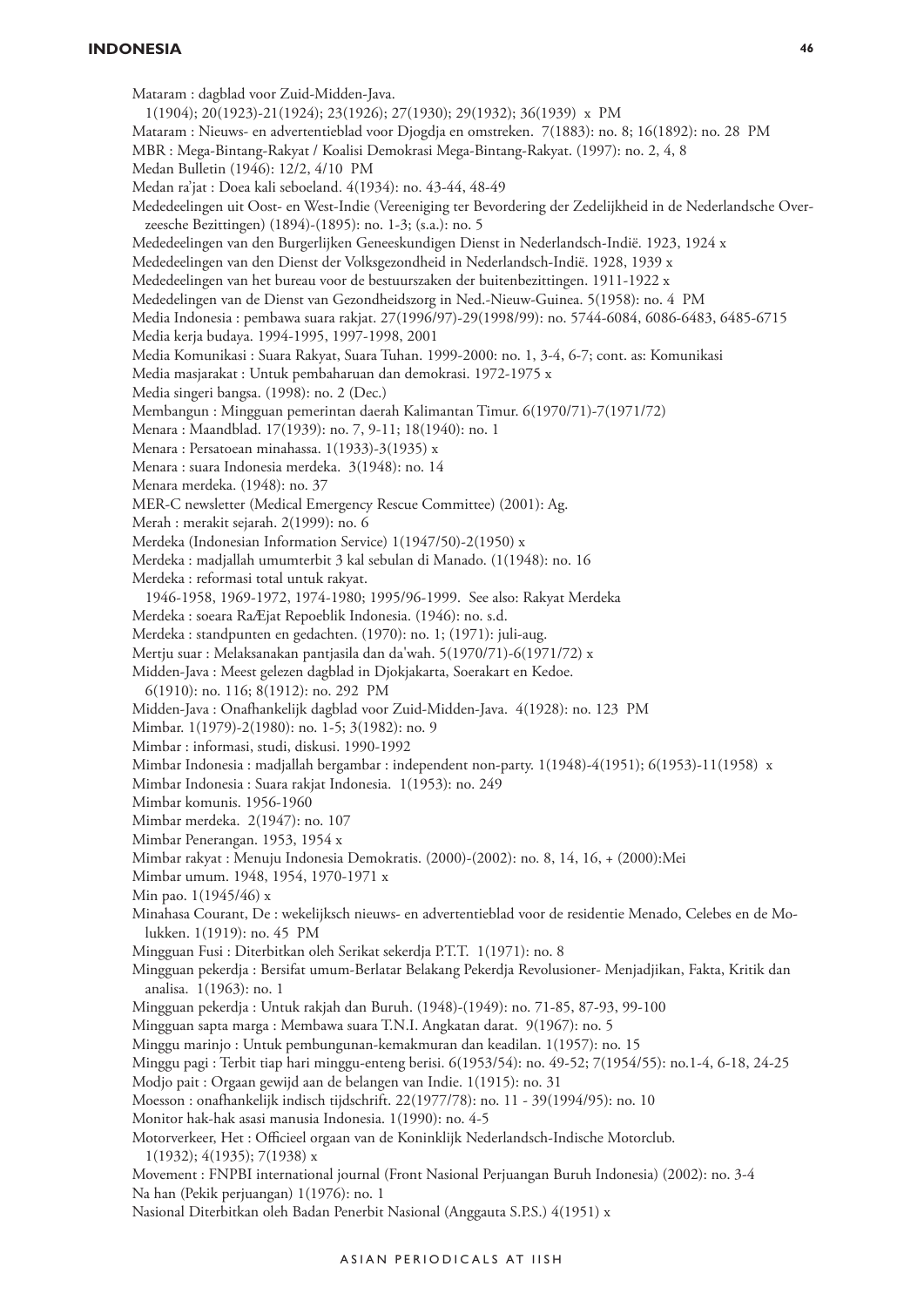Nassi : documentatie-orgaan van het Comit e ôNationale Actie Steunt Spijtoptanten Indonesiëö. 1962-1964 x Nationaal-Socialist, De : Orgaan van den kring Soerabaia der Nationaal-Socialistische Beweging in Nederland.

1(1936): no. 1-9, 11, 13, 15-18

Nationale Commentaren. 1939-1942 x

Nautica. Orgaan van de Vereeniging van gezagvoerders en stuurlieden in Nederlandsch-Indie. 18(1931)-20(1933); 23(1936)-24(1937) x

Nawala : bulletin Kelompok Studi dan Bantuan Hukum. 4(1984): no. 2; 9(1988): no. 1-2

Nederland oversee : Kwartaal bijvoegsel van het maandblad. De R.K. Staatspartij gewijd aan de vraagstukken van actueele koloniale staatkunde. (1939): no. 3

Nederlands Nieuw-Guinea (Stichting Het Nationaal Nieuw Guinea Comite)

2(1954)-3(1955); 5(1957)-10(1962) x

Nederlandsch Indië : Staat- en Letterkundig Nieuwsblad. (1856): no. 13; 3(1857): no. 25

Nederlandsch-Indië : Orgaan der "Vaderlandsche club". 1(1929/30)-6(1934) x (PM)

Nederlandsch Indië Oud en Nieuw : Maandblad gewijd aan bouwkunst, archaeologie, land- en volkenkunde,

kunstnijverheid, handel en verkeer, cultures, mijnbouw, hygiene.

1(1916): no.1; 11(1926): no.1; 16(1931): no.1; (1933): jan. PM

Nederlandsch-Indië : oud en nieuw : algemeen geillustreerd maandblad op kol. gebied.

8(1924)-11(1926/27); 15(1930/31) x (PM)

Nederlandsch-Indisch effectenblad. 1(1899): no. 2 PM

Nederlandsch Indisch fabrikaat : officieel orgaan der verg: Ned. Ind. Fabrikaat. 1(1934): no. 1

Nederlandsch-Indisch Handelsblad. (1829): no.17-18 PM

Nederlandsch-Indisch polytechnisch tijdschrift. 1(1923): no. 1 PM

Nederlandsch-Indisch rubberjaarboek = Netherlands India rubber yearbook. (1917/18)-(1919/20)

Nederlandsch-Indische bladen voor diergeneeskunde. 39(1927): no. 6 PM

Nederlandsch-Indische politiegids, De : Orgaan van de Broederschap van Commissarissen van Politie. 9(1925): no. 1; 10(1926): no. 3; 13(1929): no. 7 PM

Nederlandsch-Indonesisch tijdschrift. Orgaan van het Nederlandsch- Indonesisch Verbond. (1930): jan.

Nederlandsche Java-instituut, Het. : Mededeelingen der vereeniging. (1928)-(1931): no. 1-9

Nederlandsche Leeuw, De : Off. orgaan van de Nederlandsch Indische fascisten organisatie. 1(1933): no. 2

Nederlands-Indisch Huis, Het : Oud en Nieuw. (1913): no.1-2; (1914): no.3; (1915): afl. 2; (1922): afl. 3 PM Neratja : Lembar'kedoea. 8(1924): no. 13

N.G.V. Orgaan. (1952): no. 10 PM

Nieuw Bataviaasch handelsblad. 7(1872): no. 20, 182 PM

Nieuw Bataviaasch handelsblad, Het. 1(1895): no.1-2 PM

Nieuw Guinea : Paraat voor behoud van land en volk. 1(1960): no.1-2, 4-7,9-12, Herdenkingsno. PM

Nieuw Guinea koerier : de groene : onafhankelijk dagblad voor Nederlands Nieuw Guinea.

2(1960)-4(1962) x PM

Nieuw-Guineaer, De : Orgaan van de stichting Immigratie & Kolonisatie "Nieuw-Guinea" (S.I.K.N.G.) 4(1933)-6(1935/36) x PM

Nieuw-Guineer, De : Off. orgaan stichting "Nw-Guinea verbond Ned.". 2(1953); 6(1956)-7(1957) x PM Nieuw Indie : Maandblad. 1(1922): no. 4-6; 2(1923); 3(1924): no. 1-4

Nieuw Padangsch Handelsblad : Nieuws-, handels- en advertentieblad.

2(1883): no. 13; 10(1891): no. 69; 11(1892): no. 45; 17(1898) PM

Nieuw Soerabaiasch Handelsblad.

21(1873); 24(1876); 30(1882); 39(1891)-41(1893); 43(1895); 46(1898)- 47(1899); 50(1902); 54(1906)- 56(1908); 59(1911)-61(1913) x PM

Nieuwe Courant : Officieel orgaan van de A.M.A.C.A.B. (1946): no. 40-41

Nieuwe Courant, De : Dagblad voor de Archipel. 2(1947)-4(1949) x (PM)

Nieuwe courant, De. : Dagblad voor Nederlandsch-Indië. 1(1917): no. 1, 5, 53 PM

Nieuwe Soerabaja courant : nieuwsblad voor Nederlandsch-Indie.

34(1869); 38(1873)-42(1877); 47(1882); 51(1886); 53(1888); 55(1890)-57(1892); 63(1898); 71(1906);

75(1910); 79(1914)-80(1915); 84(1919); 88(1923)-89(1924); 93(1928) x PM

Nieuwe Vorstenlanden, De : nieuws- en advertentieblad voor Midden Java.

17(1886): no. 64; 23(1892):no. 42; 31(1902): no. 83; 33(1904): no.45; 69(!) (1928): no. 24 PM

Nieuws- en Advertentieblad voor Probolingo en Omstreken. 10(1883): no.15 PM

Nieuws in het kort over de Republiek Zuid-Molukken : Officiele publ. van de Voorlichtingsdienst der Republiek Zuid-Molukken. 1(1956/57)-14(1969/70) x

Nieuws van de week : geillustreerd weekblad voor iedereen. (1932): mei/juni PM

Nieuws van den Dag voor Nederlandsch-Indië.

9(1904); 12(1907); 13(1908); 17(1912); 21(1916); 22(1917); 24(1919); (1922) (PM)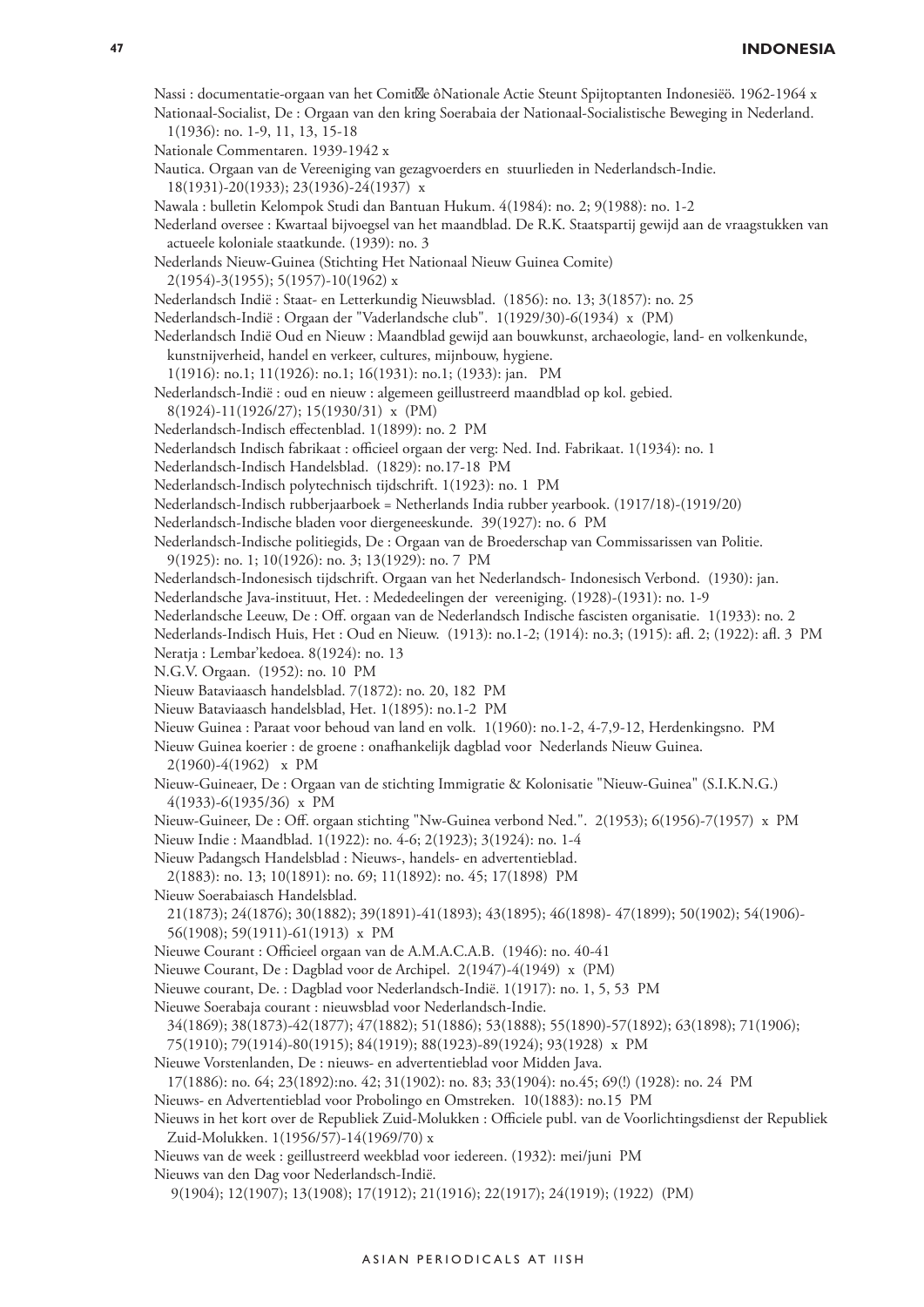# **INDONESIA 48**

- Nieuwsblad voor de residentien Palembang,Djambi en Banka. 3(1901)-4(1902); 6(1904); 8(1906); 12(1910); 29(1927); 31(1929); 33(1931)-34(1932); 36(1934) x cont. of: Advertentieblad voor de residentien Palembang en Banka PM
- Nieuwsblad voor Indonesië. 70(1955): no. 227 PM
- Nieuwsblad voor Sumatra, Het. 1(1948): no. 97-98, 103, 134; 9(1956): no. 2476 (PM)
- Nieuwsbrief Sticusa. (1949): no. 1
- Nieuwsgier, De : Ochtendblad voor Indonesie. 1(1945)-12(1958) x
- NIGI magazine (Nieuw-Guinea Import-export Mij.) (1956): dec. PM
- Nike in Indonesia. 1(1995): no. 2, 4; 2(1996): no. 2; 3(1997): no. 1; 4(1998): no. 1-2
- Nimbar Indonesia. (1952): no. 23-24 PM
- Nivo nieuws : Mededelingenblad van het Nederlands Indonesisch Vriendschaps- en Opbouwfonds. (1948): no. 3
- Noorden, Het : dagblad voor Cheribon, Tegal, Pekalongan en de residentie Banjoemas.
- 5(1923): no. 126; 6(1924): no. 94; 12(1930): no. 155 PM
- Noordkust, De : Nieuws- en advertentieblad voor Java's Noordkust. 1(1913): no. 41 PM
- Ochtend post, De : Algemeen Nieuws- en Advertentieblad. 8(1939) x PM
- Ochtend post = Warta fadjar. Penerbit: Soerabaiasch Handelsblad en Drukkerijen. 1(1949) x
- Oedaya : soerat chabar bergambaran oentoek Indonesia = geill. Maandblad voor Indonesië. (1923): no. 1-3; 6(1929): no. 10; 7(1930) - 8(1931)
- Oedaya Opgang : Geill. tijdschrift voor Nederland en Indonesie opgericht door Noto Soeroto.
- (1923)-(1925); (1927)-(1928); (1930)-(1931) x (PM)
- Oetoesan Indonesia. 1933 x
- Oetoesan Kalimantan : Soerat kabar oemoem, Diterbitkan tiap-tiap hari rebo dan sabtoe. 2(1934): no. 65-67 Oetoesan-Sumatra. 6(1927): no. 56 PM
- Officieel nieuwsblad van Nederlands-Nieuw-Guinea. (1958): no. 10 PM
- Officieel orgaan : Auto en Motor Club Ned.-Nw.-Guinea A.M.C. 1(1956/57): no. 1-6 PM ; cont. by: Loopvlak OISRAA bulletin (Organisasi Indonesia untuk Setiakawan Rakjat Asia-Afrika) 1967-1980 x
- Onderwijs, Het : Weekblad gewijd aan de belangen van opvoeding en onderwijs in Nederlandsch-Indie. 11(1902): no. 2-3, 5 PM
- Onderwijs berichten : Uitgave van de dienst van culturele zaken. (1955): no. 4; (1957): no. 8 PM
- Ons aller belang : Vereniging van Europesche onderofficieren van het Koninklijk Nederl.-Indisch leger. 33(1939): no. 22 PM
- Ons Vaandel : orgaan van den Nederlandsch-Indischen Militairen Bond "Voor Koningin en Vaderland". 1(1907): proefno.; 6(1913): no. 11 PM
- Onze bode : Officieel orgaan van de Vereeniging van Ambtenaren bij den Inlandschen Bestuursdienst. 9(1937): no. 8-9, 12
- Onze Brug. 1(1956): no. 1; 2(1958): no. 12 PM
- Onze Courant : Dagblad. (1935): jaarbeursno. PM
- Onze koers : centraal orgaan van de Vereniging Indische Nederlanders. (1951)-(1953); 13(1963) x
- Onze toekomst : Orgaan der Vereeniging K.N.G. Kolonisatie Nieuw Guinea.
- 6(1933)-7(1934); 11(1937/38);15(1946)-18(1949) (PM)
- Oost-Indonesie bode : Onafhankelijk dagblad voor Oost-Indonesie.
- 8(1949): no. 45 ; cont. by: Makassaarse courant
- Oosthoekbode. 35(1930): no. 224 PM
- Oostkust. 1(1896): no. 13, 84 PM
- Oostpost, De : Letterkundig, wetenschappelijk en commercieel nieuws- en advertentieblad.
- (1855): no. 51; (1857): no. 21, 64; 6(1858): no. 68; 8(1860): no.130 PM
- Oostpost, De : Pasoeroeansch handels- nieuws en advertentieblad. 27(1883): no.12 PM
- Opbouw Pembinaan : Onafhankelijk weekblad voor Indonesië. 1(1947): no. 1-8
- Operasi : Menegakkan, keadilan, kebenaren, berdasarkan ke Tuhanan. 1(1966/67):no. 155, 201-202, 204, 268 Opgang. See: Oedaya
- OPI : organization of the Indonesian youth. (1986)-3(1988) x
- Opmarsch, De. : Kringblad voor Semarang en Djokja der Nationaal Socialistische Beweging in Nederland. (1936): no. 13-20; 2(1937): no. 7-10, 12, 14-15, 17-26; 3(1938): no. 1-6, 9
- Opvoeding : Indisch tijdschrift voor nieuwere opvoeding. 1(1931/32)-3(1933/34)
- Opwaarts : Orgaan van het Christ. Werknemersverb. in Nw. Guinea en de christ. Ambt. organisatie.
- (1953); 2(1955); 4(1957)-7(1960) x PM
- Opwekker, De : Orgaan van den Nederlandsch-Indische Zendingsbond.
- (1856): no. 1; 17(1872): no. 1; 70(1925): no. 8 PM
- Oranje : nieuwsblad voor de Nederlanders in Singapore, Siam en Sumatra. (1945): no. 29; (1946): no. 86 PM

Orgaan van de Centrale Chung Hsioh (Bond van Vereenigingen van Jong-Chinezen in Indonesië)

10(1935): no. 1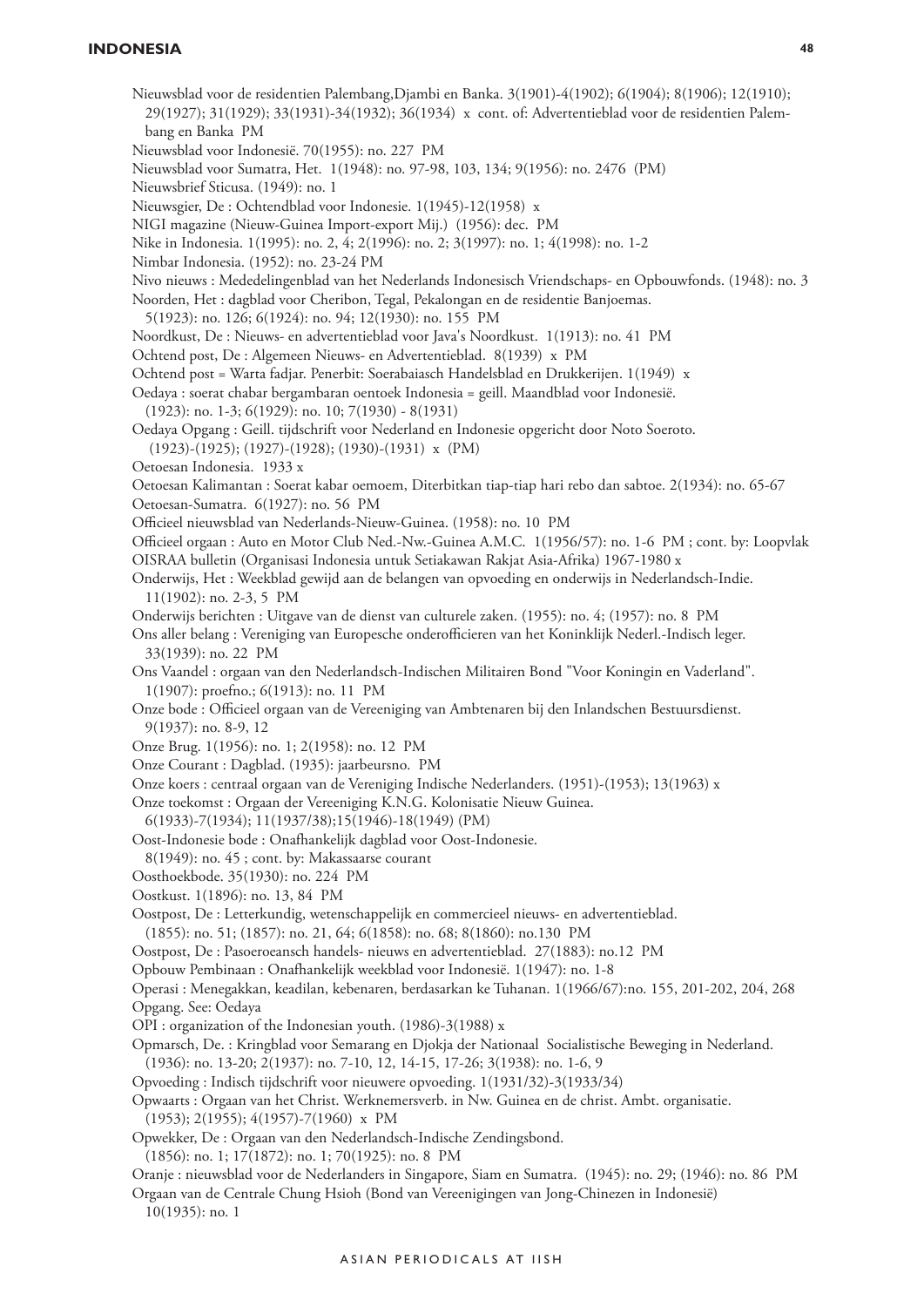Orgaan van den Bond van Hooger en Middelbaar Personeel bij den Post-, en Telegraaf- en Telefoondienst in Nederlandsch-Indie (Postbond). 28(1932/33)-31(1935) x Orgaan van den Postbond. See: Orgaan van den Bond van Hooger en Middelbaar Personeel ... Orgaan van het Christelijk werknemersverbond in Nieuw Guinea. (1953): no. 1 PM Orgaan van het Verbond der Vereenigingen Pro Juventute in Nederlandsch-Indië. 1934-1940 x (PM) Orgaan van Nederlandsch-Indische Officier Vereeniging. 21(1936)-24(1939); 35(1940) x Oriënt, d' 1922-1927, 1930-1936, 1938 x PM Our smoking-room : Firma Misset & Co. (s.a.): no. 65 Overzicht van de inlandsche- en maleisch-chineesche pers. 1920-1926, 1930, 1932, 1938 x Overzicht van de Maleisch-Chineesche en Chinesche pers. 1921-1925 Pacul : suara per juangan tani Indonesia. (1994): no. 1 Padanger : Dagblad voor Sumatra's westkust, Atjeh en Benkoelen. PM Palembangsch nieuwsblad voor Zuid-Sumatra en Banka. 41(1939): no. 190-194,196,198, 201 Pamor. 1(1910): no. 84 PM Pandji Poestaka. 13(1935):no.10 PM Pandji ra'jat : terbit sekali seminggoe pada tiap tiap bari kemis. 1(1945/46): no. 5, 13-14; (s.a.): spec. no (PM) Pandoe merah = De roode gids. Kloear satoe boelan sekali. 1(1924): no. 1-2 Panggeuing. 2(1955): no. 5 Pantja Raja. 1(1945/46): no. 3, 13-14; 2(1946/47): no. 2, 6 Pantja Warna : Madjalah tengah bulanan. 10(1957): no. 126 Pantjaran warta. 4(1910): no. 93 PM Patriot : minggoean merdeka : tjatatan, tindjauan dan komentar. 2(1947): no. 36, 51-54 (PM) Pedoman : suara rakjat merdeka. 1949-1959; 21(1968)-23(1970) x Pedoman buruh = De Werker. See: Perdjuangah buruh Pedoman guru. 2(1949): no. 4-6, 11-12 Pedoman Minggu. 1(1948): no. 8, 10, 13 Pedoman Rakyat : suara merdeka - penegak pancasila. 24(1970)-28(1973/74); 50(1996/97)-53(1999/00) Pedoman sosialis. 1(1955): no. 1 Pekerdja. (1949)-(1950): no. 84, 92-93, 97-98, 100-102, 105-106, 109-110, 112-113, + suppl. Peladjar suara. 2(1949): no. 16 Pelaut merdeka : suara serikat pelajar seluruh Indonesia. 1(1950/51): no. 2-6, 9, 12 Pelita : Harian untuk Sulawesi-Ulara : Penerbit: Kementerian penerangan negara Indonesia Timur. 4(1949): no. 95, 250-251, 274 Pelita minggu : Jajasan "Pantjaka". 3(1969/70)-5(1971/72) x Pelita rakjat : Surat kabar umum terbit tiap tiap hari ketjuali hari besar. 4(1949) x Pelopor baru : Suara karyawan progrsip revolusioner. 1(1967): no. 105, 172 Pemakat : Pendirian masjarakat katholik. 2(1948): no. 11 Pemandoe. (1948): no.1; 1(1948): no.2-3; 2(1948): no.4 -5; (1949): no. 6-7; (s.a): no. 10-13; 2(s.a.): no.2, 4 PM Pemantjar peladjar Islam : Madjallah Berdjiwa Islam dan Bertudjuan Kepemudaan. 1(1948): no. 5-6 Pembangoenan : Madjallah merdeka jang berdasar demokrasi dan perkembangan kemanusiaan. 1(1945/46)-2(1947) x Pembangun Desa. 1(1960)-5(1964) Pembangunan madjallah mingguan untuk umum dalam bahasa Indonesia dan daerah. 2(1949): no. 24 Pembaroean : Madjallah boelanan kaoem moeda jang berhaloean merdeka. (1945): des Pembaruan. 1(1983)-3(1986): no. 1-9; (1988)-(1991?): no. 16, 18, 20-23 Pembaruan : majalah berkala. (1989) - (1990): no. 18-22 Pembebasan : Memperjuangkan Demokrasi Multipartai Kerakyatan. (1996) - (2001): no. 1-22 Pembebasan : menyarakan social-demokrasi kerakyatan. 3(1998): no. 8-9 Pembebasan : politik rakyat miskin Komite Pimpinan pusat Partai Rakyat Demokratik. 1(2002): no. 1 Pembela : madjalah tengah bulanan : untuk demokrasi, keadilan dan Perdamaian kekal. 2(1952): no. 1-7 Pemberita-Makassar. 2(1904): no. 64, 80; 5(1907): no. 41-42; 33(1935): no. 104 Pembimbing Pembatja. 5(1953): no. 1; 8(1956): no. 1 Pembina Bahasa Indonesia : Madjalah bulanan untuk memadjukan Bahasa Indonesia. 1949-1952 x Pembrita Bahroe. 2(1882): no. 139; 6(1886):no.122; 15(1895): no. 207 PM Pemimpin : Orgaan P.P.B.B. 6(1935): no. 10 PM Pemuda : Calon-calon anggota dewan penghianat rakyat. 2(1977): no. 3 Pendidikan dan kebudajaan. (1953): no. 6 Pendorong : Harian pagi beraliran nasional progressief. 3(1954) x Pengadilan Mahasiswa. (1979): 31/1 Pengharapan : Harian umum Mengadjak rakjet berfikir kritis. 1(1950): no. 34, 36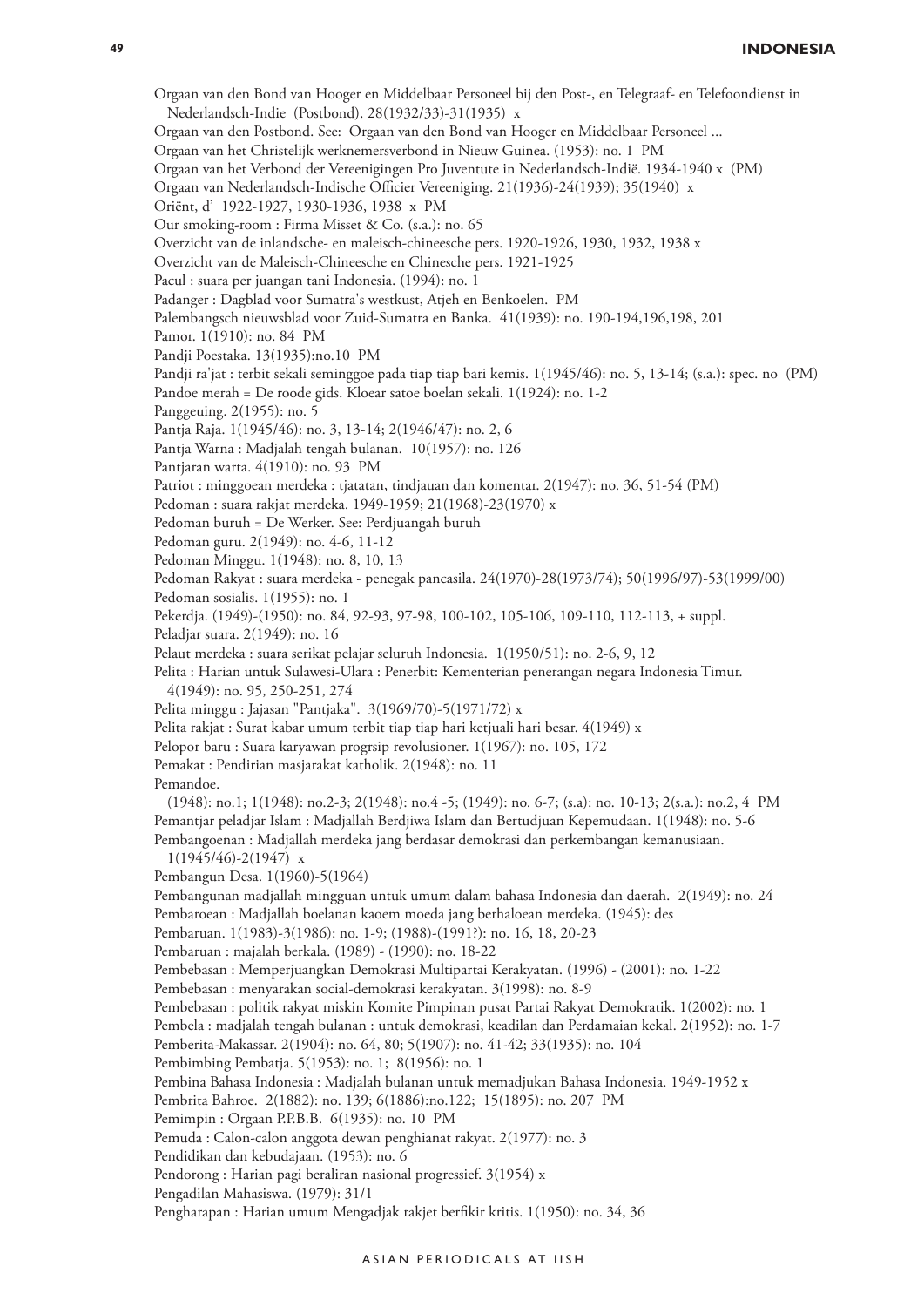#### **Indonesia 50**

Penghela rakjat. 2(1947): no. 16 Penghentar : Surat chabar moluko. 28(1895): 16/11 PM Penindjau. 1(1949): no. 150 Penindjauan : Soerat Chabar Minggodan. 2(1935): no. 7-8 Penjuluh sosial. 1952-1953 x Perdjoangan buruh : suara dari federasi perkumpulan Buruh Seluruh Indonesia 1(1949/50): no. 1-5, 10-11 Perdjuangah buruh : Madjallah Gabungan Persarekatan buru Indonesia. 1947-1950 x Peresu : percikan revolusi dari suaka. 1(1976): no. 1-2; 2(1977): no. 1-2 Peretas. 1(1947/48): no. 1-11 PM Perniagaan. 8(1910): no. 90; 17(1919): no. 129 PM Pernyataan, surat dan dokumen lain. (1991): jan., maret, juni-juli, des. Persatoean. 1(1946): no. 1 Persatoean goeroe : Orgaan P.G.I. Orgaan ini dikirimkan kepada sekalian anggota. 7(1934): no. 17-18; 8(1935): no. 1-3 Persatoean Indonesia. 2(1929): no. 23; 6(1933): no. 184, 186-188 Persatuan : Madjallah untuk menjelenggara soal soal politik,ekonomi, sosial dan kebudajaan. 3(1949): no. 21 Persatuan : Termasuk harian "Padjadjaran". 3(1949): no. 296-297 Persatuan tani. (1952): 1/5 Persaudaraan : Journal of the Melbourne University Indonesian Studies Society. 1(1968): no. 1 Persberichten (Sarekat Peranakan Tionghoa Indonesia.) (1934): juli-oct.; 1935: mrt.-apr., oct.-dec. Persrapport : Reg. Voorl. Dienst. (1951): no. 6; (1952): no. 20 PM Pertimbangan. Diterbitkan doea kali seboelan oentoek kepentingan oemoem. 4(1935): no. 22 Pertja-Selatan. 10(1935): no. 57 PM Pesat : Mingguan politik popular. 6(1950)-7(1951); 11(1955)-13(1957) Petani perempuan : serikat petani Sumatera utara. (2002): no. 3, 5 Pewarta. (1934): nov. PM Pewarta-boemi. (1891)-(1894); (1896)-(1897); (1899); (1902); (1904); (1907); (1920); (1923) x PM Pewarta-Borneo. 2(1910): no. 94 PM Pewarta-Deli : Orgaan boeat Pertja Timor dan Gouvernement Atjeh. 1(1910): no. 19; 10(1919): no. 59; 24(1933)-26(1935) x (PM) Pewarta Djakarta. 2(1952): no. 3 Pewarta-Gorontalo : Terbit tiap hari selasa-kemis dan sabtu. 2(1948): no. 136 Pewarta hindja. 6(1910): no. 101 PM Pewarta Kediri. 1(1925): no. 3 PM Pewarta Menado. (1907): no. 3 PM Pewarta prijaji : Soerat kabar boelanan aken bergoena ... 1900-1902 Pewarta Soerabaia. 2(1904): no. 118; 8(1910): no. 119; 30(1932): no. 85-90. See also: Pewarta Surabaia Pewarta Surabaia : Harian nasional untuk kesatuan negara dan bangsa Indonesia. 70(1974) x Pewarta wolanda : Chabar beharoe dari negeri Wolanda dan benoewa jang lain.1(1900): no. 1, 14/7 (PM) Pictures from Indonesia. 1949-1950 x Pikiran Rakjat : mengadjak pembatja berpikir kritis. 1954, 1956/57, 1978-1982, 1996/97- x Pimpinan Pemimpin. 1(1948/49): no. 1-7 PM Pionier, De : Voor een beter, gaver, welvarend Nw-Guinea. (1953): no. 6-7, 10-12, 14-16, 31 PM PKI buletin (Partai Komunis Indonesia) 1(1952)-3(1954) x PKI dan Perwakilan : madjalah tentang perdjuangan PKI dalam Dewan2 Perwakilan. 8(1964): no. 4 Planter, De : Orgaan der Vakvereeniging voor Assistenten in Deli. 21(1929)-32(1940): no. 437-518, 520-664, 666-694 PM Pedoman Minggu. 1(1948): no. 8, 10, 13 Poetri-hindia. 3(1910): no. 4 PM Pos Indonesia. 1969-1971 x Postiljon : Orgaan van de "Filatelisten-vereniging Nw.-Guinea". 1(1957/58): no.1-6; (1958): no.8-9, 13 PM Prakarsa : mengembangkan pikiran kritis dan memperkuat. (1995): no. 52 Prasasti : majalah mahasiswa sejarah fakultas sastra undip. (1997): no. 2 PRD newsletter : publication of the International Office of the People's Democratic Party of Indonesia. (1997): July Prange's Advertentieblad. 1(1896): no. 248 PM Preanger-bode : Nieuws- en advertentieblad voor de Preanger-regentschappen, tevens mailcourant. 1896-1952, 1954 x (PM) Prisma (Lembaga Penelitian, Pendidikan dan Penerangan Ekonomi dan Sosial) 1975-1987, 1989-1991 x

Prisma : the Indonesian indicator. (1977) - (1990): no. 6, 9, 12-16, 18-22, 24, 27-30, 34, 38-49

Progres : menuju masyarakat demokrasisejati (Komite Internasional Progres) 2(1992): no. 2; 3(1993): no. 1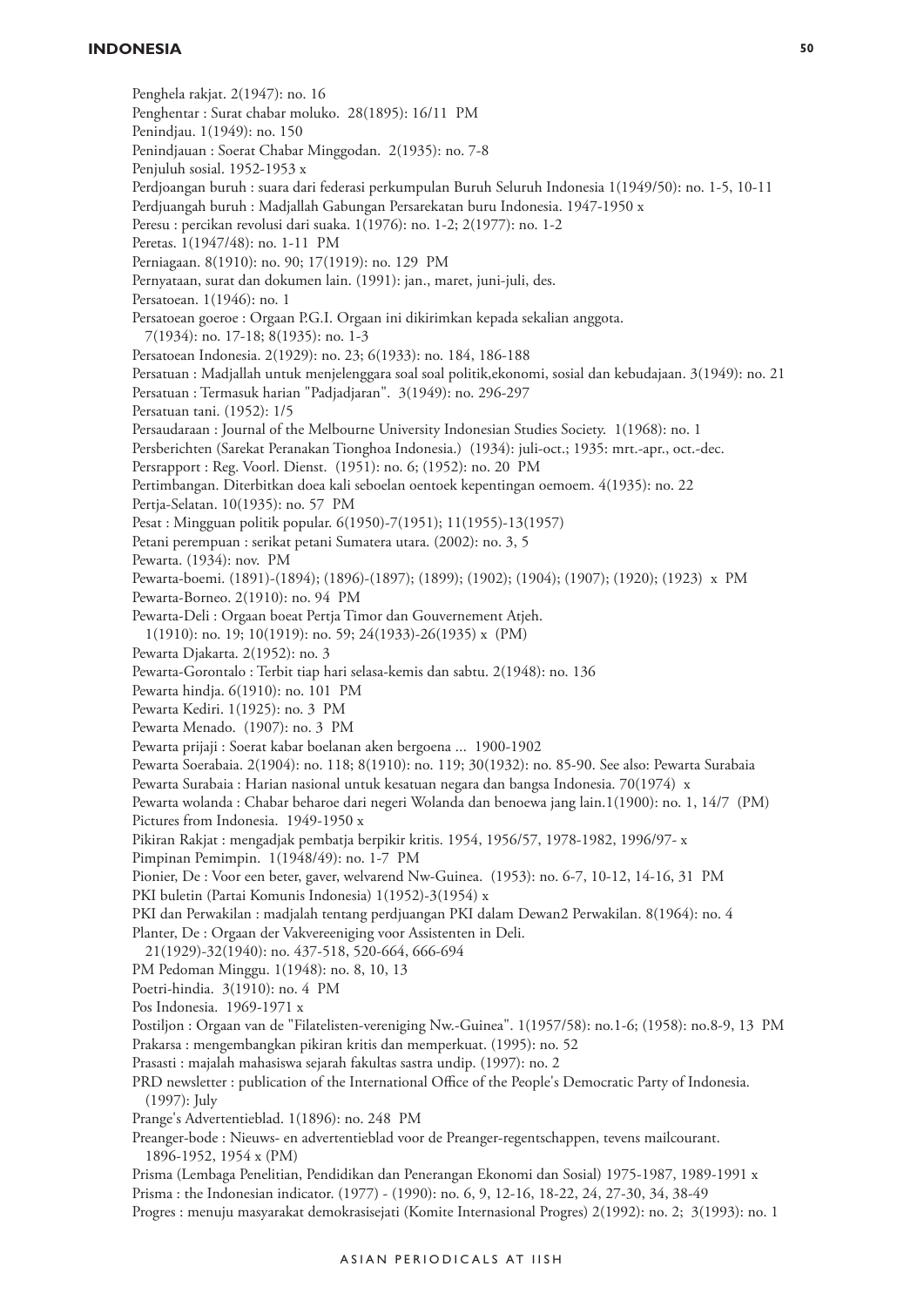Proses. 1(1949): no. 2

Protestantsche-eeredienst. (1841): 9/10 PM PRRI Bulletin. Voice of New Indonesia. 1(1958/59): no. 1-17 Publicaties van het Bureau van den Onderwijsraad. 1928-1931 Putera Samudera : madjalah resmi angkatan laut Republik Indonesia. 2(1951): no. 10 Rabaul news. 7(1952): no. 29-30,32-35 PM Radio-gids = Pedoman radio. (1948): no. 5(1/8) PM Ra'jat : Membawa soeara-perdjoeangan Ra'jat mempertahankan Repoeblik Indonesia. 1(1945/46) x Rakjat : untuk demokrasi dan keadilan. (1950)-(1952) x Rakyat Merdeka. (1999)- Rantau : an Australian/Indonesian Journal. (2000): no. 1 Recht en wet : Rechtsgeleerd maandschrift. (1882): no. 1, 4 Regt in Nederlandsch-Indie, Het : Regtskundig tijdschrift. (1852): no. 5 PM Repelita : Mingguan menudju akselerasi modernisasi pembangunan. 4(1972): no. 1-29, 31-36, 38-50, 52 Republic of Indonesia. Information Service. (1947)-(1948): no. 1-20 Republik : Madjalah sentengah bulanan. 1(1950/51)-2(1951) x Republik : Penerbit: Yayasan Warta Tempo Anggota SPS. 17(1974) x Republika : mencerdaskan kehidupan bangsa. 4(1996/97)- x Revue, De : algemeen geillustreerd weekblad. 1(1921): no. 30 Review of Indonesia (Communist Party of Indonesia) 1955-1965 x Riau pos : harian pagi : bangun negeri bijakkan bangsa. 6(1997) x Sambal : über Indonesien. 1978, 1980-1981 x Sarinah : Surat kabar bulanan. 1(1981): maret, no. 8-10 Seruan : buruh non manufaktur. (2001): no. aug. Seruan buruh (Front Nasional Perjuangan Buruh Indonesia) (1999)-(2002) x Setiakawan. (1990): no. 4-5 Setiakawan solidariteit : Yayasan setiakawan kaum buruh seluruh Indonesia. 1(1982/83):no. 1;(1984): no. 1-4

Siang Po. 33(1935): no. 103 PM

Siasat : Warta sepekan. 1952, 1954-1958 x

Sikap : Mimbar-Politik. 1949, 1952-1958 x

Sikap : Penerbit: Mij. Oesaha kebangsaan di Mataram (Djokja). 16(1933): no. 165, 250

Sin Min. 1949, 1955-1956 x

Sin Ming Lao Kung Hui. 4(1949): no. 37-40

Review of Indonesian and Malaysian Affairs (RIMA) 21(1987): no. 2

Protes! : dari buruh untuk keadilan. 1995, 1998, 1999, 2000, 2002 x

Revolusioner : Madjallah Resmi Pesindo, Pemoedo Socialis Indonesia. 1946

Rode Kruis Post. Uitgegeven door het hoofdbestuur van het Nederl. Rode Kruis voor zijn afdelingen in Ned. Nw-Guinea. 2(1951): no. 1; 3(1953): no. 5 PM

Ronde tafel, De : cooerdineerend sociaal-economisch cultureel en politiek weekblad. 1(1946): no. 1-2

Sabangsch nieuwsblad. 2(1916): no. 14-15 PM

Samarangsch advertentie-blad. (1855): no. 50 (14/12); (1857): no.1 (2/1) PM

Samarangsche courant.

(1856): no.52(27/12); (1857): no.1 (3/1); 29(1873): no.143 (21/6); 31(1875): no.110 (12/5) PM

Samin. (1987): no. 5-6

SARI pers : republik Indonesia baginu penerangan Djakarta.1948-1949 x

Sari warta dan ichtisar pers dari Indonesia. (1952): no. 25-26

Saudagar Indonesia. 1(1932): no. 1 PM

S.E.C. (Sumatra-East-Coast) rubber handbook : a manual of rubber planting companies and private estates, details as to the present stage and development. 1911-1912

Sedar : Madjallah setengah boelan oentoek keboedajaan,kemasjarakatan dan politik = Ontwaken. Halfmaandelijks cultureel, sociaal en politiek tijdschrift. 1(1949): no. 8

Sehat : media islam dan reproduksi perempuan. 5(1999)-6(2000): no.27-31

Seinpaal, De : Orgaan van de Vereeniging van Europeesch personeel in dienst bij de Deli Spoorweg Maatschappij. 1(1919): no. 1

Sejarah : pemikiran, rekonstruksi, persepsi. (1991)-(1992): no. 1-2

Selebaran suara SBPU. 1(1954): no. 6

Semangat : Membina imam dan ketjerdasan dalam era pembangunan. 1972-1974 x

Semarang courant : Algemeene nieuws- en advertentieblad. 9(1904): no.86, 42-44,158; 10(1905): no. 165 PM Semarang Expres, De. 1922: no. 72-92, 128, 130 x

Semarangsch handelsblad : Algemeen dagblad voor Nederlandsch-Indië. 1(1912): no. 66, 275 PM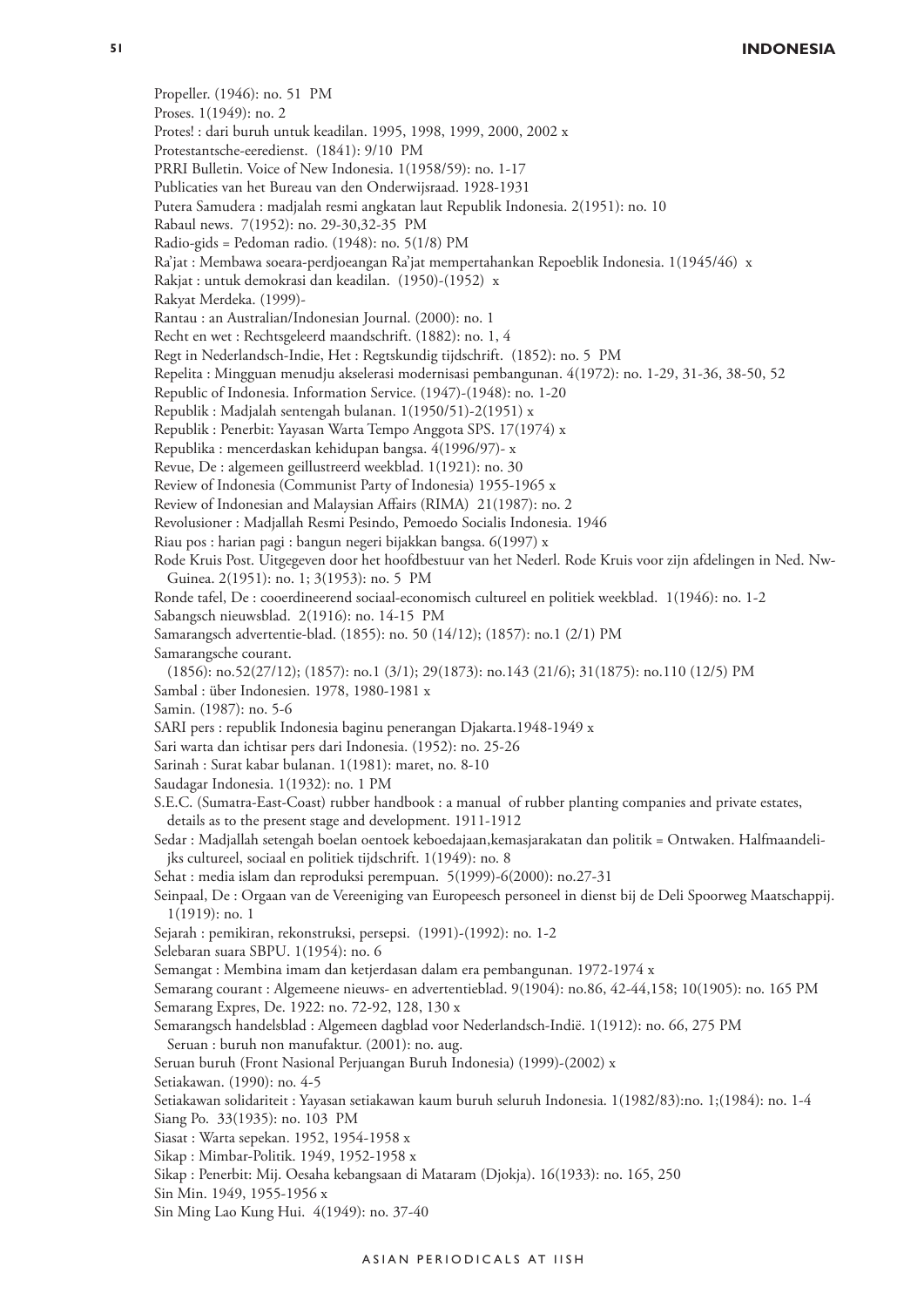| 52<br><b>INDONESIA</b>                                                                                                                     |
|--------------------------------------------------------------------------------------------------------------------------------------------|
| Sin po. 6(1916): no. 172 (28/4); 13(1935): no.654 (12/10) PM                                                                               |
| Sin tit po : Ditjitak sabeu hari, ketjoeali hari nunggoe dan hari raja oleh Sin tit po. 10(1933): no. 13, +18/1                            |
| Sin tit po (Dutch. Ed.) 1(1938): no. 6, 8, 11; 2(1939): no. 1,3                                                                            |
| Sinar : madjallah pengetahoean æoenoem. 3(1934): no. 3-6                                                                                   |
| Sinar Baujamas : Diterbitkan seminggu sekali untuk umum oleh. 2(1949): no. 4                                                               |
| Sinar-Borneo : Soerat kabar dan advertentie. 1(1907): no. 35 (11/12); 4(1910): no. 43 (4/6) PM                                             |
| Sinar deli : Diterbitkan setiap hari ketjoeali hari minggoe dan hari besar.                                                                |
| $4(1933) - 5(1935)$ ; 7(1936)-8(1937) x (PM)                                                                                               |
| Sinar Djawa. 11(1910): no. 66; 12(1911): no. 1; 15(1914): no. 70 PM                                                                        |
| Sinar harapan : memperjuangkan kemerdekaan dan keadilan, kebenaren dan perdamaian, berdasarkan KASIH.<br>18(1978), 19(1979)-20(1980) x     |
| Sinar merdeka : terbit tiap tiap hari Sabtu. 3(1948): no. 39, 41                                                                           |
| Sinar Pasoendan : Dagblad Soenda Oemoem. 3(1935): no. 100 PM                                                                               |
| Sinar sembilan : Penerangan rajat dasaran demokrasi. 1(1949): no. 10<br>Sinar Pasoendan : Dagblad Soenda Oemoem. 3(1935): no. 100 (7/5) PM |
| Sinar Sumatra : Soerat kabar & advertentie diterbitkan sabeu hari ketjoeali hari minggoe dan hari jang dimoe-                              |
| liaken. 1905-1906, 1910, 1911, 29(1933) x (PM)                                                                                             |
| Sipatahoenan. 12(1935): no. 106 PM                                                                                                         |
| Slompret Melayoe. (1875): no.23; 22(1882): no. 96; 26(1886): no. 55, 57; 39(1899): no. 54 PM                                               |
| Sociaal spectrum van de archipel : Maandelijks orgaan van het Departement van sociale zaken te Batavia.                                    |
| 1(1947/48)-2(1948/49): no.11; 3(1949): no. 2, 4-5                                                                                          |
| Sociale berichtgeving : mededelingen voor de Officieren Sociale Dienst in Indonesie.                                                       |
| $(1949)$ - $(1950)$ : no. 2-13, 15-25                                                                                                      |
| Socialist Bulletin (Partai Socialis Indonesia) 1956-1960 x                                                                                 |
| Soeara boeroeh. 1(1946): no. 1-15                                                                                                          |
| Soeara Hindia : Orgaan boeat segala bangsa. 1(1914): 20/7 PM                                                                               |
| Soeara Kalimantan. 6(1935): no. 49 PM                                                                                                      |
| Soeara katholiek : Madjallah katholiek oemoem dengan memoeah soeara: Perkoempoelan politiek-katholiek di                                   |
| Djawa. 8(1935)-9(1936) x<br>Soeara kita : oentoek passoekan2 di Nieuw-Guinea. (1951): no. 1, 3                                             |
| Soeara kita : untuk kemanusiaan keadilan dan kebenaran. 1(1999/00)-3(2002) x                                                               |
| Soeara Merdeka. 1(1931): no. 1 PM                                                                                                          |
| Soeara merdika : Lidahnja kaoem. Sama-rata jang tjari kamerdikaannja Hindia dan rajatnja. (1917): no. 1-13                                 |
| Soeara oemoem : Dagblad nasional oentoek Indonesia. 1932-1935, 1937 x (PM)                                                                 |
| Soeara parindra : Madjallah opisil dari Partai Indonesia Raja. 1937-1939 x                                                                 |
| Soeara P.B.I. 4(1935): no. 19-20                                                                                                           |
| Soeara P.S.I.I. 1(1937/38): no. 12; 2(1938/39): no. 2-4                                                                                    |
| Soeara ra'jat : Maloekoe selatan. (1976)- (1978): no. 1, 3-8                                                                               |
| Soeara ra'jat : Orgaan perserekatan kommunist India (P.K.I.)                                                                               |
| 2(1919): no. 1, 4-5 ,7-9, 13-16; 3(1920): no. 2-3; 4(1921): no. 1-22; 6(1923): no. 13                                                      |
| Soeara roepi : Orgaan van de Vereenoging der Indonesische Studerenden Roekan peladjar Indonesia.<br>1937-1939, 1941 x                      |
| Soeara S.O.B.S.I. (1948): no. 3-6                                                                                                          |
| Soeara tani. 2(1947): no. 1                                                                                                                |
| Soearamelajoe : Orgaan boeat segala bangsa melajoe. (1914): no. 1                                                                          |
| Soekaboemipost : nieuws- en advertentieblad voor de Preanger en omstreken. 1932-1933 x PM                                                  |
| Soeloeh Indonesia. 1(1926): no. 10; 2(1927): no. 2, 7                                                                                      |
| Soeloeh Indonesia moeda. 1927-1929 x                                                                                                       |
| Soeloeh merdeka. 3(1947): no. 42, 55, 57                                                                                                   |
| Soeloeh ra'jah Indonesia. 3(1929): no. 30                                                                                                  |
| Soeloeh ra'jat : Sjarahan minggoean oentoek masjarakat. 1(1947): no. 1, 3-4; 2(1948): no. 5, 8-10                                          |
| Soeloeh ra'jat Indonesia. 3(1929): no. 30, 33 (PM)                                                                                         |
| Soember penerangan : oentoek Timoer Raya. 2(1946): no. 205-208 PM                                                                          |
| Soenda Berita di terbitken saban hari Senen. (1903): no. 1 PM<br>Soera Semarang : Illustratieblad. 1(1936):no.1-3 PM                       |
| Soerabaia-Post : Advertentieblad voor Oost-Java. (1937): no. 22                                                                            |
| Soerabaiasch Handelsblad. See: Nieuw Soerabaiasch Handelsblad                                                                              |
| Soerabaiasch Nieuwsblad. 1(1909): no. 8, 95; 3(1911): no. 171); 10(1918): no. 76; (1923): 6/9 PM                                           |
| Soerabaya Courant.                                                                                                                         |
| 34(1869); 38(1873)-42(1877); 47(1882); 51(1886); 53(1888); 55(1890); 56(1891)-57(1892); 63(1898);                                          |

71(1906); 75(1910); 79(1914)-80(1915) x PM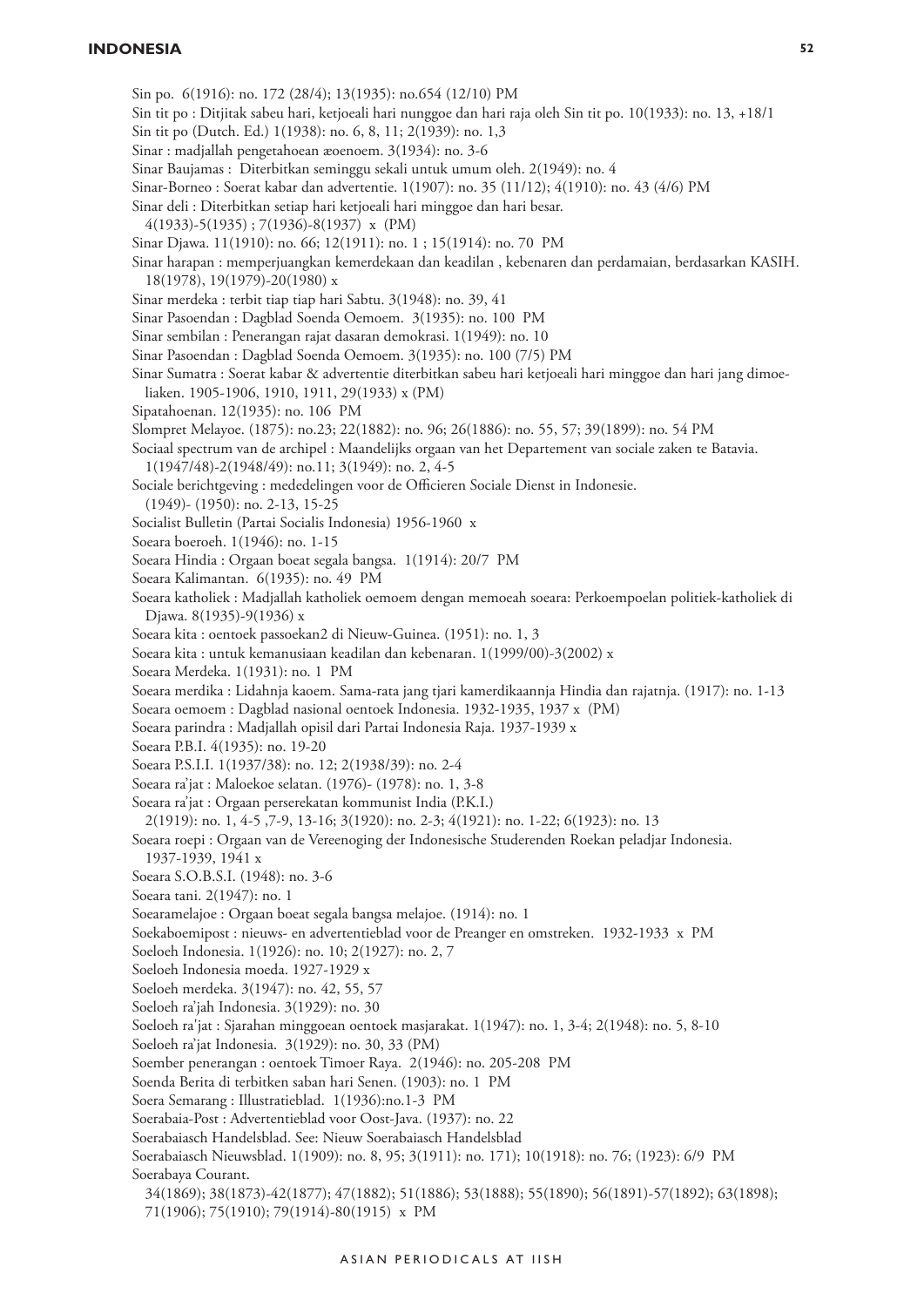Soerabayasch Nieuws- en Advertentieblad. (1853): no. 11; (1854): no. 8 PM Soerakarta's Nieuws- en Advertentieblad. 13(1882): no. 50 PM Soerja Soemirat : weekblad gewijd aan de belangen van maatschappij, huisgezin, onderwijs en opvoeding in Nederlandsch-Indie. 1(1892); 3(1894); 12(1903)-13(1904); 16(1907); 19(1910); 25(1916) x (PM) Soerya. Memoeat Pewarta Oemoen dan swara persatoean "Moelat Sarira" di Mangkoenagaran. (1935): no. 3-4 PM Solid : menggalang solidaritas rakyat miskin. (2002): no. 3 Solidaritas : bekerja, berjuang, belajar. (2000): no. 3 Solidaritas buruh Indonesia : perjuangan merebut hak-hak kaum. (1994): no. 1-2; (1999): no. 7 Spoorbondsblad, Het : Orgaan van den Spoorbond. 1(1923/24)-2(1925); 7(1930)-9(1932); 10(1933);14(1937) Sport. 1(1910): no. 6 PM Sprokkelingen van Lindeteves-Stokvis. 3(1910); 6(1912)-12(1918); 15(1921); 18(1924); 21(1927)-33(1939) x (PM) Sri-Sumatra. 7(1916): no. 75 SSI : Studenten Solidariteit Indonesië. (1999): no. 2 Staatsblad van Nederlandsch-Indië. (1925): no. 319; (1942): no. 1-59 Statistical pocket book of Indonesia.(1934-1935, 1937-1941, 1956-1957, 1959 Statistik Indonesia. 1974-1976 Statistik konjunktur Indonesia. 1958-1961 x Statistisch jaaroverzicht voor Nederlandsch-Indië. See: Indisch verslag Stem van Ambon : orgaan van de Stichting "Door de eeuwen trouw". 1(1950-20(1970) x (PM) ; cont. by: Zelfbeschikking. Stem van Indonesie, De. (Antiimperialistisch Strijdcomite) (s.a.): no. 1-3 Stemmen uit Indonesia over sociale, economische, culturele en politieke vraagstukken. 1(1937): 10-12; 2(1937): no. 1-4; 4(1936): no. 6 PM Stuw : orgaan der vereeniging tot bevordering van de maatschappelijke en staatkundige ontwikkeling van Nederlandsch-Indie. 1(1930) - 4(1933) (PM) Suar : warkat warta. 3(2001): no. 2 Suara akar rumput : media komunikasi Walhi Sumut dentjan Anggota dan Mitra. 1998-2001 x Suara Aksi. (1993): aug.; (1994): no. 5 Suara andelas: bulletin suara massa, objektip, merdeka. 1(1956): no. 3 Suara baru: forum bagi karyawan departemen luar negri. 1(1968): no. 13 Suara buruh kependjaraan. 1953-1959 x Suara buruh pegadaian. 1950-1951 x Suara buruh P.T.T. 5(1950): no. 4 Suara F.D.R.: Front demokrasi rakjat Indonesia. 1970: Mai Suara guru. 1(1950): no. 2-4 Suara HAM: menegakkan demokrasi dan hak azasi manusia. 1(1998): no. 1-5; 2(1999): maret, mei Suara hapsari. (2003): no. 23-24 Suara-Irian. 2(1950): no. 2-3 PM Suara kampung. (1994): no. 2 Suara kanguru. 7(1959): no. 23 PM Suara katolik. 1954-1955, 1957 x Suara marhaenis. 1956-1958 x Suara Masjumi. See: Suara Partai Masjumi Suara massa. 1(1994): no. 2 Suara merdeka: independen, objektif, tanpa prasangka. 1974, 1996-1999 Suara Nasional. 1950-1951 Suara Papua: untuk pembebasan bangsa papua dari kolonialisme/imperialisme melalui emansipasi dan partisipasi. 1989, 1992 Suara Partai Masjumi. 1950-1957 x Suara patriot. (1983): aug.-sep.; (1984): jan. Suara pedelaman. 1(1948): no. 2 Suara pemuda Indonesia: buletin persatuan peladjar Indonesia di tiongkok. 1967-1968, 1979 x Suara pemuda: terbit tiap tiap hari Kamis. 3(1948): no. 7 Suara penerangan. 1951-1952 x Suara petani : bulletin Tiga Bulanan : serikat petani Sumatera utara. (2001)-(2002): no. 1-2 Suara perlawanan rakyat miskin (Front Perjuangan Rakyat Miskin) (2002): no. 1 Suara pinggiran : media informasi dan dokumentasi. (1995): no. 22; 6(1997): no. 28; 11(2001): no. 50 Suara rakjat : pustaka Indonesia. 1955-1957 Suara rakjat Sumatera: harian Indonesia berhaluan nasional demokratis. 2(1950): no. 187-189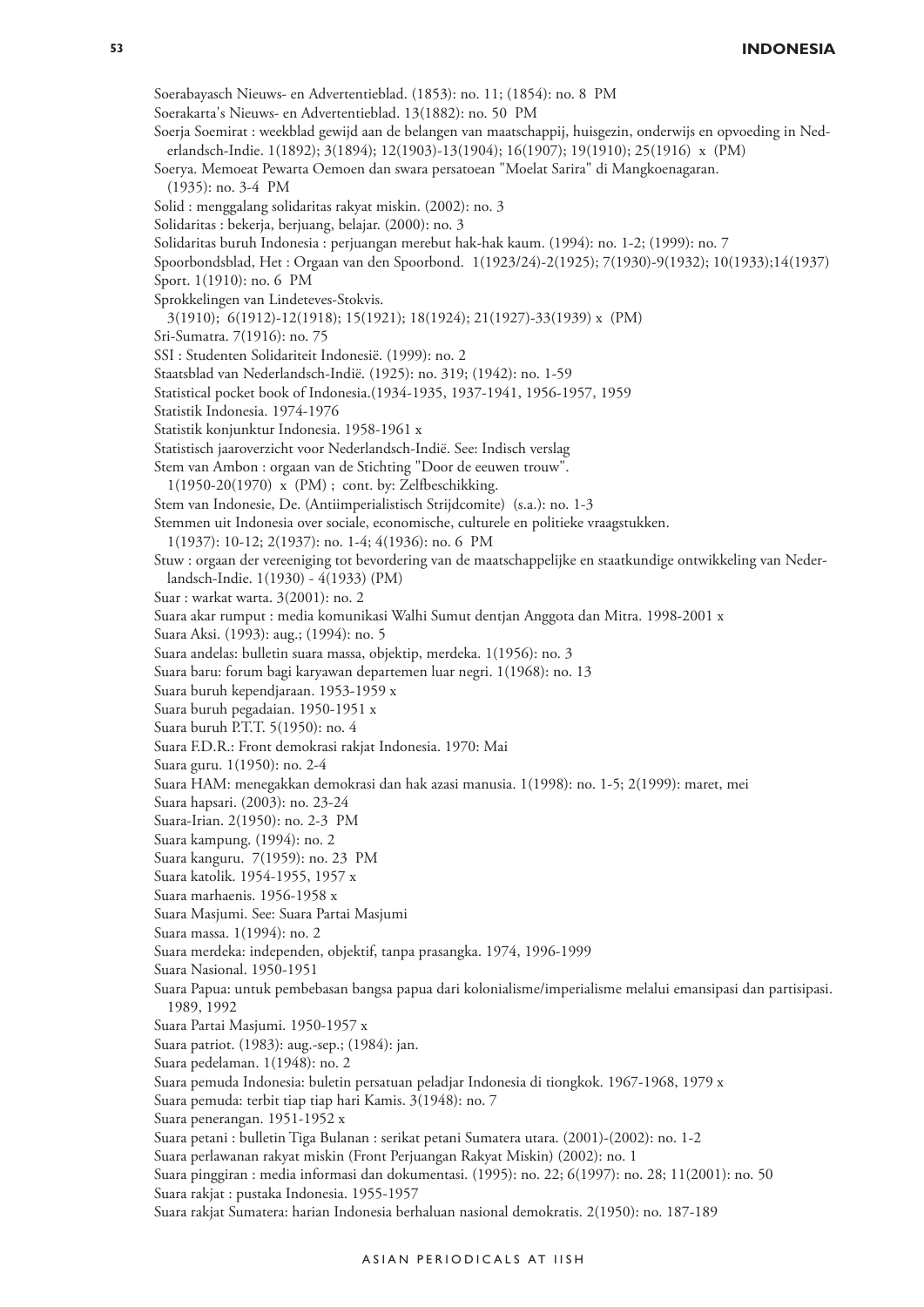Suara rakyat. 1991-1992 x Suara rakyat : Sumatera utara. (1999): no. 2, 4-7 Suara rakyat Indonesia = Indonesian People's Voice. 1968-1983 x Suara revolusi. (2002): Maret Suara SBII. 1951-1957 Suara SBKA. 1954-1957 x Suara socialis. 1952, 1954, 1955-1959 x Suara tani. 1950-1965 x Suikerbond, De : Orgaan van de bond van geemploieerden bij de suikerindustrie op Java. 4(1910): no. 4 PM Suikerkultuur-maatschappijen op Java : vergelijkende cijfers. (1913/22)-(1920/29) Suluh Ambon. 4(1949): no. 10 Suluh Indonesia. 9(1962): no. 97, 101, 105-107 Suluh : Madjalah perhimpunan peladjar Indonesia di Negiri Belanda. (1966): jan.-feb. Suluh nautika. 6(1956): no. 6 Suluh rakjat. 3(1949): no. 319-320 Sumatra : Weekblad voor geheel Sumatra. 3(1926): no. 34; (1927): kerstno.; 5(1928): no. 1; (1929): kerstno. PM Sumatra-bode : nieuws-, handels- en advertentieblad. 11(1904);15(1908); 17(1910); 30(1923); 38(1931) x PM Sumatra-courant : Nieuws-, handels- en advertentieblad. 16(1875): no. 91; 20(1879): no. 42 Sumatra News, The. (s.a.) PM Sumatra Post : dagblad voor Sumatra's oostkust. 6(1904); 8(1906); 12(1910); 15(1913); 23(1921); 25(1923); 34(1932); 41(1939) x PM Sumatra Research Bulletin. 1971-1975 Sumber Indonesia. 1(1966): no. 10-12; 14(1967): no. 19 Sunday courier. 1953, 1955, 1956 x Surabaja post : Suratkabar umum berdasarkan ketuhanan untuk keadilan semua golonkan. 22(1974) x Surya : harian pagi dari Surabaya. 10(1995/96)-13(1998/99) x Swara-Tama : Serat kabar katoelik medal saden dinten rebo lan setoe. 15(1935): no. 34 PM Taak, De Algemeen Indisch weekblad. 1(1917/18)-2(1918/19); 3(1919/20); 5(1921/22)-7(1924); nieuwe serie: 7(1924)-8(1925): no. 25 (PM) Tamboor Melayoe. 1(1888):no.1(7/4) PM Tanah Abang Bode. See: Nieuwsgier Tanahair : Madjalah Indonesia diluar negri. 4(1965/66): no. 8-9, 12; 5(1966/67): no. 1 Tani bergerak : tanah dan traktor untuk penggarap. (2000): no. 4 Tapol (British Campaign for the Defense of Political Prisoners and Human Rights in Indonesia) (1973)- Tapol background and information series. (1975): no. 1; (1976): no. 1-2 Tapol : Canadian campaign for the release of Indonesian political prisoners. (1977): no. 1 Tapol : U.S. campaign for the release of Indonesian political prisoners. (1975)-(1979): no. 2-4, 7-8, 10, 16-19 Tarik : warta teknologi tepat guna. 1(1980)-3(1982) x Taruna (Ikatan Pemuda Dan Mahasiswa Indonesia) (1990): no. 23 Tegas berjuang menegakkan keadilan dan kebenaran. 8(1974) x Tejkad rakjat : Hidup Partei Kommunis Indonesia. 2(1968): no. 2 Telefoon, De. : Dagblad voor Indie. 2(1887): no.364; 3(1888): no. 505; 5(1890): no. 1307; 6(1891): no. 100; 9(1894): no. 239; 10(1895): no. 2 PM Telegraaf, De : Algemeen Nieuws- en advertentieblad. (1878): proefno.; 2(1880): no. 136 PM Tempelier, De : Orgaan van de Ned. Ind. Groot-Loge van de Internationale Orde van Goede Tempelieren. 1(1921/22)-18(1938/39) Tempo : Untuk nusa dan bangsa. 12(1957): no. 26-89 Tenaga : madjallah Umum Kaum Pekerdja. 5(1950/51): no. 6-8, 10-12 Tentoonstelling, De : Orgaan de Vereeniging "De Tentoonstelling te Batavia van 1893". (1892): no.1; (1893): no. 9 PM TEROMPET : Kalawarta Teropong Masalah Pestisida. (Pesticide Action Network Indonesia) 1998: no. 20 Terompet rakyat (Lembaga Budaya Kerakyatan Taring Padi) (1999)-(2002): no. 1-19, 21-26 Tidar diterbitkan tiga kali sebulan untuk daerah kedu. 1(1949): no. 1-2 Tifa, De : Wekelijks nieuwsblad voor Nieuw Guinea. 1(1956):no.1, 5 (PM) Tijd, De : Weekblad voor Nederlandsch-Indie. 1(1887): no.1-8 PM Tijdschrift, Het. 1(1911/12)-3(1912/13) Tijdschrift voor het Binnenlandsch Bestuur. 42(1912): no. 1 PM Tijdschrift voor het kadaster in Ned.Indië. 1923-1924 x

Tijdschrift voor Indische taal-, land- en volkenkunde. 75(1935)-77(1937)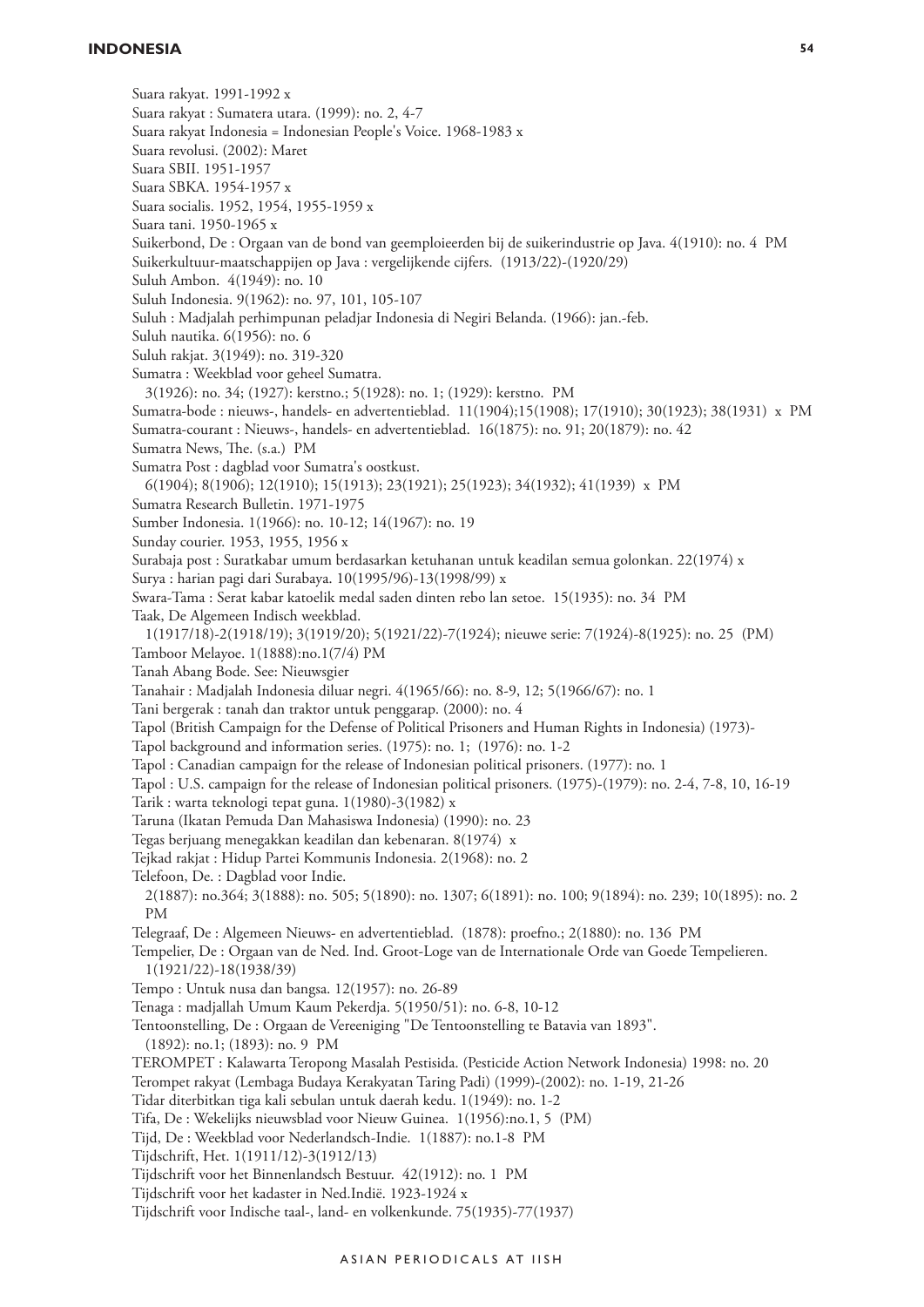Tijdschrift voor Nederlandsch Indie. 1(1867)-5(1871); N.S.: 1(1872)-17(1888)

Tijger, De. : weekblad van de Tijger-Brigade. (1947): 12/4 PM

Timboel : Algemeen periodiek voor Indonesie. 1(1927)-7(1933) x

Times of Indonesia. 1954 x

Tindjauan masaÆalah perburuhan (Kementerian Perburuhan Republik Indonesia) 2(1950): no. 6-9

- Tindjauan rakjat. 1(1947): no. 1
- Tiongkok Rakjat (Pustaka Bahasa Asing) (1960): no. 8
- Tjahaja India. 2(1883):no.19(8/3); 5(1886):no.39(1/4) PM
- Tjahaja Sumatra. 7(1904): no. 52; 13(1910): no. 28 PM
- Tjahaja Timoer. 3(1910): no. 46; 11(1919): no. 65
- Tjahaja Tjirebon. 1(1914): no. 46 PM
- Tjandra : Kala warti minggon. (1949): no. 1
- Tjehaja-Sijang. (1896): no. 9; (1902): no. 23 PM
- Tjengkeh : Onafhankelijk Moluks maandblad. 1(1978)-8(1986): no. 5
- Tjerdas Harian pagi dari rakjat dan untuk rakjat. 3(1957): no. 551, 554

Tjerimai : Nieuws- en advertentieblad voor Cheribon en omstreken.

- 1(1886): no. 42; 28(1911): no. 25; 29(1912): no. 81 PM
- Tjerita-Hindia : Weekblad over Nederl. Oost-Indie. 1(1923): no.1 (proefdruk), 1 PM
- Tjin Po. (1927): no. 106 PM
- Toekomst in Nieuw-Guinea : Maandblad van en onder directie van de UNICOM- V.K.N.G. 1(1952): no. 6 PM
- Toma : madjalah bulanan : untuk membantu persjuangan kemerdekaan Republik Maluka Selatan = Vooruit :
- maandelijks orgaan ter ondersteuning van de strijd voor een vrije en onafhankelijke Republiek der Zuid Molukken. 6(1971)-23(1988) x
- Tong-tong : het enige Indische blad ter wereld. 1964, 1966, 1970-1971 x (PM) ; cont. by Moesson
- Tong-tong : weekblad van de afdeeling voorlichting der gezagsbataljons Indië. 1(1945): no. 1 PM
- Tri-Pandji : Pembangunan Partai Marxis-Leninis. 1(1971): no. 1

Tropisch Nederland : Tijdschrift ter verbreiding van kennis omtrent Oost- en West Indie. 7(1935): no. 21

- Tualang : media anak merdeka. (1999)-(2000): no. 3-5
- Tugas kita : harian persuangan rakyat. (2001): 27/7; (2003): no. 1-2
- Tunas : Madjalah Rukun Peladjar Indonesia. 1(1951): no. 1

Tuntutan zaman. Penerbit : Kementerian penerangan N.I.T.Bah : Maluku ubara Ternate. 2(1949): no. 8

- Udaya : Madjallah Indonesia umum dan merdeka dibawah pimpinan Noto Soeroto = Opgang : Algemeen en onafhankelijk Indonesisch tijdschrift. 1(1949): no. 7
- Uitweg, De : Officieel orgaan der Internationale Vereniging Bellamy. 2(1936): no. 7

Universum. Maandblad gewijd aan den vooruitgang. 1(1892): no. 1 PM

- Utusan Indonesia. 5(1950): no. 3-7, 11, 21-23
- Vakbeweging, De : weekblad ter propageering van de eenheidsgedachte in de Indische vakbeweging. 1(1925/26); 2(1926/27): 1-21
- Van Dorp's maandblad. 8(1904): no. 5-6 PM
- Van Ingen's maandblad. (1897): no. 7 PM
- V.B.H. Madjaklah Olaraga. (1952): no. 10; 7(1955): no. 3 PM
- Vereniging van Huisvrouwen. (1956): apr., mei; (1959): sept.-dec.; (1960): jan.-nov. PM
- Veritas : majalah demokratisasi. (1999): Mei

Veritas : R.K. Maandblad voor de apostolische prefectuur van Padang. 5(1932): no. 4 PM

- Verslag omtrent de Eigen Pensioenfondsen voor de landsdienaren in Nederlandsch-Indie. 1936-1938; 1944-1950
- Verslag omtrent de Pensioen- en Weduwen- en Weezenfondsen voor de Indische landsdienaren.
- 1936-1938; 1944-1950

Verslag omtrent den dienst der Postspaarbank in Nederlandsch-Indië. 1915- 1925

- Verslag van bestuur en staat van Nederlandsch-Indie, Suriname en Curacao. See: Koloniaal Verslag Voice of free Indonesia, The. 1945-1947 x
- Volharding, De : Orgaan der Vereeniging voor Spoor- en tramwegpersoneel in Nederlandsch-Indië.

7(1914): no. 7-18; 8(1915) - 11(1918); 12(1919): no. 1-2, 5-24

- Volkscourant, De. (1931): no. 75 PM
- Volksstem, De. 1(1931/32): no. 1, 107 PM

Voorpost, De : Orgaan gewijd aan de belangen van Indië.

- 1(1916): no. 14-22, 28-33, 35-37, 39-40, 42, 45-48, 50, 52-53
- Voorwaarts : Vakblad voor Spoor- en Tramwezen, Post- en Telegraafdienst. 4(1904): no. 50 (PM)
- Vredesstem, De : Maandblad ter propagering en versterking der vredesgedachte (Vredesgroep Bandoeng) 1(1935/36)-3(1937/38) x

Vredeswerk : Maandblad gewijd aan de belangen van de Vrede. (Ned. Ind. Vredes Federatie) 6(1939): no. 12; 7(1941): no. 1-2.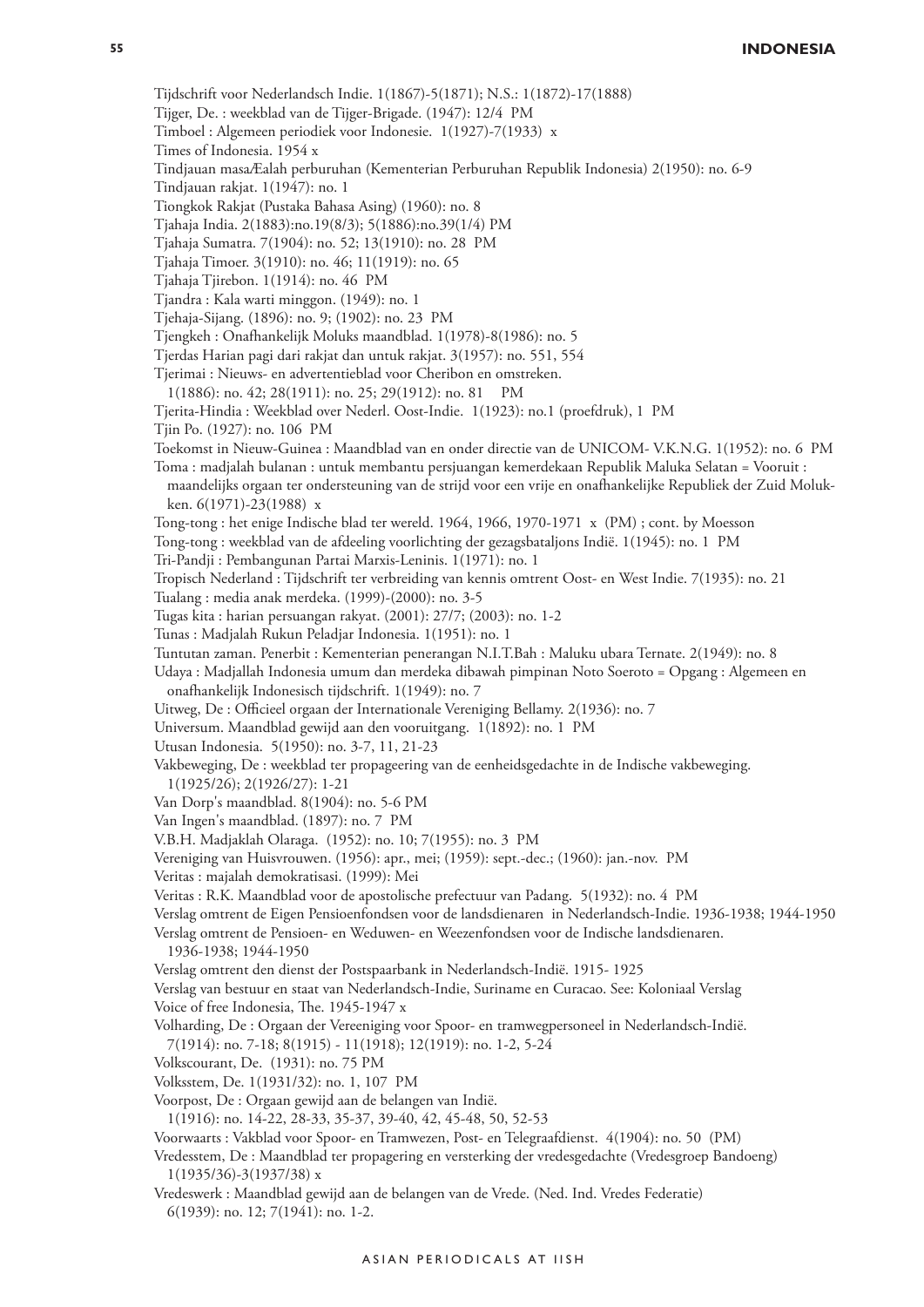Vredeswerk : Orgaan van de Nederlandsch-Indische vredesfederatie. 2(1932)-3(1933); 6(1939)-7(1940) Vrije Pers, De (1948):21/12,22/12; (1949):18/1 PM Vrije woord, Het : Orgaan van de Indische Sociaal-Democratische Vereeniging. 1(1915/16) - 7(1921/22) (PM) Vrouw en kind : Tijdschrift voor moeders, opvoedsters, verpleegsters, paedagogen en iedere belangstellende in de opvoeding van het kind. 1(1935/36): no. 1 PM V.V.L. Courant, De (Verbond van Vereenigingen van Landsdienaren) (1931): 5/3 Waktu : Madjallah berita bergambar. 8(1954): no. 13 Wanita sedar. 2(1951/52): no. 15-17, 21 Wanita. 1(1947):no.7 Wapenbroeders : uitgave van en voor de Nederlandsche strijdkrachten in Ned.-Indie. 1(1946/47)-4(1949/50) x (PM) Warna Warta. 3(1904): no. 355; 9(1910): no. 137 PM Warta : Soetat kabar ini diterbitkan tiap tiap hari, ket joeali hari minggoe, oleh Markas Besar Serikat. (1946): no. 40-41 Warta andalas : Ketjardasan, pembangunan, kesedjahteraan. 1(1972/73): no. 1-24, 26-35, 40-62 Warta-Berita. 11(1896): no. 68 PM Warta berita : Berlandaskan amanat penderitaan rakjat. 3(1954): no.147-148; 7(1957): no.129 Warta-berita untuk Dunia Serikat-Sekerdja di Indonesia. (1950)-(1955) x Warta bhakti : Pendukung manifesto politik R.I. 55(1965): 15/2-31/7 Warta bulanan : ekspor beberapa pelabuhan Indonesia. 1952-1953 x Warta bulanan : impor beberapa pelabuhan Indonesia. (1952): no. juli-dec. Warta bulanan : impor dan ekspor dari Indonesia. Ekspor Indonesia. (1952): no. juli-dec. Warta bulanan : impor dan ekspor dari Indonesia. Impor Indonesia. 1949-1950 x Warta bulanan : impor Indonesia. 1952-1957 x Warta bulanan : import dan export dari Indonesia. 1950: no. aug.-dec. Warta bulanan : statistik Antar-Pulau. (1952): no. juli-dec.; + (1953): 2 spec. no. Warta dagang : Commercial news. Diterbitkan tiap hari Saptoe oleh Oesaha penerbitan "Solo". 1(1947): no. 5, 9, 11-15, 17 Warta DPP-LPRKROB : lembaga perjuangan rehabilitasi korban rezim orde baru. 3(2005): jan.-feb. Warta fadjar. See: Ochtendpost Warta Hindia. 8(1916):no.28 PM Warta Indonesia. 1(1945): no. 2-3; 3(1947): no. 12, 20; 4(1948): no. 3-5, 8-9, 17, 20, 26-27 Warta Irian. (1950): no. 2 (15/6) PM Warta kampung. 2(2001): no. 7 Warta pedesaan (Pusat studi pedesaan dan kawasan, Universitas Gadjah Mada) 19(2002): no. 7-9 Warta research. 1960-1963 x Warta sarbupri : Madjalah resmi sarbupri. 4(1953)-8(1957) x Waspada. 1(1959): no. 1-4 (febr.) PM Waspada : demi kebenaran dan keadilan. 1947-1960, 1973-1974, 1996/97- Wawasan : pengemban cita-cita bangsa. 13(1998/99)-14(1999/00) Wederopbouw : maandschrift gewijd aan de Jong-Javanen beweging en het Javaansch geestesleven. 1(1918/19)-6(1923) Weekblad voor Indië. 1(1904); 3(1906); 4(1908); 6(1910); 9(1912); 11(1914)-14(1917); 17(1920) (PM) Weekblad voor Neerlandsch-Indie. 4(1892): no. 22; 5(1893): no. 32 PM Weekly economic review of the Economic commissariat of Indonesia. 1951-1956 x Wereldnieuws en sport in beeld. 1(1948): no. 10; (1939): kerstno. PM Werker, De = Boeroeh. See: Perdjuangah buruh West-Java Courant, De. 1931-1933 x West-Papua bulletin: orgaan van de vrije Papoea's. (1971): Juli West-Papuan Observer. 1979-1988 x West Papua Rundbrief. (2004): no. 33 Wiwarda-Tama. Karesidenan Banjoemas. 2(1949): no. 10 Wonk, De : Off. cluborgaan v/d SV. Zigo. (1953)-1(1954); 3(1956)-(1957) x PM Xpos. 1998- Yayasan Pondok Rakyat newsletter. (2002): no. 1 Zaaier, De : Blad ter verbreiding der christelijke gedachte in Ned.-Indie. 13(1935): no. 7 PM Zaman baru : Madjalah kebudajaan jang terbit tiap bulan. (1956): no. 6; (1957): no. 3-4,+ apr. Zaman buru : madjalah seni dan sastra. (1964); (1965): no. 4-5 Zaman buru : mingguan demokrasi rakjat. 1(1950/51)-3(1952/53) x 't Zeepaardje : Societeit & amusementsvereniging. (1957): oct. PM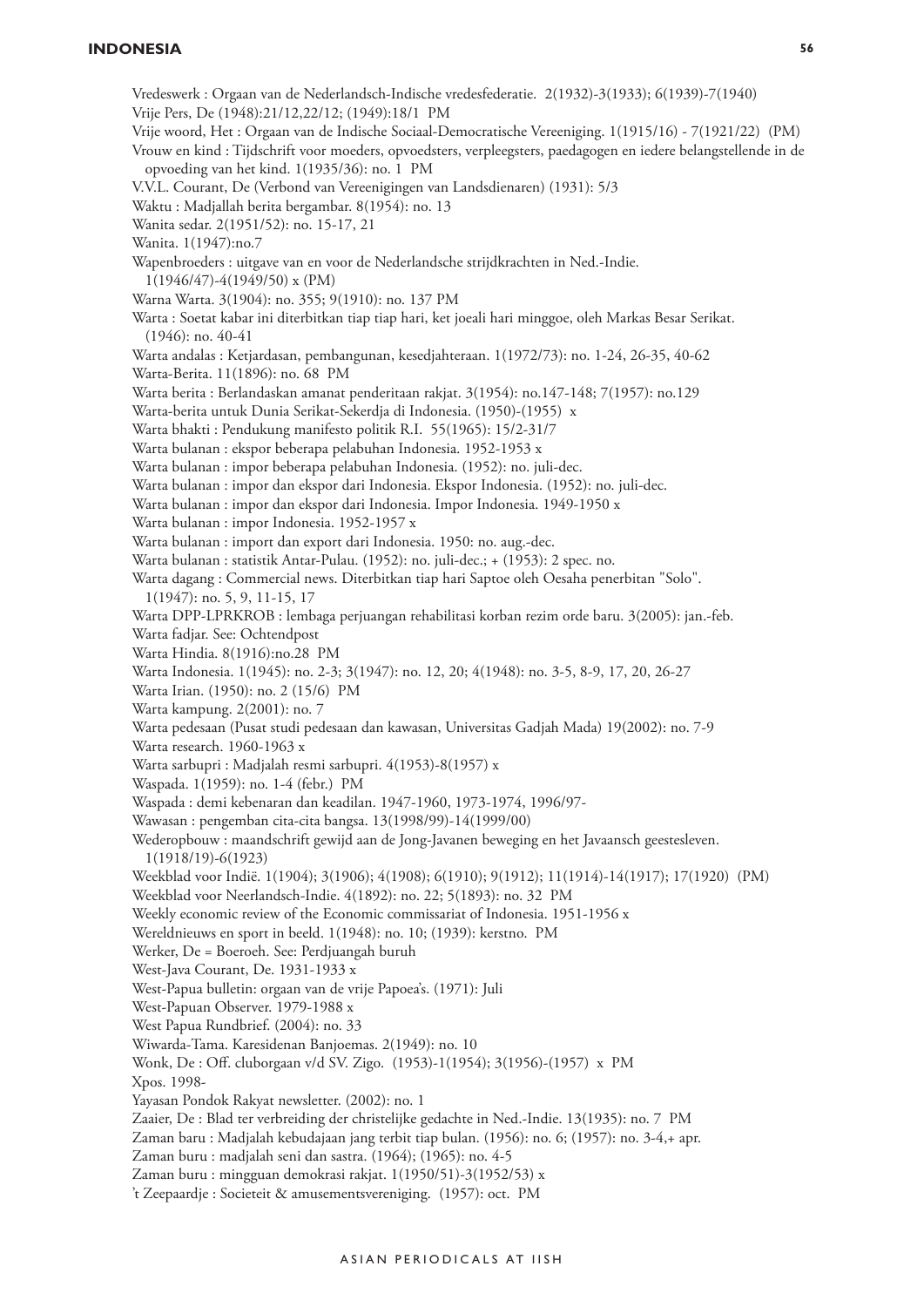Zelfbeschikking : tijdschrift gewijd aan het vrijheidsstreven van onderdrukte etnische minderheden in het bijzonder die in Indonesie. 1(1970) - 22(1991):no.1 (PM)

Zendingsbode, De : Maandblad, orgaan van het centraal comite voor de zending der Indische kerk. 2(1928): no. 9 PM

Zenith. 4(1954): no. 1-3, 5

Zoeklicht, Het : Kringblad voor Kring Malang der N.S.B. 1934-1937, 1939-1940 x

Zondagsblad van "Futura" : Algemeen weekblad voor Ned. En Kolonien. (1897): no. 10 PM

Zweep, De. (1898):no.1-65 PM ; cont. by d'Oriënt

#### **Iran**

15 Khordad : faslname-ye tarikhie-siyasi-farhangi : historical, political and cultural quarterly. 5(1996): no. 22 Aban : haftename-ye siyasi-ejtemai-farhangi. 1(1997) - 3(1999): no. 1-18, 20-33, 37, 39-78, 80-97, 99-105 Aftab-e emruz. 1(1998):no. 9; (2000):no. 162,177 Ahangar : dar tabiat = Persian humorous monthly.  $1(1979)$ : no.  $4-16$ ;  $(1986)-(1987)$ : no. 60, 66 Ahrar : nashriyye-ye siyasi, ejtemai, eqtesadi-ye Azerbaijan. (1997): no. 8 Akhbar-e eqtesad. 1(1999): no. 1-24 Amu Darya : the Iranian journal of Central Asian Studies. 1(1996): no. 1 Amuzeshha-ye az enqelab va sosialism. (1981)-(1988): no. 1, 5-22 ARA : journal officiel de l=armee de liberation de l=Iran Aria. (1999): no. 268 Ark : nashriyye-ye elmi, farhangi, adabi, honari. 6(1997): no. 246 Arman : review of the foreign bureau of the organisation of democratic students of Iran. 1(1975); 2(1976) x Arman-e mostaz'afin Sazman-e razmandegan-e pishgam-e mostaz'afin-e Iran. (1979)-(1980): no. 1-5, 8, 10-11, 18, 26-35 Artesh. 5(1999): no. 269 Articles choisis de: KAR, Organisation des Guerilleros Fedaïs du Peuple d' Iran. (1981): no. 8-9; (1996): no. 30-31 Arzesh : haftehnameh-e siyasi, ejtema'i, farhangi. 5(1999):no. 262, 266 Arzeshha : siyasi, farhangi, ejtemai, eqtesadi (Jamiyat defa az arzeshhaye enqelab-e eslami) 1(1996): no. 8-13, (1997): spec.no. Asr-e azadegan. (1999)-(2000): no. 1-156 Asr-e ma : do hafte name-ye siyasi, ejtemai (Sazeman-e mojahedin-e enqelab-e eslami-ye Iran)  $1(1994) - 6(1999)$  x Ava-ye mostaz'afin : organ-e daneshju-ye sazman-e razmandegan-e pishgam-e mostaz'afin-e Iran. (1980)-(1981): no. 4-21, 23-48 Avril : Organ-e jonbesh-e mardomi-ye Aramine : Organ of the Armenian popular movement in Persian. Azerbaijan : nashriyye-ye farhangi, siyasi, ejtemai. (1997): no. 61 Bahar : Iranian daily. (2000): no. 0-75 Baqi : organ-e jamee-ye rohaniyat-e mobarez-e jozireq al arab. 3(1988): no. 27 Barname-ye jebhe-ye melli-ye Iran dar Orupa (Jebhe-ye melli-ye Iran. Orupa) (1978): no. 1 Basij : bazgu-ye didgah-e komunism-e enteqadi. (1980): no. 4, s.d. Berichte Nachrichten Meinungen aus der Islamischen Republik Iran. (1980)-(1982): no. 1-7; (1983): no. 11; (1984): no. 14 Besui-ye sosiyalism : populism dar barname-ye hadd-e aqall: naqdi bar "Fedaiyan-e khalq che miguyand". (1980?)-(1983): no. 4-6 Biraq-e edalat = Flag of Justice. 1917 Bulletin de liaison et d'information (Institut Kurde de Paris) (1986)-(1989) x Bulletin d'information (Maison de l'Iran) (1975): no. 15 Bulletin d'information (Parti du Travail d'Iran) (s.a.): no. s.d. Bulletin d'information : publ. par le Comite Central du Parti Toudeh d'Iran (Tudeh) (1966): no. 2 Buletin-e ettehad-e niruhaye-ye chap kargari. (1994)-(1995): no. 1, 3 Buletin-e khabar (Sazmanha-ye jebhe-ye melli-ye Iran dar Amrika - vahed-e shamal-e Kalifornia) 1999-2000 x Cahiers d'etudes sur la Mediterranee orientale et le monde Turco-Iranien (Association Francaise pour l'Etude de la Mediterranee Orientale et du monde Turco-Iranien) (1991): no. 12 Checkmate : Review of Iranian Affairs. (1966): no. 1 Cheshm-e andaz-e Iran. (1999): no. 2 Communications and development review (Iran Communications and Development Institute ) 1(1977/78): no. 1-4; 2(1978): no. 1-2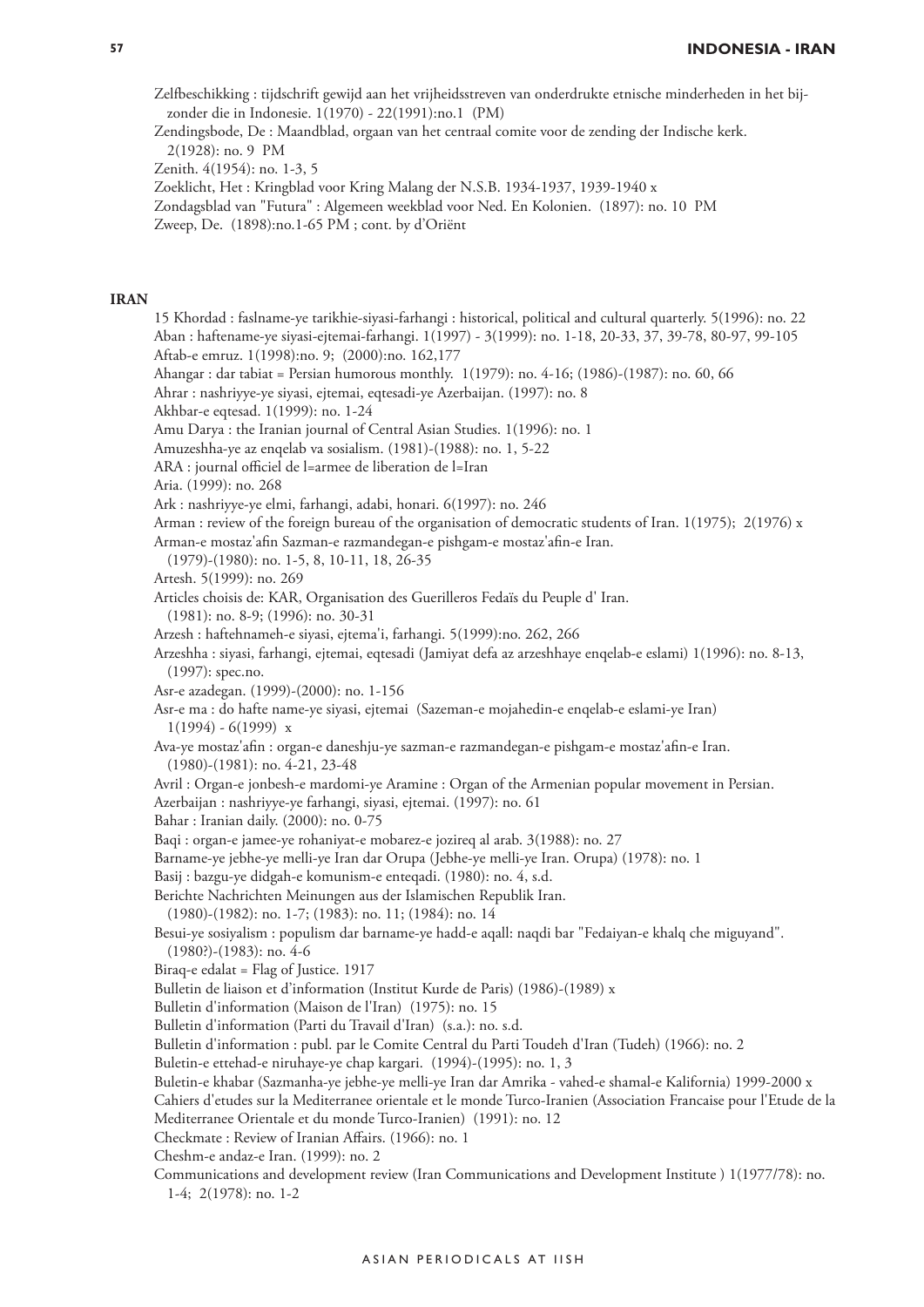Connaissance de l'islam : la pensee chiite (Centre Iranien de Formation Islamique en Europe) (1980)-(1984): no. 1-7, 12, 15-16 Dabireh : revue d'etudes du monde Irano-aryen. 91991): no. 1 Daftarha-ye kanoun. (1989)-(1998): no. 1-11 Daftari az 'barname-ye komunisti' (Hezb-e komunist-e internasiunal) (1981): no. 1 Danesh. (1920): no. 1-14 Donya : chap-e doktor Arani. 1(1934)-2(1935): no. 1-12 Dunya = Donya : political and theoretical organ of the central committee of the Tudeh party of Iran. 1960-1985 x Echo of Iran, The : daily bulletin : political edition. 17(1969) - 19(1971): no. 4757-5287 x Emruz. 2(1999)-(2000): no. 141-384 x Enqelab : toté-e-ye kudeta siyasat-e heyat-e hakome va vazayaf-e komunistha (Vahdat-e enqelabi bara-ye azadi. tabaqe-ye kargar) (1980): no. 11 Entekhab. 1(1999): no. 62-66, 68-75 Eqtesad-e Iran : Daily economic news. (1999): no. 287 Ettehad-e mardom : organ-e ettehad-e demokratik-e mardom-e Iran. (1981): no. 79-80, 95, 102, 104-106, 108-120 Ettelaat. 28(1953): no. 8167, 8170 Farhang va Pazhuhish (Vizarat-i Farhang va Irshad-i Islami) (2002): no. 87-97 Fazelname-ye markez-e motalaat-e Asia-ye Markazi va Qafqaz. 5(1996) - 6(1997): no. 13-18 Fazelname-ye yad : organ-e bonayad-e tarikh-e enqelab-e eslami-ye Iran. 1(1985) - 12(1997): no. 1-46, 49-50 Fath : independent Iranian daily. (1999)-(2000): no. 4-9, 11, 13-20, 22-37, 39-49, 51-55, 57-80, 88-96 Feda'i : organ-e komite-ye markez-e sazeman- e feda'iyan-e khalq-e Iran. 1(1984)-(1990) x Freiheit für Iran. See: Iran Bulletin (MSV) From Iran: Raha'i : translations from Raha'i (Liberation) and other publications of the Organisation of Communist Unity (1981): no. 2 Ganjine-ye asnad : faslname-ye tahqiqat-e tarikhi : historical research quarterly magazine (Iran national archives organization) 1(1991) - 8(1999): no. 2, 27-32 Goft-o-gu : faslname-ye farhang va ejtemai. (1993) - (1996): no. 1-12, 14 Hambastegi : paper of the international federation of Iranian refugees and immigrants councils. (1995): no. 59; (1997): no. 75 Hamshahri. 7(1999): no. 1875, 1881 Hoquq-e zanan : mahname-ye ejtemai. 1(1998?): no. 2 INF Informationen (deutschsprachige Beilage zu Iran Azad) (1964)-(1967): no. 5-15 Info (Koordinationskomitee der autonomen iranischen Studenten) (1978): no. 0 Information bulletin : publ. by Central Committee of Tudeh Party of Iran (Tudeh) (1966): no. 2 Informationsblatt (World Association of Families of Iranian Political Prisoners and Martyrs) (1977): no. 1 Informationsbulletin (ODYSI) (1975): Okt. International : paper of the Worker-communist Party of Iran. (1992): no. 1 International Kar (New Series) (1982): no. 2-3 International Rahe Kargar : international organ of the Organisation of Revolutionary Workers of Iran. (1988)-(1989): no. 36-37, 40-41 Iran Aktuell : Zeitschrift der Tudeh Partei Iran. 1982-1984 x Iran Bulletin. 1(1973)-13(1986) Iran Bulletin : a political quarterly in defence of secularism, democracy and socialism. (1994): Winter Iran Bulletin (Moslemische Studentenvereiniging West Germany) 1982-1983 x Iran Echo : Informationen, Hintergründe, Dokumente. 2(1980):-(1982): no. 1-32, 34-35 Iran en Lutte (Union des Etudiants Iraniens en France) (1978): no. 2 Iran free press = Ruzname-ye Iran-e azad. 1(1971/72)-5(1975/76) x Iran-heute. (1980): no. 3; (1981): no. 5-6 Iran in Resistance. (1986)-(1987): no. 15-16 Iran-info. (1983): no. 3 Iran Info : het bulletin van de Iraanse Studenten Associatie Nederland. 1(1995): no. 4-5 Iran informatie. 1977-1978 x Iran Informationsblatt (Volksfedajin Irans) 1988-1989 x Iran khabar. 1(1994)-2(1995) x Iran-Komitee-Informationsdienst. (1978): no. 6-7 Iran liberacion : revista de la Union de la Asociacion de los estudiantes Musulmanes Iranies en el Extranjero. (1985): no. 15 Iran liberation : a publication of the Union of Muslim Iranian Students Societies Outside Iran. 1982-1984, 1987 x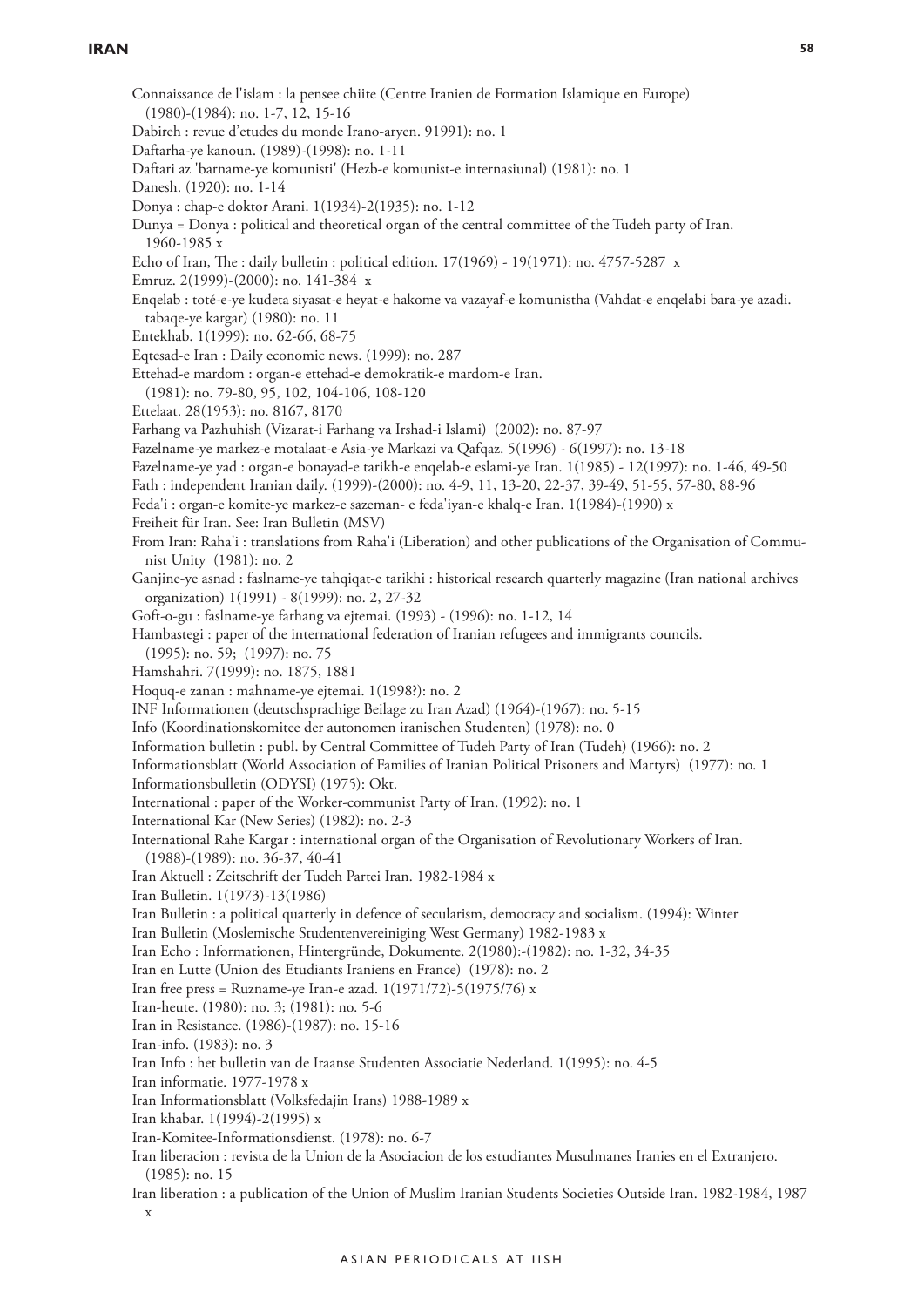Iran-Magazin : Zeitschrift des Iran-Solidaritätskomitees. (1989): no. 1 Iran monitor (Business International) (1985)-(1986): no. 71, 83 Iran Namah : Majallah-i Tahqiqat-i Iranshinasi (Bunyad-i Mutali'at-i Iran) (1982): no. 1; (1983):no. 2-4; 20(2002): no. 1-4; 22(2005): no. 1-4 Iran nameh. 3(1961/62): no. 15-16 Iran Report (CISNU) 1970-1978 x Iran Report (CPSN) 1974: no. 1 Iran-report (Internationale Liga fuer Menschenrechte. Iran-Gruppe) (1996): no. 2 Iran rouge. [1972]: no. 1-2 Iran today (American Friends of Revolutionary Iran) (1983): no. 1 Iran today : Bulletin of the Committee for the Defence of the Iranian People's Rights. 5(1987): no. 8 Iran tribune. 1969-1974 x Iran va jahan. 2(1982)-4(1984) x Iran-e azad (Jebhe-ye melli-ye Iran dar Eropa) 1986: no. 141 Iran-e bastan. 1(1933): no. 1-48; 2(1934): no. 1-45; 3(1935): no. 1-17 Iran-e farda. 7(1998) - 8(1999): no. 50, 53-61, 63, 65-67 Irandefence : news bulletin of the Organisation for the Defence of Human Rights in Iran. 6(1976): no. 1 Iranian : the Iranian Newspaper. (1994): no. 28, 30 Iranian contemporary history. See: Tarikh-e mo'aser-e Iran Iranian Economic Review = Revue iranienned'economie. (1976)-!977): no. 1-2 Iranian Kurdistan (Democratic Party of Iranian Kurdistan) (1991): no. 1-2 English Ed. (1993)-(1997) Iranian National Front Review. (1997): no. 3; (1999): no. 31, 37-38, 42 Iranian outlook (Communist Party of Iran) (1997): no. 1 Iranian Studies. 1(1967): no. 1; 1(1968)-6(1973); 8(1975)-24(1991) Iraninform: a marxist-leninist review. (1979): no. 10 Iranisches Jahrbuch. 1(1981)-9(1990) Jahan : organ of the student supporters of the Organisation of the Iranian Peoples' Fedaii Guerrillas - abroad. 4(1985)-5(1986) x Jahan-e ketab. 4(1998): no. 13-16 Jahad : nashriyye-ye jehad-e sazandegi. 4(1983): no. 62 Jalsat-e sokhanrani va bahs va gof-o-gu : daftar-e aval (Sazeman-e daneshjuyan-e pishgam) (1979): no. 1 Javaneh-ha (Sazeman-e charikha-ye Fedai-ye khalq-e Iran. Kermanshahan) (1976): no. 2 Jebhe. 1(1999): no. 1-56 + special issue Jomhuri-ye eslami. 21(1999): no. 5822 Jonbesh-e daneshjui : organ-e sazeman-e mohsalin va daneshjuan-e Irani kharaj az keshvar. (1981)-(1983): no. 3, 8, 10, 14, 17 Journal de Teheran, Le. 1(1936)-1940) x Journal of iranian research and analysis. 15(1999):no. 2 ; 16(2000) - Journal of the Regional Cultural Institute : (Iran, Pakistan, Turkey) (Regional Cultural Institute ) 5(1972): no. 2-3 Kar (Komite-ye merkezi-ye sazeman-e charikha-ye Fedai-ye khalq-e Iran (aksariat) 1(1984)-7(1990): no. 9, 20, 29, 32-34, 78, 80 Kar : sazeman-e charikha-ye feda'i-ye khalq-e Iran (Sazeman-e feda'iyan-e khalq-e Iran) 1(1979) - 7(1985) x Kar (Travail) : articles choises de l'organe general de l'Organisation des Guerilleros Fedais du Peuple d'Iran (Aksariat) (1980): no. 4 Kar international (Organisation der Volks Fedajien des Iran) (1983): no. 1 Kargar-e komunist : organ-e ettehad-e mobarezan-e komunist. (1981)-(1983): no. 2-5, 8-10 Kargaran-e mobarez-e. (1980): no. 2 Kargar-e komunist : organ-e ettehad-e mobarezan-e komunist. (1981)-(1983): no. 2-5, 8-10 Kargar-e tab'iadi : organ-e enjoman-e kargaran-e penahande va mohajer-e Irani. (1997): no. 23; (1999): no. 5 Kavosh. (1981): March Kayhan. (International edition) 13(1971): no. 4275-4276, 4278-4280,+ spec.: 25th.centenary ed. Kelk : mahname-ye farhangi va honari : a review of art and culture. (1998): no. 94 Keyhan. 12(1953): no. 3069 Keyhan-e havai. (1988): July, 785-787, 790, 792, 795-796, 800-802 Khak va khun. (1968): no. 243, 247-250, 255-256, 259-262, 298-307, 391, 393-411, 415-419 Khanvade-ye sabz. 1(1997): no. 4 Khordad. 1(1999): no. 32, 151, 156, 166-234, 237-281 Kiyan. 9(1999)-(2000): no. 46, 50 Kleines Nachrichtenblatt : eine Zusammenfassung der wichtigen politischen Nachrichten Irans. (1981): no. 5 Komunist : organ-e markezi-ye hezb-e komunist-e Iran. (1983): no. 0-5 (7 numbers)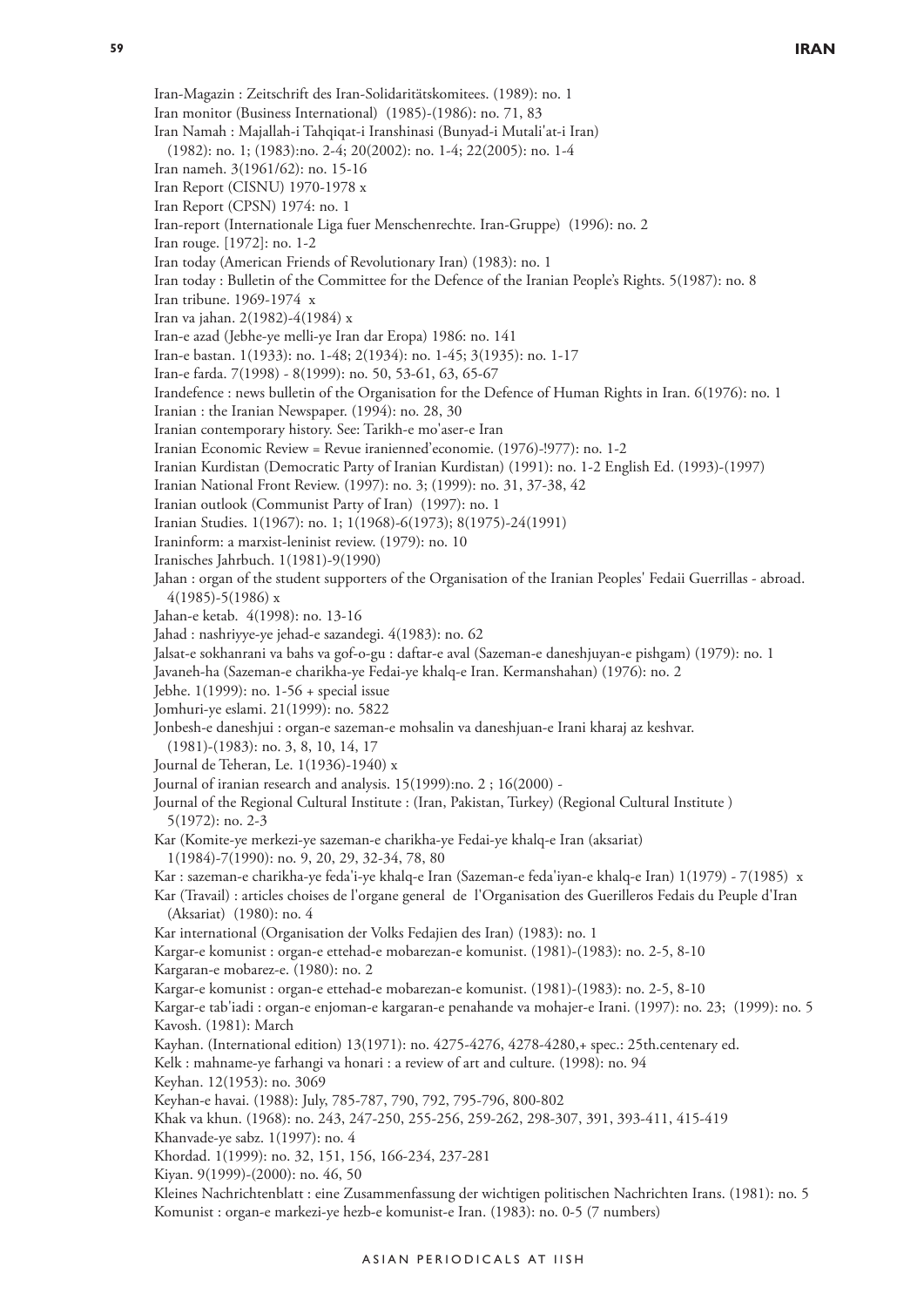# **IRan**

| Kordestan : organ-e komite-ye merkezi-ye hezb-e demokrat-e Kordestan-e Iran = Kurdistan : organ of central                                                                         |
|------------------------------------------------------------------------------------------------------------------------------------------------------------------------------------|
| committee democratic party of Iranian Kurdistan. 1981, 1988-1992 x                                                                                                                 |
| Kurdistan : organ of the Central Committee of [the] Democratic Party of Iranian Kurdistan = Kordestan : organ-e                                                                    |
| komite-ye merkezi-ye hezb-e demokrat-e Kordestan-e Iran. 1988-1992 x; (1993): no. 196-                                                                                             |
| Kurdistan d=Iran. See: Iranian Kurdistan                                                                                                                                           |
| Lokomotiv : nashriyye goruhi az kargaran-e rah-e ahan. (S.a.): no. 1-10                                                                                                            |
| Luqman : annales des presses universitaires d'Iran. (1984)-(1989); (1991/92)                                                                                                       |
| Majallah-i Fakkah: Mahnamah-i Farhangi, Ijtima'i, Siyasi. (1999-2001): no. 1-25                                                                                                    |
| Mard-e azad. 1(1922/23): no. 2-161 x                                                                                                                                               |
| Mard-e emruz. 1(1943) - 3(1944): no. 7-9, 13-14, 16-28                                                                                                                             |
| Le message de l'islam : revue mensuelle, politique, economique, culturelle et sociale (Fondation de la Pensee<br>Islamique) (1998): no. 166-167                                    |
| Mobajjen. 6(1997) - 7(1998): no. 279, 299-311, 313-314, 320-322                                                                                                                    |
| Mobin. 7(1998) - 8(1999): no. 315-319, 335, 337-339                                                                                                                                |
| Mojahed (People's Mojahedin Organization of Iran) 1980 x                                                                                                                           |
| Mojahedin-e khalq (Mojahedin-e khalq-e Iran) (1980): no. 1-3                                                                                                                       |
| Masale-e hezbi. (1957) - (1958): no. 4-5                                                                                                                                           |
| Mosharakat (Jebhe-ye mosharakat-e Iran-e Eslami) (1999): no. 26; (2000): no. 62, 75                                                                                                |
| Motale'at-e Asia-ye markezi va Qafqaz = Central Asia and the Caucasus review (Faslname-ye markez-e motale'ate<br>Asia-ye Markezi va Qafqaz) 5(1996) - (2000): no. 14, 21-26, 28-29 |
| Name-ye azadikhahan : nashriyye-ye hamahang-e konande-ye jomhurikhahan-e melli-ye Iran. (1984): no. 1                                                                              |
| Name-ye jebhe-ye nejat-e Iran (Front pour la liberation de l'Iran) 2(1983/84); (1985) x                                                                                            |
| Name-ye kanoun. See: Daftarha-ye kanoun                                                                                                                                            |
| Name-ye mardom. (1948): no. 8                                                                                                                                                      |
| Name-ye mardom : organ-e merkezi-ye hezb-e Tudeh-e Iran (Hezb-e Tudeh-e Iran)                                                                                                      |
| 1978-1981; 1984-1987, 1990 x                                                                                                                                                       |
| Name-ye parsi : organ-e takhqiqi-ye kofederasiun-e jahni-ye mohsali va daneshjuyan-e Irani (ettehad-e melli) : the                                                                 |
| quaterly cultural review of confederation of Iranian students (national union)<br>(1970): no. 1; (1972): no. 1-2; s.n.: no. 14                                                     |
| Name-ye sazeman-e jebhe-ye melli-ye Iran : dar Amrika - vahed-e janob-e Kalifornia (Jebhe-ye melli-ye Iran)                                                                        |
|                                                                                                                                                                                    |
|                                                                                                                                                                                    |
| 1(1999): no. 3-6                                                                                                                                                                   |
| Nashriyye-ye mobarake-ye darolfonun-e Tabriz. (1932): no. 1-4                                                                                                                      |
| Navid : vabaste be hezb-e Tudeh-e Iran. 1(1975) - 4(1978): no. 1-73                                                                                                                |
| Nazm-e novin : daftar dar andisheha-ye ejtemai. (1979): no. 1                                                                                                                      |
| Neshat: Iranian independent daily. 1(1999): no. 1-60; no. 84-89, 91-95, 97-100, 102-149                                                                                            |
| News Bulletin (Iranian Students Society in Great Britain) (1977): no. s.d.                                                                                                         |
| News Bulletin : A summary of Iran's Important Political News. 1(1981): no. 6-9, 11                                                                                                 |
| Newsletter (Center for Iranian Studies) 8(1986): no. 2; 9(1997): no. 2; 10(1998): no. 1; 12(2000): no. 2                                                                           |
| Newsletter (Committee for the Defense of the Iranian Revolution) (1982): no. 1, 5                                                                                                  |
| Newsletter (I.C.D.) (1980): no. 2                                                                                                                                                  |
| Newsletter (The Society for Iranian Studies) 20(1988): no. 2; 21(1989): no. 1                                                                                                      |
| Nime-ye digar : nashriyye-ye farhangi, siasi va ejtema'i-ye zanan : a Persian language journal of feminist studies.                                                                |
| $(1984)-(1993): 1-17 + \text{index}; (1993)-(1998): 1-4$                                                                                                                           |
| Nobahar. 33(1942/43):no. 1-26,29-35,71-78,81-87,89-97,99-102                                                                                                                       |
| Nouvelles d'Iran : Bulletin de soutien au mouvement democratique et revolutionnaire Iranien. (1980): no. 3                                                                         |
| Now Rouz: bulletin des etudes irannienes. (1978): no. 2                                                                                                                            |
| Odysi Information. (1976)-(1978): no. 5/6, 10, 12-16                                                                                                                               |
| Offener Brief iranischer Frauen. (1986): no. 1-2                                                                                                                                   |
| Omid-e Iran. (1979): no. 10, 24                                                                                                                                                    |
| Parastoe : blad van Vereniging van Iraanse Vluchtelingen in Nederland.                                                                                                             |
| 2(1988): Herfst; (1990): no. 7; (1993)-(1999): no. 13/14-39                                                                                                                        |
| Pasdar-e eslam : daftar-e tablighat-e eslami. (1983) - (1984): no. 23, 29<br>Path of Toufan : of the sympathisants of the Party of Labour of Iran (Toufan) abroad.                 |
| (1987): spec. no.; (1988)-(1989): no. 1-3                                                                                                                                          |
|                                                                                                                                                                                    |
| Payam-e daneshju : organ-e daneshju'i-ye sazeman-e charikha-ye feda'i-ye khalq. (1975): no. 1-2<br>Payam-e emruz. (1998) - (1999): no. 28, 31-35, 37                               |
|                                                                                                                                                                                    |
| Payam-e hajer. 18(1999): no. 269, 271, 276, 278, 280-281, 283; 19(1999): no. 287-288<br>Payam-e jebhe-ye melli-ye Iran. (2000): no. 66                                             |
| Payam-e tovid Sazman-e Tovhid-e Hadid. (1980)-(1981): no. 1-13, 15-16                                                                                                              |
| Pejk-e parsi : mahname-ye farhang-e Iranian = Persian post : cultural monthly journal.                                                                                             |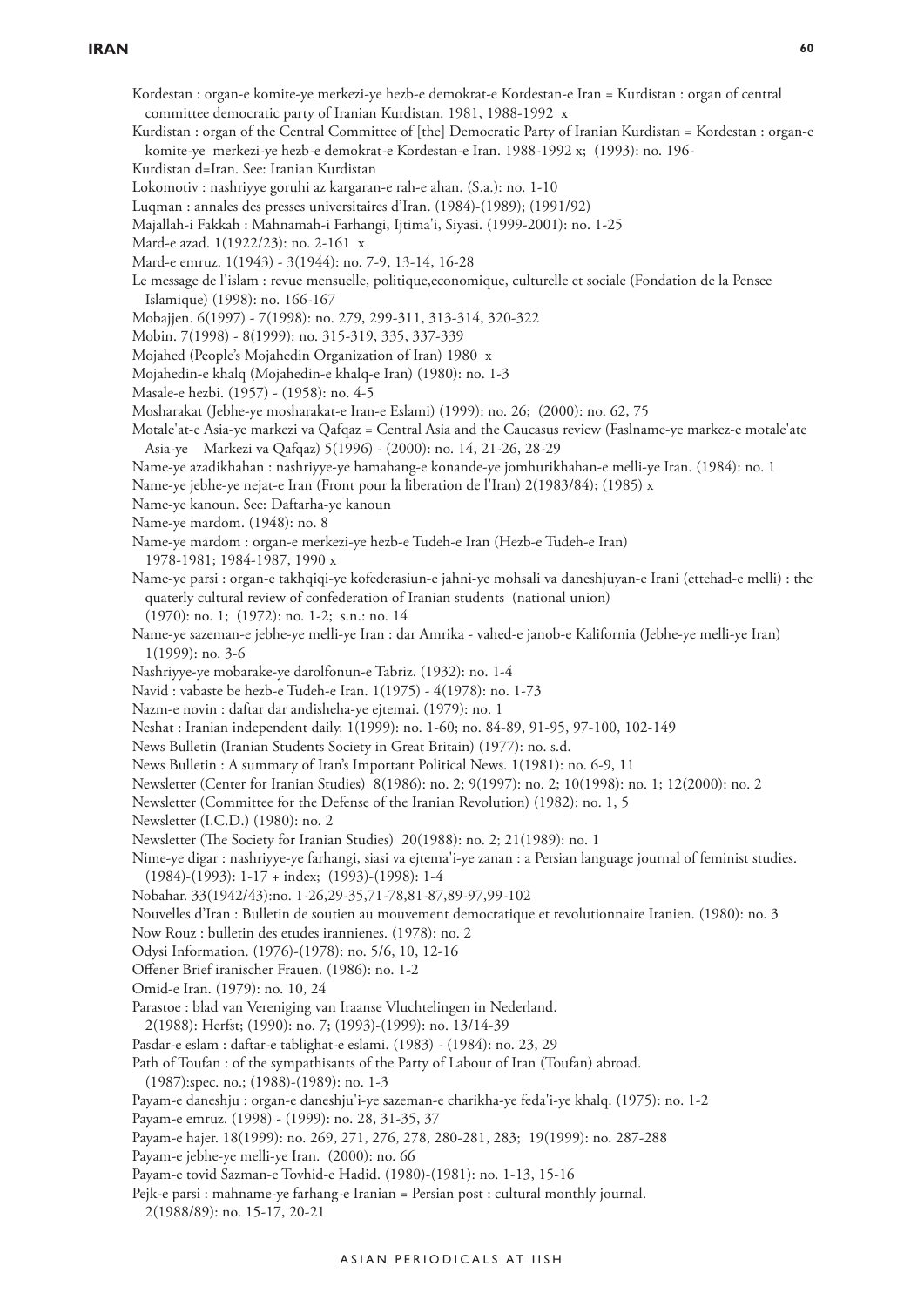**61**

Peykar : baraye daneshjuyan : review of the Tudeh party of Iran for the students. 1(1971):no. 2-3 Peyman : faslname-ye farhangi : a cultural quarterly journal. 1(1996) - 2(1997): no. 2, 5-6

Peyvand. 2(1998): no. 3

Piruzi : mahname-ye siyasi-ejtemai (Shurai-ye nevisandegan) (1980): no. 1-6

Pishgam (Sazeman-e daneshjuyan-e pishgam) (1978): no. 1

Pishgam. (1979): no. 2-3

Pishro : organ-e markezi-ye komele. (1982): no. 175; (1983): no. 5

Pishtaz (Kargaran-e pishru-ye sanat-e naft) (1979): no. 10

Post-e Tehran. (1953): no. 1

Qiyam (Hezb-e Tudeh-e Iran) (1979): no. 5

Rah-e arani : organ-e markez-e hezb-e demokrat-e mardom-e Iran. (1988)-(1989): no. 1-3, 5-11, 13-18

Rah-e ayande : dar defa az marksism va sosiyalism. (1996) - (1997): no. 26, 28-29, 40

Rah-e Azadi. (1985): no. 4

Rah-e azadi : nashriyye-ye siasi-etjema'i-farhangi (Hezb-e demokrat-e mardom-e Iran) 1990-1993

Rah-e kargar. (2000)-(2002): no. 165-169

Rah-e kargar : organ-e sazeman-e kargaran-e enqelabi-ye Iran. (1983)-(1988): no. 1-6

Rah-e no : siyasi, farhangi, ejtemai va eqtesadi. 1(1998): no. 1-12

Rah-e tudeh. 1(1982)-2(1983/84) x

Rah-e tudeh. (2001): no. 113; (2002)-(2003): no.116; 118-123

Ranjbar (Toiler) : central organ of revolutionary organization (Revolutionary Organization) (1979): no. 7-11, 14-16

Republicans of Iran : newsletter publ. by the UK Section of the Republicans of Iran. 2(1991): no. 5

Résistance : Zeitung der Conföderation Iranischer Studenten (National Union) (1978): no. 1-2

Résistance : Organ der ISO in BRD und W. Berlin. (1987): feb.-mrt.

Revolutionary Iran : News about the Islamic Republic of Iran (Deutsche Ausgabe) 1(1982): no. 2-26

Rigai-e gel : Kumele: defa-ye shetabzade va jang-e tahomile-ye konbad va hokumat (Sazeman-e charikha-ye Fedaiye khalq-e Iran (Kordestan) (1980?): no. 6

Ruzname-ye mellati. (1866) - (1870): no. 1-34

Sahar. (1997): no. 3

Sanat-e madar. (1980): no. 15

Savak, Le (police secrete du Chah) (Comite Central du Parti Toudeh d'Iran) (1976): mars

Seda-ye kargar : Iran nasional. (1979): no. 2

Setar-e sorkh (Red star) 1929-31.

Setar-e ye Sorkh : Sazeman-e enqelab-e hezb-e Tudeh-e Iran. 1970-1977

Setarehe Sorkh : theoretisches Organ der revolutionaeren Organisation. (1979): no. 1-2

Shahbaz (Jamiat-e melli-ye mobareze ba estemar) (1953): no. 577

Shahrvand. 4(1995): no. 198-199, 201, 203

Shalamche : nashriyye-ye siyasi, ejtemai, farhangi. 1(1996) - 3(1998): no. 1-8, 21-29, 30-34, 36-52

Shojaat. (1953): no. 16-18

Shoma (Jamyat-e motalefe-ye eslami) 1(1997): no. 44, 47

Shuresh. 3(1982) - 6(1984): no. 143, 146, 197, 225, spring, 233, 235-236, 239-243, 245-246

Siyasat-e kharji : faslname-ye siyasi, eqtesadi, farhangi va hoquqi : political, cultural, economic and legal quaterly (Motale'at-e siyasi va beynalmelali) 3(1996): no. 2

Sobh : name-ye siasi, farhangi, ejtema'i va eqtesadi. 3(1997): no. 73

Taavon Iran : Iran's top co-op news (Central Organisation for Rural Cooperatives) (1967):no. 6

Takamol. 1(1920): no. 1-34, 36-45

Tarhi-ye no = Tarhi no : provincional council of the Iranian left socialists (Shora-ye movaqqat-e sosiyalistha-ye chap-e Iran) 1(1998): no. 15, 25

Tarikh. (1996): no. 1-2, 5-6

Tarikh-e mo'aser-e Iran (Mo'assese-ye pazhuhesh va motale'at-e farhang)

(1990/91) - (1996/97): no. 1-10; new series: 1(1997/98) - 2(1998/99): no. 1-8 Tavana. 2(1999): no. 40-43, 45

ehran-e mosavvar : haftename-ye mostaqel-e siyasi va ejtemai. 37(1979): no. 11, 17, 21-22, 30

Tudeh Bulletin : Informationsblatt der Tudeh Partei Iran (Deutsche Sektion) 1986-1989 x

Tudeh News (Int. Relations Dep. of the Tudeh Party of Iran) (1980): no. 52-68, 74-76, 80-82, 84

Tudeh News Supplement (1988): no. 12

Tus. 5(1998): no. 740; 6(1998): no. 1-14, 16-45

Van strijd tot vluchtelingschap (Organisatie van Iraanse Politieke Vluchtelingen in Nederland) (1986): 14 mei Voice of Iran : tribune of the National Movement of the Iranian Resistance 'Namir'. (1985): no. 18-19 Vox Persica. 1(1980/81): no. 1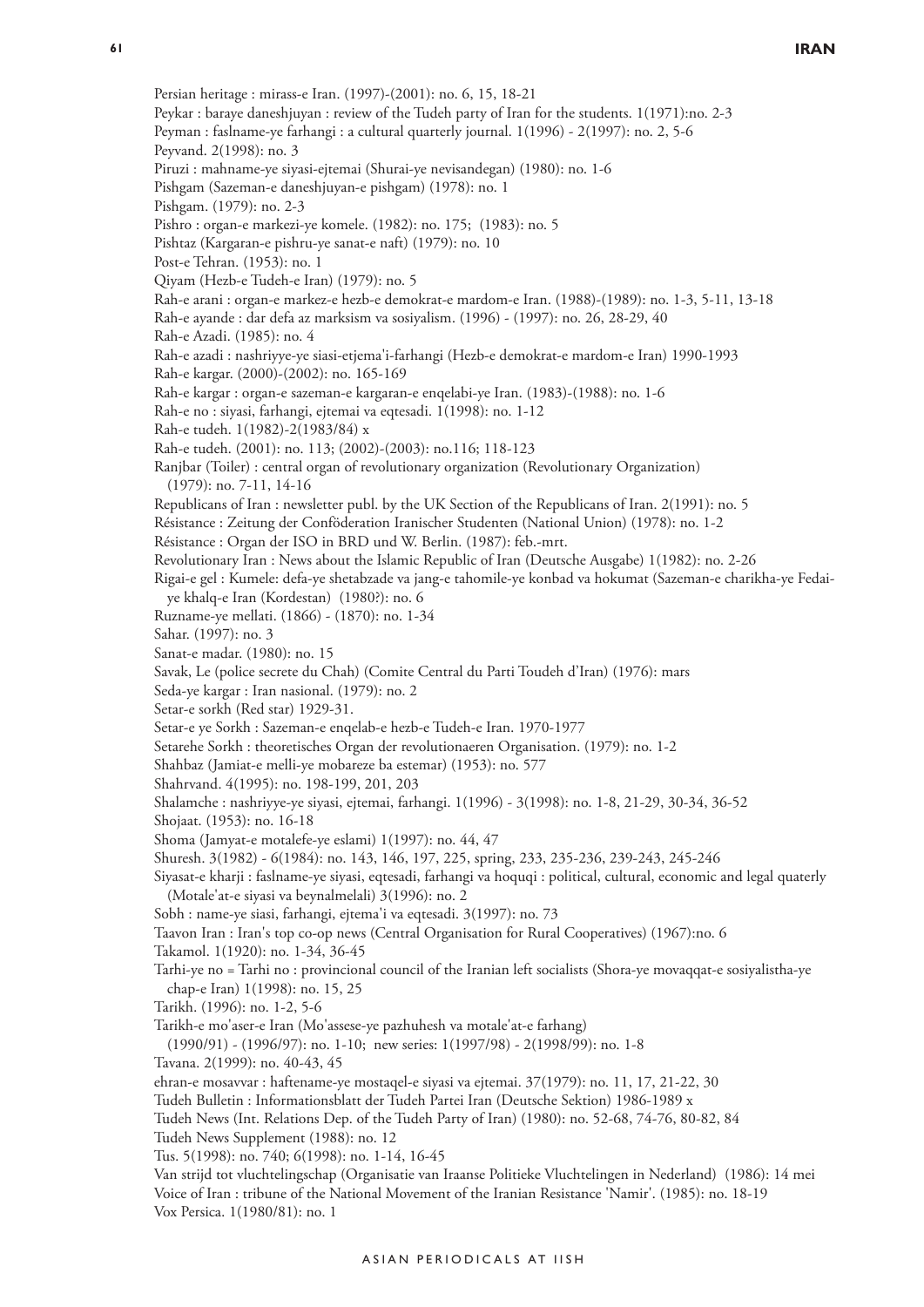What goes on in Iran? (Defenders of Islam in Iran) 1996-1997 x

Women and struggle in Iran : a publication of the Women's Commission of the Iranian Students Association in the US. (1984): no. 3

Ya lesarat-e al-Hosein. (1994) - (1996): no. 1-25, 27; (1998) - (1999): no. 49-62. (1999): Special issue 3/9/99 Zahmatkeshan : vizhe-ye kargaran va dehqanan. (1979): no. 4

Zaman : culture, economie, societe. (1979): no. 1

#### **Japan**

Agrar-Erziehung, Die : semi-anarchistische Zeitschrift. 1(o. J.): no. 5 Akahata bulletin, The. (Central Committee of the Communist Party of Japan) 4(1958); 5(1959); 6(1960) x American Committee for non-participation in Japanese agression, The. (1939): no. 28/3 Ampo : Japan-Asia quarterly review. 1970- x Anakizumu Kenkju. 1(1932): no. 1 Ananai, The : a monthly organ of Ananai cause. 5(1954): no. 3 Anarkiisto libera federismo estu bazo de l'liberigo, La (Grupo de Anarkiistoj Esperantistaj) 1(1929/31):no. 1-8 Anarkismo Japana centro por esploro de anarkismo. no. 10(1976) - 15(1977) Anarkismo : monata revuo de Anarkista Federacio Japana. (1954): no. 9-11 APWSL Japan : Newsletter from JapanCommittee of Asia Pacific Workers Solidarity Links. (1996)-(2001): no. 21, 23-28, 30-38 Artik-a stel-o, La. (s.a.): undat. no. Asahi evening news. (1971): no. 5495 Asian Media Alert : for the media-literate. (1994): no. 6 Bankworker, The. (1996): no. 3-4, (1997): no. 5 Blackbird anarchist independent review. 9(1997): no. 5 [Text in Japanese] Bulletin : information for abroad. (Central Committee Japanese Communist Party) 1961-1966, 1983-1998 x Bulletin of the Institute of Economic Research, Hitotsubashi University. (1960): Oct. Bulletin van de vereniging voor Japanse grafiek en kleinkunst. (1938): no. 1 Bulletin d'informations économiques et financières japonnaises. 1932-34.x Bulletin information for abroad (Central Committee Japanese Communist Party) 1961-1962; 1963-1966; 1983-1998 Bulletin of the Institute of Economic Research (Hitotsubashi University) (1960): Oct. Bungeikaihosha the organ of literary movement in point of anarchism (s.a.): no. 528 Buraku Liberation News (Buraku Liberation Research Institute) (2000)-(2003): no. 112-126 x Burst city: for revolutionary resistance. 1992-1996 CCRAI documentation series (Center for Christian Response to Asian Issues) 2 (1983): no. 2 Chokugen: Meaning speaking straight-forward: Sole organ of Japanese socialists. 2(1905): no. 4, 8-11 Congress of the Japanese Communist Party. 1985-1997 Current Japanese periodicals. 2002-2005 Current labor economy in Japan, The. (Japan Federation of Employers' Associations (NIKKEIREN) (1995) - Daily Yomiuri, The. (1972): no. 7793 Dateline Tokyo for people-to-people exchange. (1997)-(1999): no. 47-77 Dawn : newsletter of the Dawn Center. (1997): Nov. Democratic socialist news, The. (International Bureau of the Japan Democratic Socialist Party) (1960): no. 1-2 Domei information (Domei (Japanese Confederation of Labour)) 1974, 1979-1986 x Domei news (Japanese confederation of labour (Domei)) 1(1964/65) - 6(1970) x Early Japanese socialism studies. (2002)-(2003): no. 15-16 Ebisu : etudes japonaises. (2002): no. 28 Echoes of peace quarterly bulletin of the Niwano Peace Foundation. (1985)-(1989): no. 12-13, 15-17,20-21,23-26 Economic survey of Japan (Economic Planning Agency Japanese Government) (1950/51)-(1956/57); (1966/67)-(1969/70); (1983/84)-(1988/89) Ekonomiceskij Vestnik: Zurnal posvjascennyj ekonomiceskim vzaimootnosenijam Rossii i Japonii. (1923): no. 1 Fabian Monthly (Fabian Institute of Japan) 3(1952): no. 6-10, 12; 4(1953): no. 1-6; 5(1954): no. 2-7 Far Eastern social information (Research institute for social problems) (1934): no. 1-21 Final Insanity. (1987) Financial and economic annual of Japan Department of Finance. 26(1926)-27(1927); 29(1929); 32(1932)-34(1934) Force of Youth : Organ of the Socialist youth league (1960): no. 7, 9-11 Fourth International. (1959): no. 1-2, 10 Free Tokyo 5! (1984): no. 1n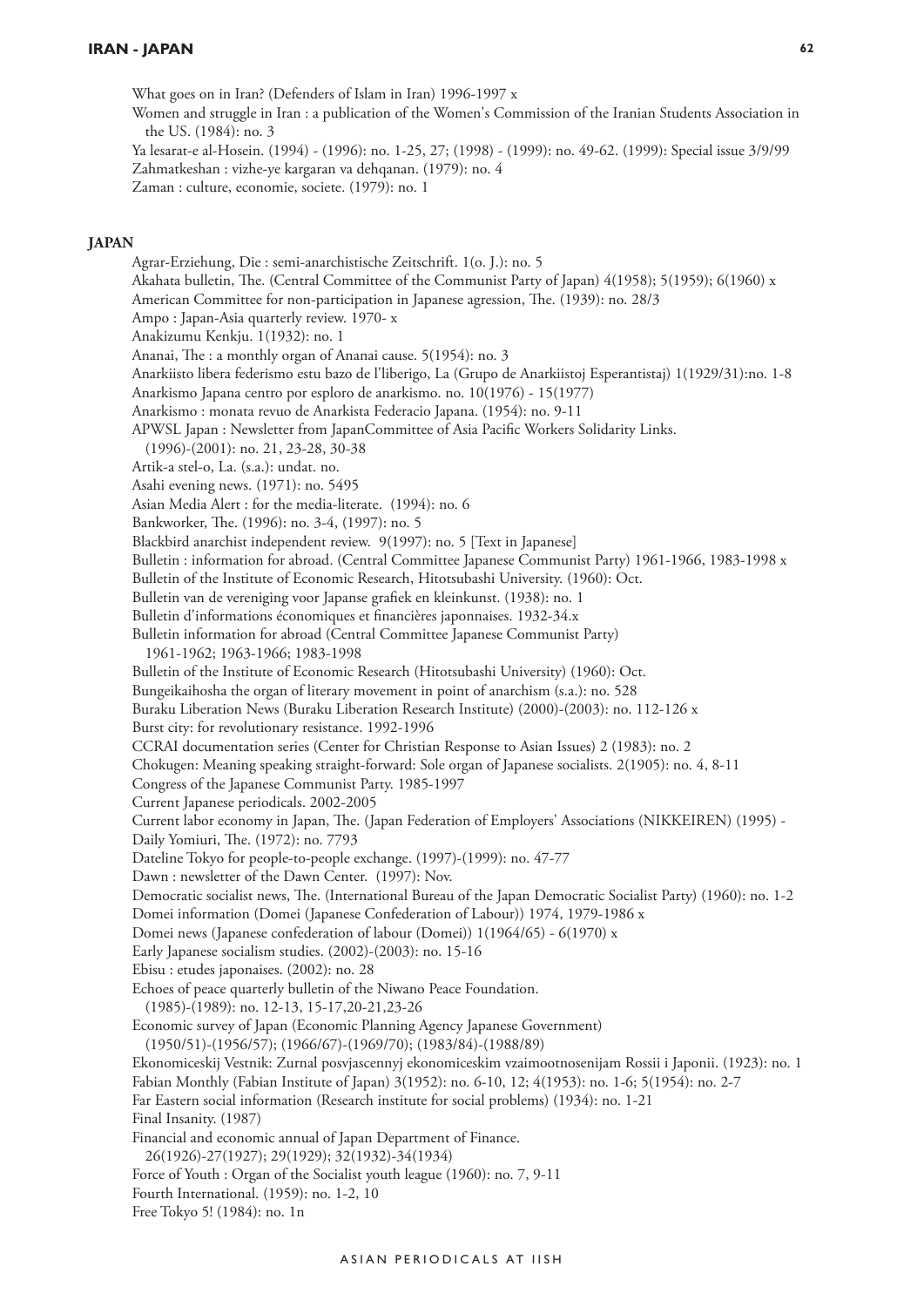Friends of Jesus. The Christian Message. The Christian International. 4 (1931): no. 2; (1932): no. 1 Fujin-Sensen = The Women-front : The only monthly magazine of anarchist women in Japan. (s.a.): 2 no. s.d. Gekkan rodo-mondai. 1969-1971 Gensuikin news (Japan Congress against Atomic and Hydrogen Bombs (Gensuikin) (1987)-(1990): no. 114-119 Global Village : working for a fairer, greener world. (1995): no. 11 Guide for the Against war struggle : Organ of Against war action committee. (1960): no. 3, 5-6 Guide to the monthly statistics of Japan (Statistics Bureau Management and Coordination Agency) (1996) - Hakumon herald (Chuo university student English newspaper association) (1968): no. 81 Heimin Shimbun, The : The socialist daily in Japan. 1905-1908 x Heiminsimbun, La : Semajna organo de Japana anarkista federaci. 1948-1949; 1952/53 x Hiroshima Research News. 2(1999): no. 2-3 Hokkyokusei. See: Artik-a stel-o Hosei times, The. (Hosei university English language newspaper association) 12(1967): no. 3-4 Human : Newsletter from a humane Japan. (1988)-(1989): no. 4-5, 7; (2000): no. 13 Important international issues (Japanese Communist Party) (1963) - (1989): no. 1-17; (1990)-(1991) Info : Japan, Past, Present, Future. 6(1960): no. 8 Information bulletin (Communist party of Japan) (1960): no. 1-6; (1961): no. 1 Information bulletin of the Union of National Economic Associations in Japan.(1992): no. 12 - Insatsu-Ko rengo : Official journal of the National federation of printing workers of Japan. 1924-1925 x International area studies = Études régionales internationales 4(1986):no. 11 [Text in Japanese] International bulletin of Workers Party of Japan. (1979): no. 1 International Confederation of Free Trade Unions. (1957): no. 1-2, 4-9; (1960): no. 8 International Express. (1994): aug.; 10(1995): no. 2, 6 Iron front : Organ of the Revolutionary Left Oppositionist Fraction of the Japanese Communist Party. (1959/60): no. 35-38 J.F.E.A. News (Nikkeiren) 1959-1979 x J.T.U.C. report (Japanese Trade Union Congress) See: Zenro-Kaigi Japan : Monatsschrift für den Exporthandel nach Ostasien. 1(1900): no. 1 Japan AALA News (Japan Asia, Africa and Latin America Solidarity Committee) (1986): no. 1 Japan annual of the international affairs, The. (Japan Institute of International Affairs) Japan citizen now, The (Press Alternative) (1986)-(1987): no. 6, 8-21 Japan Chronicle, The. 1922 x Japan Environment Monitor. 5(1993): no. 9 (51); 1996: no. 80 Japan in pictures. 5(1937): no. 12 Japan interpreter : A journal of social and political ideas 1970-1980 x Japan labor year book. 1952-1956, 1962-1969 x Japan labor bulletin. 1962-1969 x Japan labor review. 1(2004)- Japan militarism monitor (Center for Christian Response to Asian Issues) 1983-1989 x Japan press weekly (Japanese Communist Party) 1991- Japan Resources : Consumers Union of Japan Newsletter. (1999)-(2003) Japan Review (Forum 90s Japan) (1992): no. 1 Japan socialist review (Japan Socialist Party) 1962-1982. Japan TNCs Monitor. (1996) Japan year book, The : complete cyclopedia of general information and statistics on Japan and Japanese territories. 1917 Japan-Asia Monitor (Center for Christian Response to Asian Issues) (1994)-(1995): no. 9, 11, 14, 16 Japanese annual bibliography of economics. 1(1967)-5(1971) Japanese yearbook on business history. 1(1984)- Japanese industries (Industrial Bank of Japan) 1964, 1966 Japanese working life profile : labor statistics. 1990- J.F.E.A. news (Japan Federation of Employers Association (Nikkeiren)) See: Nikkeiren News Jiren Shinbun Nyusu. 1935 x Jiren Nyusu. 1935 x Jiyu Rengo = Anarkismo. (1926-1928) no. 1-4/5, 8, 11, 13, 14, 16-20 Jiyu Rengo = Anarkismo. (1966) - (1969): no. 116-147,+ summaries (in French + (1969): jan (speech of A.S. Miura) Jiyu-Shiso, The. (1909): no. 1 Jiyu Rengo Shinbun. 1928-1930 x Journal of science of labour, The. : Reports of researches on the labour and national life. (1951): no. 5-7, 9 Journal of social and political ideas in Japan. 1963-1967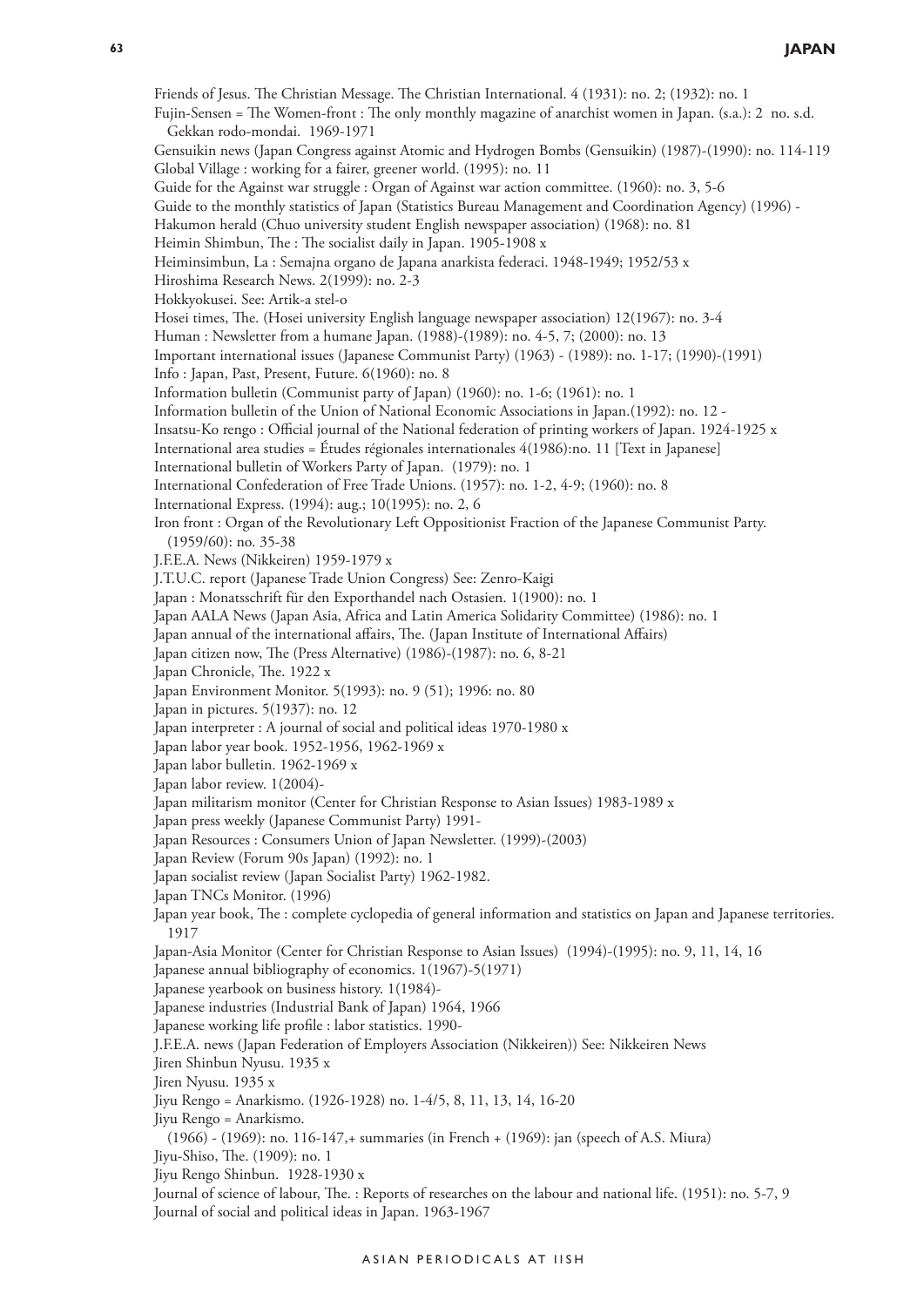# **JAPAN**

J.T.U.C. report.(Japanese trade union congress. (Zenro-Kaigi)) 1(1955) - 10(1964) x Justice daily, The. (1926): no. 10, 18-28, 37-47, 51-53, 57-59 Kagawa Fellowship Bulletin. 5(1938): no. 1-2 Kaiho Sensen = Emancipation front. (1931): no. 1-12 Kaiho Shinbun. See: Liberigo Kakkin news : Information bulletin of National council for peace and against nuclear weapons 2(1963): no. 1-2 Kaku Sekai : official organ of the Vigilance Society of Japan. [s.d.]: no. 1 Kambo kat Uzino: Monata eldonode anarkistaroen Japan. (1928): no. 1 Kogai : the Newsletter From Polluted Japan. 1(1973)-7(1979): no. 1-2 Kokka Shakaishugi See: National socialism, The. Kokuho. (1928): no. 2-5 Kokusai Joho : Information bulletin on International Socialist Labour Movements (Japan Democratic Socialist Party) (1965): Jan. (spec.ed.) Kokusho-ku - Bungei: The Organ of Literary Movement in Point of Anarchist Communism (1927): no. 1; (1928): no. 2 Kokushoko-Shimbun = Black Journal: Anarchist Paper (1933): no. 2 Kosaku-Nin = La farmista : Monata organo de farmista movado anarkiista el donejo 3(1928): no. 1-5, 7-8 Kriode laboristo, La. [text in Japanese]. (1929): no. 2 Kumamoto Hyoron = Kumamoto Review. 1908 x Kumiai Undo, The = Unionist Movement. (1924): no. 2-6, + 20/2 Kuni no Hikari = Light of our land : official organ of the[...] Temperance League. (1910): no. 1 Kuosan shugi sha. See: Shinseiki Kurohata no Moto ni. See: Sub Nigra Flago. Kyofu Jidai. (1928): no. 1 Kyosan-shugi-sha (The Communist) See: Shinseiki Kyoto University economic review. 1926, 1928, 1937, 1939, 1959, 1960- Labor movement, The. (1923): no. 12-14 Laborista movado : monato revuo de anarkiistoj en Japana regiono. [Text. in Japanese] 1924-1925 x Laborista movado. (Rodo undo): Duonmonata organo de Japana anarkistaro. Japan. ed.: (1923) - (1926): no. 4-15, 17-18; Esperanto ed.: 4(1924): no. 3, 6; 5(1925): no. 8 Labour year book of Japan. 1974, 1981-1985, 1989 Labour-management relations in Japan. See: Labour situation in Japan Labour situation in Japan (Japan Institute of Labour) 1991- League of Nations, The : Journal of the League of Nations Association of Japan. 1(1921): no. 7-8. Libera federacio : Monata organo de Libera Federacio de Sindikatoj en Japanio. Eldonejo: Zen koku rodo kumiai jij rengo kai. (1930) x ; (1965): no. 115; (1966): no. 122 Libera komunismo = Jijuu kjoosan simbun. Organo de Japana anarkista federacio. (1951): no. 4-5 Libera Volo : organo de Federacio Anarkiista. 1988-1994, 2000 Liberacana civitano : Organo de liberecana grupo japana. 1(1953/54): no. 2, 5-6, 9-10, 12-13 Libereco : Monata revuo de Anarkista Federacio Japana [Text in Japanese] (1954): no. 10 Liberigo, La. [Text in Japanese] (s.a.): no. s.d.(Bakounine) Libertaire, Le : bimonthly. 1969-1990 x Marx shugi kenkyu (Marx-Engels: Marxismus Forschung) (1988)-(1989): no. 3-4, 6, 8; (1990): no. 10- Minshato information (Japan Democratic Socialist Party) (1985): no. 4; (1986): no. 1, 4-5; (1987): no. 2-4; (1988): no. 4 Mita campus, The. (Keio university) 23(1968):no. 4154 Monthly labour statistics and research bulletin.[Text in Japanese] 9(1957) - 36(1984) Monthly statistics of Japan Statistics Bureau. (1989) - (1990):no. 334-354; (1991):no. 356 - Museifushugi Kenkyu = Study of Anarchism, The. (1928): no. 1 Namazu. 1978-1980 National socialism, The. [Text in Japanese] 1(1919): no. 2 Network News (HELP Asian Women's Shelter) (1993): no. 18 New Asia news : a monthly newsletter (Pacific-Asia Resources Center) 1977-1978, 1979, 1980 x New Asia News Notes : a bulletin for editors and researchers 1977-1978 x New Society, The. Monthly (Text in Japanese) (1915): no. 1-5 News Bulletin of the Federation of trade unions. [Text in Japanese] (1935): march, may, sept. News from Japanese press. 1972-1975, 1980-1995 x Newsletter (Asia-wide campaign against the U.S.-Japan Military Alliance and the Deployment of the Japanese Military Overseas) (1994): no. 3-4 Newsletter (Japan Occupational Safety and Health Resource Center) (1997): no. 10 Newsletter (United Nations University) 6(1982): no. 1; 8(1984): no. 1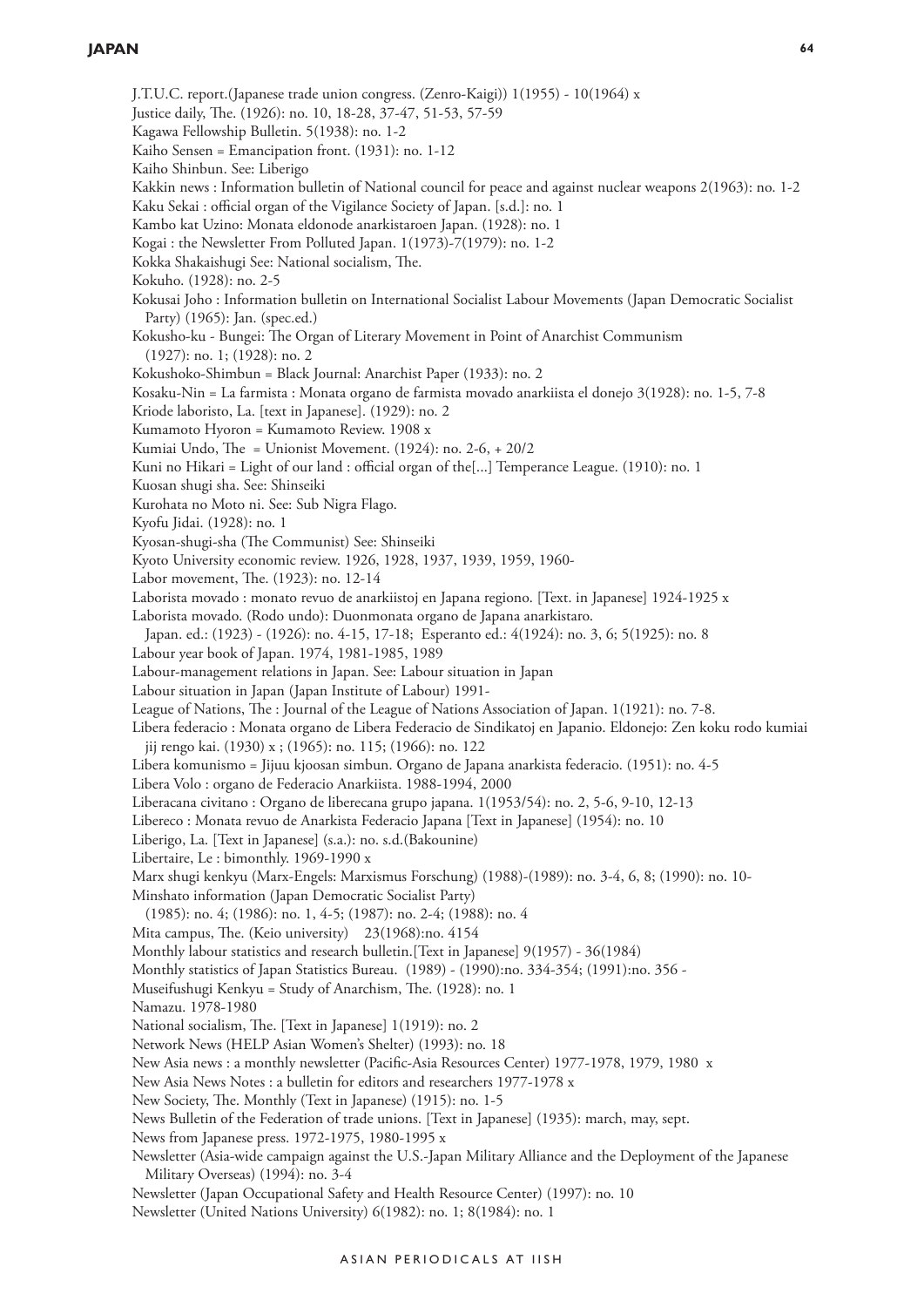Nigra flago, La : Organo de Anarkista federacio japana. 1955-1958 x Nigra junulo : Monata organo de Federacio de nigraj junoloj. [Text in Japanese] (1927/28): no. 1, 4-6, 9, 11-17, 21 Nigra laboristo kaj farmisto, La. [Text in Japanese] (1931): no. 7, 9-17 Nihon Heimin Shinbun. 1907 x Nikkeiren-news. 1959-1979 x Nikkeiren-taimisu : Japan Federation of Employers' Associations. 1958- x Nikkeiren-times. See: Nikkeiren-tamisu Nippon : a chartered survey of Japan. 1936, 1978-1980, 1983/84, 1986/87 Nippon : Zeitschrift für Japanologie. 9(1943): no. 1 No more Hiroshimas! : Bulletin of Japan Council against A and H bombs. 1959-1962; 1964-1969; 1974-1987; 1989 x Nomin-jidi = Le Paysan : organe mensuel du Mouvement anarchiste des paysans japonais. (s.a.): no. 1-10 Noson Kyoiku Kenkyu. 1(1928): no. 5 Nuke Info Tokyo (Citizens Nuclear Information Center) (1987)-(1989): no. 1-9 Oomoto Internacia : Esperanto-Gazeto. 1926-1928, 11(1935): 1, 3-5, 9-11 Oomoto. Monata gazeto esperanta. See: Oomoto Internacia Oriental Economist, The. 1934-1938, 1953-1965 x Osaka Heimin Shimbun. (1907): no. 8, 10 Overview from Japan, An. (Environmental Book Center's Report) (1978)-(1979): no. 1-5 Pan to Jiyu (1928): no. 1 Peace Depot Newsletter. (1998)-(2000): no. 3-6 Peace Wave news (1987): no. 4; 2(1988): no. 1-5; 3(1988/89): no. 1-10 People's Solidarity (Japan Afro-Asian Solidarity Committee) (1979): no. 12 People's Star, The. : International Bulletin of the Communist Party of Japan (Left) 1987-1989, 1992, 1994-2001 x Permanent Revolution : organ of Trotzkyist comrade of Japan. 1958-1959 x Political Review. (1994): no. 46 Possible! (Attac Japan) 1(2005): jan. Press release (Central Committee Japanese Communist Party) (1989): 7/1 Productivity : the Bulletin of Japan Productivity Center. (1965): no. 54-55, 57-58 Proletarian, The : Japanese members of the IWW, Industrial Workers of the World. (1909/10): no. 1-4 Quarterly bibliography of economics. (1960) - (1972): no. 19-66 Quarterly journal of social thought. [Text in Japanese] 1(1971) - 2(1972); 3(1973): no. 1-3 Radical irregular leaflets. (1973)-(1975): no. 1-6 Rank and file (Zentei Omori, a branch of Japanese Postal Workers Union) (1984): Oct. Rekishigakukenkyu : Journal of historical studies. (1973): no. 397; (1977): no. 443. Rengo : Research Institute Report. (Japanese Trade Union Confederation) 1988-1990 x Resource Materials on Women's Labor in Japan. (1990): no. 7, (1999)-(2003): no. 24-30 Revealing Japan (Ohdake Foundation) (1978)-(1980): no. 3-21, 23 Review : the studie of communism and communist countries in Japan. (1977):no. 43-44. Revuo de popolamaso. Monata revuo de anarkiistoj 1928-1929 x Rodo undo = Labour Movement, The : a weekly organ of the militant workers of Japan. 1921, 1923, 1924-1927 x Rodo Joho : News from Militant Japanese workers. 1981-1987 x Rodosha no Sakebi See: kriode Laboristo. Rodosha shimbun : bulletin of the Independent and Allied Council of Japanese Labour Unions. (1933/34): no. 28, 35, 41 Rodosha. (The Worker) 1922-1923 x Rodoundoshi Kenkyu = Labour History Review. (1959)-(1965): no. 15-40 Seimeisho of the (Kanto) kokushoku seinen remmei = Proclamation of the Kanto Black Youth League. (1927): 10/9, 25/9 Senki : Organ Paper of the Battle Flag-Communist League. n.d. Shakai seisaku jiho = Social Reform : Monthly journal of Kyocho-kai. 1934-1936, 1938 x Shakai-shugi kenkyu : a monthly study on international socialism and labor movement. 1921-1922 x Shin Shakai. (See: New Society, The. Monthly) Shin-sei, The: a journal devoted to proletarian movement in Japan (1910)-(1911): no. 2-3 Shin-yu. The (Japan Typographical Union Shinyu-kai) (s.a.): s.d. 17(1923): no. 2 Shinko bungaku = Modern Literature. (1931): nov. Shinseiki = Communist, The (Japan Revolutionary Communist League. Revolutionary Marxist faction) (1994): no. 153-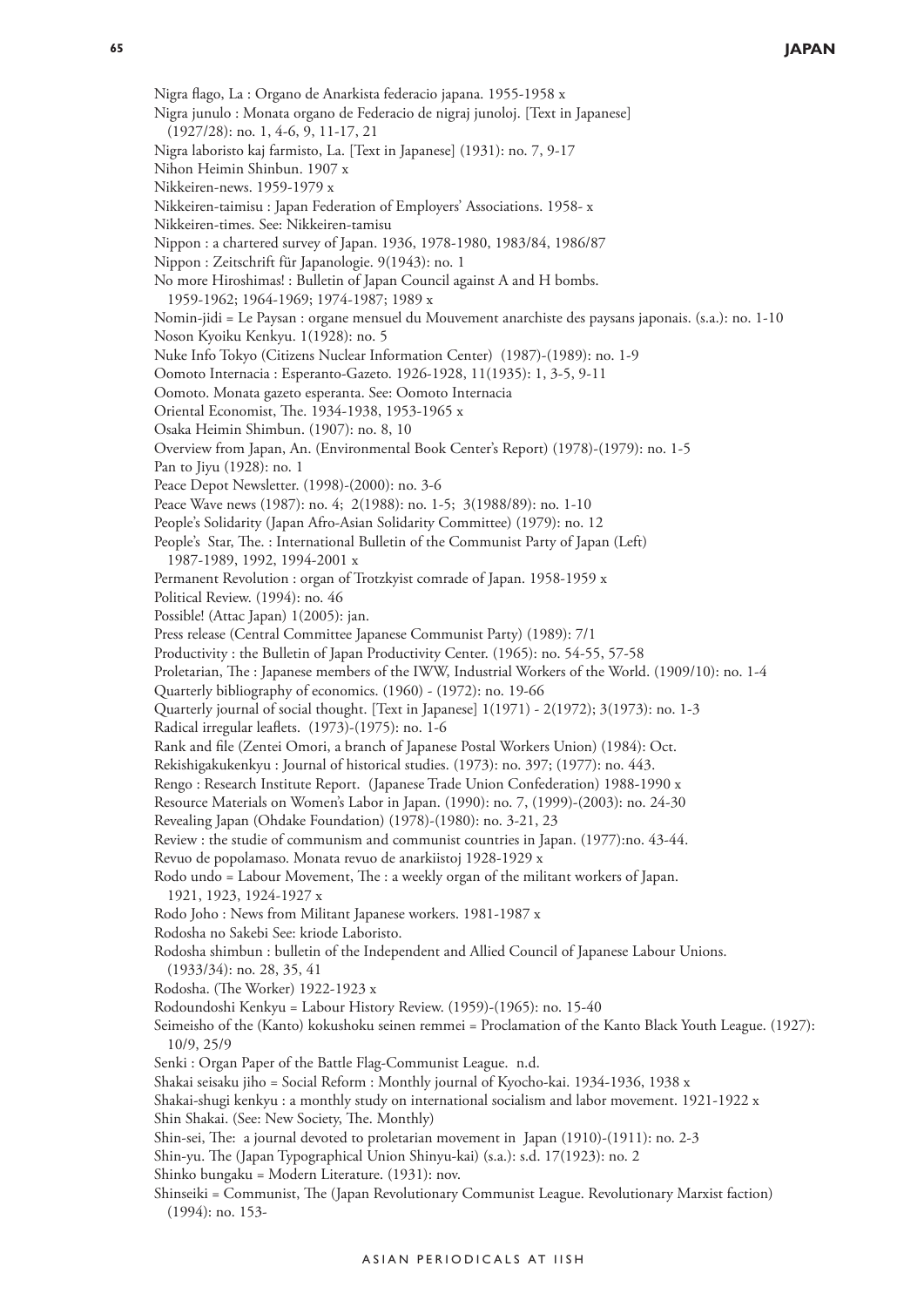# **JAPAN**

Shiso Hihan = Critic of thought, The. (s.a.): s.d. Shiso-undo News. (2001)-(2003): no. 70, 74, 76-78, 80-81, 84 Situation and orientation. [Text in Japanese] (1958): no. 7-8 Socialist weekly : central organ of Japanese socialists. [Text in Japanese] (1907): no. 2-3 Sohyo news (General Council of Trade Unions of Japan) 1953-1989 x Spring struggle for a better living, The: RENGO white paper: excerpts from the Japanese version. 1993-1994, 1996-1999 Statistical notes of Japan (Statistical Standards Department) (1991)-(1995): no. 45-47 Student movement : Organ of the Democratization Association of Student Movement. [Text in Japanese] (1960): no. 9-10 Study of anarchism, The. (s.a.): March Sub nigra flago. [Text in Japanese] (s.a.): no. 10-11 Taishu Hyoron = Monata Revuo de Anarkiistoj. 1928, 1929 x This is SOHYO : Japanese workers and their struggle (General Council of Trade Unions of Japan) 1967, 1972, 1978, 1985 Tokyo asahi shimbun. (1928): 24/4 Tokyo news report. (I.C.F.T.U. Tokyo Office) (1967): no. 1-2 Tokyo statistical yearbook. (1985)-(1987) Trotsky studies. (1992): no. 2- Trotsky Collection. (1997): no. 1 T.W.A.R.O. bulletin (Textile Workers' Asian Regional Organization of International Textile and Garment Workers' Federation) (1962)-(1967) x T.W.A.R.O. news (Textile Workers' Asian Regional Organization of International Textile and Garment Workers' Federation) (1966) - (1971); (1973)-(1975) x Understanding Japan : bulletin of the International Society for Educational Information. (1960)-(1985): no. 1-14, 18, 22, 24-48 U.N.K.O. (1985): no. 2 Van Oordt's berichten : eerste in Japan in de nederlandsche taal uitgegeven nieuwsblad. (1905): no. 1-2; (1906): no. 3; (1907): no. 12 (alleen bijlage) PM Voice of Japan, The = Nihon no koe. (Communist Party of Japan) (1965): no. 37-38 Voice of Nippon, The. (1943/44): no. 9-28, 30-33 Voice of unemployment and hunger of labour. (s.a.): no. s.d. Warrior : Newsletter from Revolutionary Anarchists.[Text in Japanese] (1993)-(1995): no. 1-8 We : this is RENGO (Japanese Trade Union Confederation) 1995-1997 White paper on Japanese economy. 1975, 1984 White paper on international trade Japan : summary. 1978-1982 Window (Association of International Education) (1967) - (1968): no. 5-7 Woman Workers Talk. (1996): no. 3, 10; (1997): no. 4 Women's Asia (Asia-Japan Women's Resource Center) 2002: no. 10 Work in progress (United Nations University) 9(1985/86): no. 2-3; 10(1987): no. 2; 14(1993): no. 2; 15(1998): no. 1 Workers journal. [Text in Japanese] (s.a.): no. 25-27, 30-34, 42 Worker's voice : Organ of the Trotzkyist comrade of Japan. [Text in Japanese] 1958; 1960 x Working environment and pollution problems (Japan Occupational Safety and Health Resource Center) (1993)-(1998) x World revolution, The. (Japanese Section of the Fourth International) 1977-1980 x World's Peace Society, The. [Text in Japanese] (s.a.): s.d. WRI-Japan newsletter. (1976): no. 17 Yearbook of labour statistics (Ministry of Labour) (1952); (1954)-(1955); 31(1956); 37(1962) - 42(1967); 44(1969) - Yen Aid Watch. 2(1995): no. 2 Zendentsu : monthly topics (Zendentsu - Japan Telecommunications Workers' Union) 1986-1994 Zendentsu news (Japan telecommunications workers union) (1971): dec.; (1972) - (1979): no. 5-15, 17-22, 24-27, 29-30 Zendentsu quarterly.(Japan Telecommunication Workers' Union) 1977-1980 x Zen'ei (Nihon Kyosanto Chuo Zinkai Riron Seijiski) (1970)-(1975) x Zengakuren : International correspondence (All-Japan federation of Student autonomus associations) (1962): sept.; (1967): dec. Zenro-Kaigi. 1955-1964 x Zentei quarterly (Japan Postal Workers' Union "Zentei") 1(1993/94) - (1995): no. 1-4, + supp.; (1996): no. 5 Zettai Jiyuu Kyousan-shugi (Libertartian Communism) : a journal of Anarcho-Syndicalist. (1994): no. 3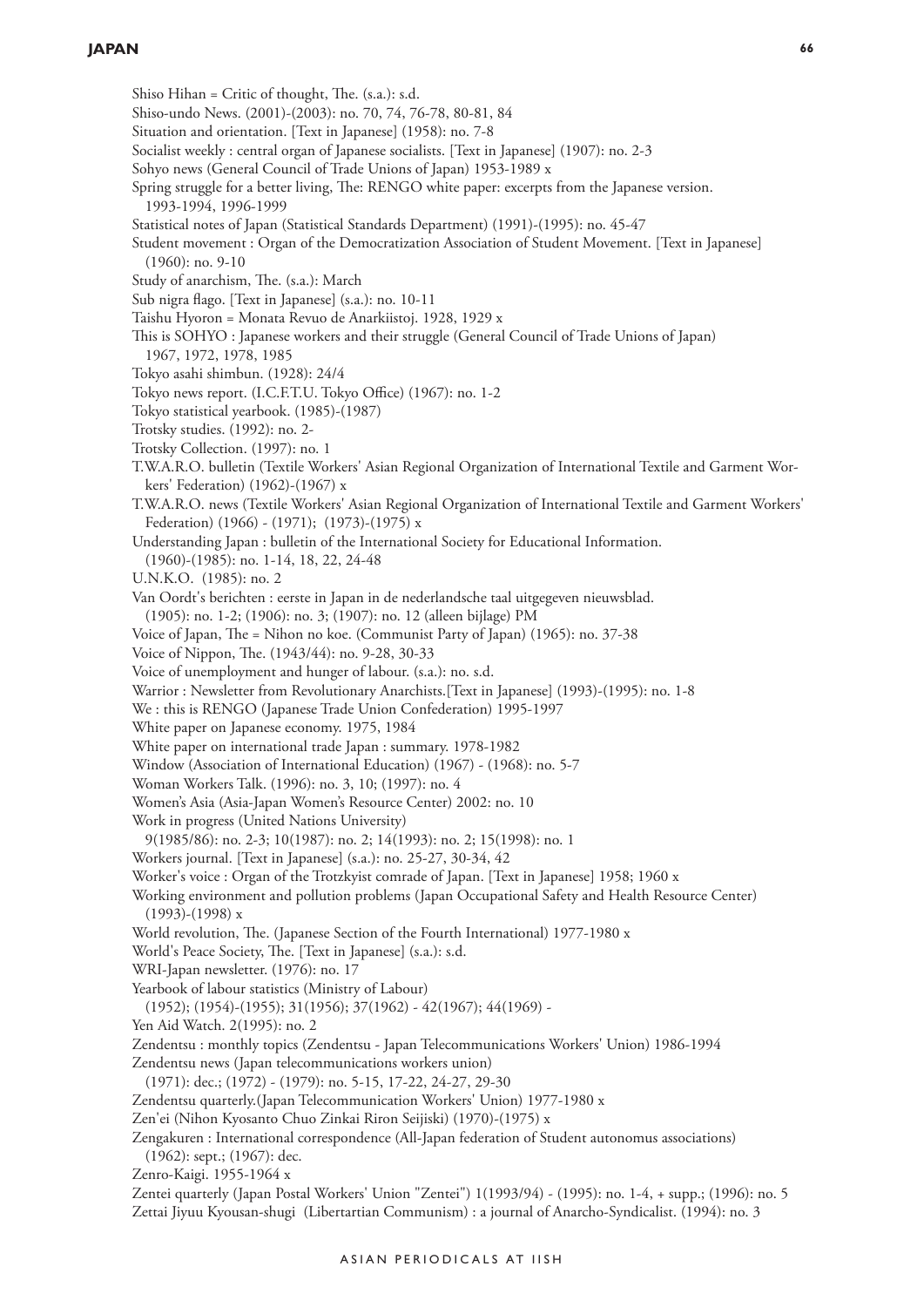# **Kazakhstan**

Qazaq SSR gylym akademijasynyn xabarlary : qogamdyq gylym serijasy : serija obscestvennych nauk (Akademija Nauk Kazachskoj SSR) 14(1976): no. 5

#### **Korea**

ASQ.: Asia solidarity quarterly. 1999-2001, 2003 x Civil Society (Citizin's Coalition for Economic Justice) 1995, 1997-1999 x Commerce extérieur de la République populaire démocratique de Corée, La. (1973): no. 15 Corean NGO Times. (2004) Corée est une, La. (1978): no. 1 Corée libre, La : Revue mensuelle politique, économique et littéraire. 1920-1921 x Domin : la loksinda popolo = Korean anarchist journal for art and literature. 1933: Sept. Fax News (KCTU Korean Confederation of Trade Unions) 1996 x F.K.T.U. news : An official journal of the Federation of Korean Trade Unions. (1975 - 1980): no. 1-64; (1981 - 1982): no. 72-83; (1984): no. 106; (1986): no. 117 Femmes de Corée. (1972): no. 4(5) For a reunified and independent Korea (CILRECO) (1995): no. 259; (1999)- (2002) x Granite Tower, The. (1993)-(1994) Green Korea Reports. 3(1996): no. 1; 5(1998): no. 2 IMW Mission Brief (International Migrant Workers) (2000): no. 1 Information bulletin (Central committee of the Workers' party of Korea) (1959) - (1963):no. 4-11,19-24 Information bulletin of the C.C. of the D.P.R.K. Red Cross Society. (1972):no. 1-10 Information bulletin KCNA Democratic People's Republic of Korea. (1974):15/5,5/6-6/6 Informations coréennes. (1966) - (1967):no. 6-7,9-10,33-43 Kokushoku Shinbun. 1928 x Korea Forum (Neue Folge) 1991, 1992 x Korea Information Bulletin. 1964, 1965 x Korea journal. (Korean national commission for Unesco) 12(1972): no. 1-2; 19(1979) - 22(1982) Korea-Korrespondenz. (1986): no. 1 Korea labor news (Korea Labor Policy and Information Center) (1993): no. 3 Korea labour : KRIC monthly newsletter. (1990): no. 1, 3-4 Korea News. 1958-1965 x Korea newsletter. 1986-1989 x Korea today. 1959-1987 Korean journal of international studies, The. 6(1974/75):no. 1 Korean nature : a quarterly published by the Association for Nature Conservation of the D.P.R.K. (1972): no. 27 Korean studies. 2(1977): no. 1, 3 Korean trade unions, The. 1966-80 Korean UIM Newsletter (Yong Dong Po Urban Industrial Mission) 4(2002-2003): no. 4 Korean Worker : Newsletter of the Yong Dong Po Urban Industrial Mission. 1991-1997 x Koreana quarterly. 12(1970/71): no. 4; 13(1971/72): no. 4 Kuguk chonson : the National Salvation Front (Mission of the National Democratic Front of South Korea in Japan.) (2000): no. 247 KWADS News Letter (Korea Women's Association for Democracy and Sisterhood) 1995 KWAU Newsletter (Korean Women's Associations United) See: Women's Voice from Korea Labour News (Korean Catholic Labour Apostolate Conference) 1996-1997 Mingju Dongji (International Christian Network for Democracy in Korea) (1993): no. 84 Mingjuchoguk : Demokratie in Korea. 1988-1990 x Nouvelles de Pyongyang, Les. (1972): no. 1-15, 17-32 One Korea : A monthly magazine of news and views on Korean unification movements. 1961-1962, 1967 x People's Korea, The. 1961-1985, 1988 - x Pour une Coree reunifiee et independante : bulletin du Comite International de liaison pour la reunfication et la paix en Coree. (1998)-(2000): no. 283, 286, 296, 298-305 Profile of Korean human assets labour statistics, The (Korea Labor Institute) 1999 Pyongyang Times, The. 1965-1994 x Solidarité avec le Corée : bulletin de la Fédération syndicale mondiale. (1979): no. 1 Undong : Zeitschrift für soziale Bewegung in Korea. (1990)-(1991): no. 1-3 Vantage Point : Developments in North Korea. 21(1998): no. 6, 10 Youndae (People's Solidarity for Participatory Democracy) (1998)-(1999): no. 1-2; (2000)-(2002): no. 1, 3, 7 WomenLink. (2000): no. 1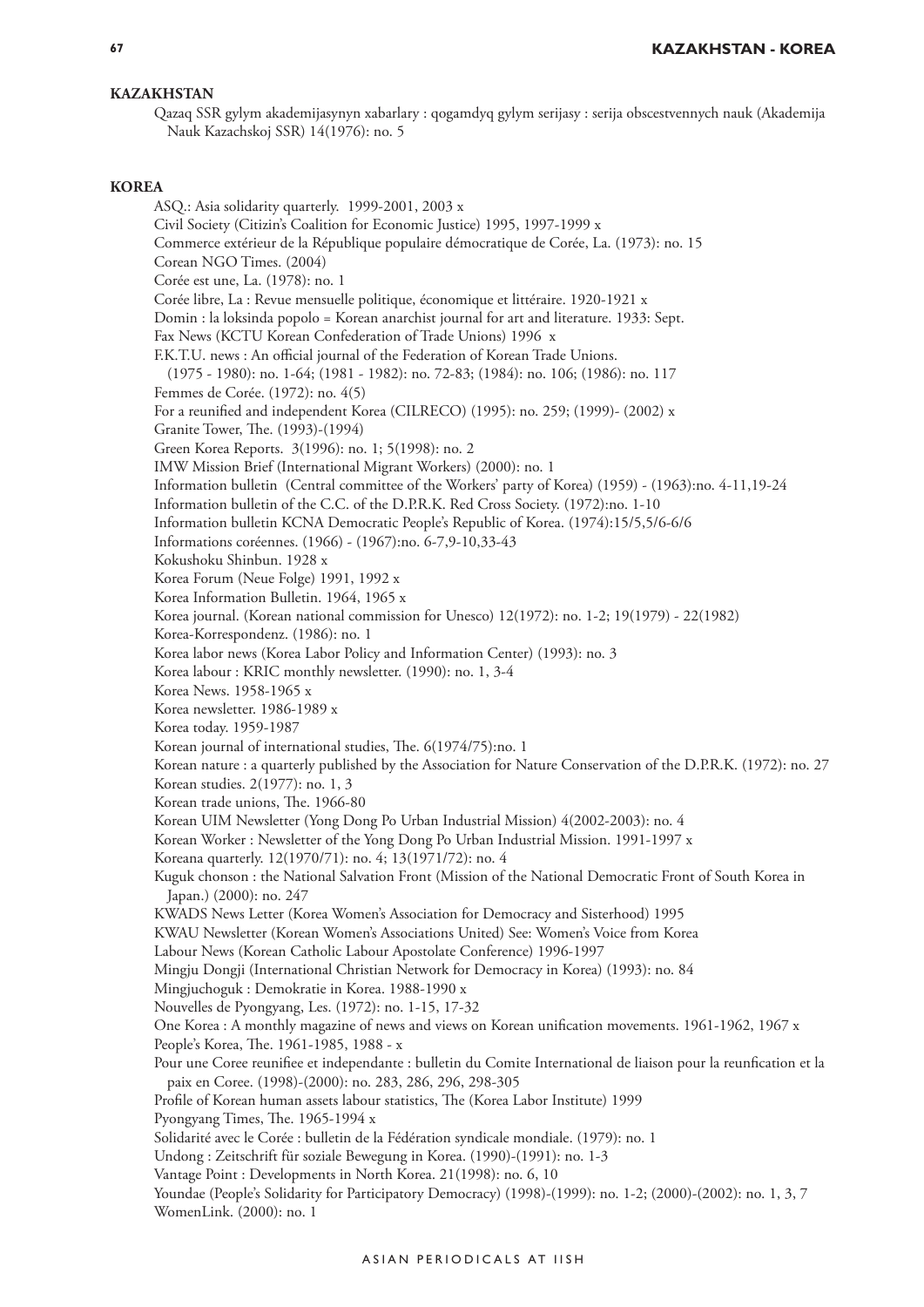Women Making Peace. (1999): no. 1 Women's Voice from Korea. (1993): no. 1; (1996): no. 2; (1997): no. 3; (1998): no. 4 Working Women (Korean Women Workers Associations United) 2(1994): no. 2; 1996-2001 x

#### **Laos**

Bulletin Quotidien (Khao San Pathet Lao) (1997): no. 210, 222, 224, 229 Laos : a quarterly magazine. (1995): no. 4 Laos News. 1973-1975 x News Bulletin (Khao San Pathet Lao) (1997): no. 197, 204, 206, 211 Nouvelles du Laos. See: Laos News

# **Malaysia**

Alert for action Third World Network (Third World Network Secretariat) 1985, 1986, 1987, 1988, 1989 Aliran monthly: for justice, freedom, solidarity. 1985-2001, 2003 - x APEC Alert. (1998): no. 3-4 Asian Pacific Environment : Newsletter of the Asia Pacific People's Environment Network. 1(1983)-6(1991) x Benang Ma-S : Nieuwsbrief van de Werkgroep Maleisië/Singapore. 1988-1994 x Berita FUEMSSO. 6(1974): no. 1; 7(1975): no. 1 Berita KKP (Malaysian Trades Union Congress) (2002): no. 4 Berita MASSAL : journal of the Malaysian and Singaporean Students Association in London. 3(1979/80): no. 4-5 Berita NUGOW. See: NUGOW News Berita NUTE. See: NUTE Bulletin Berita PBP (People Before Profits) (2002): no. 1-2 Berita pelajar-pelajar : Persatuan kebangsaan pelajar 2 Malaysia. 1964-1968 x Berita Pembina : Lidah Rasmi Kesatuan Pekerja-Pekerja Dalam Industri Binaan. (2001): no. 1; (2002): no. 1 Berita PRM (Partai Rakyat Malaysia) (1990): 2, 4, 6 Berita Rakyat (Parti Rakyat Malaysia) 1992-1993 Berita Sosialis (Parti Sosialis Malaysia) Berita UTES. 1976, 1978, 1986, 1989 x Buku kecil perangkaan bagi semenanjung Malaysia = Statistical handbook of peninsular Malaysia. 1973 Buku rasmi tahunan. See: Official year book Buletin NIOSH (National Institute of Occupational Safety & Health) 9(2002): no. 3 Bulletin : NPC for International Youth Solidarity Meeting for National Independence of North Kalimantan and against Neo-Colonialist Project AMalaysia". (1964): no. 1-4, 13 CAP Nieuwsbrief. 1982-1983: no. 3-4, 6 Commentary : International Movement for a Just World. (1997): no. 38; (1999)-(2000): no. 30-33, 39; 1(2002): no. 6, 9 Commercial worker : official organ of the National Union of Commercial Workers Federation of Malaya. 3(1962/63): no. 5,7 Consumer Currents. 1983, 1984, 1986-1989, 1998 x Cuepacs bulletin, The : monthly bulletin of the Congress of Unions of Employees in the Public and Civil Services. 1(1964): no. 4-7 Dema (Malaysia Youth and Student Democratic Movement) (2000): apr. Dewasa. 3(1956):no. 4 Environmental News Digest. 3(1985): no. 5 FIJAR Fikiran Pelajar (Student Thoughts) (1982): no. 17/18, 20/21 Forum news (Asia Pacific Forum on Women, Law and Development) 1988, 1990-1991, 1996, 1999-2006 x FUEMSSO News Service. 1974-1979 x HAK Newsletter (Suaram Rakyat Malaysia) 1990-1992 x Hornbill. 1995-1997 Information Malaysia. 1975/76 Initiatives (Centre for Peace Initiative) (1995): march Issues in gender & development. See: Issues in Women and Development Issues in Women and Development (Asian and Pacific Development centre) 1991-1992, 1994 x Jelajah (Union of Malaysia Students in New Zealand) 1984-1987 x JUST Commentary. (1992: no. 2; (1996): no. 21, 23, 27; 4(2004): no. 12; 4(2004): no. 8-9; 5(2005): no. 2, 4 Kalimantan Review. (1998): no. 1 Kamiriithu (Multiworld Network) (2003): no. 1 Kanita Papers : Studies on Women, Youth and Children in Malaysia. (1982): no. 4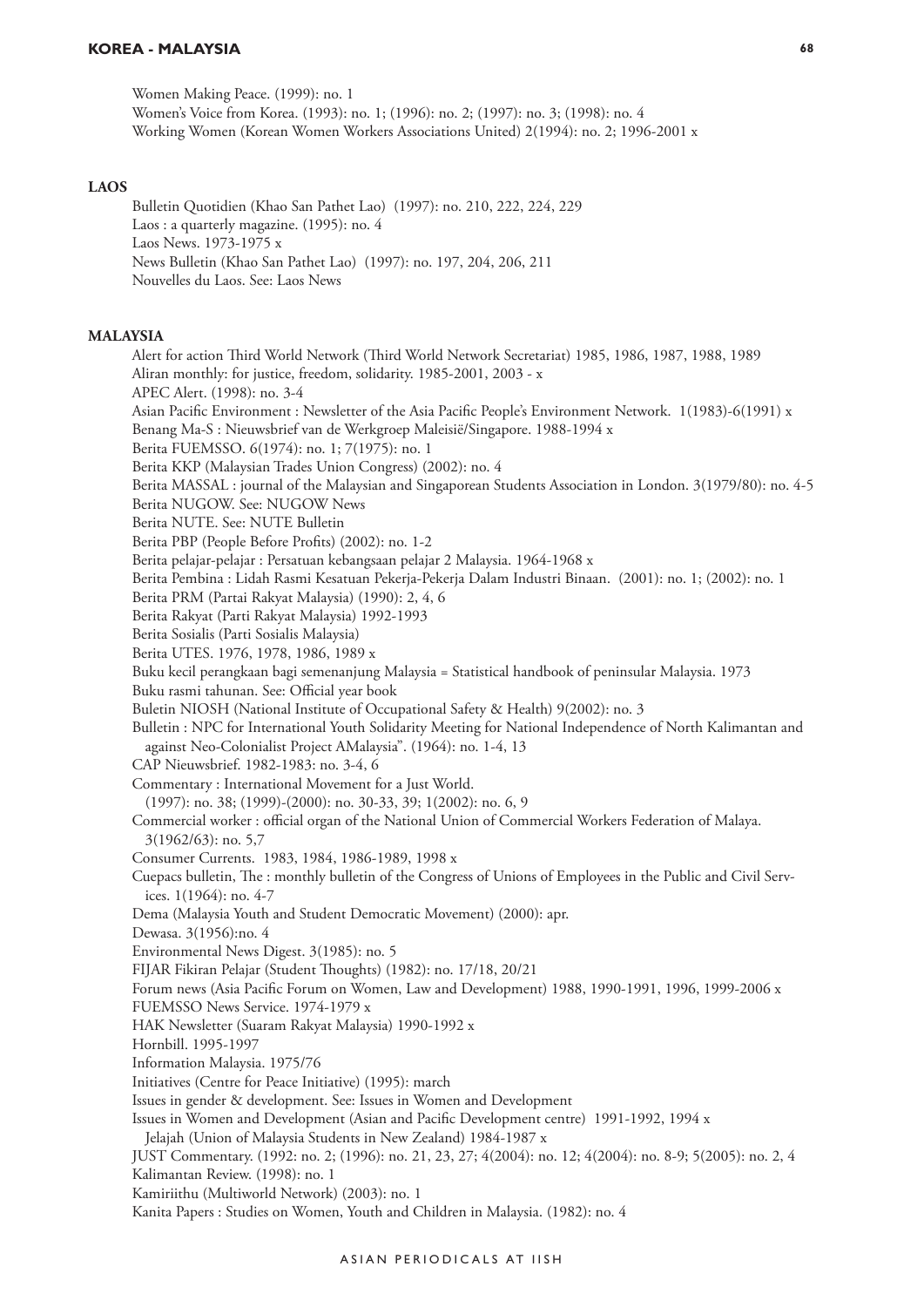Kawat Quarterly organ of N.U.T.E. National union of telecoms employees. 1(1964: no. 4 Kehma-S Newsletter. (1995): no. 2; (1996): no. 1- 2 Kesatuan Pekerja Pekerja Prejabat Pos(Tanah Melayu) (Annual report) 1962/63, 1965/66-1967/68 Kopi-O (Young Malaysian Writers) Labour News (MTUC) (1999): apr., jun. Labour Party. (Annual Report) 1959 Law Gazette. (1974): May Mahasiswa negara : Organ of the University of Malaya Students' Union. 1965, 1966/67, 1968/69 x Malaya news service. 1975-1978 x Malayan monitor and general news. 1953-1987x Malayan undergrad, The. 1961-1966x Malaysia day. 1963 Malaysia Monthly Review. 1(1976): no. 5 Malaysia Yearbook. 1(1963/64), 7(1973/74) Malaysian digest. 4(1972): no. 17 Malaysian Socialist Review. (1977): no. 4 Manusia dan masyarakat. (1974):no. 3 Mimbar Sosialis. (1989): no. 1-2 Nadi Insan : rasalah degup jantung rakyat, bacalah (Institut Analisa Sosial) (1981)-(1983): no. 32, 43-44, 46, 49, 52 National Union of Telecom Employees. (Annual report) 1959-1961, 1963-1969 New Malayan Youth : journal of Malayan and Singaporean Student Movement. 1973-74: dec. -jan. Newsletter of the National Union of Malaysian Students. See: Berita pelajar 2 Nieuwsbrief (Werkgroep Malesië/Singapore) (1982): jan.-feb., sep.-dec.; (1983): jan.-mrt. North Kalimantan Independence : Brunei, Sabah, Sarawak. (1978): no. 1; (1979): no. 2 NUGOW News (National Union of Governement Office Workers) 1(1973): no. 1-4 NUTE Bulletin (National Union of Telecoms Employees) 1965-1977, 1982-1985 x Official year book. 1961-1963 PAN AP : Selective Information Service. (1998): oct.-nov. Panchar penemu. 1990-1993 x Pekar jasama Malaysia = The Malaysian Co-operator. 2(1968) Pernloi Gah : Orang Asli News. 1990-1993: no. 1, 4-5 Pesticide Monitor (PAN) 6(1997): no. 4; (1997): no. 2; 8(1999): no. 2 RAG, The : Resistance Against Globalisation. (1998): no. 2, 4-6 Real Side, The (TENAGANITA) (1999): no. 5 Review of Indonesian and Malaysian Affairs (RIMA) 21(1987): no. 2 Rocket, The : for a malaysian Malaysia. 1973, 1974, 1987-1990 x Rocket, The : the official organ of the Democratic Action Party of Malaysia. 8(1973): no. 1-2; 9(1974): no. 1; 20(1987): no. 6; 21(1988)-23(1990) x Saksama. 2003: jul., sep. Sarawak by the week (Sarawak Information Service) 1961-1965 x SIMBA Newsletter : the quarterly newsletter of the Singaporean and Malaysian British Association. 1987-1995 x Sosialis (Parti Sosialis Malaysia) 2001: Jan/Feb; 2002: June Statistical handbook of peninsular Malaysia. See: Buku kecil perangkaan bagi semenanjung Malaysia Suara : voice of the Serawak Teachers' Union. (1987): no. 1-3 Suara buruh : official organ of the Malaysian Trade Union Congress. 1961-1991 x Suara CUEPACS (Congress of Unions of Employees in the Public and Civil Services) 1968-1991 x Suara merdeka : organ of the Malayan Forum. (1955): Aug., 31/10 Suara NUBE (National Union of Bank Employees) 1971-1987 x Suara PRM (Partai Rakyat Malaysia) (1990): Jul., Sep. Suara SAM : newsletter of Sahabat Alam Malaysia/Friends of the Earth Malaysia. 1984-1987 x Suara TWU. (1998): no. 5 Suara UTES (Kesatuan Peker ja-peker ja Telekom Malaysia Berhad Sarawak = Union of Telecom Employees Sarawak) (1993): June-Aug. Telecom Employees. See: NUTE Bulletin Third World Network digest. (1985): no. 1-2 Third World Network features. 1985-1990, 1994 x Third World Economics : trends and analyses. (1994): no. 100; (2002): no. 287 Third World Resurgence. (1993): no. 29/30; (1996): no. 67; (1998): no. 97; (2001)- (2002): no. 125/126, 137/138; (2004): no. 159- 162, 169-170; (2005): no. 175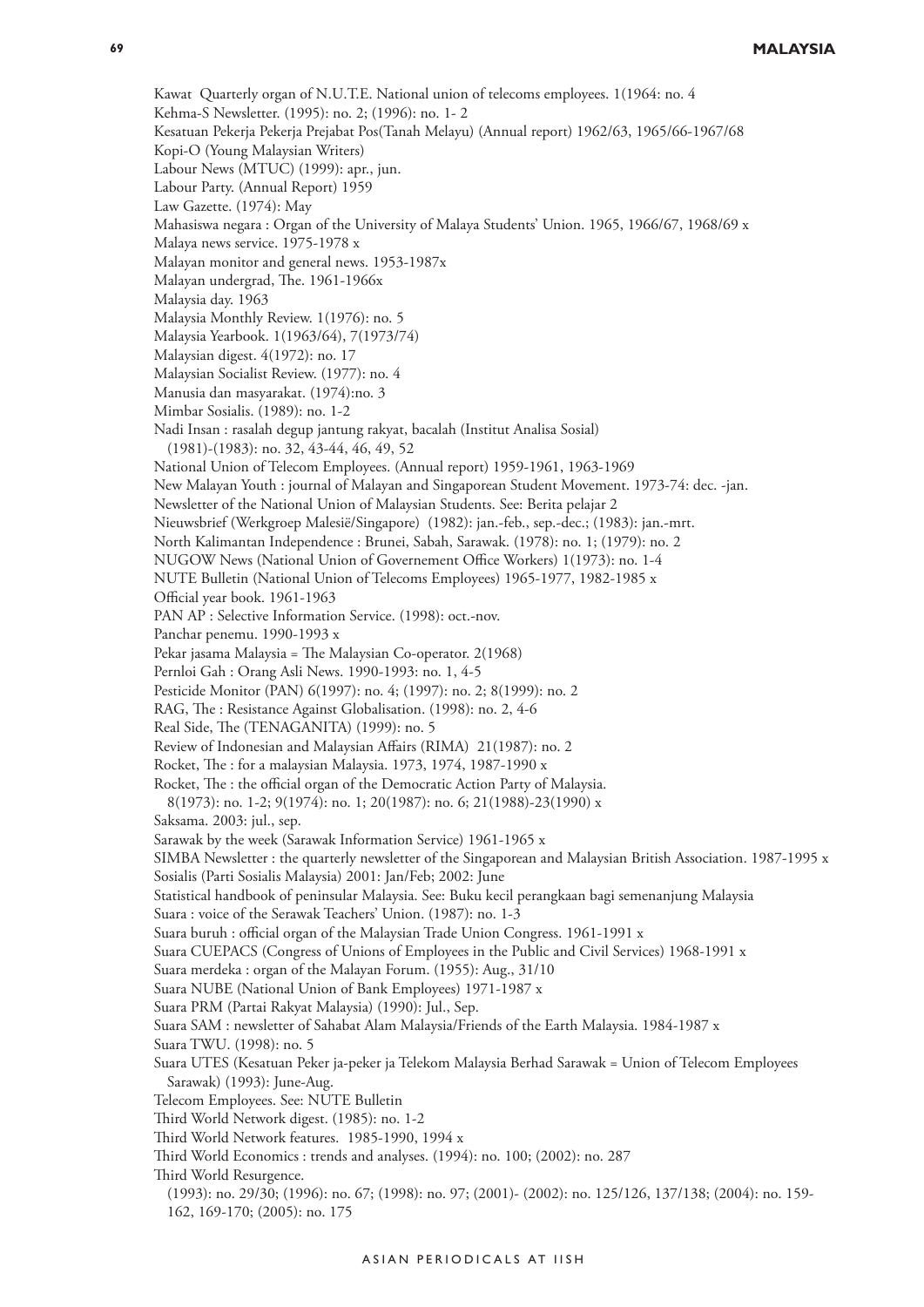Truth : a monthly forum on culture, art and literature, and related national and international questions 1(1974): no. 1, 4-5 Utusan konsumer : your CAP monthly (Consumers' Association of Penang) 1980, 1981, 1983, 1986, 1993, 1997-2003 x Waves : newsletter of the All Women's Action Society. 1992: no. 8-11 Womenet (Newsletter of the Asian Women's resource centre for Culture & Theology): 1(1996): no. 1, 2(1997): no. 4 Women's Newsletter (MTUC) (1999): no. 1

# **Mongolia**

Mongolia : illustrated bi-monthly magazine. (1981): no. 3-4 (60-61) Mongolia today : Organ of the Information and Broadcasting Department of the Mongolian People's Republic. 5(1963)-10(1968): no. 32-39, 47-62, 64-75

#### **Nepal**

Action for Children (Child Workers in Nepal Concerned Center) (1994)-(1995): no. 5-14 AMCC Newsletter, The. 2 (1996): no. 7 Annual Report (International Centre for Integrated Mountain Development) 1997 ANWA News (All Nepal Women's Association) (1999): no. 1-2 Auto Mechanics (Journal of Automobile Workers) Biogas newsletter. (1978)-(1983): no. 2-20 Chwafi (Journal of Garbage Cleaners) Galaicha Majdoor (Carpet Workers. Journal of Carpet Workers) Himalayan Thunder, The (Communist Party of Nepal (Maoist)) 1(2001): no. 1 Human Rights Arena, The : breaking the human rights border. 1(1998): no. 1 ICIMOD Newsletter. (1996): Spring - Informal (INSEC) 9(1999): no. 1; 17(2004): no. 1 International Solidarity : a quarterly newsletter of Group for International Solidarity (GRINSO) 7(1996): no. 2 - Issues in Mountain Development. 1997-1998, 2000 x Khurak (Nutrition. Journal of Food & Beverage Workers) Kisan Jagaran. 1(1999) Mazdoor (=Worker. Journal of Manufacturing Workers) Mazdor sandesh (=Worker's Message. Journal of Manufacturing Workers) Milestone, The. (1994): sep.-oct. Monitor (SAWTEE) (2003): jun.-jul., sep.-oct. Nepal to-day : a current affairs fortnightly. 1961-1967 x Nepali Sandesh (Nepalese Consulting Committee) New Era, The. 1(1992)-5(1996) x ; (1998)-(2002): no. 2, 5-21 Nirman Karmi (Construction Worker. Journal of Construction Workers) Peasants'Voice. (SAPC) 1(1999); 2(2002) Poshak (Dress - Journal of garment & textile workers) Proaction : Quarterly Bulletin of the NGO Federation of Nepal. 8(2003): no. 2 Proworker Voice : annual publication of ITUN Secretariat. 2000-2001 Punanirman (Rural Reconstruction Nepal) 1(1995): no. 1 Sarmik Khabar (GEFONT) Satkar (Hospitality. Journal of Hotel workers) SINHAS. See: Studies in Nepali History and Society South Asian Himal.11(1998): no. 9; 12(1999): no. 2; 14(2001): no. 7 Students' Voice (All Nepal Free Students'Union) 1(1981): no. 1 Students Voice (ANNFSU) (1993): no. 9 Studies in Nepali History and Society. 1996 - Union (Journal of Chemical-iron Workers) Unitrav (Journal of Trekking, Travel & Rafting Workers) Voice of Child Workers (CWIN) (1999): no. 27-28 University Students'Bulletin. (2002)-(2003): no. 10, 13 Worker, The : Organ of the Communist Party of Nepal (Maoist) (1996)-(2003): no. 2-8 Worker, The : Organ of the Communist Party of Nepal (Unity Centre) (1993): no. 1 Workers' News Quarterly (Gefont) (1993)-(2004): no. 9, 12-17, 19-36 Workers-Peasants : Organ of Nepal Workers-Peasants Party. 1(1994): no. 1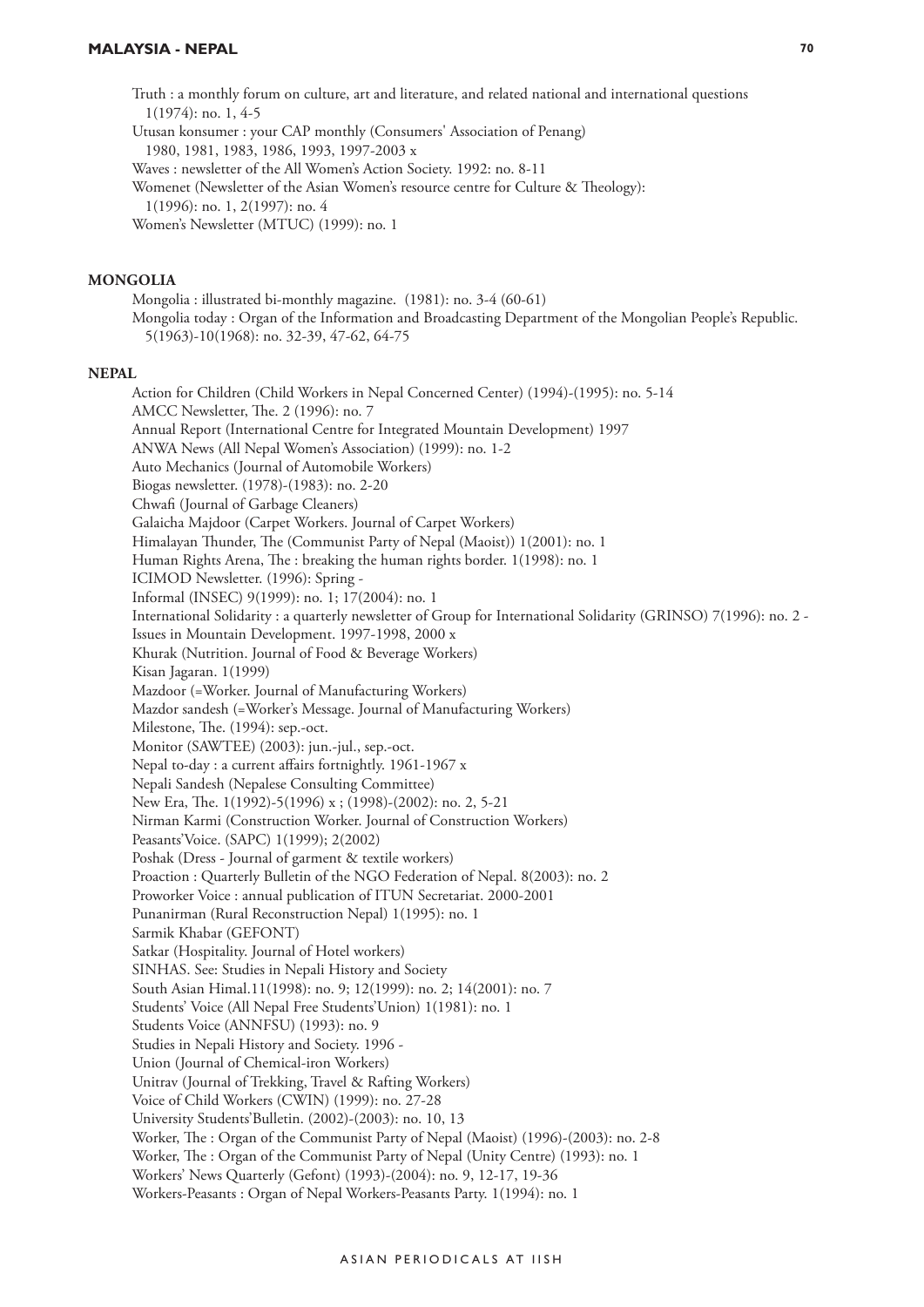# **Pakistan**

Aage barho : azad, jamhoori aur khushaat Pakistan kay liey. (1982): Nov.-Dec.; (1983): Jan.-Feb. Adabi Duniya. (1932) Adursh (Marxist Educational Journal) (2004): jan.-jun. Angaar. (2002): oct.-nov. APWA Newsletter (All Pakistan Women's Association) 1963-1968, 1971-1973 x Asr-i-Jadeed : Ishtrakiyyat-Fikre-o-Amal. (1976): no. 1 Aurat : information for Women's Empowerment. no. 22 Awami jamhooriyat. 26(1997): no. 12; 27(1998): no .8 Awami Jamhuri Forum. (2003)-(2004): no. 1, 5-7, 9-12 Awami Mazahmat : Organ of People's Rights Movement. (2002): Oct.; (2003): Jan. Awami Parcham. (2000); Dec.; (2001): no. 4, 8 Baaz gasht. (1981): no. 2 (Nov.) Badalti Duniya. (2004): may-jun. Baghawat. 1(1981): no. 11 Balochi dunya : Balochi zuban, abab aur taarikh ka aklota tarjuman. 33(1991): no. 4 Bang-e-Harem. 1(1957): no. 3-4, 6 Bulletin (Mazdoor Kisan Party) 1982-1984 x Bulletin of Council of Social Sciences Pakistan. (2000): no. 1 Chaupal Quarterly, The. 1(1961): no. 1 Child Care Foundation Newsletter. 1(1999): no. 1 Chingari : Qaumi Jamhoori Siyasat ka tarjuman. 3(1985): no. 2-4; 4(1986): no. 1; 5(1989): no. 5 Co-operative review. See: West Pakistan co-operative review Comrade : a periodical of the Central Committee, Communist Party of Pakistan. (1981): no. 4 Daily Khabrain. (2001-(2003) x Daily zamindar. (1920); (1930); (1949) Dastak. 1995-2001 x Dawn : founded by Quaid-I-Azam Mohammad Ali Jinnah. 1979-1983, 1986-1990, 1992-1994 x Defence journal : mind is the ultimate weapon. 4(2001): no. 8 Development programme as approved by the National Economic Council. (1964/65); (1969/70) Dialogue : Journalist Resource Centre Newsletter. (1999): May-Sep.; (2000): Jan., Mar. Dost : Azad, Khushhal, Insaan-dost Pakistan ka naqeeb. 2(1990): no. 3, 16 Eastern worker : Independent monthly journal on labour problems. 6(1966)-13(1973), 15(1975)-33(1993) Economic review : Pakistan's journal of economic development. 28(1997) - Friday times, The : Pakistan's first independent weekly paper. Garok. (1975): 5/6 Gazette of Pakistan, The. (1962): no. 1/3 Globe : no weapon is more potent than the mind. (2001): May Governance News (Citizen's Commission for Human Development) 2002 Haalat. (1972): no. 40 Haftawar "Sailab". 1(1931): no. 2, 4 Haftroza "Surkh parcham" (Communist Party of Pakistan) 2(1991?): no. 31-32 Hamdard's endeavour : a newsletter from Madinat Al-Hikmah Hamdard. (1996): no. 15 Herald, The. 16(1985)-29(1998); 33(2002) x HRCP Newsletter. 1991-1995, 1996 - x Illustrated Weekly of Pakistan. 1953-1955, 1957 x Info / Friedrich Ebert Stiftung Pakistan. (1995) - Inqilab. 2(1974): no. 30; 3(1974): no. 2 Ismat. 1944: Sep.-Dec.; 1945: Jan.-Nov.; 1950: Apr., Jun.-Aug., Nov.; 1951: Aug.; 1958: Jul.-Aug. Jabal (Balochistan Awami Mahaz-i-Azadi) 2(1978): no. 3 Jadd-o-Jihad : Balochistan Inqilabi Jamhoori Mahaz ka tarjuman. (1975): no. 2, 4-5 Jaddo-Jihad : USM Shohba-i-tabiyat ka takjuman. (1984): June Jafakush. 10(1984): no. 6 Jamhuri Sangat. (2004): may-june Jehd-e-Haq (Human Rights Commission of Pakistan) 1(1992) - Journal of the Pakistan Historical Society. 1989, 1995, 1997- x Kashmir Economic Review, The. 1(1984): no. 1 Kashmir Insight. (2004)-(2005): no. 100, 103, 111 Khabarnama (Balochistan Labour Federation) 1988: Feb.-Apr. Khabarnama (Women Working Organization) (2002): May-June Lail-o-Nihar. 1(1970): no. 9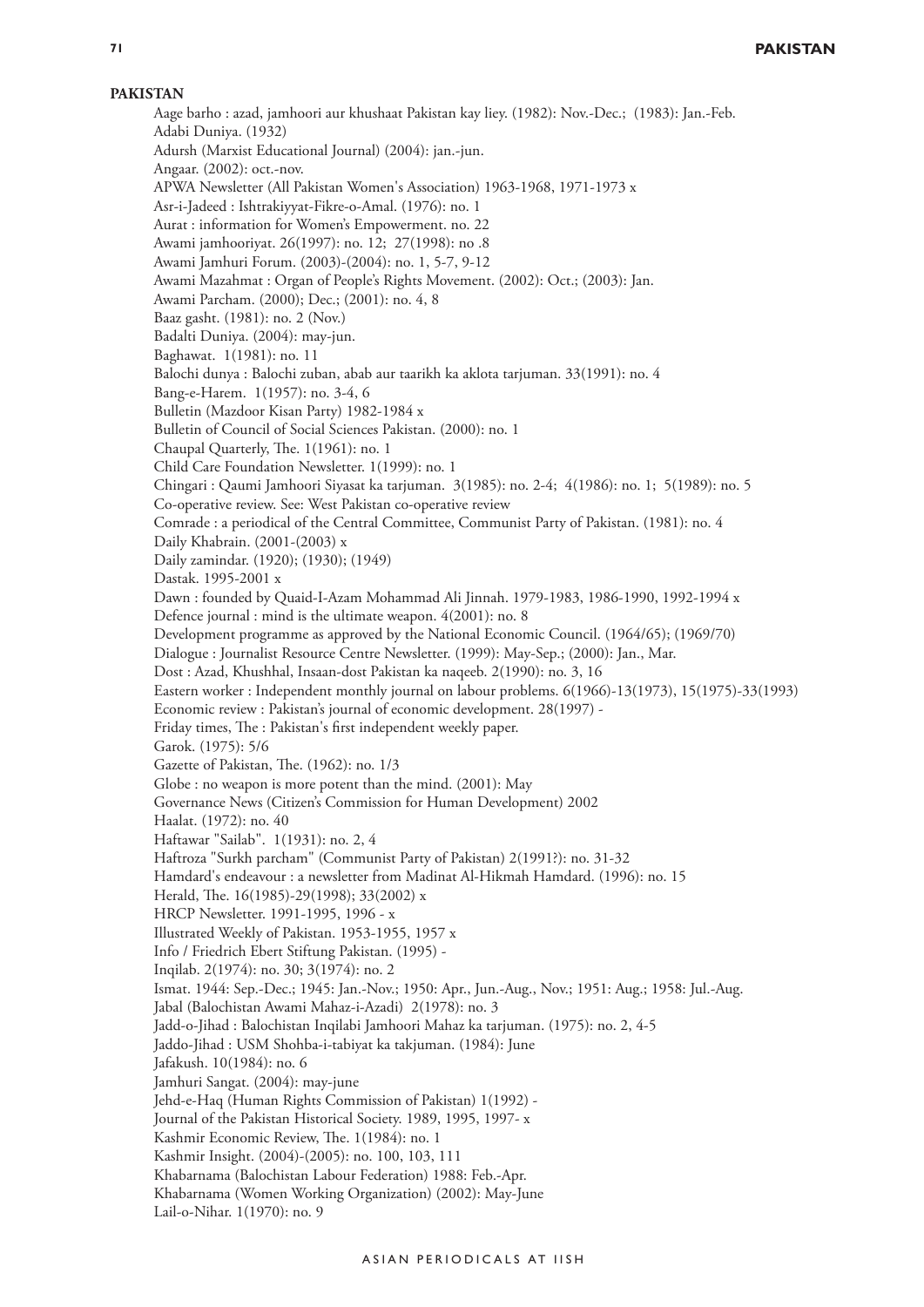#### **PAKISTAN**

Landmark : Karachi Development Authority publication. (1980)-(1983): no.1, 6-7, 14-17, 21; (1985): no. 4; (1986): no. 10; (1987): July-Aug. Liberal Pakistan (Liberal Forum Pakistan) (2004): no. 7 Library bulletin, The (Prince Aga Kahn library and reading room Kharadhar) (1958): no. 1; (1959): febr., oct. Manshoor : mahanama (Airways Employees Union, PIA branch ) (1966); (1986); no. 8, 11; (1989)-(1995) x (1998); no. 8 Mazdoor Jaddojihad. 7(1995): no. 60; 10(1998): no. 39, 41, 102; 11(1999)-13(2001) x Memon Samaj : Monthly. 1960, 1962-1966 x Midasia. 1(1990): no. 4 Monthly Employment News (1997): Apr. Monthly Freedom, The : Organ of the Kashmir liberation mouvement. 1(1957/58): no.1-11; 2(1958/59): no. 2-7; 3(1960): no. 3; 4(1961): no. 4-9; 5(1962): no. 1 Monthly Pakistan postal gazette.See: Monthly Pakistan postal Worker Monthly Pakistan postal Worker. 1963-1965 x Movement (Progressive Youth Movement) (1988): Nov. Musawat : hafta roza siasi edition. (1976-1977): no. 9, 11, 20, 23, 25, 29, 35, 38, 53-54 Muslim, The. 1980-1983 x Muslima. (1937): Oct. Nation today : the complete Pakistani magazine. 2(1990): no. 8 Nawa-i-waqt. 1978; 1980; 1982-1983 x Naya Zamana (New Age) 2000-2001, 2004 x News, The : international. (1992-(1997); (1999) x Newsbulletin of the social services coordinating council. (1962): April-June Newsletter (Child Care Foundation) 1(1999): no. 3 Newsletter (All Pakistan Federation of Labour) (2000): Jan.-Mar., Jul.-Oct.; (2002): Jul.-Dec.; (2003): Jan.-Mar. Newsletter (All Pakistan Women's Association) (1974): no. 1 Newsletter (National Documentation Centre) (1996): no. 25 Newsletter (Working Women Organisation) (2002): jan.-feb. Newsline. 1(1989/90), 3(1991/92)-10(1998/99), 12(2000/01)-13(2001/02) x Nida-i-Balochistan : People's Front. 1(1981): no. 4 Nijat. 1(1985): no. 1 Noken daur. 30(1993): May-June Noken Daur baluchi, The : the first Baluchi Newspaper in the history of the world devoted to the advancement of the Baluchi language and literature. 1967-1968, 1970-1972 x Nusrat (Pakistan People's Party) Organ of the P. & T. employees. (1963): Jan.-Febr., Aug.-Oct. Pajjar : tarjuman Baloch Students Organisation. 2(1987): no. 4, Aug.-Oct.; (1990): Dec. Pakistan. 1952-1960 x Pakistan. 1958-1960, 1961/62 Pakistan. (1971): no. 124 Pakistan and Gulf economist. 16(1997) - Pakistan commentary. 3(1980): no. 7 Pakistan cooperative review. See: West Pakistan co-operative review Pakistan Democratic Forum. (1984): Apr. Pakistan economic survey. 1977-1980, 1981/82, 1983/84 Pakistan horizon. 50(1997) - Pakistan informatieblad. 1971 Pakistan Journal of History and Culture. 17(1996) - Pakistan journal of Women's Studies. 1(1994) - Pakistan Labour Cases. 17(1976); 19(1978); 21(1980)-23(1982); 36(1995) x Pakistan labour gazette. 16(1968): no. 1 Pakistan National Party ka khabarnama. (1986): no. 1-2; Punjab branch: (1986): no. 1-3, Feb. Pakistan news. 1970-1971 x Pakistan news digest. 1970-1971 x Pakistan Perspectives (Pakistan Study Center) 7(2002) Pakistan Press Index. 1966-1967 x Pakistan Progressive. 6(1984/85): no. 3-4; 8(1986): no. 1-2; 9; (1989): no. 4 Pakistan Quarterly. 5(1955): no. 2; 11(1962): no. 1; 14(1966): no. 1; 17(1970): no. 2 Pakistan Times, The : national English daily with the largest circulation : founded by Quaid-I-Azam Mohammad

Ali Jinnah. 1954-1960, 1972, 1976-1981, 1984, 1986-1990 x

A SIAN PERIODICALS AT IISH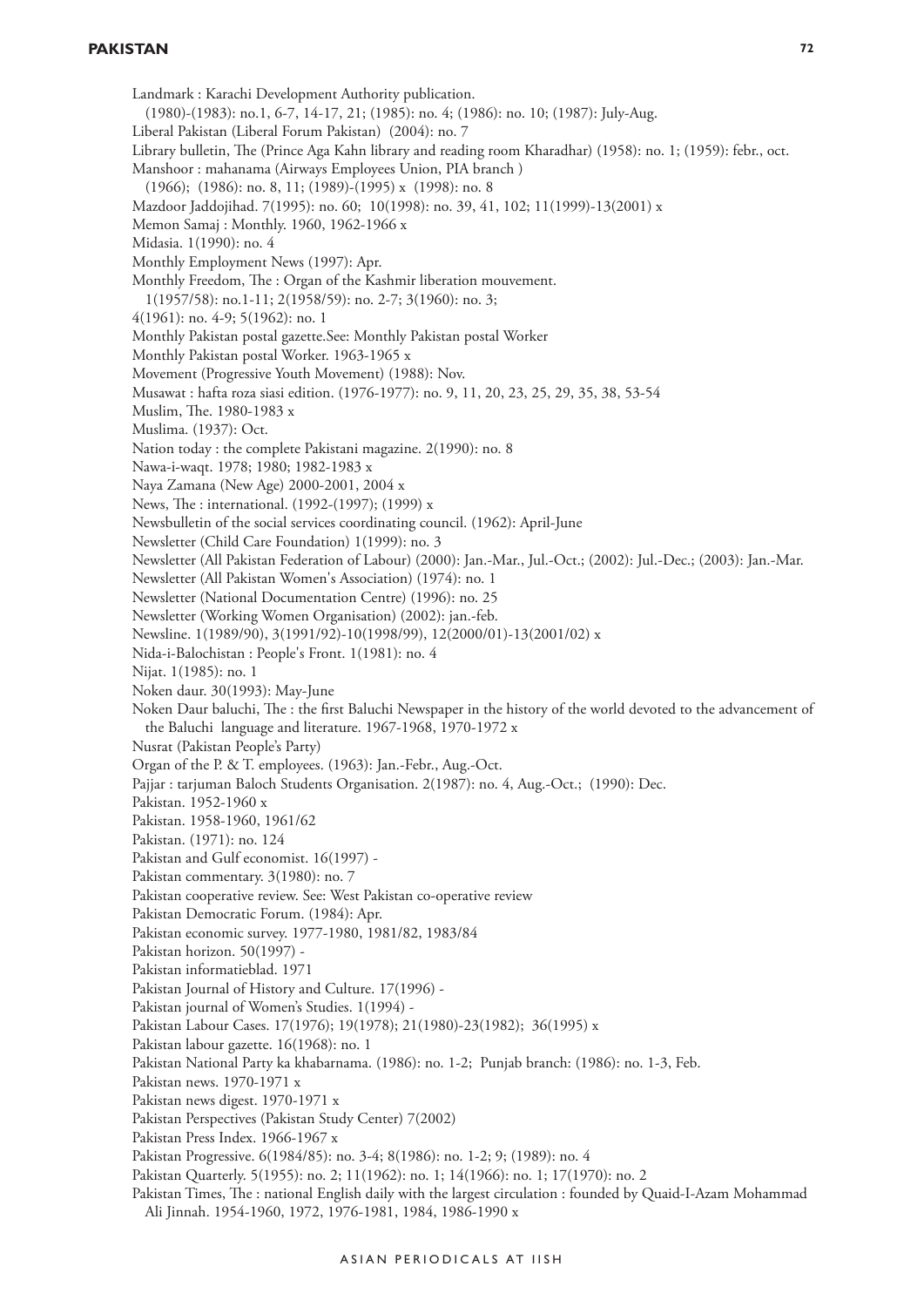Paroltari. (1983): June; (1984): June People, The. (Punjab Socialist Party) 12(1931); 15/16(1933) x ; new series: (1933) - (1935) x PILER Newsletter (Pakistan Institute of Labour Education and Research) (1998): Apr.-May; (2001): Jan.-Mar. PLC : Pakistan labour cases : journal of cases on civil service and labour laws. 17(1976): no. 11; 19(1978): no. 9; 21(1980): no. 2-4,6,8-10,12; 22(1981): no.2-3,7-8,10; 23(1982): no. 5, 7, 11-12; 36(1995): no. 10 PNF Khabarnama (Pakistan NGO Forum) (2003): may, sep. PNFTU news. 1971-1978, 1983-1990 x PNFTU review. (Pakistan National Federation of Trade Unions) (1966): no. 4 PTU news: voice of Pakistan telecommunication workers. 1(1993): no. 2-6 Rahnama-e-Taleem. 1933 Regional Studies : quarterly journal of the Institute of Regional Studies, Islamabad. 15(1996) - Ruzani Ibrat = Daily Ibrat Hyderabad Sindh Pakistan. (2001)-(2003) x Ruznameh-i jang = the daily jang Rawalpindi. 1994; 2003 x Sangat News Letter (Sindhi Adabi Sangat Sindh) (2001): Sep., Dec.; (2002): Mar. Shaoor : sirf membran kay liey. (Democratic Students Federation) 1(1987): no. 1 Slogan. 1989-1993 x Social Watch (PILER) (2003): March-May Socialist. (2001): dec. Sohb : Baluchistan Student Organisation ka tarjuman. (1987): no. 1; (1988): no. 3 SPARC. (2003): dec. State of Human Rights (Pakistan) 1990, 1992-1993, 1995 - Struggle, The : Monthly for a Socialist Pakistan. (1981): no.3-6, nov.-dec.,+2 no.s.d.; (1982): apr.; (1983): mei Struggle, The : Voice of Socialism in Pakistan Peoples Party and Labour Movement. 1982, 1984, 1985/86; (2004) x Subha : s Shirkat-Gah publication. 4(1990): March Sufi. (1931): apr. Surkh parcham (Communist Party of Pakistan) 1978-1988, 2001-2003 x Tabgati jaddojihad = The Struggle: voice of socialism in Pakistan Peoples Party and Labour Movement. 7(1998): no. 1 Taroon : Pashtoon Students Federation ka markazi tarjuman. 6(1984): no. 3; (1985): June; (1989): Dec. Tehzib-e-Niswan. (1929): Nov. University newsletter (University of Peshawar) 4(1966): no. 2-3 Vahdat. (2002)-(2003) x Viewpoint. 1(1975/76) - 17(1991/92) Weekly Mazdoor (Jeddojudh Group) 1999: 22-28/4 West-Pakistan co-operative review : a quarterly journal of the West-Pakistan Co-operative Union. 1966-1976 x West Pakistan yearbook. 1958, 1961-1962 Wiplo : Urf Baghi. 2(1940): no. 5 Women living under muslim laws : newsheet (Shirkat Gah) 10(1998)- **Philippines** Act Forum : Official publication of the Alliance of Concerned Teachers - Philippines. 1(1983): no. 3; 3(1987): no. 1; spec issue june, aug; (1997); 12(1999): no. 1-2; 13(2000): no. 1

Action Alert (Gabriela Commission on Women's Human Rights) (1990): June

Action Alert Bulletin (TABAK) May 1988

AFA Newsletter (Association of Filipinos in Austria) 1(1993): no. 4

Agham Bayan. 1(1998): no. 1

Agong (Muslim Students' Cultural and Educational League) 1(1985): 1st quarter; 2(1986): no. 6

Agong International (Lanao Partnership for Human Development)

2(1985): sec. qrt.; (1989); 3(1991): no. 3; 6(1993): no. 1

Agrarian Directions (1995/96): no. 1, 3

Agrarian Reform Monitor (BATAS and CPAR) (1988): no. 2-6

Agrarian Scan. (1995): Jun.; (1997): apr., jun.-aug.

Agrarian Trends. 1(1997): no. 1

Agrarian Watch. 1: no. 1-2

Agusdiwa: FARM Databank Bulletin on Agusan-Surigao. (1983): March

Ale Komiks (Women's Legal Bureau) (1993): sept.

Alitaptap : magasin sa sibika, kultura at panitikan mababang paaralan baitang 3 at 4) 4(1991): no. 1 Alternative Futures. 2(1985): no. 1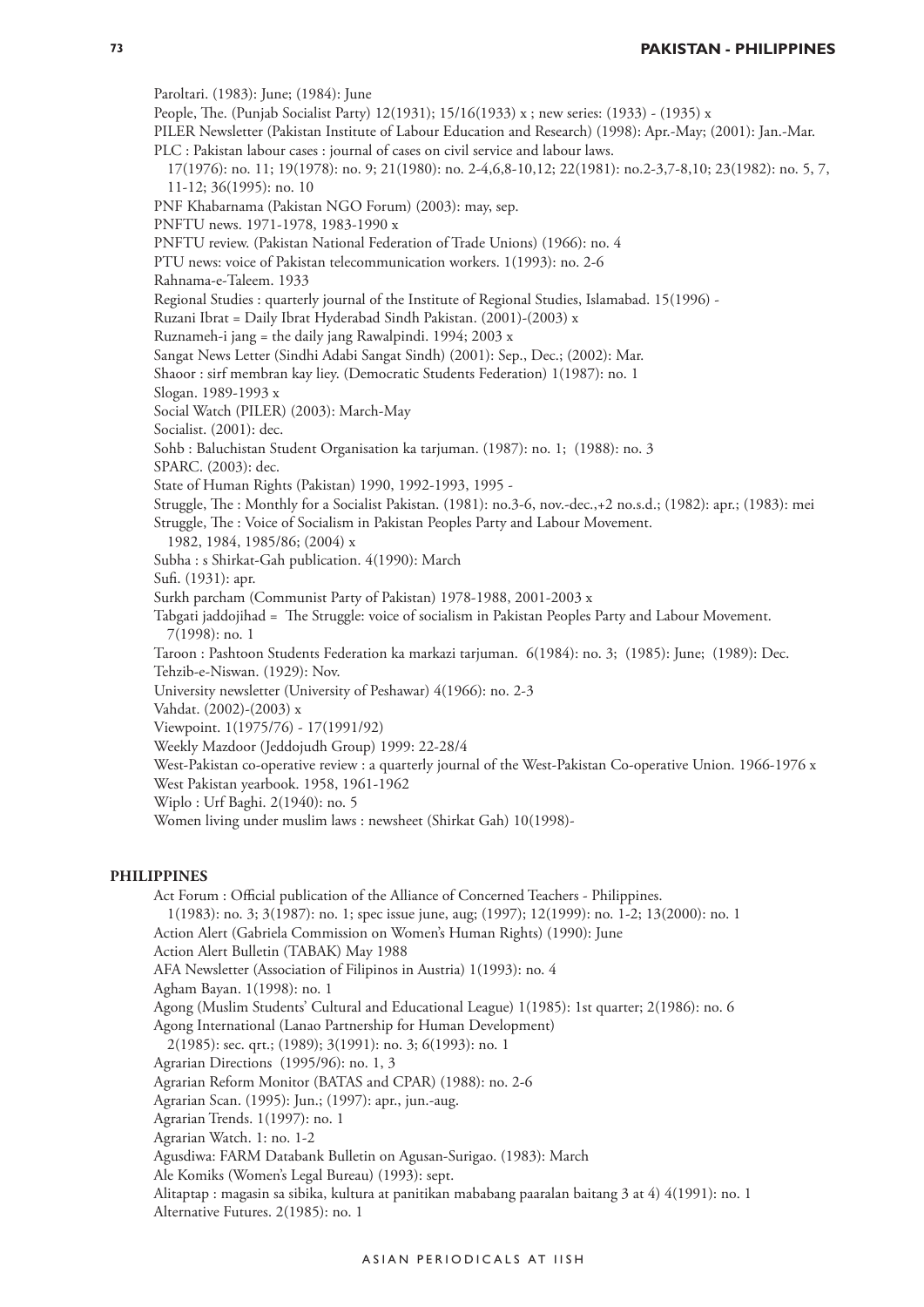Alternative Studies. (1983): no. 3 Amihan: publication of Hugpong. 2(1983): no. 3, 5-6; 3(1984): no. 4 AMGL Bulletin : Pahayagan ng Lakbayan-Sakbayan-Kampo. (1985): Feb. 4-5, 7-8, 10, 16 AMLC Bulletin (Anti-Martial Law Coalition) 2(1978): no. 2 Anakbalhas (Monsignor Aglipay - Don Belong Labor Center) 3(1985): no. 3; 9(1991): no. 1; 1091992): no. 4-5, 8 Ang Aktibista : theoretical bulletin of the KDP. 3(1978): no. 4 Ang Batilyo. (s.a.) Ang Bayan (Pahayagan ng Partido Komunista ng Pilipinas Pinapatnubayan ng Marxismo-Leninismo-Kaisipang Mao Zedong) (Engl. Ed.) 1977-1989, 1995 x ; (Tagalog Ed.) 1982, 1988, 1991, 1994, 1996 x Ang Duta : duta malahalon nga manggad sang mga mangunguma.(1988): no. 1 Ang Katipunan : national Newspaper of the Union of Democratic Filipinos. 3(1976)-10(1984) x Ang Manggagawa (Kilusang Mayo Uno) 2(1999): no. 6-7; 3(2000): no. 2; 592002): no. 1-2, 11 Angkoop: cooperative news and features. 4(1993): no. 25/26; 5(1994/95): no. 27-29, 30/31 Ang Kristianong Katilingban : the voice of the church in Negros. 1(1987)-7(1993) x Ang Pahayagang Malaya. 3(1984): no. 29, 220; 4(1985): no. 1, 7; 5(1986): no. 7-24, 29-63, 65, 67-69, 74 Ang Pahayagang Malaya Midday. 1(1986): no. 33, 37 Ang Pamalakaya. (2001): feb. Ang Pananaw (BISIG Nederland) 1(1988): no. 4-5 Ang Pilipino (TUCP) 4(1987): no. 3-4 Ang Pilipino : official newspaper of the Katipunang Manggawang Pilipino. 1985-1994 x Ang Punla : PSN/CAMD Newsletter. (1983): summer, nov.-dec. Ang Rebolusyonaryong Lunas (Makabayang Samahang Pangkalusugan) (english ed: 1993, 1995); tagalog: 1992, 2001 Ang Timon (M/V Concerned Seamen of the Philippines) 1(1984): no. 3 Ang Tinig (S.A.C. Kaisa ng Sektor) 1(1984): no. 3-4, 6; 3(1986): no. 2-5, 8-9, 12 APMMF News Digest (Asian Pacific Mission for Migrant Filipinos) 1(1987), 4(1990)-7(1993); 1995-1997, 1999-2000 x Asdang : gigiyahan sa marxismo-leninismo-maoismo. (1999): no. 1 ASSERT Health and Safety. 1(1991): no. 1; 2(1992): no. 11-13; 4(1994): no. 3; 9(1998): no. 4 Assumpta literary news magazine (Assumption Convent, San Lorenzo) 15(1963/64)-17(1965/66) x ATCRD Digest (Appropriate Technology Center for Rural Development) 3(1991): no. 2; 4(1992): no. 1-2; 6(1994): no. 1; 7(1996): no. 1 AT/80 : a journal on appropriate technology. 2(1983): no. 2-4; 3(1984): no. 1, 3-4 Augustinian mirror, The : Official literary news magazine of the student body of the University of San Augustin. 16(1961/62)- 17(1962/63); 19(1963/64)-21(1965/66) x Babaylan. (1999): no. 2 Badilang pula : pahayagan ng lunsod Quezon-Marikina. 5(1975): no. 5 Bagong Kasaysayanno. (1999): no. 3, 5, 6, 8; (2000): no. 9, 11 Bag-ong Kusog (Bohol Integrated Development Foundation, Inc.) 1(1994/95): no. 1-2 Bagwis. 1983 Bahay ugnayan : Newsletter of PATAMABA. (1995): May, Jul. Balita. 6(1987): no. 7 Balita (Alliance for Philippine Concerns) 1(1985): no. 1-2; 2(1986): no. 1; 3(1987): no. 1 Balita (SPEED-Spain) (1995): no. 5 Balita : eine Zeitschrift für alle Freunde der Philippinen. 8(1993): no. 45; (1996): no. 63 Balitang Balay (Balay Incorporated) 3(1995)-8(2000) x Balitang baranggay (Natatanging pahayagang Pilipino sa Switzerland) Balitang Bayan : People's News (BAYAN International) 1(1995): no. 1-12; 2(1996): no. 1-8 Balita ng Malayang Pilipinas (Free Philippines News Service) 5(1977): no. 6 Balita ng Malayang Pilipinas = Free Philippines News Service (National Democratic Front of the Philippines) 1987 - 1996 x Balitang Salinlahi (Salinlahi Foundation) 1(1993): no. 4 (see also Children's Legislative Action) Balitang Siklab : Newsletter of SIKLAB Vancouver. 2000-2001 Balitang Verein. (2001): Jan.-Feb. Bandilang Pula 5(1975): no. 5 Bandillo ng Palawan Magazine. 5(1998): no. 6 Bangsa Moro News : News precis of the Bangsamoro News Agency. 1(1980): 4, 6-8 Bangkaw (Kulturang Atin Foundation) 1(1989): no. 2 Bangon : paglingkuran ang sambayanan! 3(1978): no. 2 Bantayan : environment alert. 3(1990) no. 1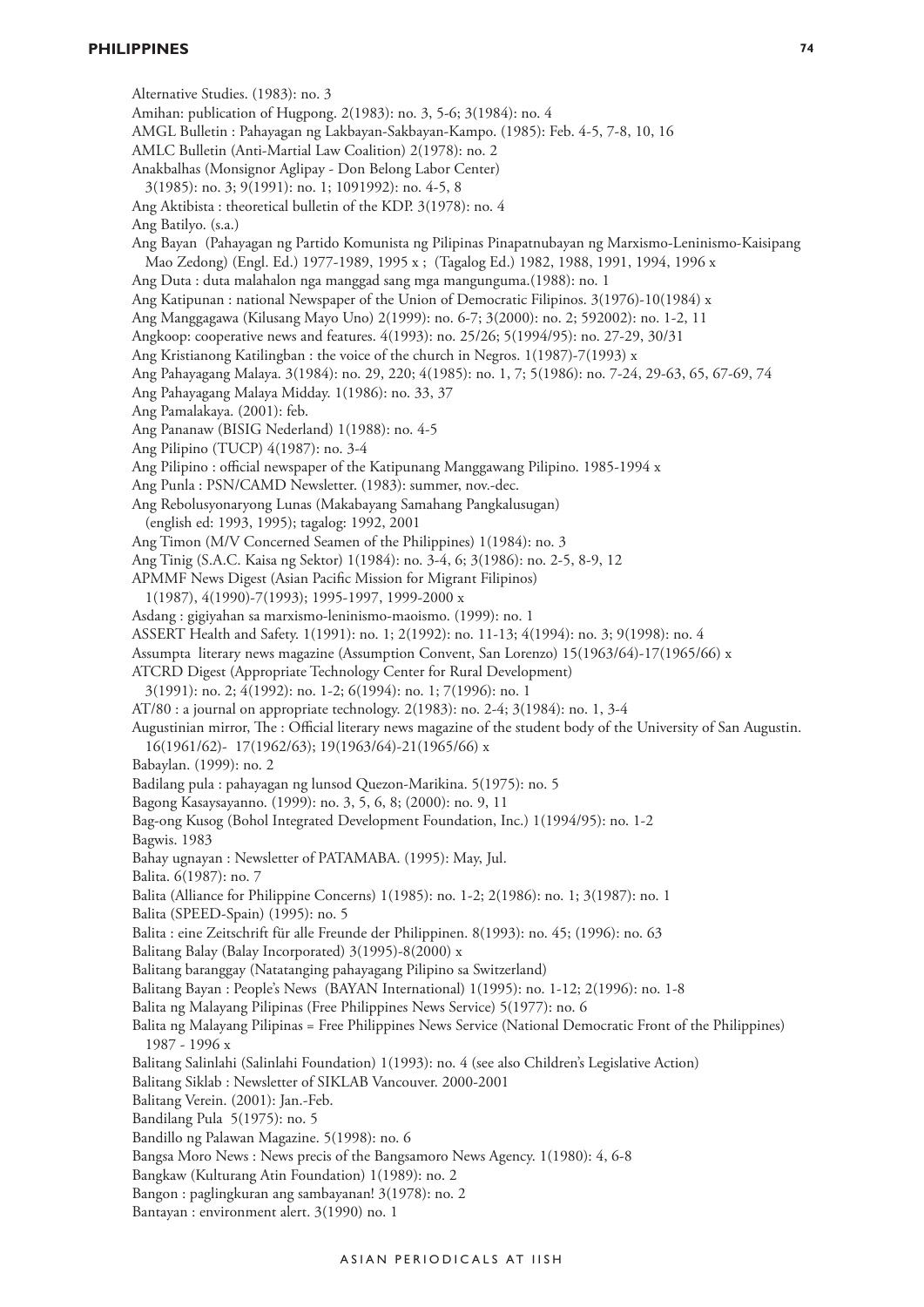| Bantaaw: Economic and Social Indicators of Mindanao. 1(1987)-6(1993); 8(1995)-17(2004) x                       |
|----------------------------------------------------------------------------------------------------------------|
| Bantaaw Statistical Factsheet. 3(1988); (1989): mid-year, year-end; (1990): mid-year                           |
| Banwa (University of the Philippines in Mindanao) 1(2004): no. 1                                               |
| Batingaw. 2(1998): no. 3                                                                                       |
| Batis : official newsletter of BATIS Center for Women. 2(1991)-5(1994); 6(1996) x                              |
| Bayan ko. 1(1984): no. 1, spec. issue.                                                                         |
| Bayan Paninindigan : a Philippine Political Forthnightly. 1(1991): no. 1-3                                     |
| BBChronicle. 11(1985): no. 1                                                                                   |
| Beeper: Batis Monthly. 1(1993)-3(1995) x                                                                       |
| Beyond Borders: official publication of the Philippine Youth and Students for International Concerns and Stud- |
| ies. 1(1992): no. 1                                                                                            |
| Bigas, atbp : na tatluhang buwang pahayagan ng Philippine Peasant Institute - Foodwatch. 1(1987): no. 2        |
| Binnadang (Center for development in the Cordillera) 4(1992): no. 1-2; 5(1993): no. 2; 6(1994): no. 1          |
| Bok at Noy (CATW-AP) vol. 1: no. 1                                                                             |
| Breakthrough : the official publ. of Student Christian Movement of the Philippines.                            |
| 1980-1983, 1985-1987, 1995, 1998, 1999 x                                                                       |
| Bugkos (Chils Laborers and Advocates for Social Participation) 3(2003): no. 1                                  |
| Bukas Newsletter (Mantalaan sa mga Babaye Ugma ug Karon sa Agusan-Surigao) 1(1986): no. 2                      |
| Bulalakaw : magasin sa kasaysayan at panitikan sa mataas na paaralan una at ikalawang taon) 4(1991): no. 1     |
| Bulletin (Comité Solidarité Philippines) 1980-1989 x                                                           |
| Bulletin Today. 159/160(1986): Jan.-Mar.                                                                       |
| Bulletin Welgang Bayan Committee (official publication paper) 20 June 1985                                     |
| Buko - Agro-Koordination (Bundeskongress entwicklungspolitischer Aktionsgruppen) Feb. 1987                     |
| Bunso Newsletter (Balikatan at Ugnayanng Naglalayang Sumagip sa Sanggol) (1987)                                |
| Burning Bush, The (Student Christian Movement of Mindanao) (1988): no. 1                                       |
| Business Day. 18(1984): no. 10 (+ spec. 17th Anniv. Report);                                                   |
| 19(1986): no. 234-236, 238-240, 242-245, 247, 250-258; 20(1986): no. 1-21 (+ New Day 1(1986): 1-2, 4,          |
| $6-9$                                                                                                          |
| CACP Journal : a quarterly publication of the Citizen's Alliance for Consumer Protection. 1(1981): no. 1-2;    |
| 2(1982) no. 1-3; 5(1988): no. 5; 6(1989): no. 7, 9;                                                            |
| CAIStudies (Center for Anti-imperialist Studies) 1(2003/2004): no. 1-2                                         |
| Call for Peace and Prosperity. 1(1987): no. 1; 2(1988): no. 4                                                  |
| Carolinian, The : official publication of the students of the University of San Carlos.                        |
| 28(1964/65): no. 3-5; 29(1965/66): no. 1-2                                                                     |
| Centre UPdate (Philippine Women Centre) 6(1996); no. 3                                                         |
| Chaneg. 3(1992): no. 1; 4(1993): no. 1; 4(1995): no. 2-3; 8(1999): no. 1                                       |
| Child of the Times (GABRIELA Commission on Children and Family) 4(1993): no. 1                                 |
| Children of the Storm (Children's Rehabilitation Center) 1990                                                  |
| Children's legal Bureau News and Comments, 2(1998): no. 2-4; 3(1999): no. 1                                    |
| Children's Legislative Action (Salinlahi Foundation Inc.) 1(1995): no. 2 (see also Balitang Salinlahi)         |
| Chrone (Task Force Detainees of the Philippines - Central Visayas) 1(1990) no. 1                               |
| Church Chronicle (Church Data Center) 1988-1992 x                                                              |
| Church Situationer. (1986)-(1988) x                                                                            |
| Church Trends (Church Data Center) (1988)-(1991): no. 1-2                                                      |
| Church Trends (National Research Center)                                                                       |
| Citizins: Newsletter of La Liga. (2000): no. 1-3                                                               |
| Citizen's Alliance for Consumer Protection Newsletter. 2(1981): no. 4                                          |
| Civil Liberties Watch (Network Opposed to Martial Rule) (1997): no. 17; 2(1997): no. 1                         |
| CLEAR Bulletin. 2(1985); special release no. 3 (1985); 3(1986) x                                               |
| CLS Bulletin : Center for Labor Studies Wage Series. 1982-1983 x                                               |
| Coalition Asia-Pacific Report. 8(2005): no. 1                                                                  |
| Cobra-ans (Correspondents Broadcasters and Reporters Association - Action News Service) 1(1990): no. 2         |
| Coca-Cola Workers. 1(2002): no. 1                                                                              |
|                                                                                                                |
| Code-NGO Information Bulletin. 1(1991): no. 1-3, 6-9                                                           |
| Commitment : official publication of the League of Filipino Students. special supplemental issue               |
| 1982-1983, 1991-1993 x                                                                                         |
| Commitment International (League of Filipino Students) 1995, 1997-1998                                         |
| Common Ground : a newsletter on Philippine environment and development action.                                 |
| $(1992)$ : no. 1-2; $(1996)$ : no. 9                                                                           |
| Communications (Mindanao Interfaith Peoples Conference) (1994): no. 55; (1998): no. 1                          |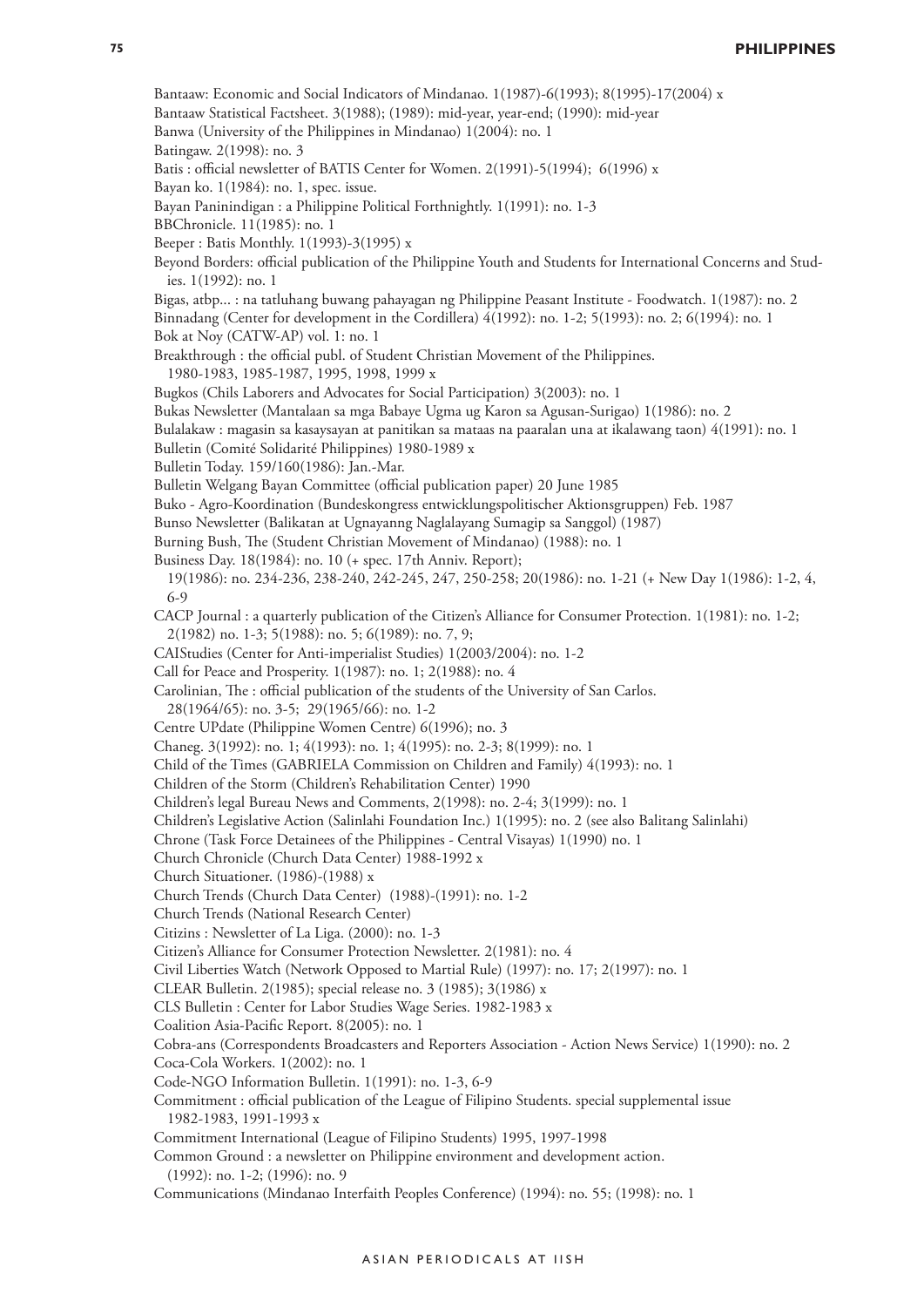#### **Philippines**

**76**

Conjuncture (Institute for Popular Democracy) 1(1987)-(1988); 3(1990)-5(1991), 7/8 (1996), 10 (1998),  $13(2002)$ : no. 3-4;  $14(2003)$ : no. 2;  $16(2004)$ : no. 4-6 x Consumer's Forum : mga ulat hinggil sa isyung pangmamimili. 1982; 1989-1990 x Consumers Weekly. 1(1980): no. 4, 8 Contact Philippines (see: Monthly highlights) Contak Philippines. 9(1997): no. 1-2 Context (MASAI) (1996): nov. Corazon : Official Publ. of the Aquino-Laurel Campaign for National Leadership. 1(1986): no. 4 Cordillera Courier. 5(1995): no. 1 Cordillera Currents : Cordillera Resource Center. 1(1987); 3(1990)-5(1992) x Cordilleralinks briefing paper #1 (Cordillera Links) Cordillera News and Features. 2(1987) no. 33 Corregidor Collegian, The. : Off. Organ of the Student Body of Corregidor College, Guimba, Nueva, Ecija. 8(1965): no. 3 Courier (PKP) (1985): no. 1 CSWCD Development Journal. 1(1996)- Currents in the economy and labor. 1(1981/82): no. 4-9 Daluyan (Forward Looking Women) 3(1989): no. 1 Daluyan : Pahayagan ng Samahan ng Makabayang Kababaihang Nagkakaisa. 1(1984): no. 2 (see: Inang Malaya) Daluyong (NACFAR) (1997): no. 1-2 Damayan : magasin sa ekonomiks, kasaysayan, at panitikan sa mataas na paaralang ikatlo at ika-apat ng taon) 4(1991): no. 1 Damayan : newsletter of the Damayang Pilipino sa Nederland. 1986-1998 x Dansalan Quarterly 5(1983): no. 1 Data and Trends. 2(1989) no. 4 Datos (Ecumenical Institute for Labor Education and research) 12(1996): no. 1-2 Datos sa mga pagkilos ng mga manggagawa. 3(1983) - 4(1984) x Debate : Philippine left review. (1991): March; (1991)- (1993): no.1-7 Democracy, Social Justice and Independence Towards Lasting peace Action Alert (Bayan) (1987): no. 1-4 Development Monitor (Council for People's Development Philippines) (1990-1992): no. 1, 5, 7, 8, 10-16, 18, 19, 22-23 Diaryo Pilipino. 3(1999): no. 18; 4(2000): no. 11 Diliman Review. 27(1979)- 28(1980), 30(1982)-31(1984), 33(1985)-38(1990); 43(1995)-44(1996); 46(1998)-51(2004) x Disaster Alert. (2002): no. 2-3 Drug Monitor, the (Health Action Information Network) 1 (1986): no. 10; 2(1987): no. 2; 4(1989): no. 4 Dyaryo Akbayan! (Akbayan! Citizens' Action Party) 1(1999): jan-feb. ECDFC Monitor (Ecumenical Commission for Displaced Families and Communities) 3(1988)-4(1989); 11(1996)-14(2000) x Ecofacts (Community Awareness and Services for Ecological Concern, Inc.) 1(1995): no. 5 ECPAT Bulletin. (1993): no. 13 ECPAT Newsletter 12(1999): no. 2 ECTF Research Series. 2(1982): no. 2; 3(1983): no. 4 Education for Development Quarterly (IBON) (1997): sep.; 1(2002): no. 3-6, 10; 2(2003): no. 1; 4(2005): no. 8 EFP Bulletin : a publication of Binhi's ecological farming program. 1(1988) no. 3 Environmental ALERT (Philippine Environmental Action Network) 1(1993): 4, 5, 8 Factsheet (Ecumenical Movement for Justice & Peace) (1999): no. 8 FARM News & Views (Philippine Peasant Institute) 1(1989)-3(1990); 10(1997), 2000 x Feedback (Center for Environmental Concerns) 7(1996)-9(1998): no. 1 Fetad (Cordillera People's Democratic Front) 1(1988): no. 2 Feminista : our women's newspaper. (1986) no. 1 FFO Newsletter. 3(2000): no. 6 FFP Bulletin (Friends of the Filipino People) 18(1990): Fall-Winter Filipino, The. 7(1995): no. 2 Filipino Child's Link, The: a newsletter of the Parent's Alternative Inc. 1(1984): no. 2; 2(1985): no. 1-3; 3(1986): no. 1-2 Filipino Reporter. 21(1994): no. 18 Filipino Student, The. (national Union of Students of the Philippines) 1(1989): no. 1-2; 12(1993): no. 1; (1995): jun.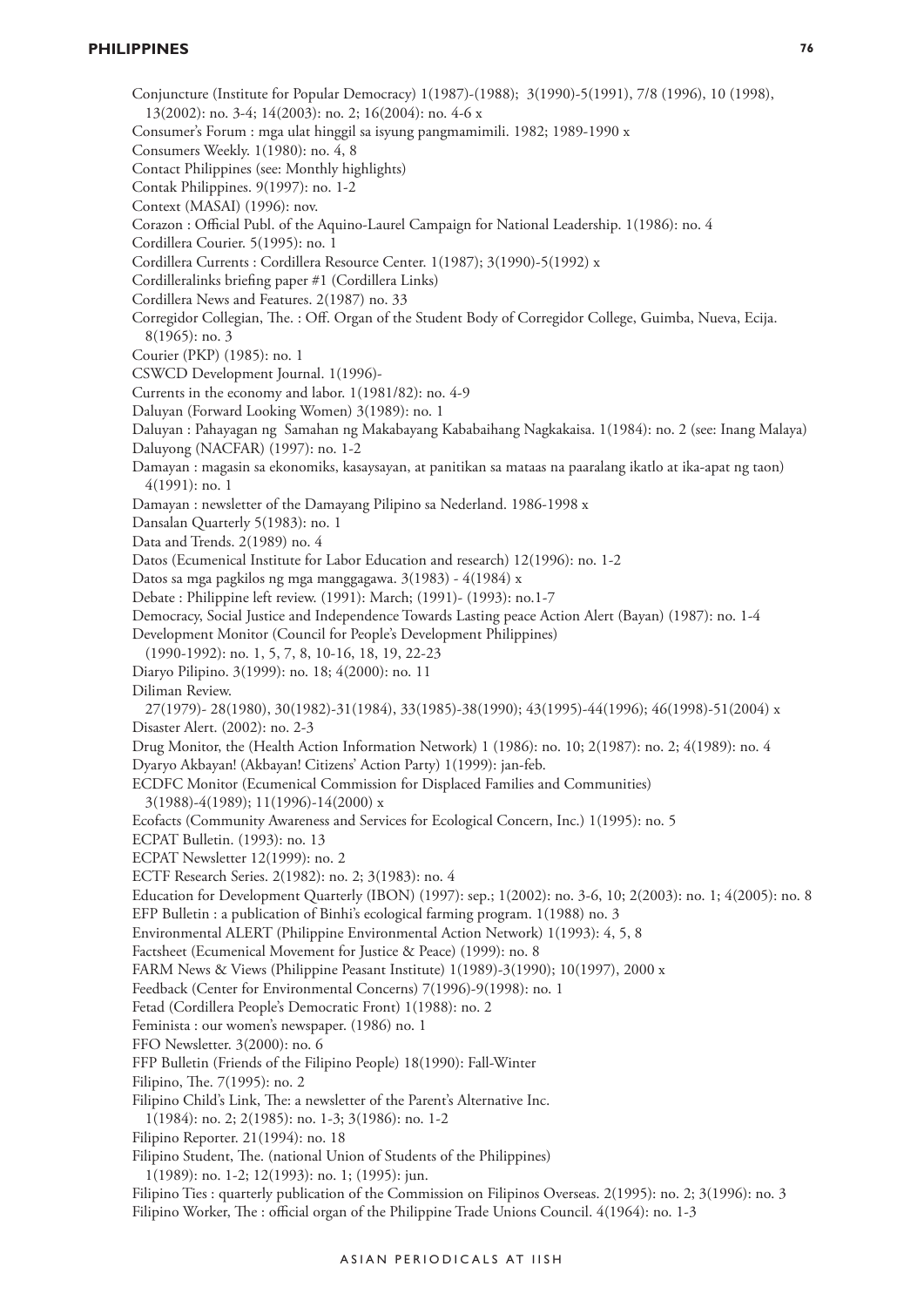Filipino Workers' Times. 1(1983/84): no. 1-4 Filippijnen bulletin. 1976-1994 Filippijnenbulletin (Wilrijk) 1980-1989 Fisch und Vogel : Rundbrief aus der Solidarität mit Christen der Philippinen. (1986): no. 2; (1992): no. 17, 18; (1994): no. 24- Flights (Women's Resource & Research Center) 1(1988): no. 4; 4(1990): no. 3-4 Folio Philippine Collegian. (1984): May Forge on! (1999): March Forum on the Philippines. 3(1991): no. 1 Fronte Democratico Nazionale: Filippine. 1981-1983 x Frontline (National Union of Students of the Philippines) 1989, 1993-1994 Frontliner (Kalipunan ng Kristiyanong Kabataan sa Pilipinas) (1999): apr.-jun. Gabriela International Update (GABRIELA Commission on International Relations) (1983): March; (1993): Jan, Feb.; (1995) Gabriela Women's Update. 1(1985)-7(1990/1991/1992) x Gamugamo : magasin sa sibika, kultura at panitikan mababang paaralan baitang 5,6 at 7) 4(1991): no. 1 Gantimpala. (1991): no. 3 Gintong Lilik. 2(1996): 1 Grassroots Advocate Journal (Grassroots-Philippines Services) 4(1994): no. 1 Greening and Growth (Convergence) 1(1994) Guilder: official monthly magazine of the College Editor's Guild of the Philippines. 14(1992): nos. 2, 4; 15(1994): no. 1; 19(1999): no.2 Gumising ka! News (Ugnayan ng Kabataang Pilipino sa Canada) 1(1998)-3(2000) x Halad Review : official publication of the Humanitarian Alliance Against Disaster Foundation. 3(1989)-7(1993) x Hapit : official publication of the Cordillera Peoples Alliance. 1(1993)-3(1995); 4(1997)-7(2000); 8(2001): no. 3; 12(2004/2005): no. 1; 14(2006): no. 1 x Health Alert. (1986): no. 23; (1987): no. 45; (1988): no. 87/88; (1989): no. 93-95; (1991): no. 116/117-118 Health & Workers Bulletin. (1984): no. 3; (1985): no. 4-5; (1986): no. 6 Health Concens (National Ecumenical Health Concerns Committee, National Council of Churches in the Philippines) 4(1983): no. 1 Health Gazette (Health Alliance Mindanao) (1985): no. 1-2 Health Worker's Update (Alliance of Health Workers) 2(1986): no. 2 Himagsin : Opisyal na Pahayagan ng Rebolusyonaryong Mamamayan sa Gitnang Luson. 24(1998): no. 5; 25(1999): no. 2 Hintergrund-Dienst (philippinenbüro) (1988): no. 1 Hiyas : opisyal na pahayagan ng Makabayang Kababaihan. 1(1984) no. 1 Homeland (Mindanao Homeland Development, Inc.) 3(1996): no. 4; 4(1997): no. 6; 5(1998): no. 1 HR Currents (Task Force Detainees of the Philippines) 2(1994): no. 9 HR Digest (Human Rights Desk - UCCP and the Protestant Layers League) 1(1982): May Human Rights Advocate (UCCP Human Rights Desk) 1(1983): no. 2/3; 2(1984): no. 4; 4(1986): 1, 2/3; 5(1987): no. 1 Human Rights Facts and Figures: ATFDP-Mindaano Bulletin. 1(1989): 1-2 Human Rights Forum (Philippine Human Rights Information Center) 1(2004): no. 1-2; 2(2005): no. 2-4 Human Rights Report (TFDP Western Visayas) (1993): no. 4 Human Rights Witness (National Council of Churches in the Philippines) 1(1983): no. 4 IAAATNC's (International Alliance Against Agrochemical Transnational Corporations) 1(2001): no. 1-2 IBON Ekonomiks 4(1984): no. 9; 6(1989): no. 6; 9(??): no. 6; 11(??): no. 7 IBON : facts and figures. 1978-1983, 1985-1986, 1988-2001 x IBON: people's policy and advocacy studies. (1994): no. 7 i : the investigative reporting magazine. 1 (1995): no. 3; 4(1998): no. 4; 5(1999): no. 1; 8(2002): no. 4; (2005): sep., nov-dec. Ichthys. 4(1981): no. 35-37, 42, 45 Ichthys international. 1979-1981 x Ignayan : a workers magazine. vol. 9: no. 2, 4 Igorot Quarterly. (1997): apr.-jun. IAAATNCs (International Alliance Against Agrochemical Transnational Corporations) 1(2001): no. 2 Ikabod bubwit komiks. (2001?): no. 34 In Focus ((Philippine Human Rights Information Center) (2005): jan.-dec. Inang Malaya : lathalain ng Samahan ng Makabayang Kababaihang Nagkakaisa. 1(1984): no. 3 (see: Daluyan) Info on Human Development. 20(1992): 1-12, 19(1993): no. 1-2, 7-8; 21(1995); 23(1997)-25(1999)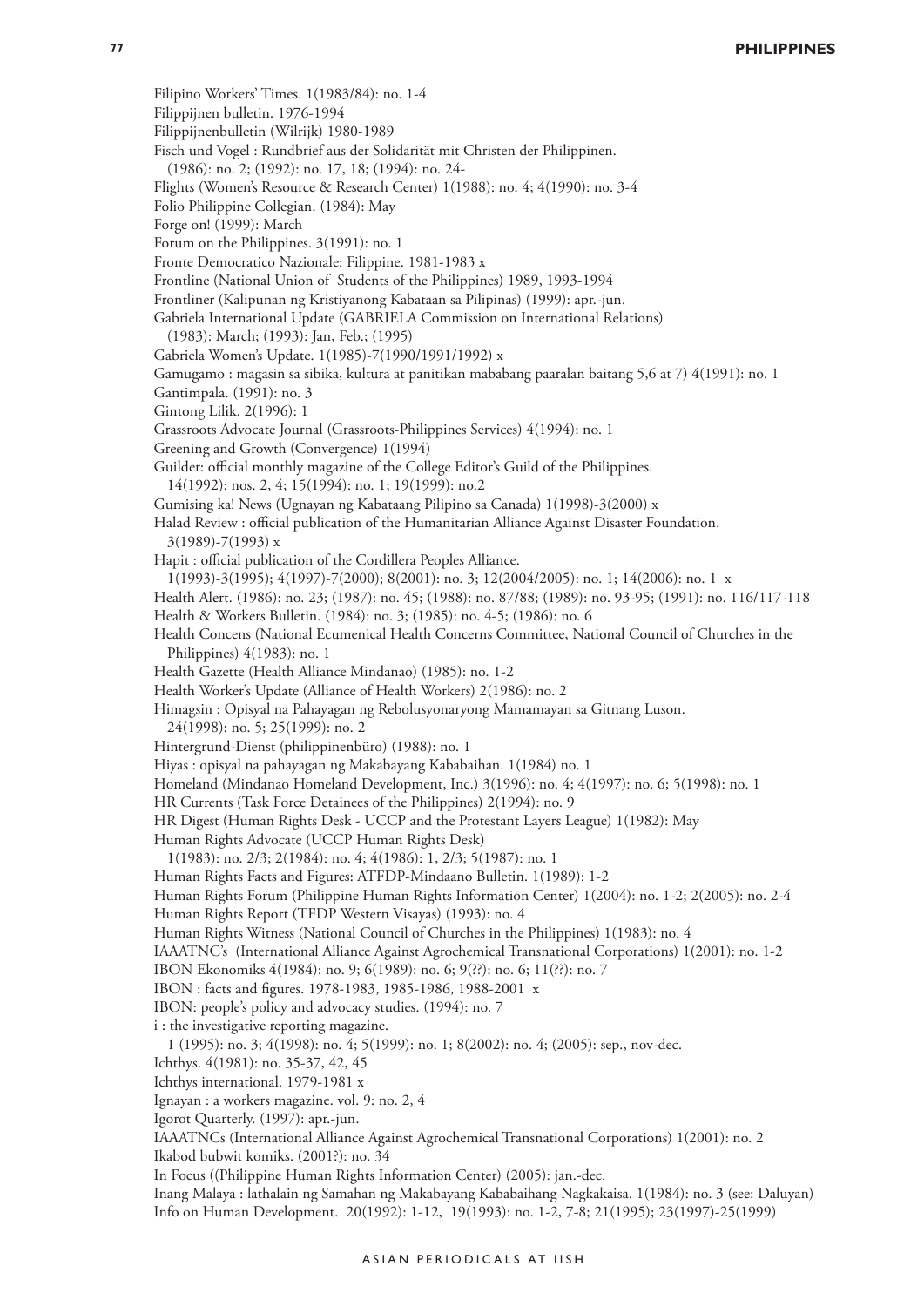Inglayan (Montenosa Social Action Center) 2(1986): no. 2 Institute of Political Economy Journals. (1996): no. 3; (1999): no. 22 InterACTION (Institute for Alternative Studies) (1991) Jan-Mar International Solidarity News Digest. 1986-1987, 1992-1993, 1995-1996 x International Solidarity Updates (BAYAN International USA) (1999): spec. issue; no. 5 Intersect: the Intersectoral Communicator. 4(1990): 1-3, 4/5, 6-8, 10-11; (1999): jan-mar, apr/may, jun, dec; (2000): jan, apr/may; (2003) Inquirer's Eye. 3(1988): no. 4 IPD Political Brief. (see Political Brief) IPFP Bulletin (International Peace Festival in the Philippines. 1(1992): no. 1 Issues and Letters (Philippine Center for Policy Studies) 1(1990/91): no. 6-7, 9-16; 2(1992): no. 2, 17/18; 3(1994): no. 6, 10-11 Isulong (Filipino Civil Rights Advocates) 2(1999): no. 4 JJ Updates (Juvenile Justice Group) (1999): no. 1 Journal of COURAGE (Committee of the Confederation for Unity, Recognition and Advancement of Government Employees) (1991); (1997) Justice and Peace Issues (CCJP-Davao) 1(1984): no. 1; 2(1985): no. 1-2; 5(1987): no. 1; 6(1988): no. 1; (1989): 2nd half Justice and Peace Review (Ecumenical Movement for Justice and Peace) 1(1986)-7(1992) + spec. issues x Kaagapay Concerns. 1(2001): no. 3 Kababayan (Commission for Filipino Migrant Workers) 1(1986), 2(1987), 3(1988), 5(1992)-7(1994), 10(1997)-14(2001) x Kabalikat : the development worker. (1989)-(1993) x Kabisig : Unity in Struggle. 3(1984): no. 1 Kaibigan campaign update. 2(1987): no. 1 Kaisahan ng mga Manggagawang Pilipino sa Italia. (1984): sept. Kalakbay. 1(1998): no. 3 Kalayaan. 4(1991): no. 4 Kalayaan : opisyal na pahayagan ng kabataang makabayan.(1984): Agosto 21 (tanging labas) Kalayaan (Kabataang Makabayan Europe) (1994): spec.issue Nov.; (1995): hunyo-hulyo; (2002): jan. Kalinangan (Institute of Religion and Culture) 8(1988)-13(1993) x Kalinanagn (Philippine Educational Theater Association) 1(1986): no. 2 Kalinaw (Visayas Ecumenical Movement for Justice and Peace) (1983): July; 6(1987): no. 3; 6(1989): no. 5 Kanlungan Community Newsletter. (2000): mar. Kanlungan Migrante. 191993): no. 3; 1(1995): no. 1 Kapihan Sa Kanlugan (1995); apr.-jun. Kapatiran (Philippines Solidarity Network of Aotearoa) (1996): 10/12; (1998)-(2000); (2002) Kapatiran : a Publication of League of Filipino Students - San Francisco. 1(1997): no. 1 Kapatiran : occasional publication of the Initiatives for International Dialogue. (1993): Oct; (1995): Oct.; (1997): Apr., Dec.; (1998): Oct. Kapatiran : quarterly bulletin: in service to and in solidarity with Filipinos in the Netherlands and in the Philippines as well. (1992): no. 6-7; (1993): no. 8-10; (1995): no. 11; 10(2000): no. 16-17 Karapatan ng Sambayanan. 1(1998): no. 2; 2(1999): no. 1 Kasarinlan : Philippine quarterly of Third World Studies. 1(1985)-8(1992) x Kasama (Philippine Support Group U.K.) (s.a.) no. 2, 9, 11-14; (1985): no. 15-16; (1986): no. 17-18, 20-22; (1987): no. 23-26; (1987): no. 27; (1988): no. 28-29, 31-32 Katarungan (Ecumenical Movement for Justice and Peace) 2(1982): no. 4-6; 3(1983): no. 1, 4-5, 7-8; 4(1985): no. 1-2 kaWOMENan (Gabriela) (1999): Fall Kilos : ang alternatibong pahayagan ng manggagawa. 3(1994): no. 3; 11(2002): no. 1; 12(2003-04): no. 2 Kilusan (Nederlands-Filipijnse Solidariteitsbeweging) 1(1999): no. 1; 2(2002): no. 3; 3(2001): no. 1 Kilusan : a movement's news & views. 1(2002): no. 1 Kilusan : Ang babasahing Makabayan. 1(1968): no. 1-3 Kinaiyahan Bulletin. 1(1990): no. 4, 6; 2(1991): no. 7-8; (1994): no. 19 Kinaiyahan Komiks (Kinaiyahan Foundation) (1990) Kinaiyahan Reprints. (1990) KMP News Dispatch. 1(1986): nos. 2-6, 9, 11-17; 1(1987): no. 15 KMP News Monitor Forthnightly. 1(1988) nos.1-3 KMU Correspondence (Kilusang Mayo Uno) 1(1986) - 16 (2001) x KMU Courier. 2(1983): no. 2-3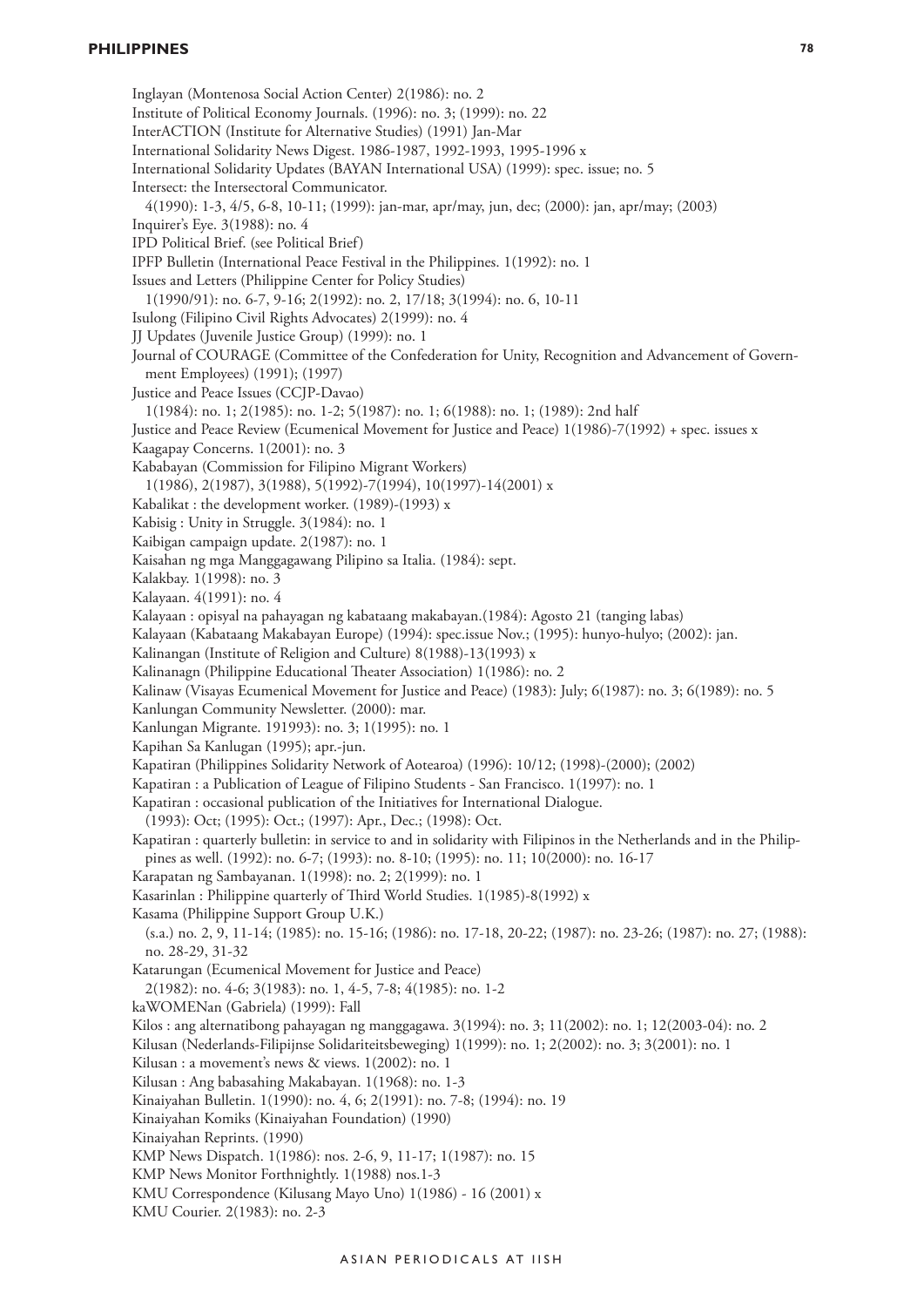```
KMU International Bulletin. 1(1984) - 4 (1987) x
Kristianong Katilingban DISPATCH (Diocesan Pastoral Center - Bacolod and Institue of Socio-Pastoral Con-
  cerns) (1987): nov.; 3(1989): no. 5-6
KSP Kilusan: publication of Komite ng Sambayanang Pilipino (Filipino People's Committee) 
  1(1982): no. 1/2; 2(1983): no. 1; 3(1984): nos. 1/ 2
Kulê. 77(1999): no. 13-14
Kuryer ng Bayan. 1(1993): no. 1
Laging una : the voice of the Filipino worker. 1(1940/50)-24(1973)
Lambatlaya (ISWCD Bulletin) (1983): inaug. issue; (1984): no. 2-4
Laya : feminist quarterly. 1(1992): no. 2; 2(1993): no. 2
Liberation : official international publication of the National Democratic Front of the Philippines. 
  1(1985)-2(1986); 4(1992)-6(1994); (1997)-(1998) x
Liberation (National Democratic Front of the Philippines) 1981-1991, 1993-1994 x
LIC Bulletin. 1(1984): no. 10-15
Likas : Opisyal na Pahayagan ng lipunang Pangkasaysayan. 8(1980):no. 2-3; 9(1981): no. 2-3
Link (Labor International Network for Cooperation) 1(1989): 1-5; 2(1990): no. 1-2; 3(1991): no. 2
Link, The. (Liga ng Kabataang Pilipino) (1995): no. 2
Literary Folio (Philippine Collegian) 1986-1987
Lok Niti : Journal of the Asian NGO Coalition for Agrarian Reform and Rural Development. (1998): Oct.
Lord's Poor Anawim, The. 1(1986): 10
Lundayan. 2(1991): 1, 3-4; 3(1992): no. 2-4
Lusong (Task Force Detainees - Luzon) 2(1984): no. 2
Luzon Monitor (1983): jan.-dec.
MAG Bulletin (Medical Action Group) See: Medical Action Group Magazine 
Maghisgot Kita. 4(1992): no. 4
Magjaga (Women's Alliance for True Change - Mindanao) 1(1985): no. 3/4
Mahardika : the Voice of the Moro National Liberation Front. 1977-1986 x (also: official organ of the MNLF)
Makatao ; an interdisciplinary journal for students and practitioners of the social sciences. 1(1981): no. 1
Makibaka! : selected readings from Philippine sources. 1(1979): no. 1- 8; 1(1980): no. 9, 1-5
Makiisa : a Magazine on People's Culture. 1(1988): no. 2-4; 2(1989): no. 1-2
Mangalap (CRMP-CSWCD) 1(1987): no. 2; 2(1988): no. 1
Manggagawa Manlilikha. 1(1996): no. 2-3; 3(1997-98): no. 1-4; 7(2002): no. 2
Manila Times, The. 26(1971/72)-27(1972) x
Manila Weekly Hotline. 2(1987): 2-3
Maradika (Central Committee Moro Islamic Front) 17(1997): no. 7-8; 18(1999): no. 10
Marso 8. (1998): no. 5
Maya Komiks. (1980): aug;; (1981): no. 4
Maynila Human Rights Monitor. 1(1987): no. 2; 2(1988): no. 3
Mayo Uno : Informationen über die philippinische Arbeiterbewegung. 1987-1992 x
Media voor ontwikkeling: periodiek van de Stichting Little Philippines. (1981): no. 8.
Medical Action Group Magazine. 1(1984)-4(1987); 5(1989) x
Micah's Call (Ecumenical Bishops Forum) (1997): dec.; (2002)-(2003): oct.-jan.
Migrant Watch : Quarterly Newsletter of the Philippine Migrants Rights Watch. 
  1(2002)-2(2003): no.3; 3(2004): no. 2-3
Migration Monitor (Commission for Filipino Migrant Workers) (1997): no. 4
Migrant Monitor (MIGRANTE International) (2001): aug.
Mindanao Advocate for Human Rights Justice and Peace (Mindanao Partnership for Human Development) 
  1(1983): no. 1
Mindanao Chronicle, The. 2(1983/84): no. 30, 41
Mindanao Countryside International Quarterly. 1(1988): no. 1-2
Mindanao Files. (1990): Mar; (1991): Feb-Apr, Jul.; (1999): Jul-Sep.
Mindanao Focus. 
  3(1985): no. 6/7; 5(1987): no. 14/15; (1989): no. 18, 20-22; (1990): no. 24; (1995): no. 4; no. 18-24; 
  15(1998): no. 2-3; (1999)-(2004) x
Mindanao Focus Journal. See: Mindanao Focus
Mindanao Human Rights Monitor (TFDP Mindanao) 2(1987)-5(1990) x
Mindanao Linkages. 3(1993): no. 1
Mindanao Pulse. 1(1983/84): no. 3-4
Mindanao Spectrum. 3(1987): no. 1
Mindanao Trends : a quarterly synthesis of reports on developments in Mindanao. 
  1(1983): no. 2, 5; 2(1984): no. 1
```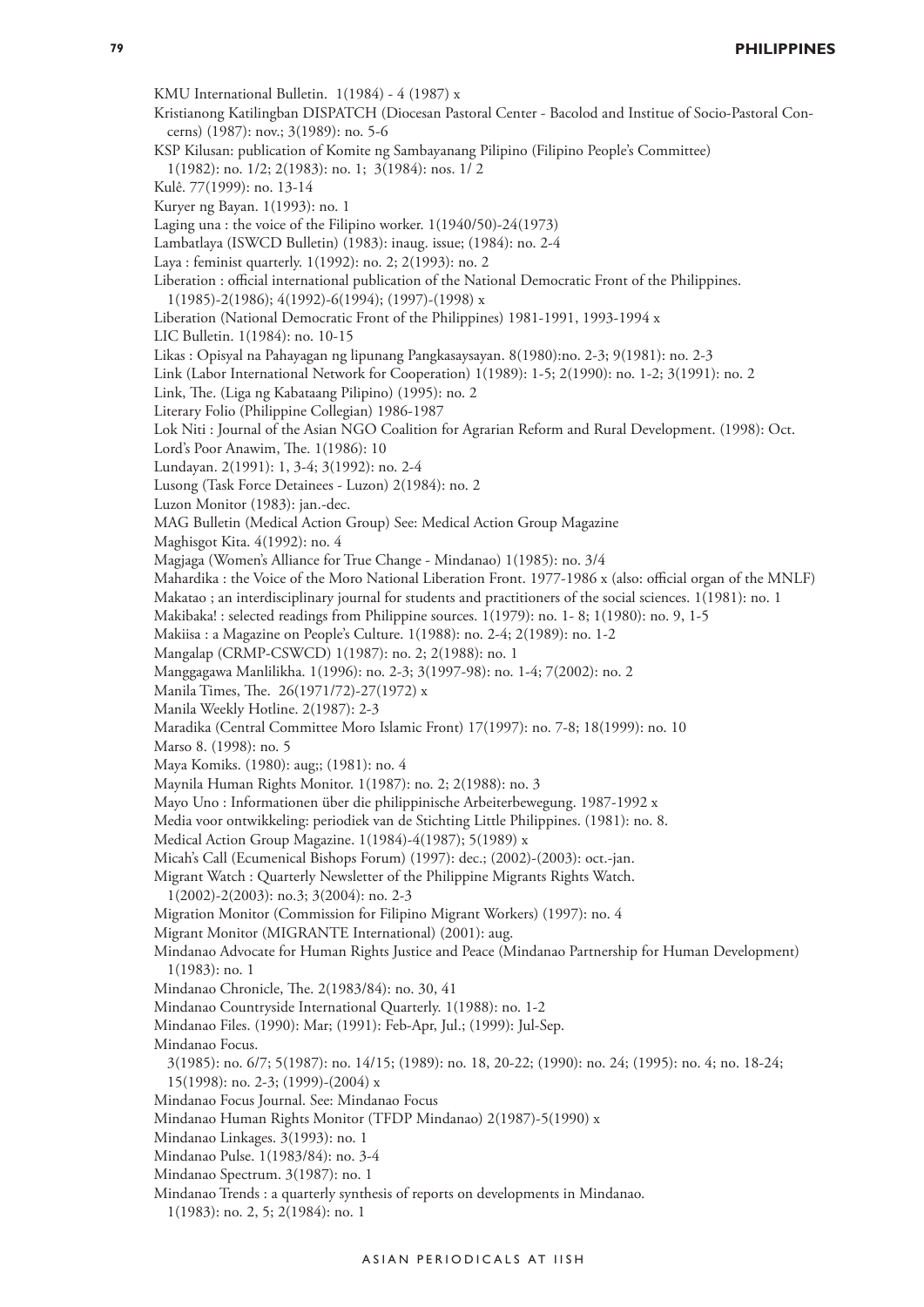### **PHILIPPINES**

Mindanao Update (TFDP Mindanao) 1(1983): no. 6/7; 3(1984/85): no. 3-4; 4(1985): no. 1 MIPC Communications. (1985): no. 48; (1987) no. 50; (1989): no. 51; (S.A.) no. 54-55 Missionary, The (Center for Mindanao Missions) 2(1986): no. 1; 3(1987): no. 1 Monitor (Philippine Resource Center) (1990): no. 1 Monographs (Nationalist Alliance for Justice, Freedom and Democracy) 1(1984): no. 1-3, 6-7, 9, 14; 3(1986): no. 2 Moro Kurier. 1(1986): no. 5; 3(1987/88): no.2; 5(1990): no. 1-2; (1991): spec issue; 7(1993)-8(1994); 10(1996)-11(1997) x Monthly Highlights (Contact Phililippines) 1(1989)-6(1994) Movement News (Estrada Resign Movement) (2000); 15/12 Mr. & Mrs. (1984): Oct. 12-18; (1985): Jan. 18-24; (1986): Feb. 21-27; (1987): mar. 21-27 Munting Nayon : Monthly News & Views from the Filipino Community. (1992)-(2002) x NAJFD Discussion papers (Nationalist Alliance for Justice, Freedom and Democracy) (1988): no. 1, 8 Nassa News : monthly publication of the National Secretariat of Social Action, Justice and Peace. 14(1982): no. 8, spec. issue; 21(1984): no. 1-2 Nationalist Alternative, The. 2(1986): no. 2 National Midweek. 4(1988/89): no. 9; 5(1989/90): no. 7; 7(1991/92): no. 8 NCCP newsletter (Sangguniang Pambansa ng mga Simbahan sa Pilipinas) 30(1989): no. 3, 5 NDF Update : International Office of the National Democratic Front of the Philippines. 1981-1984 x Negros Mission, The (Rural Missionaries of the Philippines Visayas Region) 1(1988): no. 1 Network, The (Citizen's Disaster Rehabilitation Network) 1(1989): no. 1 News Digest (Media Mindanao News Service Inc.) 2(1988): no. 2; 2(1989): no. 19; 6(1993): no. 11-12, 17-21 New Philippine Review : a quarterly on theory & current affairs. 1(1985): no. 2, 4 New Progressive Review, The (formerly New Progressive Review) 2(1986): no. 2/3; 3(1986): no. 1 News and comments (Children's Legal Bureau ) 2(1998): no. 2-4; 3(1999): no. 1 News & Views (Women's Environment & Development Organization) 8(1995): no. 1-2 News Digest (Media Mindanao News Service) 2(1989): no. 17 Newsletter Bunso (Balikatan at Ugnayang Naglalayong Sumagip sa Sanggol) 1987 Newsletter (Citizens Alliance for Consumer Protection) 2(1981): no. 3 Newsletter (Philippine International Forum) (1986): no. 3 Newsletter : a quarterly publ. of Cebu Relief & Rehabilitation Center. 1(1989): no. 3 Nieuwsbrief (Komitee Politiek Asiel voor de Familie Sison nu!) (1996): 8/8 Nieuwsbrief Filippijnen (2002): Mrt. Nieuwsbrief van het Komite tegen de uitwijzing van de familie Sison. (1993): sept. NMCL Bulletin Board. 4(1991): no. 16-17, 20, 22, 26-28, 30; 5(1992): no. 11, 13-14 Nordis. 1(1989)-3(1991); 5(1993) x Northern Dispatch : a weekly packet of news and features produced by the Northern Information Network. See: Nordis Notes on the current situation: in the key of c major (Institute for Popular Democracy) (1987): jan Nuclear Notes Philippines. 2(1981): no. 1 NWIN Flyer : Courier of Women and Development. 3(1993): no. 3 Observer, the (Institute for Political and Electoral reform) 1(1992): no. 2 Occasional Newsletter of Donald Goertzen. 4(1988): no. 1; 5(1987): no. 2-3 Overseas, The. 2(1999): no. 3; 3(2000): no. 1 Paghahasik. 2(1990): no. 1; 4(1991): no. 2-3 Pagkakaisa (Philppine Peace and Solidarity Council) 5(1987): no. 1 Pagsibol (AMIHAN, National Federation of Peasant Women) 1(1990): no. 1; 5(1991): no. 2 Pahatid Kapatid (Kapisanan Para sa Pagpapalaya at Amnestiya ng mga Detenido sa Pilipinas): 4(1983)-6(1985); 9(1990); 17(1995): no. 1-2; Pahayag. 1(1988): no. 12 Pahayagan : the Filipino Community Newspaper in Europe. (1994): no. 82 Pahayagang Migrante. 1(2000): no. 1-2 PAID! : people against immoral debt (Freedom from Debt Coalition) 1(1990)-(1997) x Pakikiisa : the Philippine development NGO update. 1990-1992 x Pamalakaya - Pilipinas tungo sa isang malaya at maunlad na industriya ng pangisdaan.(1987) Pamalakaya Journal (Pambansang Lakas ng Kilusang mamamalakaya ng Pilipinas) 3(1996): no. 4 PAMANA : Official Newsletter of Pagkakaisa ng Mamamayan ng Navotas. 1(1984): no. 1; (1986): Hunyo Pampukaw (Moro Youth and Students Organisation for the People) 2(1986-1987): no. 2-3, 5; 3(1988): no. 3-4 Panawagan (May 14th Committee) Pandayan : Opisyal na Pahayagan ng All U.P. Workers Union. (2005): Agosto Pandayan : Opisyal na Pahayagan ng Workers' Alliance in Region III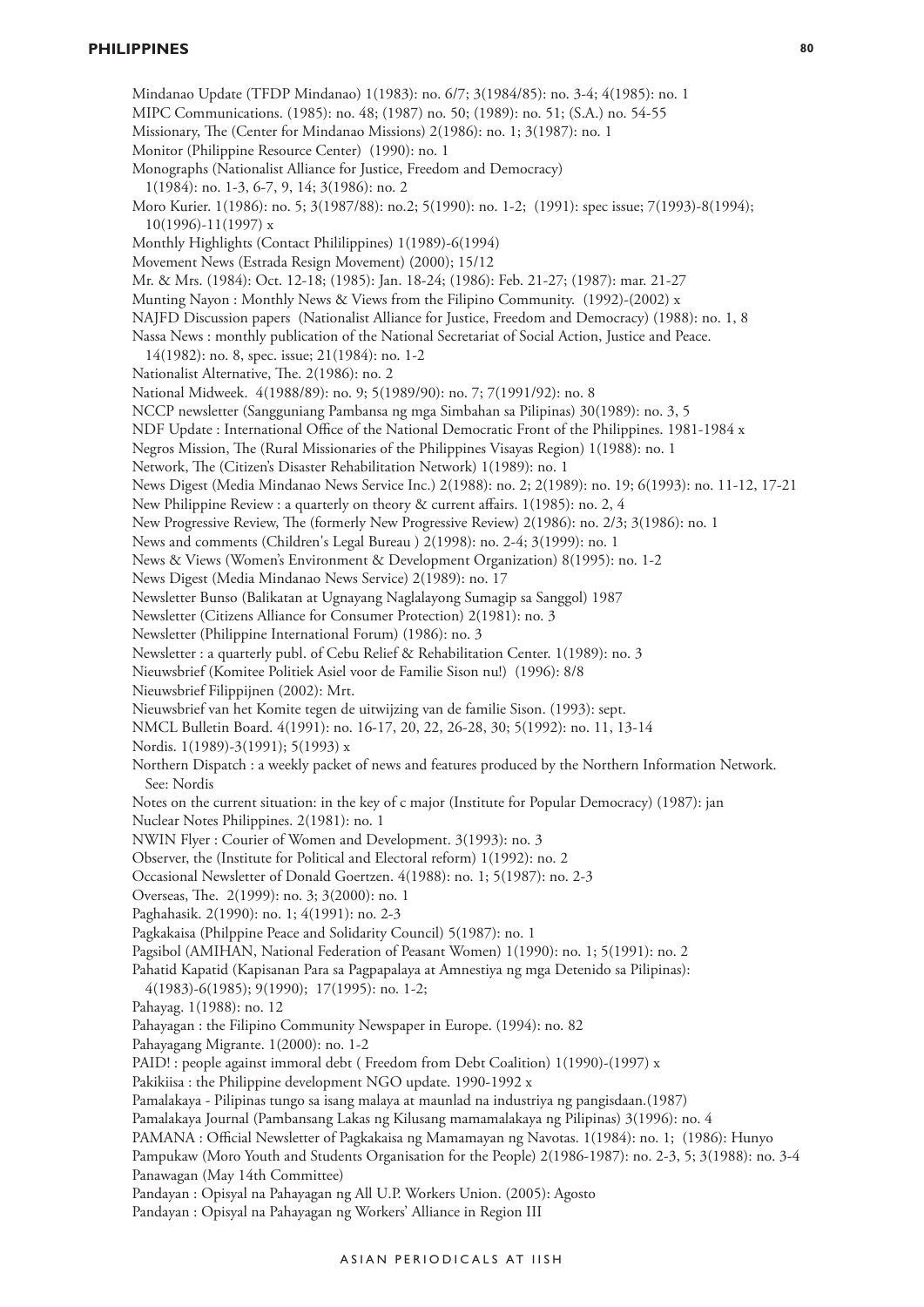```
Paninindigan : a Philippine political fortnightly. 1(1991): no. 1-2, 4; spec election issue
Paninindigan : official publ. of Bagong Alyansang Makabayan. 1996-2003; 2005 x
Parables & Miracles (Promotion of Church Peoples' Rights) 
  3(1989): no. 2; 4(1990): no. 1; (1992): jan-jun; (1993): jun.
Paragas (Solidarity Action group for Indigenous Peoples and the PASAKA Regional Lumad Confederation) 
  2(1996): no. 2; (1998): no. 8-10
Parola (Philippines Seaman's Assistance Program, Rotterdam) 1986-1995 x
Partisan : news magazine (Associated Labor Unions, Trade Union Congress of the Philippines) (1984): Nov.
PCPR Bulletin (Promotion of Church People's Response) 12(2005): apr.-jun.
pcpr newsletter (Promotion of Church People's Rights) 1(1987): no. 1; 2(1988): no. 1-3
pdrc Currents (Philippine-China Development Resource Center) 2(1991): no. 1-2
Pecojon : the Peace and Conflict Journalism Network. 1(2005): no. 1
Peace Process in the Philippines, The. (PICHR) (1991): March
Peacemaker (Peace Formation Program) 
  1(1981): no. 3; 4(1984): no. 1; 5(1985): no.2, 3; 6(1986): no. 1-2; 7(1987): no. 1
Peasant Update Philippines : quarterly publ. of the Peasant Movement of the Philippines. 
  1987-1988; 1990-1992; 1994-1997 x
Peasant Update International (Peasant Movement of the Philippines International Affairs Dept) (1989): no. 13 
Peasant Update Philippines (Peasant Movement of the Philippines) 1989; 1991; 1994; 1996 x
People's Alternative. (Partido Demokratiko Sosyalista ng Pilipinas) 1(1988): no. 1-2
Perspectives (IBON) 1(1999): no. 3, 11
Perspectives (NEPA) 1(1987): no. 2
Phildhrra Notes. 3(1988): no. 1-2, 4, 6; 7(1991): no. 3-4; 8(1992): no. 2
Philippine Agenda : News & Analysis from the Filipino perspective. 1(1988): no. 22
Philippine Bulletin (Komite ng Sambayanang Pilipino The Netherlands) 2(1987): no. 2-3; (1988): no. 4-5
Philippine Bulletin (Ugnayang Pilipino) 1(1984): no. 5
Philippine Collegian: opisyal na lingguhang pahayagan ng mga mag-aaral ng Unibersidad ng Pilipinas. 
  55(1980): no. 22; 62(1985): no. 6-7, 12, 14-19; 63(1986): 6-8; 77(1999): no. 3, 14; 78(2000): no.20; 
  80(2002/03):no.18,20
Philippine Concerns : A Newsletter for all Concerned Filipinos. 2(1982): no. 33-34
Philippine Currents. 3(1988): no. 7-8
Philippine Development Briefing. (1993)-(1995): no. 3-5, 9-10
Philippine Development Forum. 2(1984); 5(1989): no. 1-2
Philippine Development NGO Update. 1(1989): no. 1
Philippine Digest. 1(1995): no. 1-2
Philippine Ecumenical Network (PEN) (1989): no. 2; (1992): no. 13-15
Philippine Human Rights UPDATE. 1985-1991; 1992-1994; 1996, 1997, 2000, 2002, 2003 - x
Philippine Insight. 1(1986): no. 1-2, 4; 1(1987): no. 1; 2(1989): no. 2-3
Philippine International Forum. (1987): no. 1; (1988): no. 2-3; (1991): no. 4; (1992): no. 5
Philippine Issues (Philippine Resource Center Melbourne, Australia) 2(1987): no. 4; 5(1991): no. 2
Philippine Journal of Labor.
Philippine Journal of Labor and Industrial Relations. 1(1978)-15(1993); 18(1998)-24(2004)
Philippine Labor Alert (Philippine Workers Support Committee) 
  (1990): no. 20; (1994)-(1998): no.31-33, 35-40
Philippine labor monitor (ILRD) 1(1985): no. 2
Philippine labor monitor (RIDCE) 1(1984): no. 1-2
Philippine labor research bulletin. 1977-1978 x
Philippine liberation courier. 1976-1983 x
Philippine Migration Review (Friends of the Filipino Migrant Workers, Inc.) 1(1986): no. 1-3
Philippine Natdem News. 1(1998): no. 2-4, 7; 2(1999): no. 3-4
Philippine Natural Resources Law Journal (Legal Rights and Natural Resources Center, Inc.) 
  3(1990): no. 1-2; 5(1992): no. 1; 7(1996): no. 1
Philippine news and features. 1(1984): no. 1-4, 9; 3(1987): no. 21
Philippine News Digest. 1(1990)- 4(1994) x 
Philippine News File. 1(1995): no. 4, 6
Philippine News Survey (Church Coalition for Human Rights) (1990): no. 66
Philippine News Update. 1999-2000
Philippine Panorama : the nation's leading weekly magazine. 25(1996): no. 25
Philippine Political Update. (1992): aug.-sep.; (1993): oct., dec.; (1994): mar.
Philippine Press Freedom Advocate. (1988)-(1989): no. 20-21
Philippine Report. 1(1984)-2(1985); 3(1986): no. 1, 10; 4(1987): no. 1
```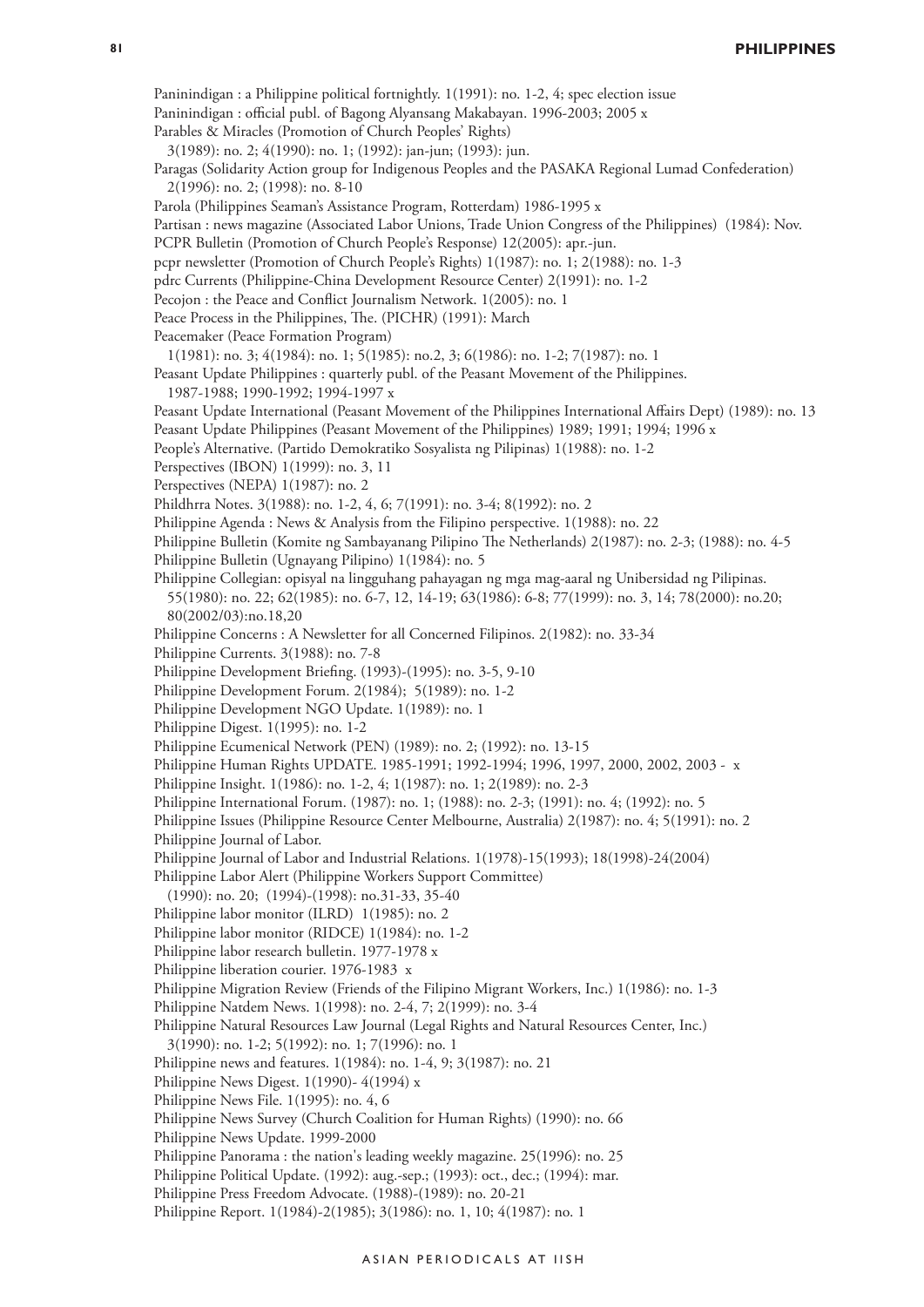Philippine Reporter : News that matters to Filipino Canadians. 14(2002): no. 9-13, 16 Philippine social sciences and humanities review. 43(1979); 47(1983) Philippine Solidarity. 1(1985): no. 1; 1(1986): no. 2 Philippine Solidarity Bulletin (Komité ng Sambayanang Pilipino) 1(1989)-2(1992): no. 3-4, 1997 Philippine studies. 1962, 1963 x Philippine Times. 6(2001): no. 9; 7(2002): no. 6-7 Philippine Trade Union Report (Center for Trade Union and Human Rights) 1(1986): no. 2; 6(1995): no. 15 Philippine Trends (KSP Information and Documentation Center) 1(1983)-8(1989) x Philippine Witness (Church Coalition for Human Rights) 1987-1989: no. 14, 15, 23 Philippine Woman's Forum. 1990-1992, 1995, 1996/97 x Philippinen : Nachrichten, Dokumente. (1981): Juni Philippinen Forum. (1989): no. 10, 17, 19, 21 - (1997): no. 47 Philippinen Information. 5(1990): no. 1-5; 6(1991): no. 1 Philippinen agphi. (1982): no. 7-8; (1983): no. 9-14; (1984): no. 15-19; (1985): no. 20-25 and special issue Philippinen Forum. (1989): no. 10, 17-19, 21 - (1997): no. 47; (1992): 24/25 Philippinen Information. 4(1989): no. 2-5; 5(1990): no. 1-5; 6(1991): no. 1 Philippinen Informationen. 1984-1987 x Philippines Information Exchange. (1994): no. 2-3 Philippines informations. 1980-1989 Philippines Development Briefing. (1992/93): no. 1-4, 5-6; (1995): no. 10 Philippines Dispatch : a journal of issues and current events. 3(1987): no. 9 Philippines Free Press.  $64(1971)$ -65 $(1972)$  x Philippines Information Bulletin. 2(1974): no. 2-3 Philippines International Review. 1(1998/99): no. 3-4; 2(2000): no. 2 Philippines Update (Philippine Solidarity Network of Aotearoa) (1991): no. 12 Philnews (Information Bureau of Ecumenical Partnership for International Concerns - Philippines. 1986-1988 x Philssa (Philippine Support Service Agencies) 1990-1991 x Philwomenian, The : Official organ of the Student Body The Philippine Women's University. (1963): sept.-dec. PIF Network News (Philippine International Forum) (1994): no. 26; (1996): no. 35/36; (1997): no. 39 Piglas-Diwa : Issues and Trends About Women in the Philippines. 2(1988)-(2004) x Pilipinas : official publication of the Christians for National Liberation. 1(1986/87): no. 1-5; 2(1987): no. 1; (1990): sep Pilipino Muna (National Economic Protectionism Association) (1987): no. 24 PINAY News : official newsletter of the Movement of Filipina Women. 1(1992): no. 1 Pingkian : a Journal of the Philippine Left. 1(1996): no. 1 Pinoy Abrod. 1(1997): no. 1; 3(1999): no. 1 Pinoy overseas chronicle (Friends of Filipino Migrant Workers) 1(1982)-5(1987); 7(1989) x Pinoy sa Canada. 1(1992): no. 3 Pinoy Weekly. 1(2002): no. 6-7 Pintig : Puls der Befreiung. 1988-1990 x Pintig ng Bayan (Bagong Alyansang Makabayan) 1(1988): no. 9, 13, 15 + spec. issue. Plaridel : A Journal of Philippine Communication, Media and Society. 1(2004): no. 1-2 Plaridel Papers. (1984): no. 2 Political Brief (Institute for Popular Democracy) 2(1990)- 3(1991); 5(1997)-8(2000); 10(2002), 12(2002) x Political detainees update Philippines (Task Force Detainees Philippines) 1979-1985 x Political Monitor (Research Conference Board) 4(1991): no. 16 Political Monitor Yearbook 1991. Praksis : Opisyal na Teoretikal na Dyurnal ng League of Filipino Students. (1994): no. 1 Praxis : Filipino literary-political quarterly. 1(1968): no. 1-2 Press statement (Katipunang Manggagawang Pilipino = Trade Union Congress of the Philippines.) (1989): 24/1, 26/1, 3/4 Primary Health Care Reader Series (Council for Primary Health Care) (1985): May/June, July/Aug Progresibo : pahayagang sosyalista. (1999): July-Aug. Proletaryo : Opisyal na pahayagan ng Revolutionary Council of Trade unions - National Democratic Front. (1999): okt.-dis.. Progress Notes : a health and human rights situationer. 1(1987)-5(1991); 8(1994); 10(1997); 13(2000) x Progressive Review. (1965): no. 5 Protest (Protestant Lawyers League of the Philippines) (1987): nov/dec P.T.T.- ASIA : Postal Telegraph and telephone International Information Bulletin. 1(1962)-5(1966) x Public Sector Monitor (Center for Governement Employees Enlightenment) 1(1991): no. 2 Public Sector Updates : Official Newsletter of Courage. 1(1997/98): no. 1-3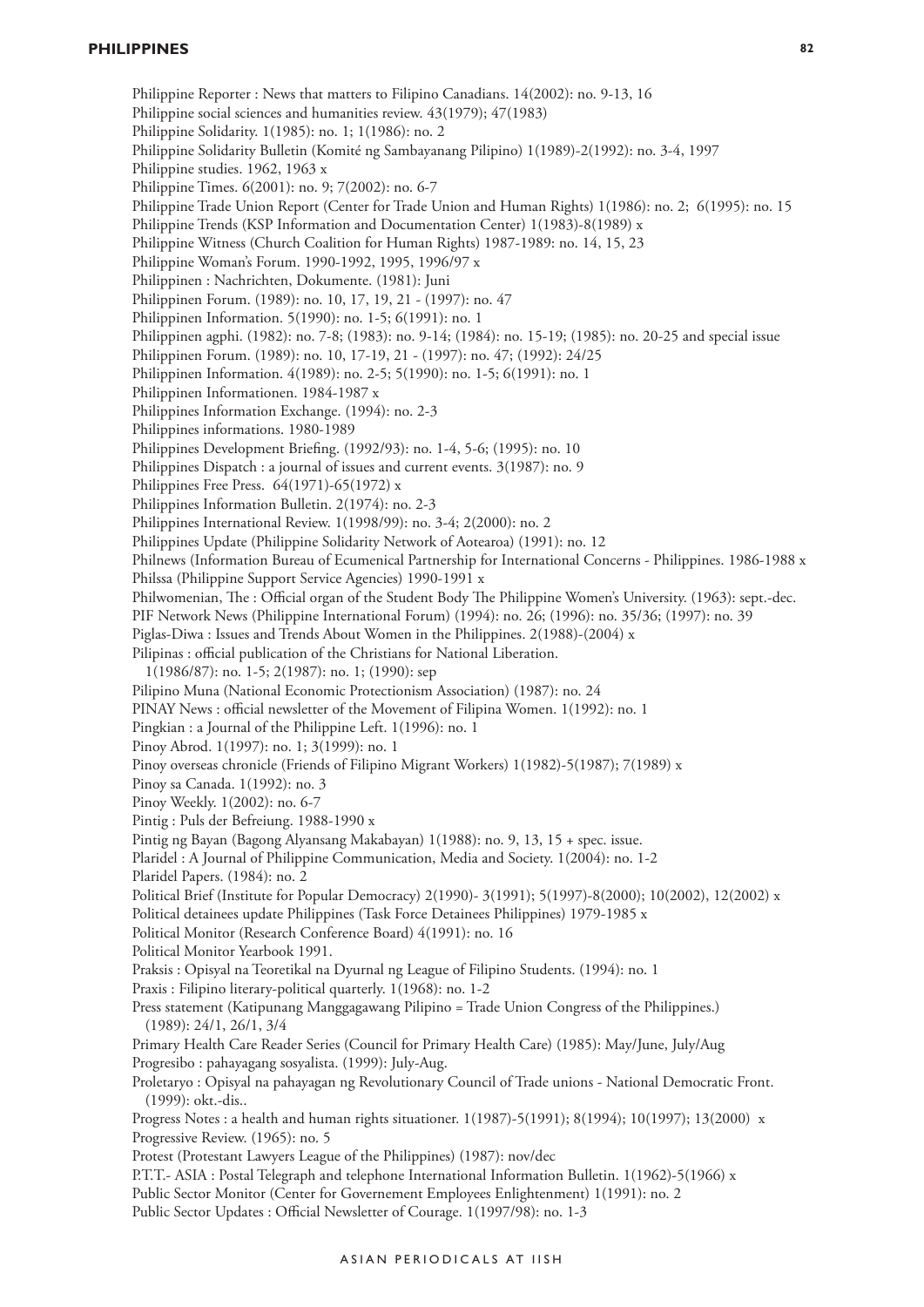| Public Sector Update (Confederation for Unity, Recognition and Advancement of Government Employees)<br>19(1992): no. 2                                                                        |
|-----------------------------------------------------------------------------------------------------------------------------------------------------------------------------------------------|
| Pulang Bandila (Bagong Hukbong Bayan) 6(1990): no. 3                                                                                                                                          |
| Pulso. 1(1984): no. 1, 4                                                                                                                                                                      |
| Pulso ng Bayan (Health Alliance for Democracy) (1988): no. 17-22, 25; (1998)-(2000): no. 95, 100-101, 111<br>Pusaka sa Cotobato (Apo Sandawa Lumadnong Panaghiusa sa Cotobato) 4(1996): no. 1 |
| Quarterly Update (Contact Philippines) See: Monthly Highlights                                                                                                                                |
| Rebolusyon : theoretical and political journal of the Central Committee of the Communist Party of the Philip-                                                                                 |
| pines) 1990-1996, 1998 x                                                                                                                                                                      |
| Regional Post (Luzon Secretariat of Social Action) 4(1984): no. 1                                                                                                                             |
| Regionaline (Central Luzun Center for Emergency Aid and Rehabilitation) 6(1997): no. 1                                                                                                        |
| Repression : Philippine Trade Union Reports (CTUHR) 1(1985): no. 1                                                                                                                            |
| Research Center memo (Trade Union Congress of the Philippines)                                                                                                                                |
| (1982): no. 3-4, 6-8; (1985): no. 2-4, 7, 9-11, 14, 16-25                                                                                                                                     |
| Resist!: Offical Publ. of the Resistance and Solidarity Against Agrochemical TNCs) 1(2001): no. 1-2                                                                                           |
| Ruk-at Newsmagazine (National Council of Churches) 1(1996): no. 1                                                                                                                             |
| Rumkuas : Opisyal na Pahayagang Bayan ng Process Foundation. 1(1986): no. 1                                                                                                                   |
| Rural Development Networker. 1(1998): no. 1                                                                                                                                                   |
| Saligan. (2005): Hulyo                                                                                                                                                                        |
| Salimbayan : pahayagang pang magsasaka ng Philippine Peasant Institute. 1(1985): no. 2                                                                                                        |
| Samahan (Filippijnse Arbeiders Vereniging Nederland) (1993)-(1996): no. 40-42, 44-46, 48                                                                                                      |
| Samin News : Sister's Association in Mindanao. 1987-1990; (1995): no. jul.-sep. x                                                                                                             |
| Sandugo. (1981): Oct.; (1982): 3rd quarter                                                                                                                                                    |
| Sarilakas. 1(1986): no. 4                                                                                                                                                                     |
| Search, The : the official publication of the Families of Victims of Involuntary Disappearance. 4(1997): no. 1                                                                                |
| Seldarity (Samahan ng mga Ex-Detainee Laban sa Detensyon at para sa Amnestiya)                                                                                                                |
| $1(1988)$ : no. 1; 2(1989): no. 1                                                                                                                                                             |
| Sibat: Sibol ng Agham at Akmang Teknolohiya. 1(1984): no. 2; 4(1987): no. 1                                                                                                                   |
| Sibol. (1987): no. 1                                                                                                                                                                          |
| Silhouette : a publication of ILAW Resource Center. 1(1987): no. 3; 3(1989): no. 4, sep                                                                                                       |
| Simbayan (Ecumenical Center for Development) 5(1986)- 9(1990) x                                                                                                                               |
| Singgit (Task Force Detainees - Negros) 4(1985): no. 1-2                                                                                                                                      |
| SINAG : a quarterly publication of the Development Action Network for Women. 8(2003): no. 1-3                                                                                                 |
| Sinag: Dalubhasaan ng Sining at Agham. 7(1981/82) x                                                                                                                                           |
| Sipat : newsletter of the Cordillera Schols Group. Jan 1982                                                                                                                                   |
| Sick of the Times. 1(1981): no. 1; 3(1983): no. 1; 5(1999): no. 1                                                                                                                             |
| Sigasig Kabayan : quarterly newsletter of Sigasig Program of the Mission for Filipino Migrant Workers.                                                                                        |
| $1(1990)$ : no. 2-3                                                                                                                                                                           |
| Signs of Times Dispatch, The (Basic Christian Community - Bacolod) 3(1990): no. 1                                                                                                             |
| Sigwa: official publication of the Youth for democracy and nationalism (KADENA) 1(1991) no. 2                                                                                                 |
| Situationer: monthly synthesis of news gathered from the Philippines' major newspapers.                                                                                                       |
| 1979, 1980, 1982, 1983, 1985-1989 x                                                                                                                                                           |
| SKMP Balita. (1988): no. 8                                                                                                                                                                    |
| Smart File (1993): no. 36-37; (1996): 44-45<br>Solidaridad : Forging International Linkages of People's Struggles.                                                                            |
| $1(1995)$ : no. 2; 2(1996): no. 1-4; 6(2000): no. 1                                                                                                                                           |
| Solidaridad : the democratic quarterly. 14(1991): no. 1                                                                                                                                       |
| Solidaridad II, La. (Resource Center for Philippine Concerns) 1977-1978, 1980-1981, 1983-1991 x                                                                                               |
| Solidaridad II's Action Alert, La. (Resource Center for Philippine Concerns) (1985): spec. rel.                                                                                               |
| Solidarity : current affairs, the ideas and the arts. 1966-1968, 1976, 1984, 1987-1993, 1995 x                                                                                                |
| Some notes on BCC-CO (BCC-CO Inter-Regional Secretariat) 3(undated): no. 2                                                                                                                    |
| Southern Tagalog Exposure. 2(2004): no. 2; 3(2006): no. 4                                                                                                                                     |
| Sparks (Rural Missionaries of the Philippines) 1(1987): no. 2; 2(1988): no. 1                                                                                                                 |
| Strike Balita. 1(1982): no. 5                                                                                                                                                                 |
| Strit Bulletin. (1996): jan.-jun.                                                                                                                                                             |
| Struggle Mindanao (National Democratic Front - Mindanao) (1989): dec; (1990): dec                                                                                                             |
| Student affairs. 1962-1965 x                                                                                                                                                                  |
| Sulo: official publication of Kamalayan. 1(1985) no. 1                                                                                                                                        |
| Sulo (Promotion of Church People's Rights - Mindanao) 1(1989): no. 1                                                                                                                          |
| Sulong (Pamantik-KMU)                                                                                                                                                                         |
| Suwara (Lumad Mindanaw) 1(1990): no. 2                                                                                                                                                        |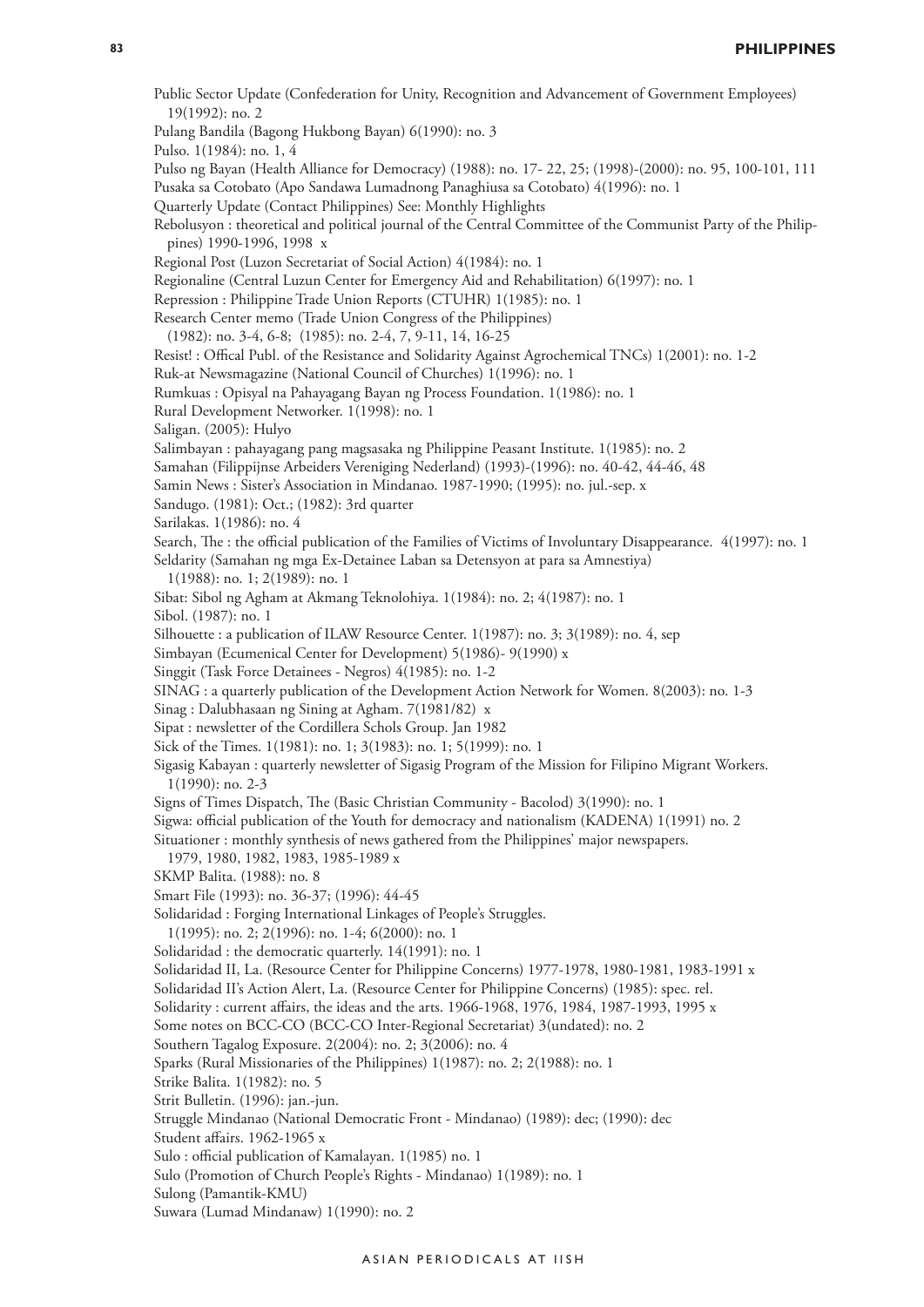## **PHILIPPINES**

Synapses Messages 5(1987): no. 6; 15(1996): no. 2 Tagamasid : pahayagan ng manggagawa sa Marikina, Cainta at Taytay. 2(1985): no. 1 Talagawa. 2(1990): mayo Taliba (News Flash) (Anti-Martial Law Coalition) 1(1977)-(1984) x Taliba ng Bayan (NDF) 13(1985): no. 4-5; (1992): abril, enero Tambalan : newsletter for community-based health programs. 1985-1986, 1988, 1991, 1993-1994, 1997-1998) x Tambuli : Filippijnen tijdschrift. 1(1995)- Tan Awan. 7(2004): no. 1 Tanod : monthly publ. of the National Resource Center on Political Prisoners in the Philippines. 1(1978)-3(1980): no. 1 Tanong at Sagat (Concerned Christian Filipino Migrants) 2(1988): no. 4 Tao-Kalikasan : newsletter of Lingkod Tao-Kalikasan. 1(1986): no. 3-4; 2 (1987): no. 2-3 Teachers'Journal (ACT) (1989): no. 1-2 Teachers' Resource: bimonthly publication of the Philippine Normal College Research Center. 1(1983): no. 2 Tebtebba. 1(1999): no. 4; 2(2000)-3(2001) TFDP-Karapatan Tibalyaw : the official publication of the Kalipunan ng mga Katutubong Mamamayan ng Pilipinas. 1(1990) no. 1; (1992): Jan., Dec. Tignay. 1(1995): no. 2 Tignayan : a worker's newsletter published monthly by CLEAR. 1(1985); 2(1986); 4(1988); 9(1992); 11(1996) x Tingog Kabatan-onan. 1(1983): no. 3; 2(1985): no. 3; 3(1985): no. 3; 3(1985): no. 3; 4(1986): no. 1-2 Timbangan : Opisyal na Pahayagan ng Church-based Consumer's Movement. 1982-1983; 1985; 1988 x Tinig ng Kabataan (National Youth Center of the Philippines) 1(1985): no. 3 Tinig ng Pilipino. (1992)-(1995): no. 1-20 Tong-tongan: Cordilleranews (Cordilelralinks) (1994): oct; (1996): sep Trends : a TFDP report on political detention, salvaging and disappearances. 1984 ?? Jan-June, July-Dec Trends, News and Tidbits Kanlungan Center Fdn, Inc. (1995): no. 11; (1997): no. 17; (1997/98): no. 19/20. Tribal forum : published by the Episcopal Commission on Tribal Filipinos. 2(1981); 4(1983); 8(1987)- 9(1988); 11(1993) x Tuluyan :Newsletter of Centro-Filipino-Barcelona. 1(1992): no. 1, 3-4; 2(1993/94): no. 4-5, 7 Tugon. 3(1988): no. 2; 5(1985) no. 1 Ugat (Drug, Food & Allied Workers Federation - KMU) (1989): no. 6; (1991): special issue Ugnay-Kababaihan : opisyal na Pahayagan ng Kilusan ng Manggagawang Kababaihan. 1(1992): no. 5 Ugnayan : Pahayagan ng Migrante-International 1(1996): no. 1 Ugnayan : Voice of the Filipino People. (1999): no. 1-2 Ulos (Artista at Manunulat ng Sambayanan at National Democratic Front) (1987): no. 38; (2004): jun., nov.; (2005): nov. Union : Organ of the Philippine Civic Union. 1935-1939 x Unlad Laya (CEDAR) (1989): no. 1 Updates. (Trade Union Congress of the Philippines) 2(1986)-3(1987) x Urban Poor Updates. (2000): no. 1 Usa ka komiks Usbong : UP-ISWCD Student Newsletter (1982)-(1983) UWIN Newsletter (Unilever Workers Information Network) (1984): no. 11 VEMJP Kalinaw (Visayas Ecumenical Movement for Justice and Peace) (1983) special issue; 6(1987): no. 3; 6(1989): no. 5 Veritas. Apr 29 - may 5, 1984 VIHDA Files, The (Visayas Human Development Agency, Inc.) 1(1984) no. 5; 6(1989): 5-10; 7(1990): 1-4, 9-12 Visayas Monitor (Task Force Detainees of the Philippines - Visayas Region) 3(1986)-5(1988) x Visayas Trendsetters. 3(1994): no. 2-3 We Forum. 4(1980): no. 9, 11; 6(1982): no. 65; 7(1985/86): no. 77, 90 Who? 1(1978)-2(1979), 6(1984) x Women in Action. (1996): no. 3 Womenews (Women Studies & Resource Center) 1(1983); 2(1985)-6(1989); 10(1993) x Workers Horizon, The (Visayas Institute for Research and Trade Union Education) (1989/90): Oct to Feb Workers' Voice, The : devoted to the interest of the Filipino working class (NFSW-FGT) 1-2(1987-1989) x World Bulletin : Bulletin of the International Studies Institute. 1(1985)-2(1986); 4(1988)- 6(1990) x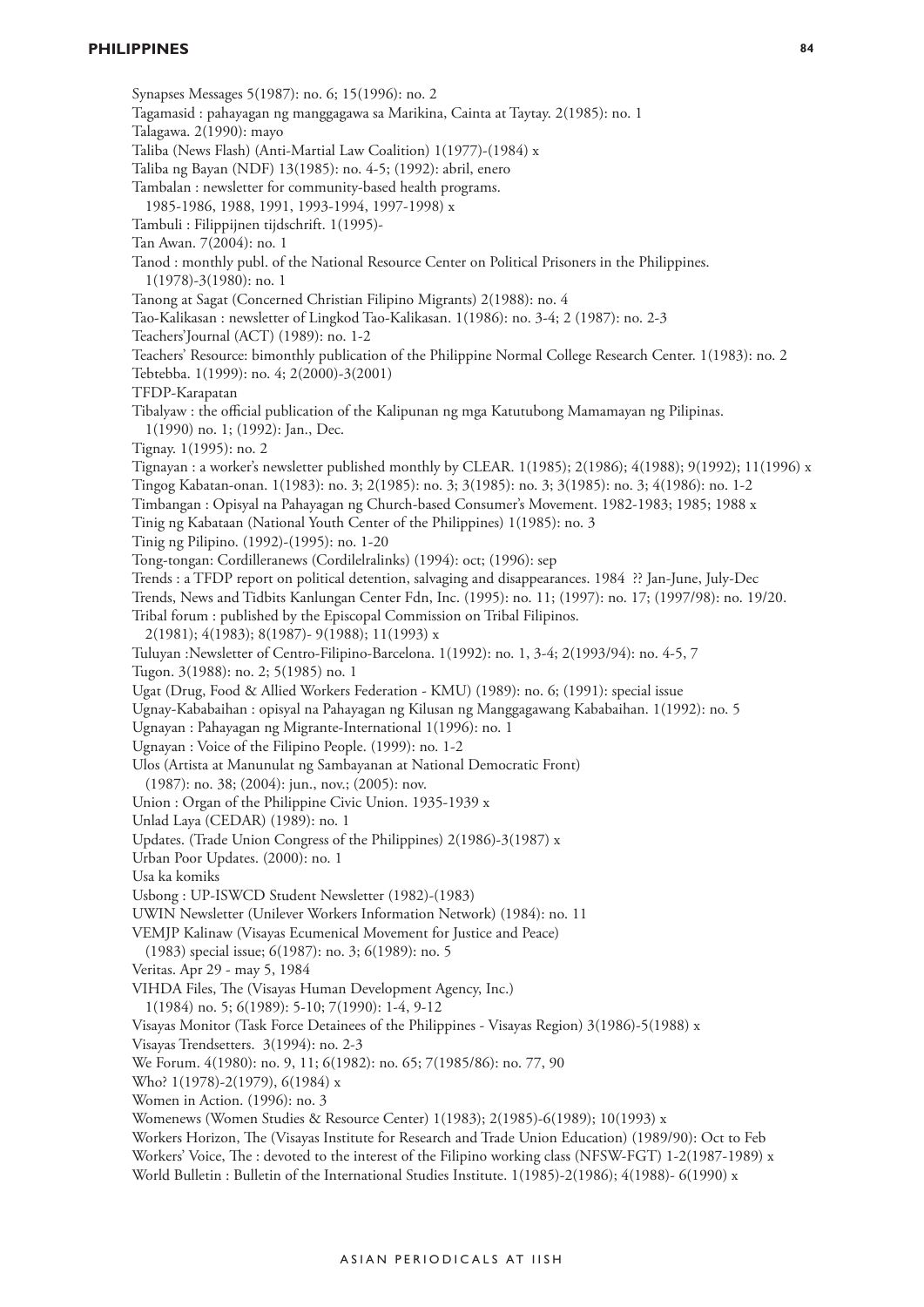# **Singapore**

Asia region : an information bulletin. 1968: Sept., Nov. Aware monthly: (1994): aug. Bakti : Journal of the Political Study Centre. (1960): no. 2-3; 2(1964): no. 1; 3(1965): no. 1-2 Books about Singapore. 1979 Breakthrough : to a greater social awareness. 1980-1982 x Bulletin, The : University of Singapore Students' Union. 5(1967): 9-13 Church and Society. (1985): May; (1986): August Commentary : journal of the National University of Singapore Society. 1972-1973: nov.-jan.; 11(1993): no. 1-2 Department of Labour. (Annual report) 1953-1954, 1961-1963 Economic Survey of Singapore. 1985-1991 Education : Newsletter of Singapore Student Christian Movement. 1989 FIJAR Fikiran Pelajar (Student Thoughts) (1982): no. 17/18, 20/21 FUEMSSO, see: Malaysia Hak Hak Manusia : Human Rights. 1(1988): no. 2; 2(1989): no. 1 Hammer, The : Organ of the Workers' Party. 1(1972): no. 1 Informations sur la Malaisie et Singapour : droits de l=homme, solidarité. 1985-1990 x Kenchana : madjallah bulanan kebangsaan. 2(1946): no. 6-7 Labour News : official organ of the National Trades Union Congress. 1977-1980 x Mimbar : Journal of the Amalgamated union of public employees. 1(1964/65)-4(1967/70) x Mirror, The : a weekly almanac of current affairs. 1972-1991 x Pelandok, The. (1974): Feb. Petir : Organ of the People's Action Party. 1(1956/58)-5(1962) x Plebeian (Barisan Sosialis Malaya) 1972 x Public employee, The : official journal of AUPE, SHD, BWU, TASCWU, SURAWU and PUBSU. 1970-1998 x Research bulletin. Research Department of the A.U.P.E. (Amalgamated Union of Public Employees) 1(1966): no. 2-3, 5 Salaam (Inter-faith Commission on Justice and Peace) 1(1983): no. 3 SCM : newsletter produced by the Student Christian Movement of Singapore. (1992): apr./may; (1993): Jan.-Feb.; (1994): Oct. Simba Newsletter. See under Malaysia. Singapore bulletin. 1973-1990 x Singapore : facts and pictures. 1983-1984, 1988, 1992 Singapore free press and mercantile advertiser, The. (1898): no. 3239 Singapore Herald, The. (1971): no. 251, 253-258, 261-263 Singapore Human Rights Alert. (1990): no. 28 Singapore scenes : a Straits Times weekly careers special. (1991): no. 2 Singapore technocrat (Singapore Polytechnic Students' Union) 1974-1976, 1978 Singapore undergrad. 1970, 1972, 1974-1976; 1978; 1981; 1983 x Singapore Telecommunications Worker's Union : anniversary magazine. 1965, 1968-1969 Singapore yearbook of labour statistics. 1987 Singapour-informations : relevé thématique de la presse de Singapour. (Publ. mensuelle en Anglais) 1984-1987 x Star, The : official organ of the Singapore Labour Front. 1(1956): Febr.-March Straits Times, The : weekly overseas edition. 1989-1994 x Students' Voice. 10(1984): no. 3-4; 11(1985): no. 1-3 Suara ekonomi. 17(1980) Utusan Melayu : Leading Malay Daily Newspaper in Malaya. (1945): no. 58-87, 89-94, 96-97; (1946): no. 1-16, 18-24, 26-47, 49, 54-58 Woman Now. (1987): Jan.-Mar. Women's Link : an occasional publication. (Christian Conference of Asia): 1987-1989, 1991, 1992 x Yearbook of statistics Singapore. 1974/75, 1987

# **Sri Lanka**

Basic statistics on higher education in Sri Lanka. 1981 Ceylon journal of historical and social studies, The. 6(1963): no. 1 Ceylon labour gazette : a monthly review of matters pertaining to labour. 1961, 1966, 1967-1972 x Ceylon newsletter. (1971): no. 5-8,10-25. Ceylon petro newsletter. 1959-1960 x Ceylon solidarity campaign. (1972): Apr. Christian Worker (Christian Workers Fellowship) 1991-2000 x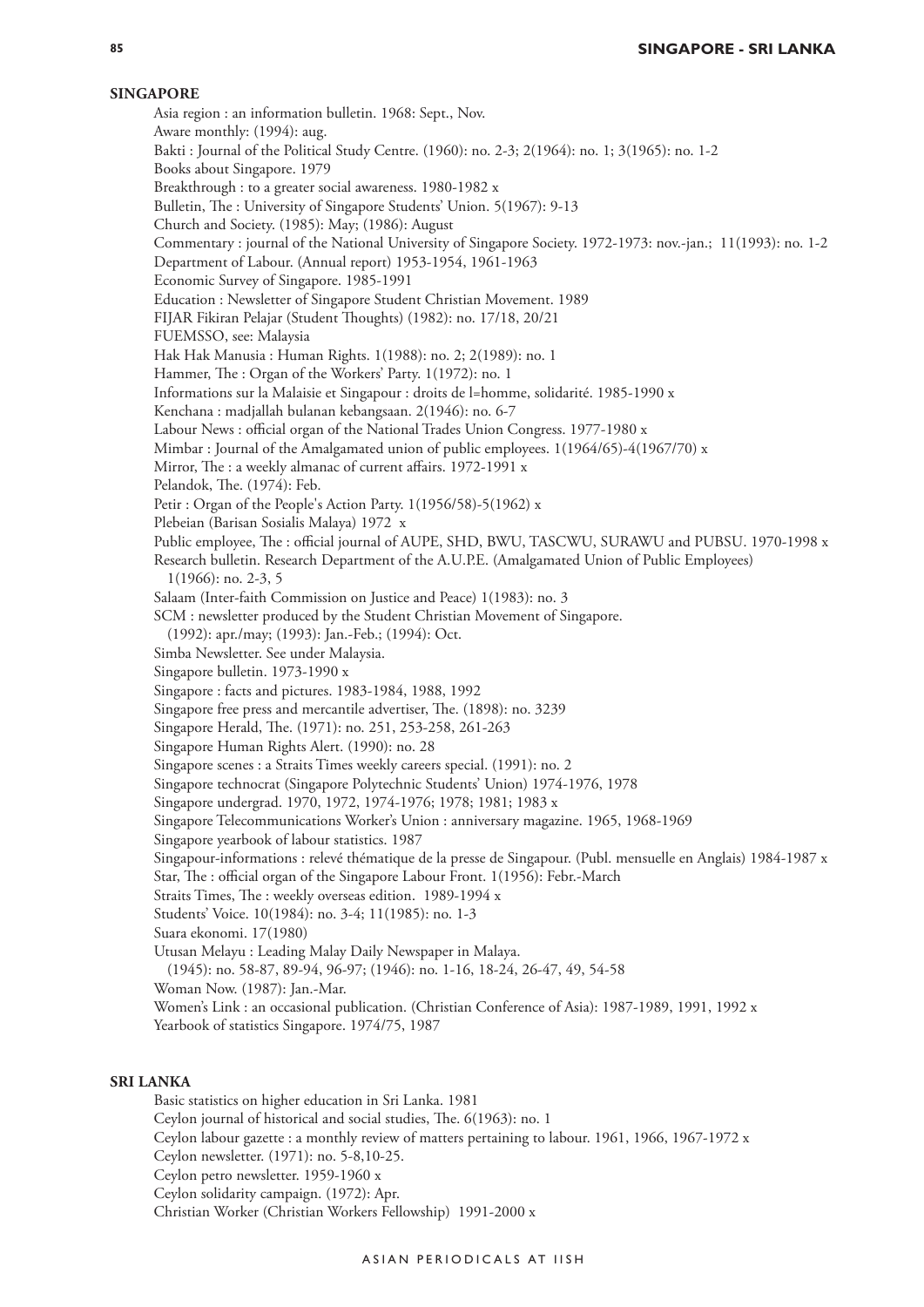Congress news (Department of Information, Ceylon Workers' Congress (CWC))  $1(1965/68) - 13(1980/81); 5(1994);$  no.  $10-12 \text{ x}$ Da Bindu Collective (1997): no. 12, (2002): no. 17-18 Bridge, The. 6(2002): no. 1 Economic and Social Statistics of Sri Lanka. 4(1981): no. 1 Economic Review (people's Bank) 3(1977/78): no. 4, 10, 12; 4(1978): no. 2-3; 5(1980): no. 12; 8(1982): no.2; 17(1991): no. 6-7; 18(1992): no. 1-2; 19(1993): no. 2-3 Eelam Info : zum Befreiungskampf der Tamilen in Sri Lanka. (1984): no. 1 Ethnic studies report (International Centre for Ethnic Studies) 11(1993): no. 1 Forward : The progressive weekly. 18(1969): no.12, 16 Journal of the Dutch Burgher Union of Ceylon. 14(1924): no. 2 Handbook (Universities of Sri Lanka) 1981 Infolanka. 4(1991): no. 29; 8(1995): no. 59 Inform : Sri Lanka Information Monitor. 1998-1999 International Bulletin of the Sri Lanka National Centre Asian Buddhist Conference for Peace. 1(1980): no. 3 Kantha Maga : Journal of the Progressive Women's Front. (1990): no. 6 Lanka aktua. See: Sri Lanka verslaggever Lanka Guardian. 1(1979)- 4(1981); 6(1983)-7(1984); 19(1996): no. 9 x Lines (Social Scientists'Association) 2003: Feb. Muster : journal of the Lanka Jathika Estate Workers' Union. (1987): May Nava sama samajaya : news, letters and comments (Nava Sama Samaja Party) (1987): July-Nov. New Democracy : quarterly theoretical organ of New Democratic Party (1999)-(2001): no. 1-7 Nivedini : Journal of Gender Studies (Women's Education & Research Centre) 10(2003) Options (Women Media Collective) (1997): no. 12; (2004)-(2005): no. 33-37 Pacific Asia Women's Forum: 2 nrs. Polity (cont. of Pravada) 1(2003): no. 1-3; 3(2006): no. 1-2 Postmark, The : Journal of the Postmasters' Union of Ceylon. 1960-1975 x Pravada. 6(1999-2000): no. 4, 9-10; 7(2001): no. 2-6. See: Polity Red Power (JVP) (1999)-(2000): no. 11, 13-21 Red Tape, The : the journal of the Govt. Clerical Service Union. 1954-1975 x Report on the Ceylon co-operative movement. 1958-1959, 1961/62, 1963/64-1964/65 Review of the economy (Central Bank of Ceylon, Department of Economic Research) 1980 Samasamajist. Engl. weekly of the Lanka Sama Samaja Party. 14(1950); 18(1954)-24(1960) x Shakthi SLNUS Newsletter (Sri Lanka national Union of Students) (1994): no. 3 Soyanews : a newsletter on Soya development in Sri Lanka. 1979-1984 Sri Lanka human rights bulletin. (1985): no. 2 Sri Lanka info. 4(1986): no. 5-6 Sri lanka informatiegroep. See: Sri Lanka information bulletin Sri Lanka information bulletin. 1979-1983 x Sri Lanka labour gazette. 1973-1982 x Sri Lanka newsletter : bulletin of the Sri Lanka Research and Information Group. (s.a.): no. 4, + no. s.d. Sri Lanka Review (ASLSL): vol. 1: 4 Sri Lanka verslaggever. 1981- Sthree Prabodha (Newsletter of the Centre for Women's Research Sri Lanka) 5(1993/94): no. 1-2 Tea Worker, The. 2(1981): no. 3; 3(1982): no. 1; 4(1983): no. 3 Telecommunique : publ. of the Telecommunication Officers Union. 18(1988?): no. 4; (1996): 16/2 Tribune : Ceylon News Review. 26(1981/82); no. 14, 17-19, 21-26, 28, 30-35, 37-38, 40-42, 44, 51 Union Magazine, The. 1955/56 UPTO news (Union of Post and Telecommunication Officers) 1976-1996 x Voice of Women : a Sri Lanka journal for women's emancipation. (1980): no. 2 We in the Zone (WITZ) 1(2001): no. 1 Workers news : United Federation of Labour. (1984) Young socialist. (1961)-(1962): no. 1-5; (1965): no. 14-15; (1980): no. 1-2

## **Taiwan**

Asia Women Workers Newsletter. See: Yazhou funu laogong tongxun CFL News (Chinese Federation of Labour, Republic of China) 1977-1997 CFPW news (Chinese Federation of Postal Workers) 1976-1997 x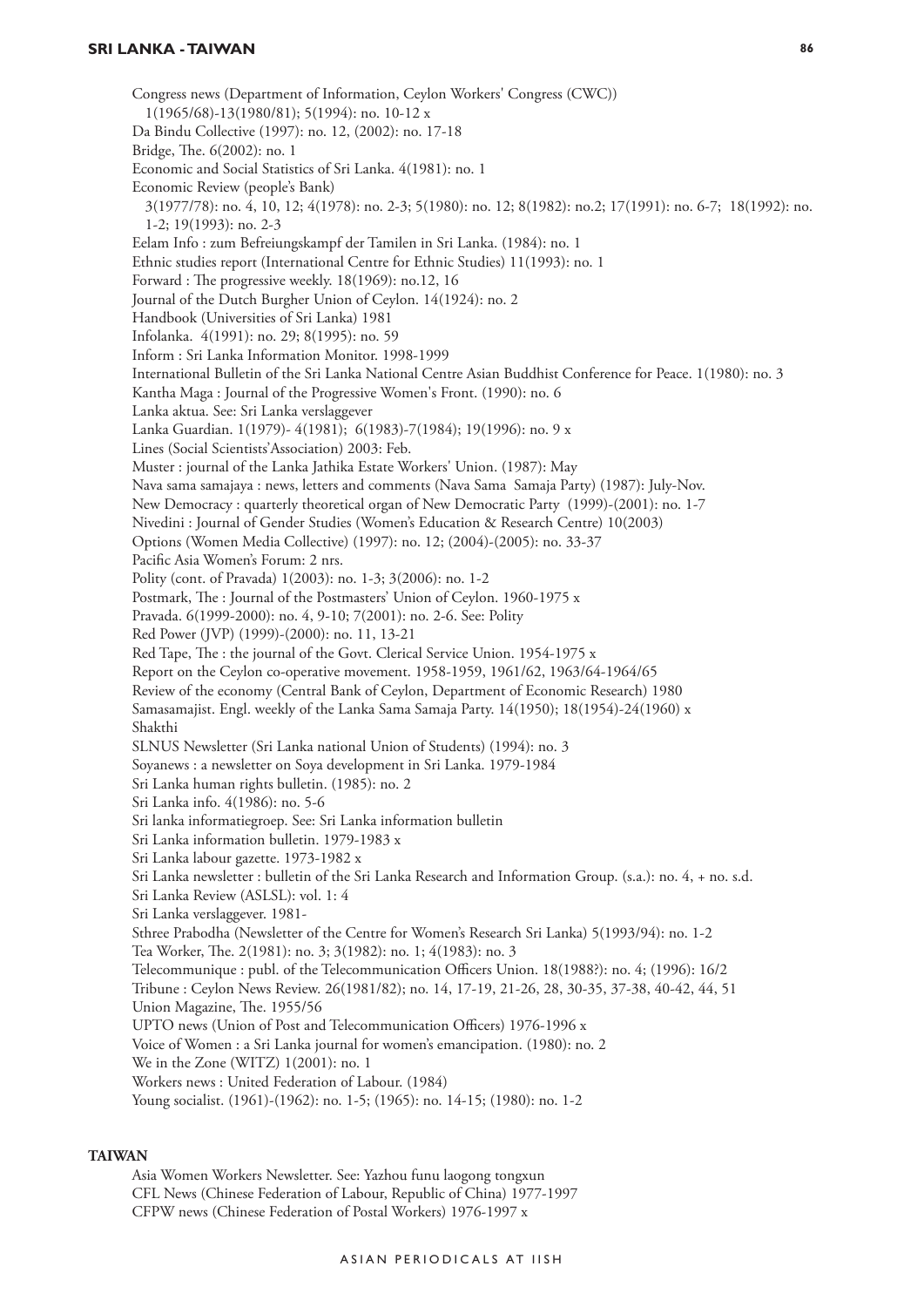Chengshe baodo. (1992) - (1993): no. 1, 3-13 + special issue China yearbook. 1958/59-1962/63, 1964/65, 1968/69 Chinese communist affairs monthly (Institute of International Relations) 9(1966/67): no. 2 - 15(1972/73): no. 10 Chuban yu yanjiu. (1977): no. 1, 5 Dong Ren Li Liang = Workers Power. (2001): no. 1-4 Earth day Taiwan. (1992): 1-2 Female Workers in Taiwan (Grassroot Women Workers Centre) 1992-1994 x Free China journal : a leading information source about the Republic of China on Taiwan. See: Taipei Journal Free China Review. See: Taipei Rreview Freies Asien : Nachrichten, Mitteilungen Analysen aus Taiwan. (1959)- Focus on Holland: Taiwan in touch with the Dutch. (1981): juli Funu xinzhi = Awakening. 5(1988-1989): no. 71 - 8(1991): no. 115 Gongshan zheng xin tongxunshe. (1992): no. 7158 Gongyu = Worker's voice. (1993): no. 50; (1996)-(1997): no. 76-95 Guanghua. 1989-1990 x Haixia pinglun = Straits review (1991): no. 1, 2, 5, 7, 12; (1992): no. 1, 6 Hanxue yanjiu tongxun = Newsletter for Research in Chinese studies. 8(1989): no. 2 Issues and studies a journal of Chinese studies and international affairs (Institute of International Relations) 1(1964/65)- Jiaoshou luntan. (1991): no. 1-12; (1992): no. 1-5 Jing Ren : Lao Dong An Quan Wei Sheng Za Zhi. (2002): no. 33; (2005): no. 43 Journalist, The : Xin Xin Wen. 1988-1993 x Kejia Fengyun = The Hakka Monthly. (1987): no. 2 - (1989): no. 19 Laodongzhe = The labour. (1991) - (1992): no. 48-56 Lao Dong Qian Xian = Laboring Front (Taiwan Labor Rights Association) (2002): no. 37 Linkage (Workers' Democracy Alliance) (1999)-(2004): no. 1-12 Mengxun : minzhu, ziyou, junfu. (1991): no. 48 Minjinbao zhoukan = Democratic progressive news. (1987) - (1988): no. 1-51 Minjinbao zhoukan : gexinban = Democratic progressive news. (1988): no. 1-35 Minjindang bao = Democratic progressive news (1989) - (1992): no. 36-58; 61-76; 78-87 Newsletter (United Nations Association of the Republic of China) 1958-1963 x Pi Pan yu Zaizao. (2005): no. 16 Presbytarian Church in Taiwan-Fishermen's Service Center, The. (1996): Oct. Quan Guo Yi Bam Quan Guo Xie. (2005): no. 77 Red Mole. (2004)-(2005): no. 1-3 Ren Quan Za Zhi (Taiwan Association for Human Rights) (2003)-(2005) x Republic of China Yearbook. (1989) - (1991/92) Shizhe = The Missionary. (1989)-(1990): no. 93, 95, 99, 102-103 Sinorama : Chinese-English bilingual monthly. 1991-2000 x Taipei Journal (Government Information Office of the Republic of China on Taiwan) 8(1991): no. 19 - Taipei Review. 12(1962) - Taiwan Communiqué (International Committee for Human Rights in Taiwan) 1981-1985 x, 1986 - Taiwan gonglian shuangyuekan. (1992): no. 8 Taiwan huanjing = Taiwan environment. (1988)-(1991): no. 1-42 Taiwan industrial relations bulletin (Chung Hua Institute for Industrial Relations) 1993-1994 x Taiwan Ren Quan Za Zhi (Taiwan Association for Human Rights) (1992)-(1993): no. 20-24 Taiwan She hui Yau Jiu Ji Kan = Taiwan : A Radical Quarterly in Social Studies. (2004): Oct. Taiwan yumin tongxun. (1986): no. 1-2; (1987): no. 4 Telecommunications Herald, The (Taiwan Telecommunication Workers' Union) 13(1969) - 32(1988/89) x Vista : A bi-monthly publication of the Chung Hwa. 1964-1980 What's happening on the Chinese mainland : A bi-weekly newsletter of facts and analysis 1(1974)-5(1978): no. 4 Xin Wenhua = New culture. (1986): no.2 - (1988): no.18; (1989) - (1990): no. 13, 15-17, 19-21 Xin Shizhe = The New Missionary. (1991): no. 1, 5 Xiu Chaoliu = The Movement. (1989): no. 1 - (1990): no. 19 Yazhou funu laogong tongxun = Asian women workers newsletter. (1988) - (1991): no. 1-9, 11-23 Yijiu jiuling diqiuri zazhi. (1992): no. 2 ZhongGuo luntan = China Tribune. 1977-1980, 1991 x Zhonghua dianxin gonghui = Chinese Telecommunication Workers' Union. (1997): no. 1-2, 5 Zhu Si You Hua Tong Xun. (2003): Aug.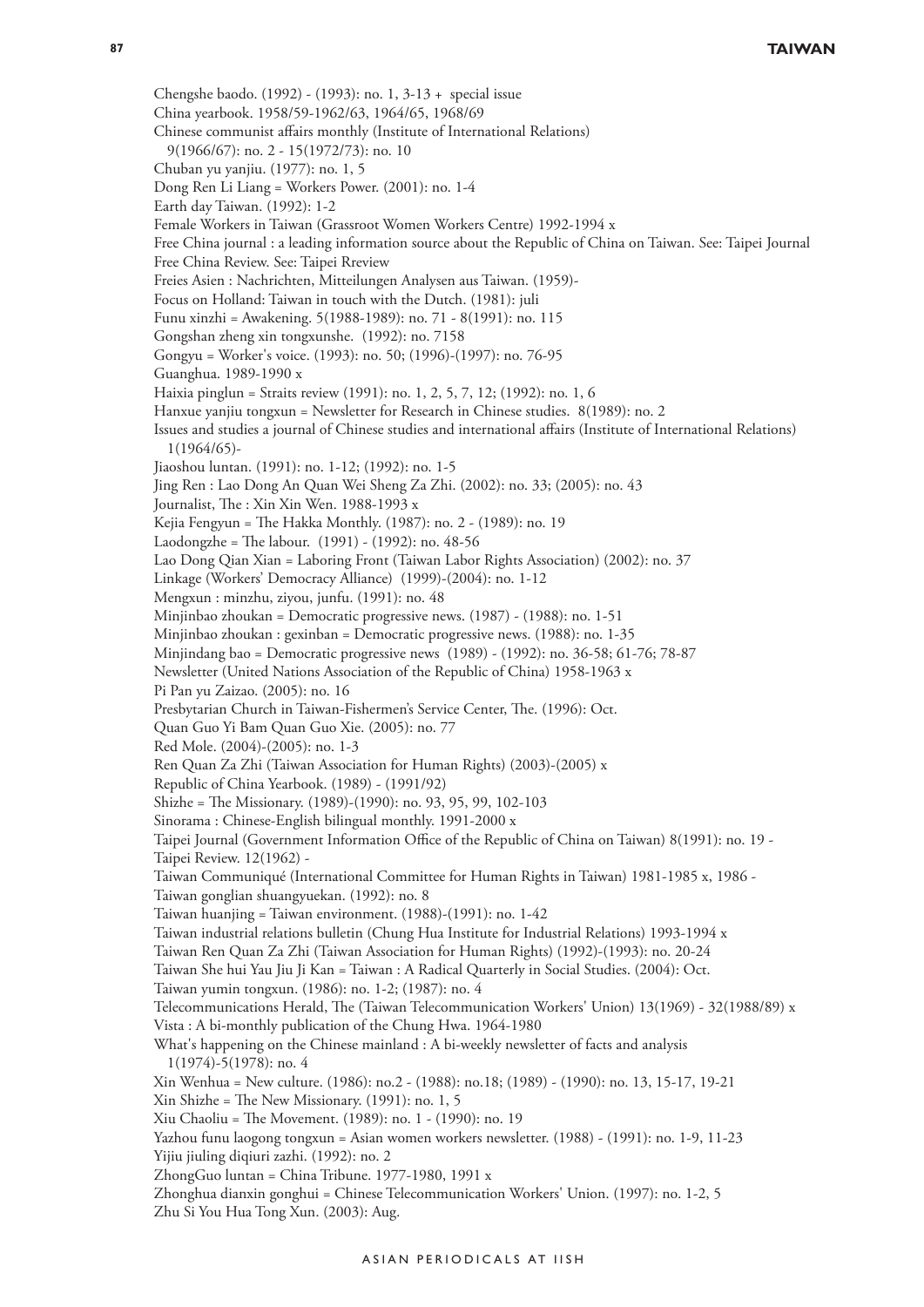#### **Thailand**

A Day. (2002): no. 25- Adayweekly. 1(2004): no. 1- Akha Voices : The Akha Journal of the Golden Triangle 1(2003): no. 2 - ALNI-News (Asian Labor Network on International Financial Institutions) 1(2003-2004): no. 3-4, 6 2(2005): no. 7 Alternative World. 4(1987): 1 Asian Action (Newsletter of the Asian Cultural Forum) 1988-1997 x Asian Workers Solidarity Links-Thailand. 3(1987) - 4(1988): no. 8-12 AWSL-Thailand. See: Asian Workers Solidarity Links-Thailand Bangkok Post Economic Review. 2003 be Political Economy 1(2003): no. 3; 2(2004): no. 1-2 Bulletin thai d'Information. See: Thai Information Bulletin CCHD Newsletter (Catholic Commission for Human Development) (2003): jan.-jun. CCPDF News Service : a Bulletin of Political News and Comment on Thai Struggle for Independence and Democracy (Committee for Coordinating Patriotic & Democratic Forces) 1(1978): no. 1 CCTD Newsletter (Catholic Council of Thailand for Development) 1983, 1999-2002 x Chalad Boripok [=Wise Consumers] 25(2000) China-Siamese daily news. (s.a.): 1 Chon Phoa Puen Muang. 7(2001): no. 13 Chum Chon Thai : Warasaan Phue Kaan Pattana. 1(2001/2002): no. 1, 4 Chum Num Tang Ok Tai. 1(2001): no. 3-6; 2(2002): no. 8-12 CODI Update : A Publication of the Community Organizations Development Institute in Thailand. (2000): no. 2; (2004): no. 4 Contours : Quarterly Newsletter of the Ecumenical Coaltion on Third World Tourism. 6(1994)-7(1996/97); 13(2003); 15(2005) x Diakonia (Jesuit Refugee Service-Asia/Pacific) (1986): no. 7; (1996): no. 39 Dok Tiw Pa. 1989, 1990, 1995-1998 x Fa-Diew-Kan. 1(2003): no. 1 - Fire Lam Tung. (2003): oct.-dec. Focus Files (1997): no. 1-2; (1999): no. 1 Friends of Women Newsletter. 1990-1995, 1998-2000 x Green Net : Tang Leok peu Kasettakorn Lae Poo Borripok. 3(2002): no. 9, 14-15 HomeNet Circular. (1997): aug. Human Rights in Thailand Report : quarterly publ. of the Coordinating Group for Religion in Society. 1985-1988 x Human Rights in Thailand Report (Coordinating Committee of Human Rights Organizations of Thailand ) (1996) Hyde Park (Campaign for Popular Media Reform) 2(2004): no. 5-7 Indigenous Voice (Indigenous Women Development Centre) (1995): Jan., Nov. Jod Mai Kao : Kreua Kai Phu Ying Kub Ratthathammanon. 2(1998): no. 6-7; 20(2001): no. 3-4 Jod Mai Kao Berng Than Ngan Kaset. 2(2004): no. 1-2 Jod Mai Kao ADin Sor Tham (Student Federation of Thailand) 1999-2003 x Jod Mai Kao Khon Thai Mao ao GMOs (Greenpeace) 3(2004): no. 8 Jod Mai Kao Kor Or Sor. 7(1987): no. 3 Jod Mai Kao Kor Por Or Sor. 10(1994): no. 6, 11-12 Jod Mai Kao Kor-Ror Por. 1997-2002: no. 19, 22, 24, 28, 30, 33 Jod Mai Kao Moonnithi Pattana Isan. 1(2001): no. 2-4; 2(2002); no. 1-4; 3(2003): no. 4 Jod Mai Kao Ongkon Tidtam Kandamnoen Ngan Tang karn Muang Roeng Satri. 1(1993): no. 2, 5, 8-11; 2((1994): no. 1 Jod Mai Kao Or Por Chor Pak Isan. 11(2000): no. 5; 14(2002): no. 8 Jod Mai Kao Per Raeng Ngan Ying Hang Asia (Committee for Asian Women) 20(2001): no. 4 Jod Mai Kao Prachachon. (2003): no. 3 Jod Mai Kao Pracha Sungkom. (1998-2000): no. 6, 9, 12, 16, 18; 4(2001): no. 20, 23 Jod Mai Kao Puen Khon Ngan (CLIST) no. 73, 79-80, 82, 88 Jod Mai Kao Puntamit Sitthimanussayachon. 1(2001)-2(2002): no. 2, 4-14 Jod Mai Kao Sahapun Raeng Ngan Petroleum Lae Chemipun hang Pratedthai. 2(1992): no. 4-5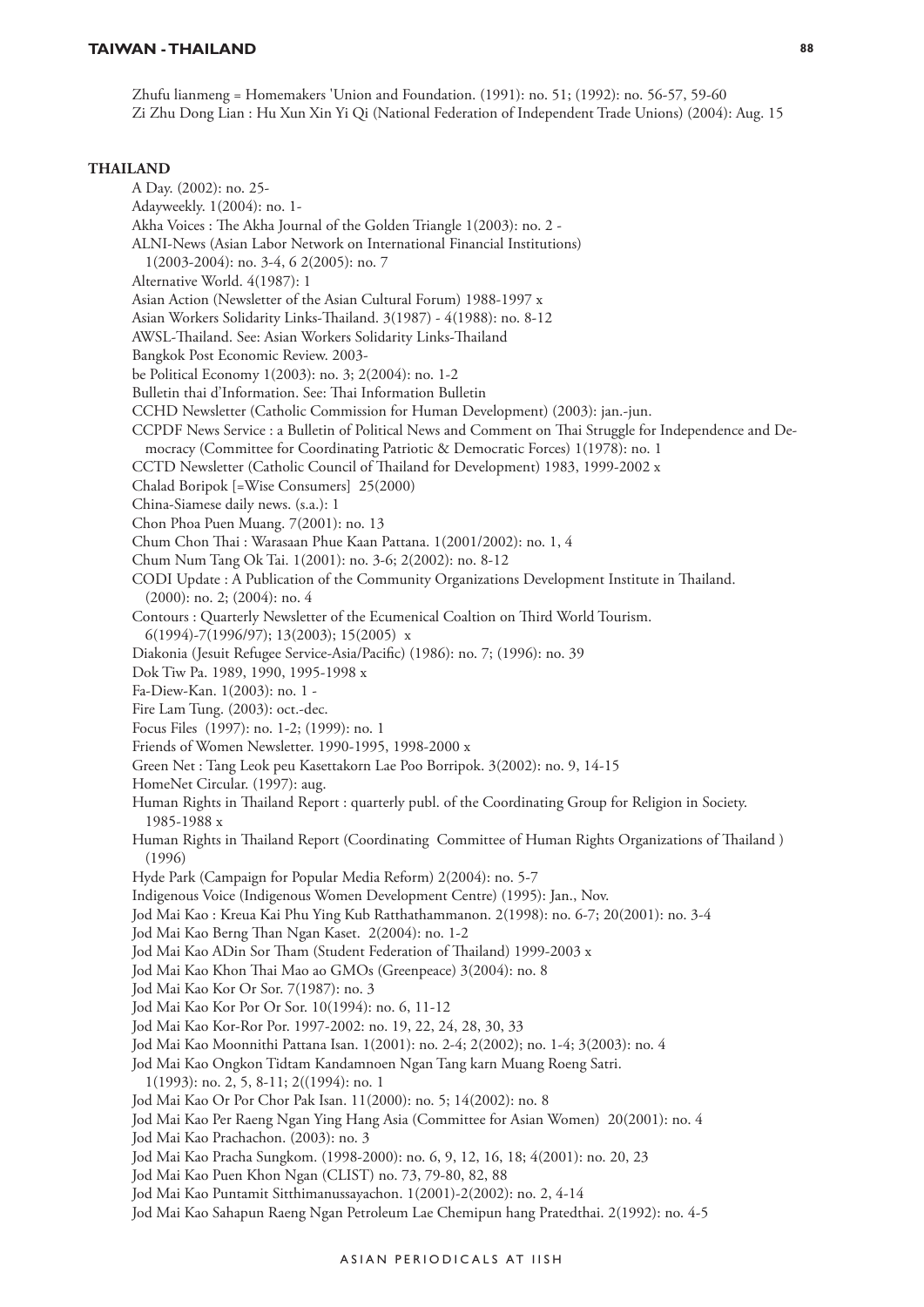- Jod Mai Kao Sekhiyatham. 4(1994): no. 23
- Jod Mai Kao Soon Kao Poo Ying (Foundation for Women) (2003): no. 19
- Jod Mai Kao Sor Sor Sor (Union for Civil Liberty)
- Jod Mai Kao Saan Mae Moon. 1(2001): no. 1; 2(2002): no. 2-4
- Jor-Lok Rang Ngan = Labour Focus 1(2002): no. 1 -

Journal of Ferrocement (International Ferrocement Information Center, Asian Institute of Technology)

- 7(1977): no. 1-2; 8(1978) 15(1985)
- Joonlasarn Kai Chonnabot (Slum Study Club)
- Joonlasarn Kor Por Por Por. (1986): jul.
- Joonlasarn Kroe Khai Khum Poo Puoi Jak Karn Tham Ngan Lae Sing Wad Loem Hang Prated Thai. (WEPT) (2000): no. 9; (2001): no. 1; (2001)-(2005): no. 97, 99, 101-105, 107-124, 126-127, 129, 131-132, 135, 137- 138, 140-141
- Joonlasarn Na Kai. 1999: nov./dec.
- Joonlasarn Piraab Kheow. 1(2001): no. 12; 2(2002): no. 2-7, 9, 10
- Joonlasarn Rang Ngan Nokrabob (HomeNet) (1999-2000); (2002): no. 1, 3
- Joonlasarn Tokluen. 3(1988?): no. 11
- JP Newsletter. See: Justice & Peace
- Justice & Peace : Newsletter of the Catholic Commission for Justice & Peace. 1991, 1995-2005 x
- Karn Muang Mai. 2(2001): no. 1
- Kao Chum Chon. 1(2002): no. 2
- Kao Chumchon. 1(1996): no. 5-6; 5(2001): no. 42, 46; 6(2002): 47-53 & spec. iss.
- Kao Sahakorn (Thairayon Labour Union Savings Co-operative) 16(2002): no. 166; 17(2003): no. 178
- Kao Sarn Paah Kub Chom Chon. 9(2002): no. 16
- Kao Sarn Raeng Ngan Sumpun Sahapab Raeng Ngan National (National Thai Workers' Union) (1992): jan.-feb.
- Kao Sarn Sahaparp Kong Rao (Bangkok Bank Trade Union) 22(2001): spec. issue; 23(2002)-24(2003) x
- Kao Sor Por Tor (Textile Garment & Leather Workers'federation of Thailand)
- 8(2003): no. 76; 9(2004): no. 87, 94, 97
- Knowledge for Daily Living (Migrant's Assistance Program) 1(2006): no. 1

Kouprey : warasaan pue karn yoo ruam kan yang-yung yeun = Kouprey WFT Bulletin for all life.

- 2000: Jan.-Feb.; 2001: Jan.-Feb.; 2002: Jul.-Aug.
- Kwam Mun Kong Tang Ar-harn. (2002): spec. issue; 5(2003): no. 1
- Labour Review (Newsletter) (Arom Ponpangan Foundation) 2(1988)-6(1992); 8(1994) -
- Lae Tai : Lae Luek Long Pai Nai Muang Tai. 8(1997): no. 45; (2001)-(2004): 82-110
- Lok Si Khiew = Green World. 1(1992-93): no. 3-6; 2(1993): no. 3, 5, 7-8; 3(1994)-
- Luk Heo. 2001: nov.-dec.
- Map : Jod Mai Kao Krong Kaan sukkapaab Reang Ngaan Tangdoaw. 2(1999-2000): no. 7-8; 3(2001): no. 1-2 Matichon. (2004): 1250-
- Miti Jing Chai (NET Foundation) 2(2003): no. 3
- Mum Mong Sit (National Human Rights Commission) 2(2003): no. 3-4
- Nayobai Satarana. (1990?): no. 1
- Newsletter Alternatives to Consumerism. (1996): Sept.
- Newsletter for Women's Struggle (Asia Pacific Women Action Network) 1986-1990: no. 1-6
- Newspaper Articles on Women Issues in Thailand. (1998)-(2000)
- Nittayasaan Lok si Kieo : Green World Magazine. 3(1994): no. 1
- Nak Rob Sairoong [=Rainbow Warrior] (Greenpeace) (2003)-(2004): no. 2-6
- October. 2002-2004: no. 1-2, spec. issue
- Pacarayasara. 24(1997) -
- Panithan. 2002: spec. issue
- Patiroop Kaan Muang Krachai Amnart. (2000): Dec.; (2001): Mar, June-Dec.; (2002): Feb.-Apr., Jun.-Oct.
- Phai-Saan-Pit. (1996): no. 1-2
- Prachatas : Jod mai kao Ongkorn Pattana Ekkachon.
- 3(1996): no. 20; 6(1999)-12(2005): no. 50, 56, 58, 60, 62-63, 70, 79-80, 88, 91-93, 96, 98-99, 103-106, 108-114
- Prachatipatai Rang Ngan : Warasaan Reang Ngan Pue Sang Pak Sungkom Niyom Kammacheep. 5(2002): no. 3, 5, 7, 9-12; 6(2003): no. 2-10; 7(2004): no. 3
- Prakai Fai Lam Toong. (2003): no. 1-4; (2004): no. 3-5
- Puean Slum : Warasaan pue Chao Slum. 2(1993): no. 1-4; 3(1994): no. 2-3
- Rahad Chukchoen. (2004): no. 28
- Ratchadamnoen (Jullasaan Samakom Nakkao Nak Nung Sue Pim Hang Prathet Thai) 5(2002): no. 18; 6(2002): no. 19
- Reang Ngan Paritat = Labour Review Newsletter. 13(1999): no. 3 -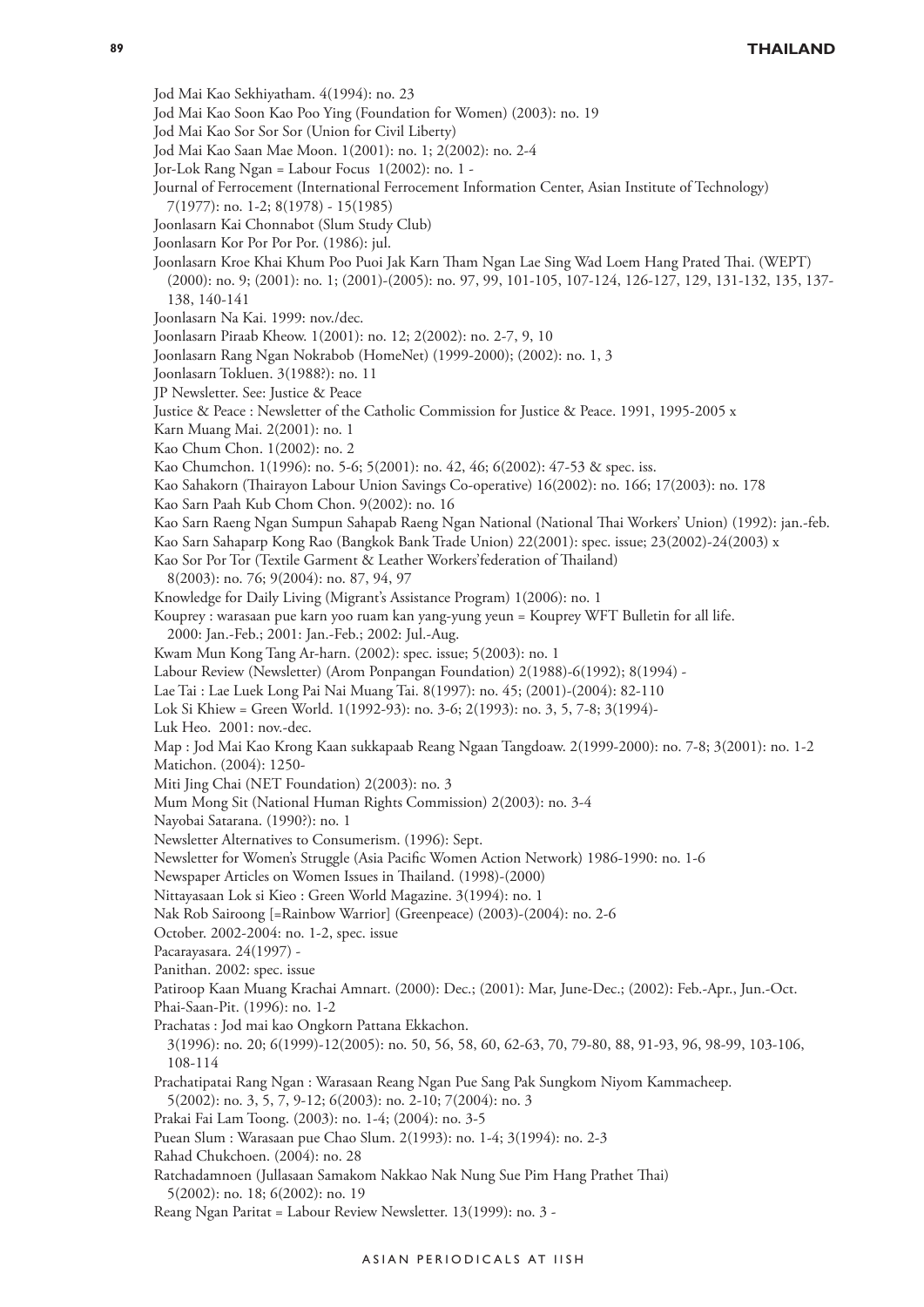## **THAilAND**

Right Angle (National Human Rights Commission) 1(2002)- Ruam Pattana. 4(2001): no. 13; 5(2002): no. 16-17 + spec. iss. Ruampalung Kun Torsoo Rue Jayoo Yang Odyak. spec. iss. Saan Mae Mun. 2(2002): no. 6 Saan Mahaprot. 10(1993): no. 1 Saan Prachan. 3(2002): no. 4 Saan Sangkhom. 2(1986): no. 2; 4(1988)-7(91993): no. 1-2 Saan Seub : yor lok Thammachat. 2(1996): Sep.-Nov.; 6(1999-2002): no. 20, 22-24, 27 Saan Sith. 3(1991): no. 4 Saan Taiban : Raeng Ngan Chaona. 2(2005): spec. iss. Sapan Sairoong. (1992): no. 43 Satri Tad : Kluem Puean Ying. (Friends of Women Magazine) 9(1993): no. 4-5; 10(1994): no. 31; 12(1996): no. 38 Seeds of Peace. 10(1994): no. 3; 11(1995): no. 1; 12(1996): no. 1, 3; 19(2003): no. 1 Siang Chumchon (Thai Volunteer Service) 6(1991/92): no. 6, 11; 7(1993); no. 24 Song Thang (State Railway Workers' Union) 12(2003)-13(2005) x Sor Kor Bor Sarn. 15(1994)-16(1995): no. 173-176, 181, 183 Suebsaan : Kla Torsoo Per Sangkhom Teedee Ngam. (2003): no. 29 Suer Pa Sa Ard. (2001)-(2003): no. 1-4 Sung Kom Prong Sai. 1(1998): no. 3-4; 2(1999): no. 2-3 Tang Mai. 4(1990)-5(1991), 7(1993)-8(1994) x TEI : Quarterly Environment Journal (Thailand Environment Institute) 2(1994): no. 1, 3; 3(1995/95): no. 1 Thai bulletin (Union of Democratic Thais) 1(1978?): no. 6 Thai Campaign Bulletin. (1979): no. 1 Thai democratic solidarity : a quarterly newsletter. 1(1986): no. 1-2, 4 Thai Development Newsletter : Development News and Reports on NGO Movement in Thailand & the Region. 1996-2000: no. 31-32, 35-39 Thai Information Bulletin. (Union of Democratic Thais) 1977-1981 x Thai Information. (Friends of the Thai people in Australia) 1975-1977 x Thai Labour Chronicle. (1979): no. 34 Thai-Yunnan Project Newsletter (Australian National University) 1992-1997: no. 19, 21-26, 28-34 Thai means freedom. See: Thai Information Thailand company handbook : the quarterly guide to Thailand's listed companies (2003)- Thailand Correspondenz. 1977-1978 x Thailand economic information kit (Thailand Development Research Institute) 1993-1995, 1999-2000, 2003 Thailand in figures : pocket. 6(2003)- Thailand Monitor. (1998)-(2002): no. 24, 26-66 Thailand Rundschau. 18((2005): no. 3 THRJ : Thailand Human Rights Journal (National Human Rights Commission of Thailand) 1(2003)- TIC News. 1978-1982 x TIE-Asia update (Transnationals Information Exchange. Asia office) (1996): no. 1, Sept.; (1997): May Transparency Thailand Newsletter. 3(2001): no. 1; 4(2002): no. 1 Trisarn Raeng-ngan Royal Orchid (Royal Orchid Trade Union) 6(2004): no. 1-2 UCDO Update. See: CODI Update UCL Newsletter. (Union for Civil Liberty) 1984-1988, 1990, 1991 Underground Buleteen. (2004); no. 1-2 Uitkijk, De : dagblad voor de Nederlanders in Siam 1(1946):no. 53(25/3),140(13/7) PM Voices of Thai Women. (1990)-(2004): no. 3, 5-15, 17-21 Waetee Patiroob. 2(2002): no. 15-17, 22 Warasaan Hongrien Thammachat. 2(2004): no. 12-14, + spec. issue Warasaan Khao Lookjang. (1995): no. 1 Warasaan Kong Thun Sat Par Lok : Samnakngan Pratet Thai = Life on Earth. 2001-2002: no. 7, 9-10(?), 12 Warasaan Kroekai Khon Tok Ngan (Women Workers Section of Friends of Women) (2003): no. 6 Warasaan >Lan Poe=. 3(1999): no. 1 Warasaan Loktad Ngan-ngan. 1(2004): no. 1 Warasaan Lokkatud. 1(2004): no. 1- Warasaan Phoo-Thai : Puer Sanue Koo saan dan Sitti manussayachon Sungkom-sassana lae sing waad lom. 22(2001): no. 57; 25(2004): 66; 26(2005): 67 Warasaan Saisumphan (Sahapap Rang ngan Thairayon) 19(2003)-21(2005): no. 231-232, 246, 249-254 Warasaan Samaphan Raeng Ngan Ratvisanakit Samphan (State Enterprises Worker's Relations Confederation). 3(1999): no. 28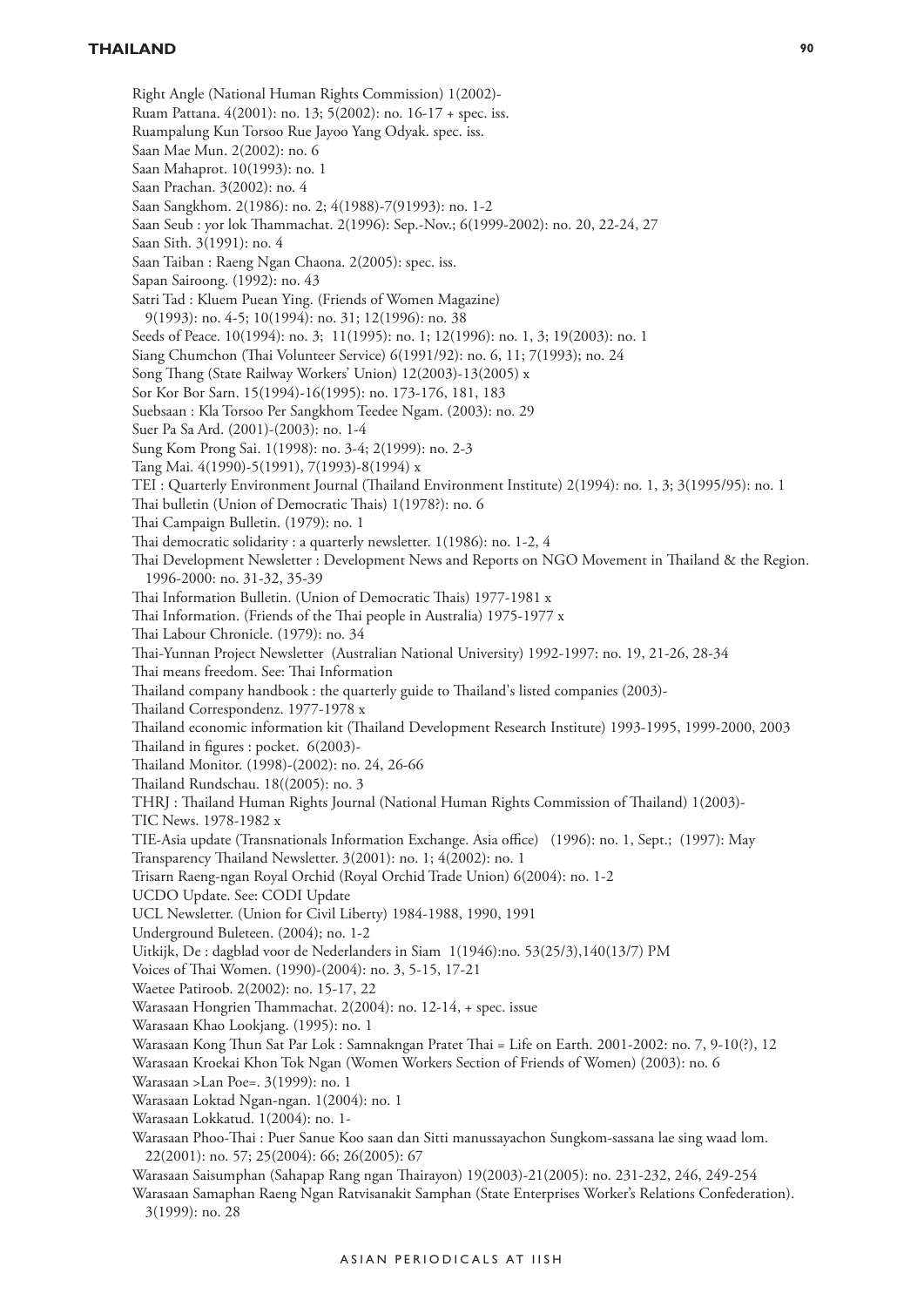Warasaan Sangkhom Pattana. 12(1984): no. 3-4, (1990): no. 6; 20(1992): no. 2-3 Warasaan Siang Prachachon = Democracy Confederation. (2002): no. 4 ; (2003): no. 1 Warasaan Vichakan Sittimanusayachon (Thailand Human Rights Journal) 1(2003): no. 1-4 Watershed : People's Forum on Ecology. 1(1995)-5(2000) x Ying Chai Kao Khai : Nung Sue Pim Peu Puen Ying Chai (Friend of Women Foundation) 10(2002)-12(2004): no. 47-48, 50-54

#### **TIBET**

China's Tibet : a bimonthly of tibetan news and views. 5(1994): no. 1-3, 6 Kunchab : driemaandelijks tijdschrift (Tibetaans Instituut) (1987)-(1988): no. 11-13; (1990): no. 18-19 News-Tibet. (The Office of Tibet) 11(1976)-13(1978) - x Tibet News (Tibet Support Group U.K.) (1993?) - (1996): no. 13, 15, 20 Tibet : tijdschrift over maatschappij, cultuur en religie van Tibet. 1(1980)-3(1982): no. 1-3, 5-7 Tibetan Bulletin : the official journal of the Tibetan Administration. 1977 - x Tibetan Review : Monthly publ. of news and features on Tibet and the Tibetans. 12(1977)-17(1982) x

#### **Uzbekistan**

Bukharai-ye sharif. 1(1912) x Khorshid. (1906):no. 17,2-3 Taraqi. (1906):no. 1-3,5,7-11,13-17 Tojar. (1907):no. 1-8,10 Turan. 1(1912):no. 1, 13, 38-39, 44, 46, 48

#### **Vietnam**

Aide au Viet-nam : bulletin d'information du Comite national d'aide au Vietnam. (1969): no. 9; (1972)-(1977): no. 16, 18-32 Alles für den Sieg des kämpfenden vietnamesischen Volkes : Bulletin des Nationalen Vietnamkomitees. 1972-1973 x Amsterdam Helpt Hanoi krant. (1973?): mei Archivio per il vietnam : pubbl. scientifica mensile. (1968): no. 5 Avec le Vietnam : organe du Comité National d'Action pour le soutien et la victoire du peuple vietnamien. (1968): no. 2 Ban-dan : tuan bao ra ngay thu'tu. (s.a.): no. 29; 1(1937): no. 19 België-Vietnam : Periodiek informatie bulletin van de Vereniging België-Vietnam. 1975-79 x Belgique-Vietnam : bulletin trimestriel de l'Association Belgique-Vietnam. (1973): no. 1, (1981): no. 32-33 Boletin Vietnam. (1967?): no. 1 Bollettino del Comitato di Coordinamento dei Collettivi di Scienza per il Vietnam. (1973): Marzo Bulletin (British Council for Peace in Vietnam) 3(1968): no. 4 Bulletin (Initiativkomitee fuer die Staerkung des revolutionaeren vietnamesischen Filmwesens) (1974?): no. 2-4, 6, 8-9, + extra nr. Bulletin d'Information. 1968-1976 x Bulletin der Botschaft der Republik Südvietnam in der Deutschen Demokratischen Republik. (1973): no. 1 Bulletin du Front National de la Liberation du Sud Vietnam. 3(1964): no. 10 Bulletin du Vietnam. 1973: no. 40, 1976-1979 Cánh En : Tiêng noi cua ngoui viêt ty nan tai duc sau ngay sup do buc tuong Berlin = Die Schwalbe : Eine Zeitung der nach dem Fall der Berliner Mauer in der BRD asylsuchenden Vietnamesen. (1992): no. 14 Chroniques Vietnamiennes (1986)-(1988): no. 1-5, no. spécial Courrier du Vietnam, Le. 1966-89 x Democratic republic of Vietnam. (1960): jan.,apr.-july,oct.-dec. Dien dan. (1973): no. 13 Economic Development Review. (2000): no. 72 Études vietnamiennes. 1965-67, 1971, 1975 x Femmes du Vietnam. 1969, 1970, 1972, 1973, 1975, 1983 x Film voor Vietnam. 1973-1974: no. 1-2 For the victory of the Vietnamese people. 1968-1970 x For Vietnam. 1966-1968 x GI news : a publication of Vietnam Veterans against the War. (1974): no. 11; 2(1975): no. 1, 3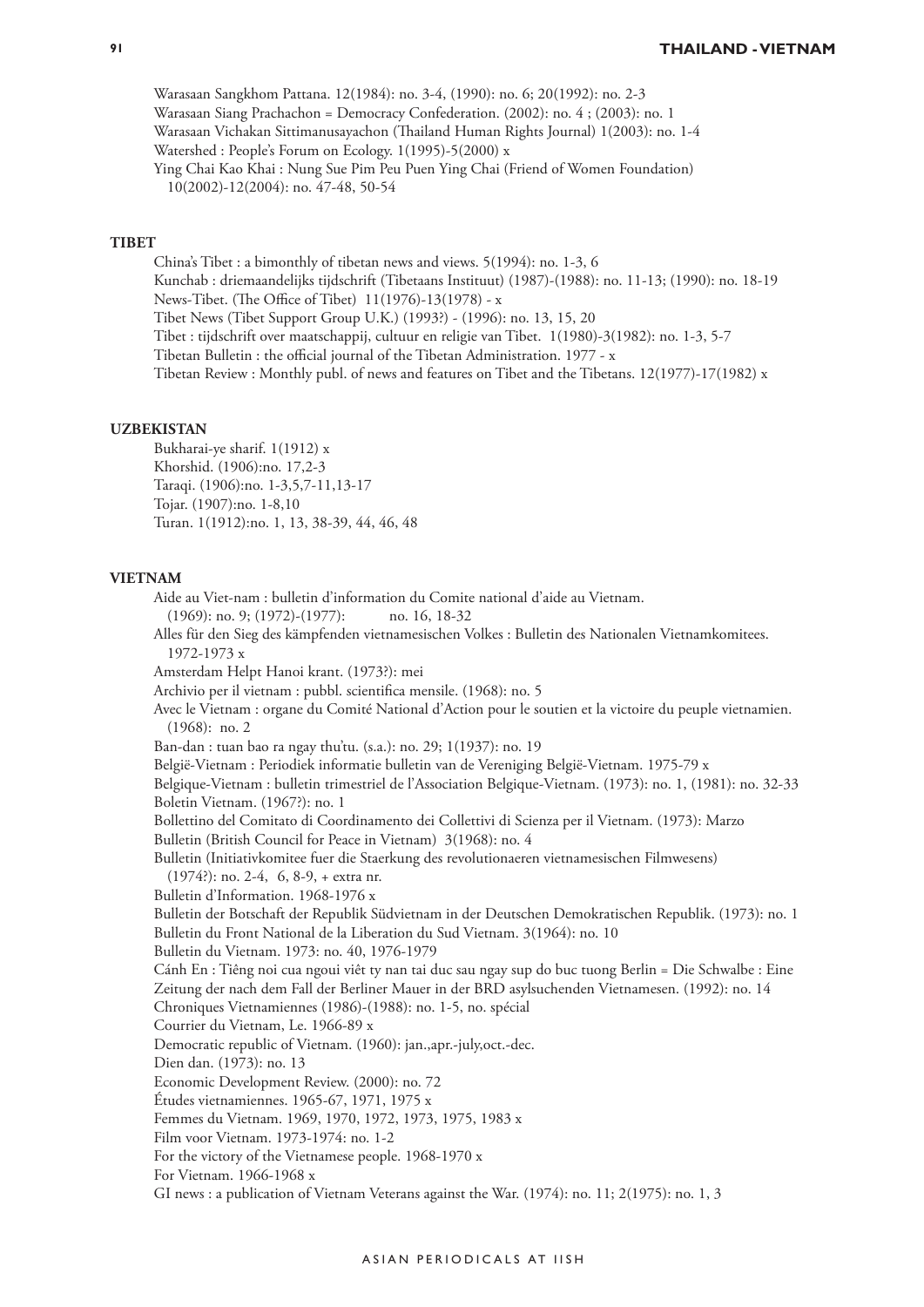| Hands off Vietnam! The border issue and the Chinese aggression against Vietnam = Ne touchez pas au Vietnam!<br>Le contentieux frontalier et l'agression chinoise contre le Vietnam. (1979): Feb.-March |
|--------------------------------------------------------------------------------------------------------------------------------------------------------------------------------------------------------|
| Indépendence tonkinoise, L'. 1909 x                                                                                                                                                                    |
| Informatiebulletin. (Vietnam Embassy The Hague) (1971): no. 11                                                                                                                                         |
| Information bulletin. (Central Committee of the Vietnam Workers' Party) 1959-1963 x                                                                                                                    |
| Information bulletin of the Communist Party of Vietnam. (1986): no.1                                                                                                                                   |
| Information on Vietnam. 1967-1971 x                                                                                                                                                                    |
| Information. (Vietnam Women's Union) 1973-1979 x                                                                                                                                                       |
| Informationen über Vietnam und Länder der Dritten Welt (SDS) (1966): no. 1-3                                                                                                                           |
| Intern bulletin van de Brede Vietnam Beweging Nijmegen. (1972): no. 1-13                                                                                                                               |
| Internationale klassenstrijd. (1973): no. 1-3                                                                                                                                                          |
| Jeunesse du Vietnam 1959-1989 x                                                                                                                                                                        |
| Librement Socialiste. 2(1931): no. 3                                                                                                                                                                   |
| Lutte, La. (Saigon) 1935-1938 x                                                                                                                                                                        |
| Mededelingen van het Nationaal Vietnamkomitee en het Komitee voor Geneeskundige en Sanitaire Hulp aan                                                                                                  |
| Vietnam. (1973): May                                                                                                                                                                                   |
| Militant, Le. 1936-1937 x                                                                                                                                                                              |
| Monome, Le : organe de l'Association Generale des Etudiants de l'Universite Indochinoise. 2(1937): no. 16                                                                                              |
| Monthly Information (Vietnam Federation of Trade Unions) (1987): no. 3-5                                                                                                                               |
| National Congress: Documents. 7(1991)-8(1996)                                                                                                                                                          |
| National Congress of the Vietnamese Trade Unions. 1974-1978                                                                                                                                            |
| New mobilizer: New mobilization committee to end the war in Vietnam. (1970): no. 3                                                                                                                     |
| News bulletin (Front National de Liberation du Sud Vietnam) (1964): Sept.                                                                                                                              |
| Nieuwsbrief van het Komite voor Vietnamese Weeskinderen. 1973-1977                                                                                                                                     |
| Nghiên Cúu Lich Su = Études Historiques. (1976): no. 5 (170); (1990): no. 4 (251); (1991): no. 2 (255)                                                                                                 |
| Nghien cuu : kinh-te chinh-tri xa-hoi. (1982)-(1983): no. 9, 11                                                                                                                                        |
| PACS News (Paris American Committee to Stop War) (1966): summer; (1967): March, July                                                                                                                   |
| Patrie annamite, La.: Journal hebdomadaire. 1936-1939 x                                                                                                                                                |
| Por la victoria del pueblo vietnamita.1968-1969 x                                                                                                                                                      |
| Pour la victoire du peuple vietnamien. 1968-1969 x                                                                                                                                                     |
| Pour Vietnam. 3(1968): no. 7                                                                                                                                                                           |
| Pressespiegel Vietnam. 1991-1996                                                                                                                                                                       |
| Report : a fortnightly resume of developments in the Vietnam war (York Vietnam Group)                                                                                                                  |
| Republique democratique du Viet-Nam (Service d'Information, Bureau de Paris) 1(1947): no. 38-40                                                                                                        |
| Sieg im Volkskrieg : Zeitung der Vietnam Ausschüsse. (1972): Okt.                                                                                                                                      |
| Solidariteit met het strijdende Vietnamese volk. 1972-1973 x                                                                                                                                           |
| Solidarity with Vietnam. 1969-1970 x                                                                                                                                                                   |
| South Vietnam in Struggle. 1968-1975 x<br>Special Bulletin (Committee of Struggle against US imperialists and henchmen's persecution of South Vietnamese                                               |
| intellectuals) (1963): dec.                                                                                                                                                                            |
| Syndicats vietnamiens. 1965-1966 x                                                                                                                                                                     |
| Tâp san Nghiên Cúu Lich Su = Revue des Études Historiques. (1959): no. 5                                                                                                                               |
| Tâp san Nghiên Cúu Van Su Đia (1955)-(1957): no. 12-13, 19, 24, 26-28                                                                                                                                  |
| Thai Binh : co quan ngon luan cua Hoi Viet Kieu Nuoc tai My (Association of Vietnamese Patriots in the USA)                                                                                            |
| 1976: no. 35                                                                                                                                                                                           |
| Tien phong : co quan chink tri va ly luan cua dang nhan dan cach mang viet-nam. 4(1962): no. 1                                                                                                         |
| Trade Union Correspondence (Vietnam Federation of Trade Unions) 1967-1968, 1972 x                                                                                                                      |
| Travail, Le. 1(1936): no. 4                                                                                                                                                                            |
| Turn the Guns around (Vietnam Veterans Against the War) 1(1980): no. 2                                                                                                                                 |
| Velsen voor Vietnam bulletin. (1974): no. 2                                                                                                                                                            |
| Veteran, The : Vietnam veterans against the war. 6(1967): no. 4                                                                                                                                        |
| Veterans stars and stripes for peace : Dedicated to ending the war in Vietnam. 1(1967/68)-3(1970) x                                                                                                    |
| Viêt : la voix des socialistes vietnamiens. (1971): no. 7                                                                                                                                              |
| Viet Nam, Kultur und Befreiungskampf. (1975): no. 18-23                                                                                                                                                |
| Viet-nam boletin.(Stockholm) 1967-1968 x                                                                                                                                                               |
| Viet-nam bulletin. 1954-1958 x                                                                                                                                                                         |
| Viet-Nam del Sur vencera : boletin de la Embejada de la Republica del Viet Nam de la Sur en la Republica de                                                                                            |
| Cuba. (1969): no. esp.                                                                                                                                                                                 |
| Viet Nam, Kultur und Befreiungskampf. (1975): no. 18-23                                                                                                                                                |
| Viet-Nam yesterday and today. 1967, 1968 x                                                                                                                                                             |
| Viêt-nam : Revue indo-chinoise mensuelle : Organe de documentation et de propagande. 2(1937): June                                                                                                     |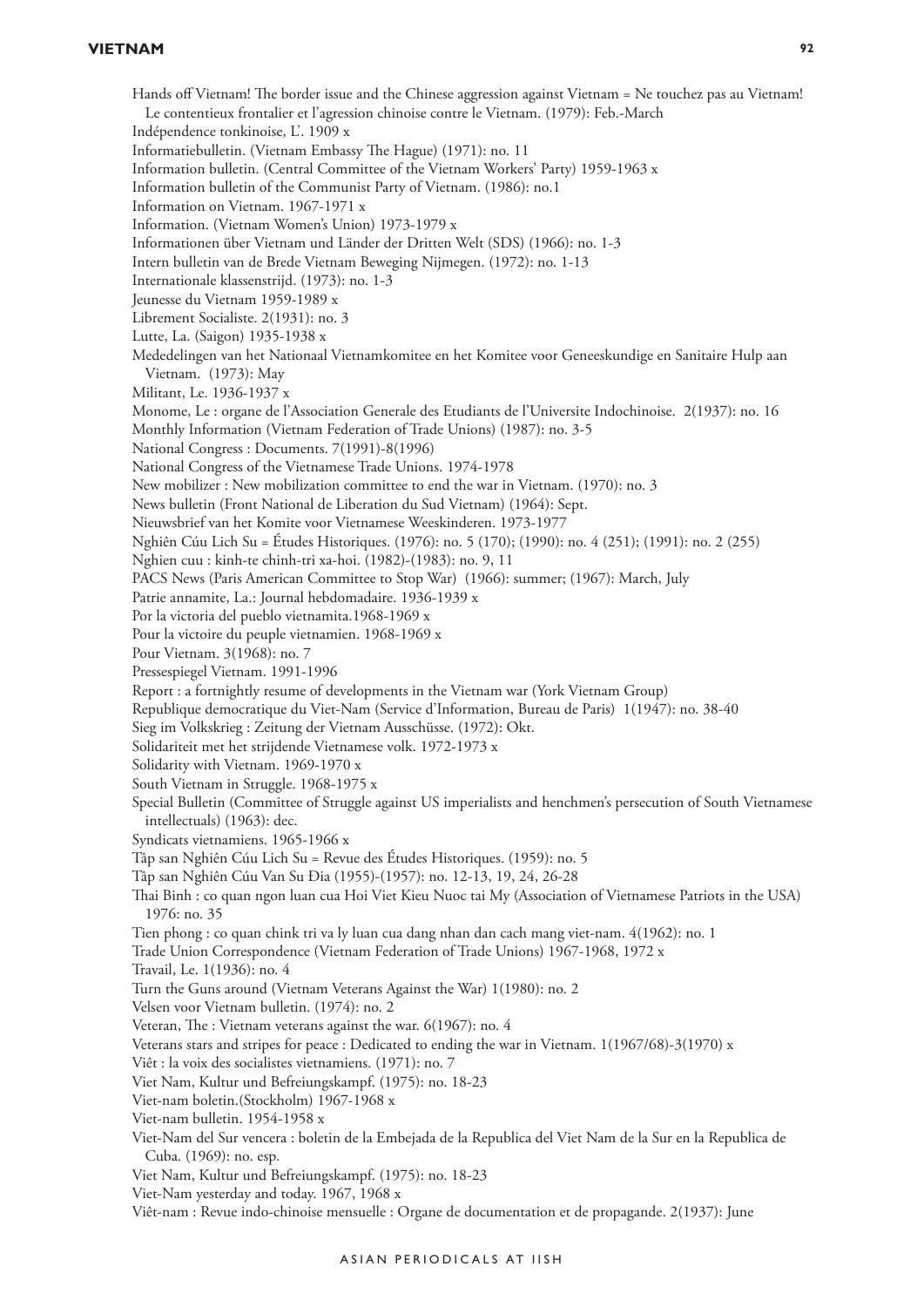Viet-Report : an Emergency News Bulletin on Southeast Asian Affairs. 1966, 1967 x Vietnam (Engl. Ed.) 1962, 1965-1971, 1974, 1976 x Vietna. (Ed. française) (1966): no. 101-111 Vietnam (Embassy of Vietnam New Delhi) 1961-1981 x Vietnam (Madrid) 1(1967): no. 1 Vietnam (Women's international democratic federation) 1965-1974 Vietnam : bulletin of the Vietnam Solidarity Committee. 1(1969): no. 4 Vietnam advances. 1957-1963 x Vietnam bulletin (Stockholm) (1966): no. 1 Vietnam bulletin (ASVA Amsterdam) 1966-1988 Vietnam courier. 1964-1986 x Vietnam Economic News. 2(2002): no. 51 Vietnam Economic Review 15(1999): no. 2 Vietnam en Marche, Le. 1959-1961 x Vietnam GI Free to servicemen. (1968): May, Sept. Vietnam heute : Zeitung der Vietnam Ausschüsse Westberlin/Südost. (1973): no. 1 Vietnam info (Assoziation der Vietnamesen in der Bundesrepublik)(1980): no. 2 Vietnam info (Communauté Vietnamienne) 1974-1976 x Vietnam Info (SDAJ) 1970: no. 1-2 Vietnam info : Indochina Solidaritäts Komitee. 1972-1973 Vietnam informatie: bulletin van het Komitee Wetenschap en Techniek voor Vietnam, Laos en Cambodja. 1979-1986 x Vietnam informatiekrant. 1964 x Vietnam Information (Komitee zur Währung der Rechte der Vietnamesen in der BRD) (1975): no. 3 Vietnam Information (International Union of Students) 1967-1971 x Vietnam information. (Rangoon) 1949-1956 x Vietnam information bulletin. (1962): no. 3 Vietnam information bulletin. (New Delhi) 1972-1979 x Vietnam informations (Comite Vietnam Nanterre) (1966): Jan. Vietnam international. 1966-1976 x Vietnam Investment Review. 2(1992): no. 64; 3(1993): no. 65-66 Vietnam krant. 1972 x Vietnam Kurier. (Vietnam-Hilfe Dortmund)> 1973-1975 x Vietnam Kurier. 1980, 1987-1988, 1992- x Vietnam lliure. (1968): no. 1-2 Vietnam magazine. 1971-1975 Vietnam News. 1992-1994 x Vietnam newsletter. (1966): no. 13 Vietnam newsreel. (1968): June Vietnam perspectives. 1965-1968 x Vietnam Review. (1997) Vietnam Revue : vrijheid, democratie, mensenrechten. 8(1993): no. 2; 9(1994): no. 3-4 Vietnam quote and comment. 2(1967): no. 2 Vietnam report. 2(1973): no. 15; 3(1974): no. 1-12 Vietnam solidaritet : organ för Solidaritetsfronten ör Indochinas Folks. 1(1971): no. 2-4 Vietnam solidaritet : organ for de Dankske Vietnamkomiteer. 1967-1976 x Vietnam solidarity campaign bulletin. 1967-1969 x Vietnam South East Asia International. 1977-1980 x Vietnam statistical yearbook. 1949-1972 Vietnam summer news. 1(1967): no. 4 Vietnam today: newsletter of the Australia-Vietnam Society. 1979-1980, 1984-1985 x Vietnam today : newsletter of the US/Vietnam Friendship Association. 7(1985): no. 2 Vietnam youth. 1959-1989 x Vietnam's Socio-Economic Development. (1997)-(1998): no. 12-13 Vietnamese studies. 1964-1978 x Vietnamese trade unions, The. 1965- x Vietnamkrant. (1973): no. s.d. Vo-San. (1944): no. 1 VZ : Vietnam Zeitung. (s.a.): 2x no. s.d. Wetenschap en Techniek voor Vietnam. 1977-1978 x Winter soldier : a publication of Vietnam Veterans against the war. 4(1974): no. 5, 9; 5(1975): no. 1-4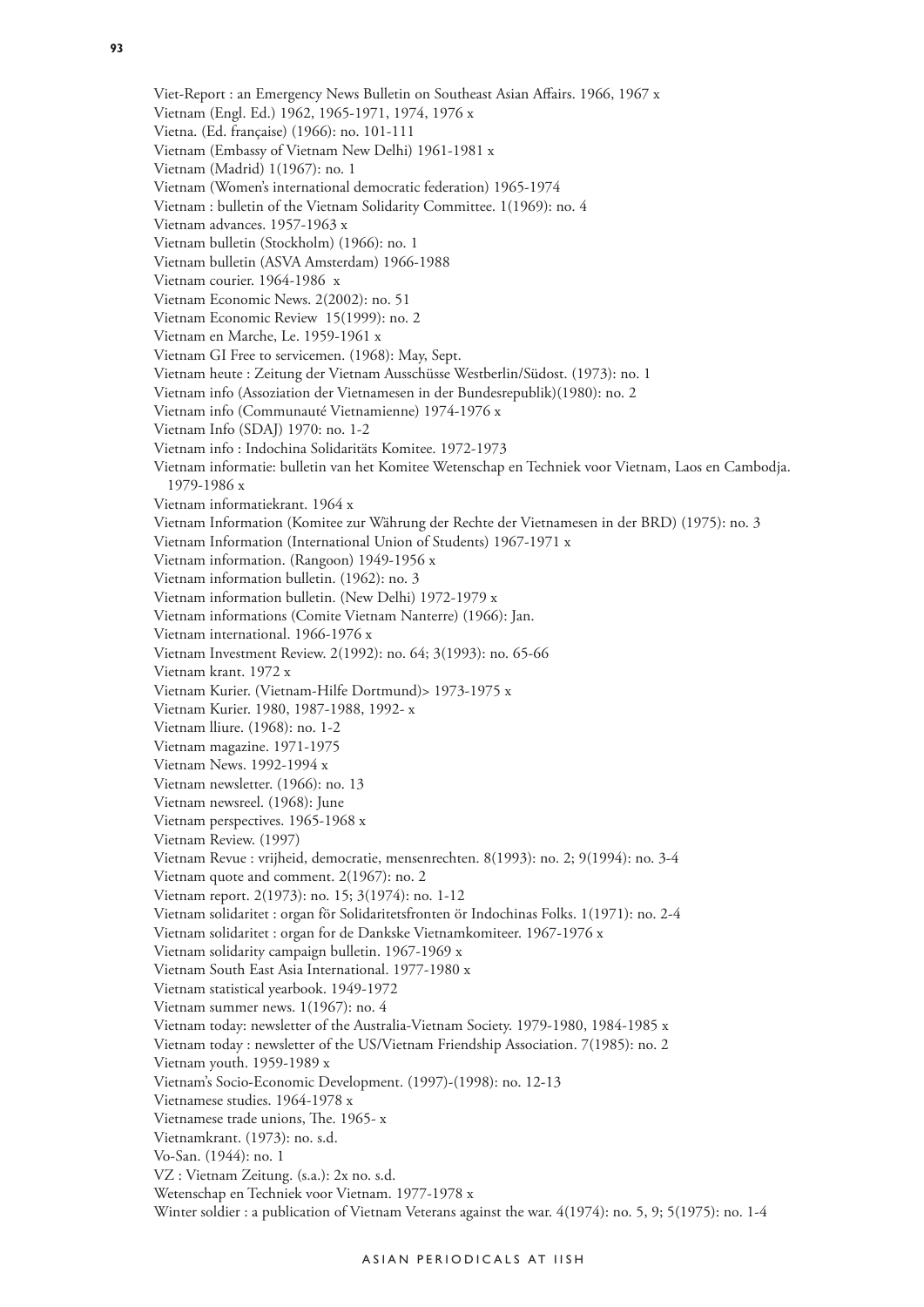# **vietnam**

Women of Vietnam. 1966- Youth bulletin. The voice of the Vietnam youth. (1967): no. 1-5. Zeitung der Vietnam-Ausschüsse Kreuzberg. (1975): no. 2